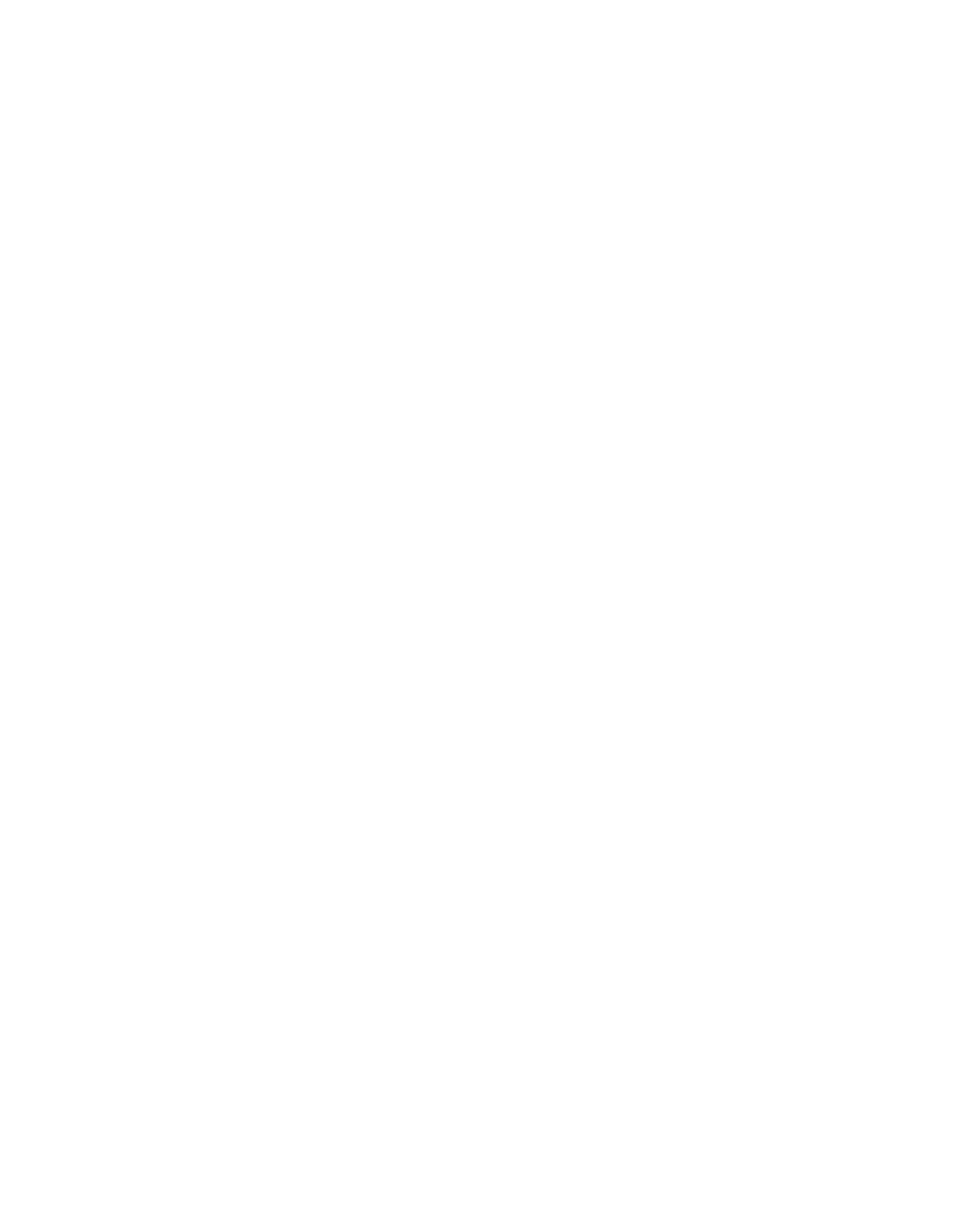*Street Justice*

### **Homeless Youth and Access to Justice**

This report has been prepared for **Justice for Children and Youth**. It is a preliminary summary of the findings of research conducted in 2001-2002, in order to evaluate the legal and justice issues of homeless and street involved youth in Toronto. Justice for Children and youth staff who have contributed to this project include: Mary Birdsell, Naomi Johnson, Martha Mackinnon and Andrea Monahan.

This work would not have been possible without the outstanding contributions of research assistants Christina Wayvon and Matthew Lynas, who helped with research design, interviewing, data entering and analysis, and Sandra Woodward and Susan Dabovic, who assisted with interviewing.

Special thanks of course go to the many homeless young people who enthusiastically participated in our interviews. To protect the anonymity of the young people we interviewed, their names are not included here. Where quotations appear, pseudonyms are used.

The following agencies have supported this project through and allowing us to interview their staff and / or their clients: Covenant House; Eva's Place; Eva's Phoenix; Evergreen; Jessies; KYTES; Second Base Youth Shelter; Shout Clinic; Street Outreach Services (SOS); SOY (CTYS); Stop 86; SWYM; Turning Point; YMCA House; Youthlink Inner City; Youth Without Shelter

Copyright © June 2002 By Justice for Children and Youth, and Stephen Gaetz.

**Justice for Children and Youth** 405 - 720 Spadina Avenue Toronto, Ontario M5S 2T9 Phone (416) 920-1633



**This project and report were funded through a grant by the City of Toronto and Human Resources and Development Canada, through the Supporting Communities Partnership Initiative (SCPI)**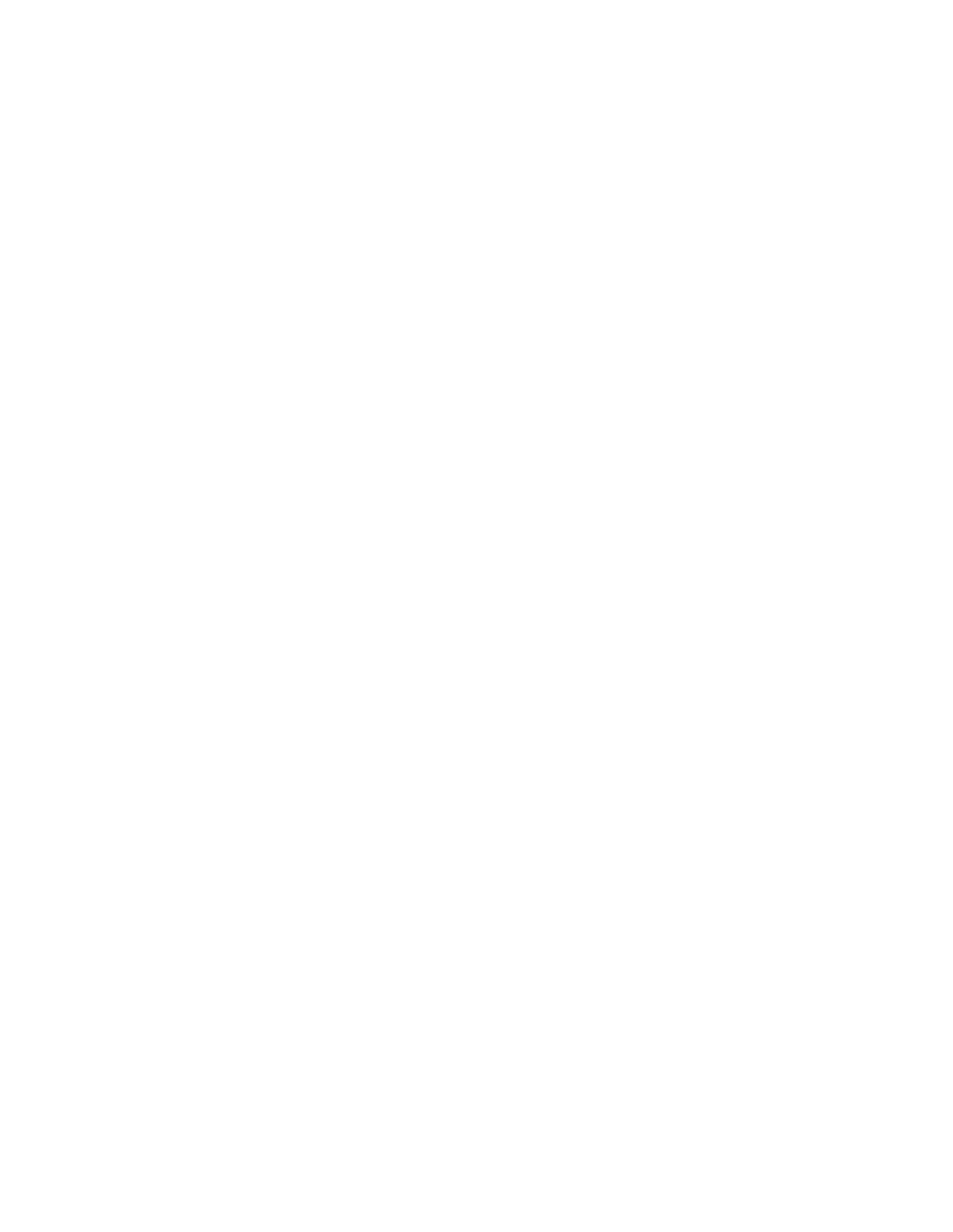#### **TABLE OF CONTENTS**

| <b>1.0</b> |                   |                                                      | 1  |
|------------|-------------------|------------------------------------------------------|----|
|            |                   | 1.1 Understanding the Legal and Justice Issues       |    |
|            |                   | of Homeless Youth in Toronto                         | 3  |
|            |                   |                                                      | 6  |
| 2.0        |                   | Background Information                               | 9  |
|            |                   |                                                      | 10 |
|            | 2.1.1             |                                                      | 11 |
|            | 2.1.2             | Ethnicity, Race and "Country of Origin"              | 12 |
|            | 2.1.3             | Family Background and Leaving Home                   | 12 |
|            | 2.1.4             |                                                      | 15 |
|            | 2.1.5             |                                                      | 16 |
| <b>3.0</b> |                   |                                                      | 19 |
|            |                   |                                                      | 20 |
|            | 3.1.1             | Current Housing Situations                           | 21 |
|            | 3.1.2             | Problems with Landlords                              | 22 |
|            | 3.1.3             |                                                      | 23 |
|            | 3.1.4             | Marginal Housing, Slum Lords and Risk                | 25 |
|            | 3.1.5             | Seeking Support: Confronting Problems with Landlords | 26 |
| 3.2        |                   |                                                      | 29 |
|            | 3.2.1             | Street Youth and the Job Market                      | 30 |
|            |                   |                                                      | 32 |
|            | 3.2.3             | Seeking support: Dealing with employers              | 35 |
| 3.3        | <b>Family Law</b> |                                                      | 37 |
|            | 3.3.1.            | Street Youth as Children in Care                     | 37 |
|            | 3.3.2             | Street Youth as Parents                              | 40 |
|            |                   | 3.3.3 Seeking Support: Custody and Access            | 41 |
| 3.4        |                   |                                                      | 43 |
|            | 3.4.1             |                                                      | 44 |
|            | 3.4.2             | Seeking Support: Immigration Issues                  | 46 |
| 4.0        |                   | Criminal Victimization and Criminal Offenses         | 49 |
|            | 4.1 Victimization |                                                      | 50 |
|            | 4.1.1             | Street Youth as Victims of Property Crime            | 51 |
|            | 4.1.2             | Street Youth as Victims of Assault                   | 53 |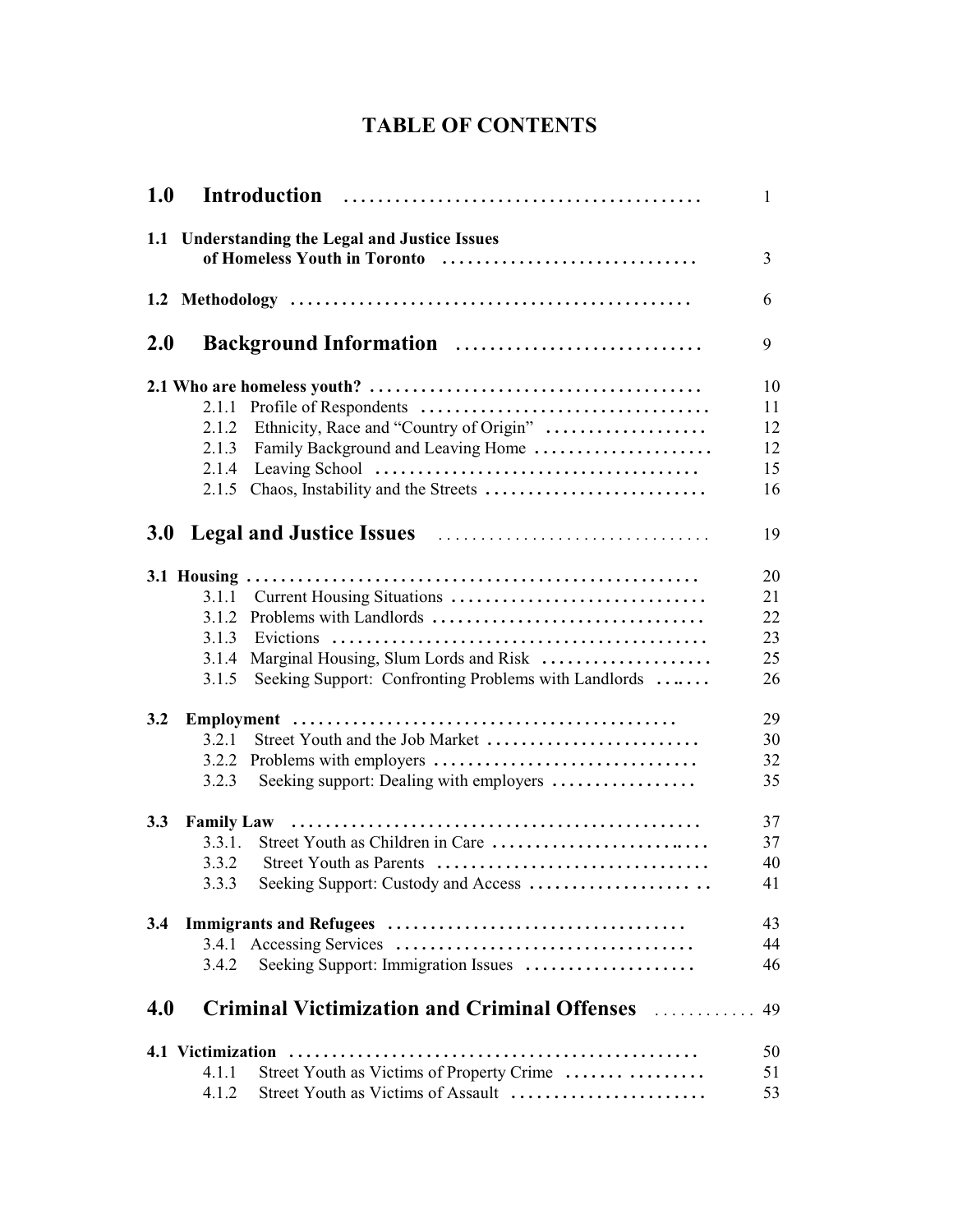|     | 4.1.3 | Worst Victimization Experience                                | 54  |
|-----|-------|---------------------------------------------------------------|-----|
|     | 4.1.4 |                                                               | 57  |
|     | 4.1.5 | Attitudes Towards Police                                      | 58  |
|     | 4.1.6 |                                                               | 59  |
| 4.2 |       |                                                               | 62  |
|     | 4.2.1 | Comparing Street Youth with Mainstream Youth                  | 63  |
|     | 4.2.2 | Unemployment and Crime                                        | 65  |
| 5.0 |       | <b>Police, Courts and the Criminal Justice System Alleman</b> | 67  |
| 5.1 |       |                                                               | 68  |
|     | 5.1.1 |                                                               | 69  |
|     | 5.1.2 |                                                               | 70  |
|     | 5.1.3 |                                                               | 71  |
|     | 5.1.4 |                                                               | 73  |
|     | 5.1.5 |                                                               | 74  |
|     | 5.1.6 |                                                               | 83  |
| 5.2 |       | Being Arrested and Going to Court                             | 79  |
|     | 5.2.1 |                                                               | 80  |
|     | 5.2.3 |                                                               | 81  |
|     |       | 5.2.4 Attitudes regarding the Criminal Justice System         | 82  |
| 6.0 |       |                                                               | 85  |
|     |       |                                                               | 86  |
|     | 6.1.1 |                                                               | 87  |
|     | 6.1.2 |                                                               | 89  |
|     | 6.1.3 | Evaluating Legal Representation                               | 91  |
|     | 6.1.4 |                                                               | 93  |
|     | 6.1.5 | Justice for Children and Youth                                | 95  |
| 7.0 |       | <b>Conclusions</b>                                            | 99  |
|     |       |                                                               | 101 |
|     |       |                                                               | 103 |
| 8.0 |       |                                                               | 109 |
|     | 111   |                                                               |     |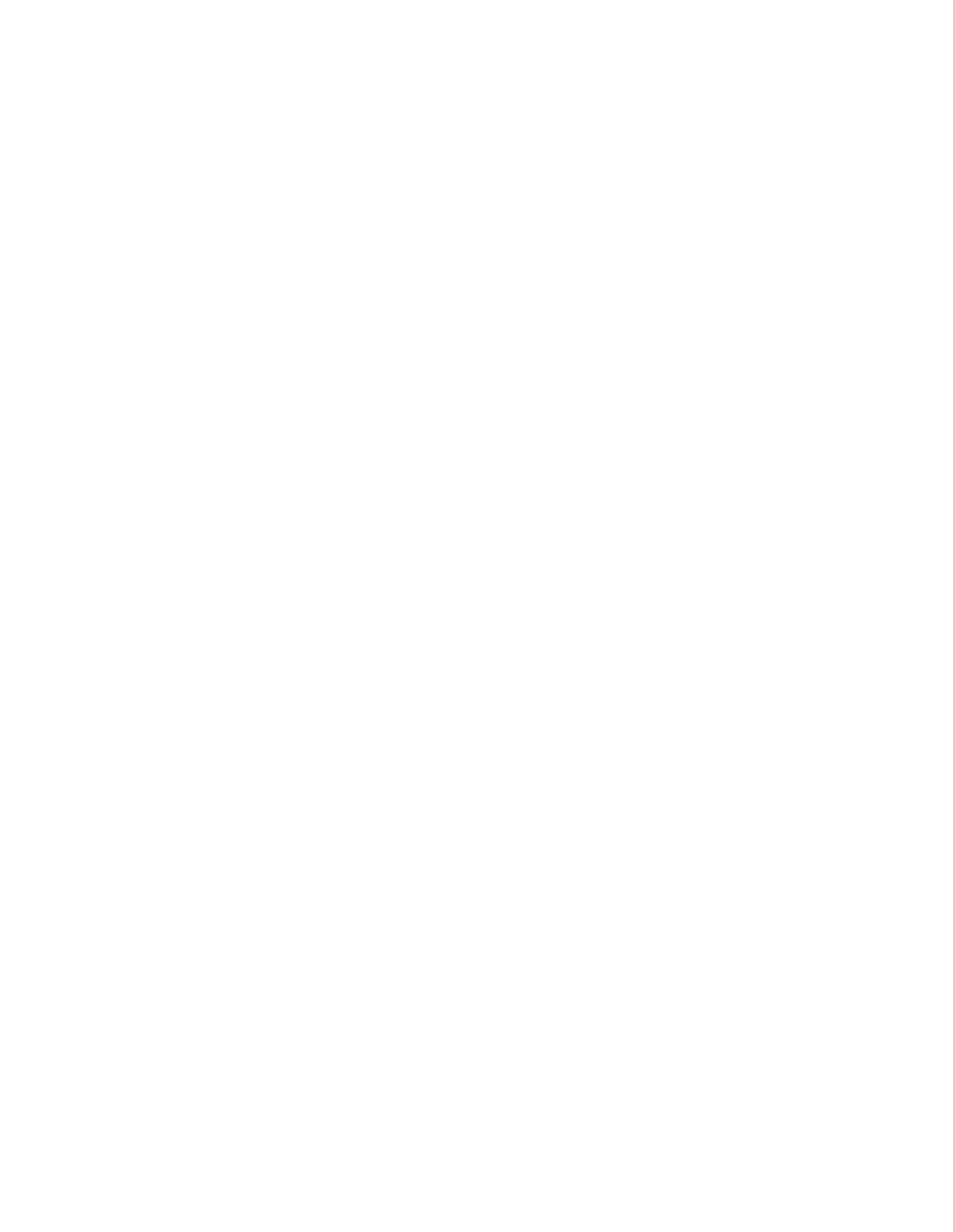# **1.0 Introduction**

As the numbers of homeless youth have become visibly larger on the streets of Toronto over the past ten years, there has been a simultaneous increase in public attention directed towards this marginalized population. Whether through renderings of street youth life in the popular press, or through public comments and debates by politicians at all levels of government, or more tangibly, through encounters with more and more homeless youths on street corners throughout Toronto, street youth are certainly more 'visible' to the general public than they have been in the past. In some cases, the public debate has rendered a more sympathetic portrayal of street youth, reflecting an understanding of the role that difficult home lives (physical and sexual abuse, etc.) play in creating homelessness, and consequently the struggles such youth face in moving forward with their lives once on the streets.

At the same time, a contrary discourse has flourished that portrays street youth as scary, dangerous and delinquent; as, for instance, petty criminals brandishing squeegees, who threaten car drivers in downtown Toronto and chase away tourists. This perspective has been central to political debates at the municipal and provincial levels, where politicians have been advocating for laws, policies and police actions designed to contain and control the activities of homeless youth. This view of street youth is well over a hundred years old, and is connected to popular and enduring notions of delinquent street urchins from the  $19<sup>th</sup>$  century. Street youth become characterized as kids who are 'bad' or 'delinquent' (or more generously, troubled or misguided), who leave home for fairly insignificant reasons attracted by the excitement and action of the downtown streets large urban centres (like Toronto). Once on the streets, they get and get involved in delinquent activities and as a result put the health and safety of the general public at risk. It is 'they' who are causing problems for ordinary citizens. It is 'they' who are driving away tourists and making the streets unsafe.

This perspective has its common solutions rooted in a law enforcement strategy. That is, the best solution to the street youth problem is to 'control' what is perceived to be deviant and delinquent behaviours of homeless people through the acts and laws of municipal and provincial governments and at their behest, through the police. This has been most clearly manifest through the passing of the Safe Streets Act by the provincial government (2000) to make 'squeegeing' and 'aggressive panhandling'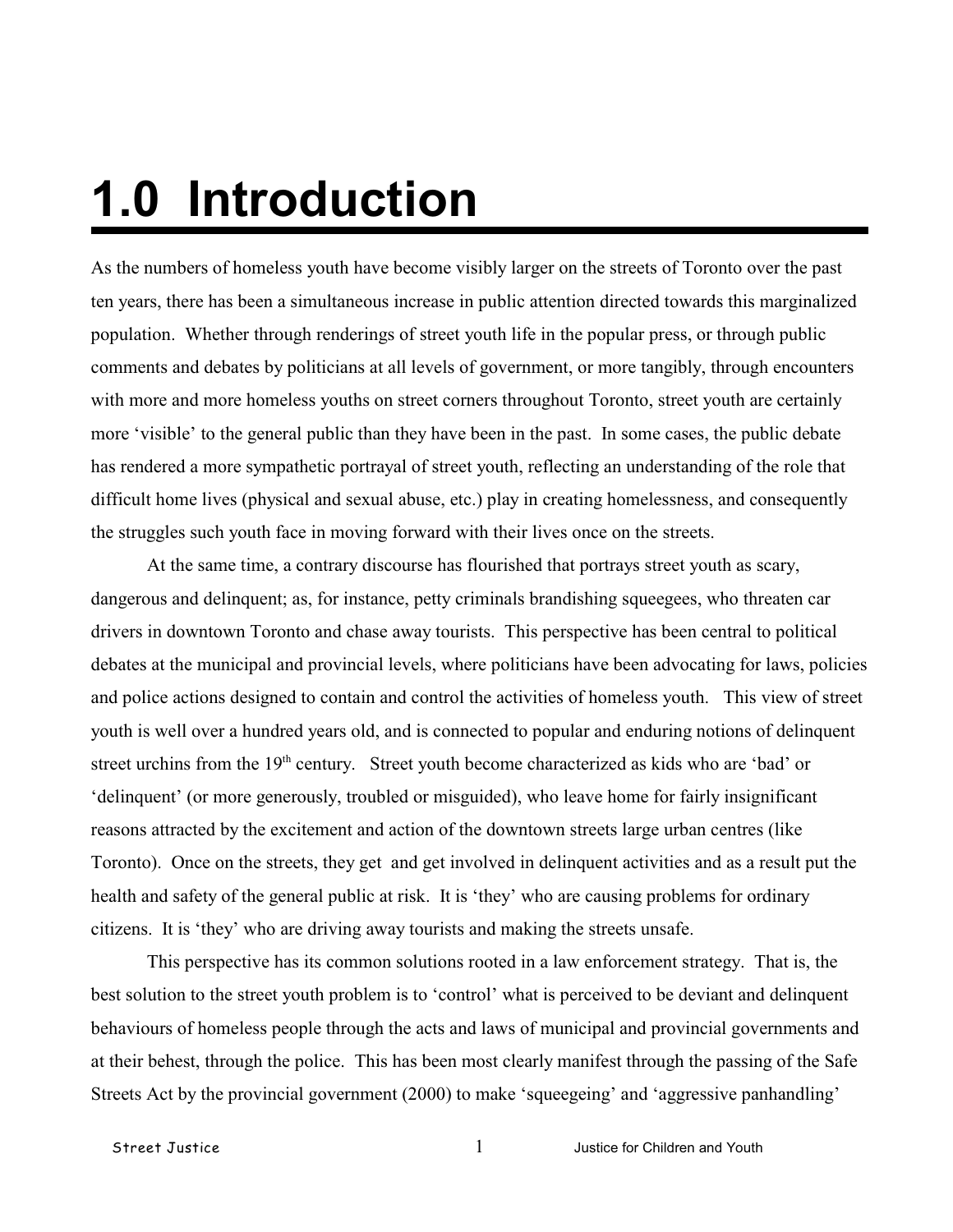illegal in Ontario, through ongoing calls by municipal politicians for the police to 'crack down' on street youth, and through what some see (including many homeless people) as greater efforts to increase police surveillance of the homeless through "Community Action Policing" (in the summer of 2000 and 2001). All such activities routinely occur in the name of community and public safety.

It is argued here that such repressive measures are not altogether unusual responses to the actions of marginal and powerless groups in North America. What is missing from this picture is an understanding of where street youth can and should fit in. That is, in public safety debates, to what degree are street youth conceptualized as either part of the 'community' and the 'public', and thereby worthy of public safety measures, or whether they are outside of it? This is an important question, as policy decisions, new laws, funding for programs and directives to police officers all hinge on how the public, politicians, police officers and other decision makers frame their understanding of the lives of street involved youth, and take actions accordingly.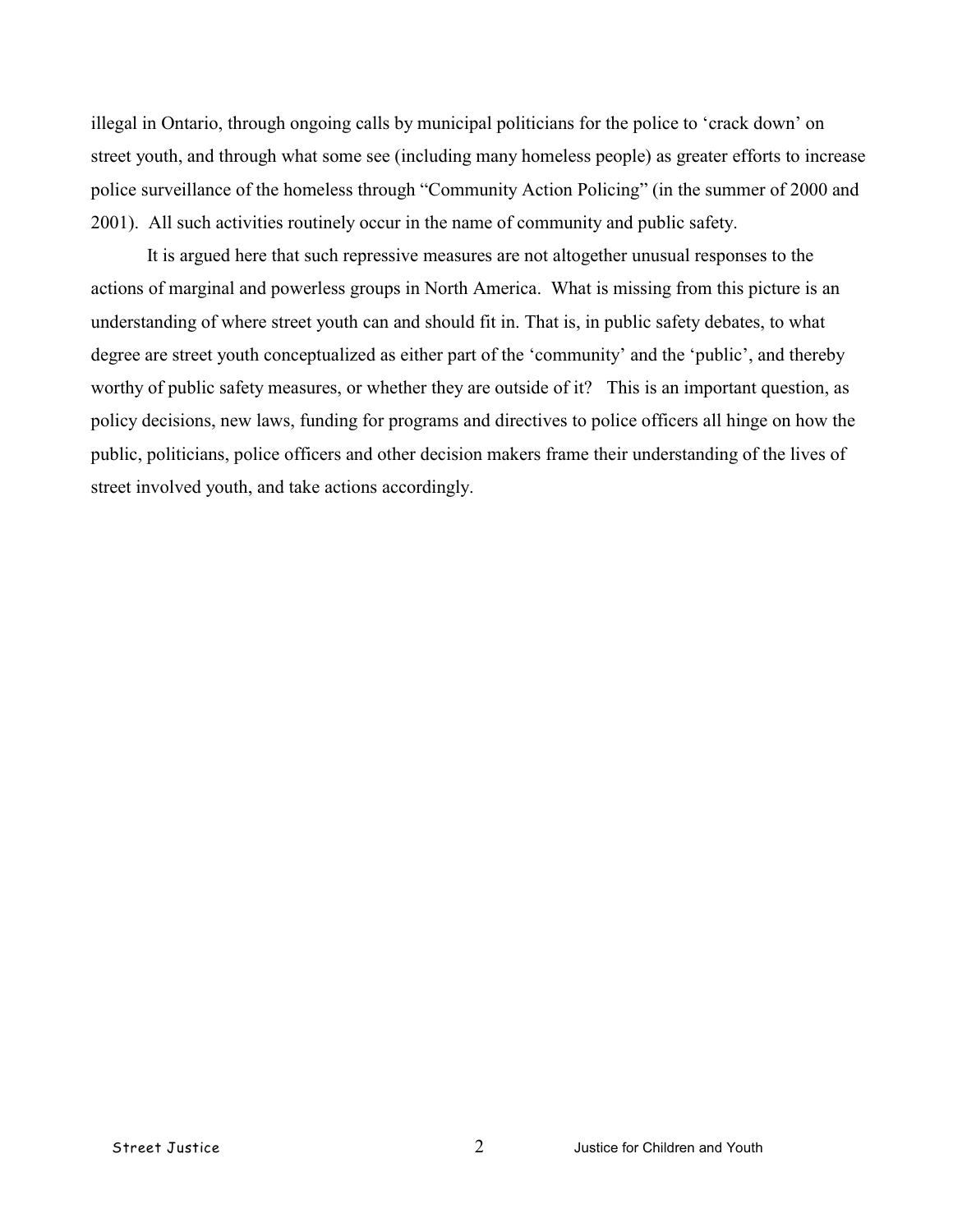## **1.1 Understanding the Legal and Justice Issues of Homeless Youth in Toronto**

In the summer of 2001, Justice for Children and Youth (a community Legal Aid Clinic) undertook a needs assessment in order to ascertain the range of legal and justice issues that street youth face. Based on the experience of Justice for Children and Youth lawyers working with street youth (and that of other street youth serving agencies), it had become clear that the public focus on street youth as a 'problem' was missing an important point. To see street youth merely as criminals ignores the fact that many street youth are more characteristically the *victims* of crimes, harassment and discrimination, than they are the perpetrators. This, of course, has an impact on the lives of street youth as it impairs their ability to move forward and take the steps necessary to get off of the streets.

The range of legal and justice issues that street youth face are varied and complex. It involves not only their own illegal behaviours and involvement in the criminal justice system, but also their experiences as victims of crimes. It also involves difficulties they experience with employers, landlords and the police, as well as problems relating to family law and in some cases immigration. This research has been undertaken to make sense of this broad range of issues and experiences, and importantly, to understand when and under what conditions street youth can and/or should advocate for their rights and seek legal help.

#### *The goals of this research project are thus as follows:*

**• To conduct quantitative and qualitative research on the lives of street youth** .

Over the past several years, there has been a growing body of literature that documents the lives of street youth in Canada and elsewhere. This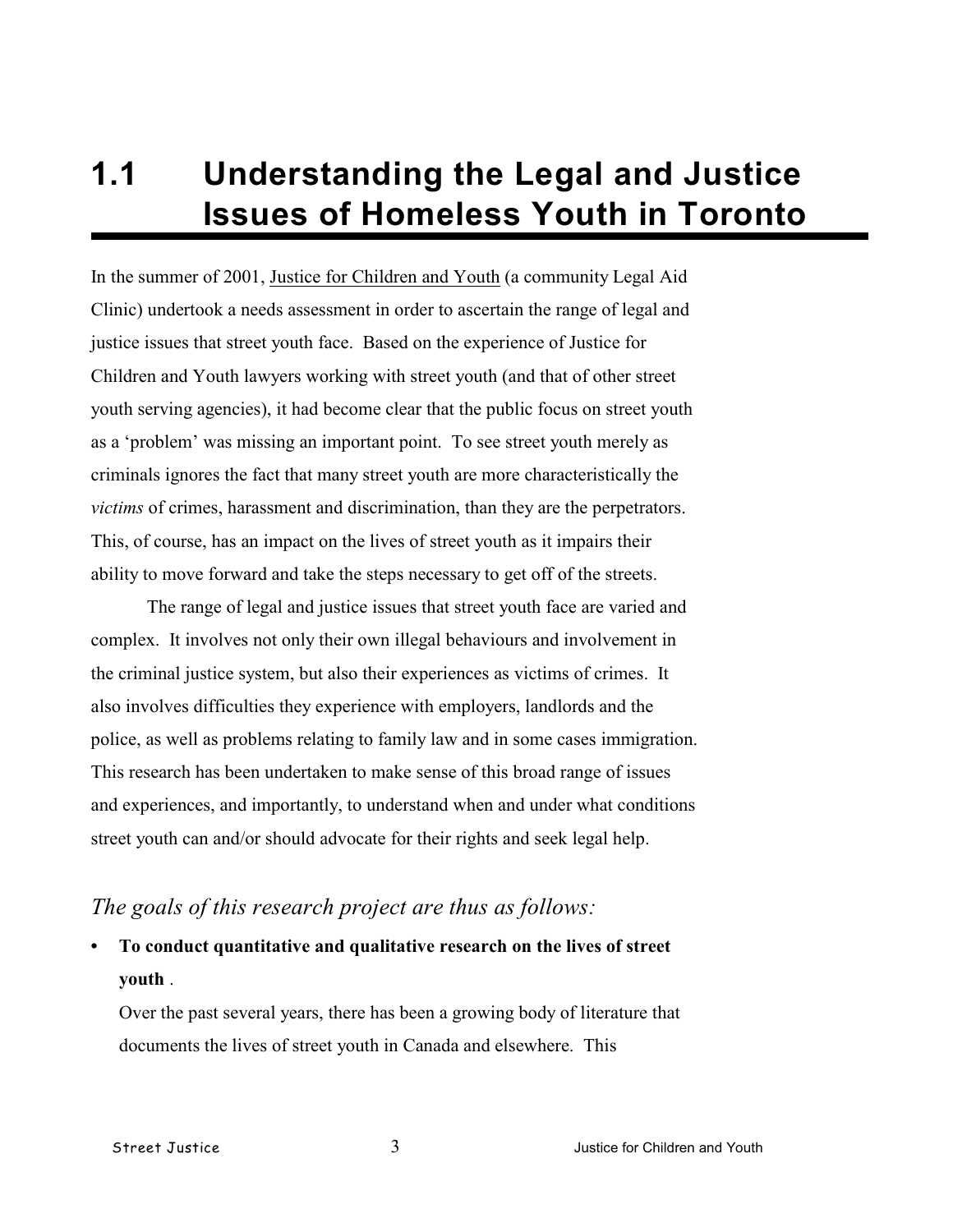research complicates popular notions of who street youth are, where they come from, why they are on the streets, and how they survive. This extensive study will contribute to this literature and expand our understanding of street youth lives through an examination of the range of legal and justice issues that they continuously face.

#### **• To examine a range of legal and justice issues related to housing, employment, family law and immigration**

Because they are young, inexperienced and lead chaotic lives, homeless youth often experience problems with landlords and employers, for instance. In many cases it is clear that street youth are actively exploited by unscrupulous individuals. Other street youth struggle with family law issues stemming from their involvement in the child welfare system, either as children, or as young parents. Finally, a growing number of homeless youth in the 'shelter system' are refugees and immigrants who must deal with resulting settlement issues and problems. This broad range of legal and justice issues looms large in the life of homeless youth who, as inexperienced and alienated youth with little money, are often unable to properly advocate for their rights.

#### **• Investigate street youth experiences of both criminal victimization and illegal activities**

In recent years, the public debate about the relationship between homelessness and crime has emphasized the role of street youth as perpetrators of crime, rather than their experiences as victims. This perception shapes our understanding of the involvement of street youth in criminal justice issues.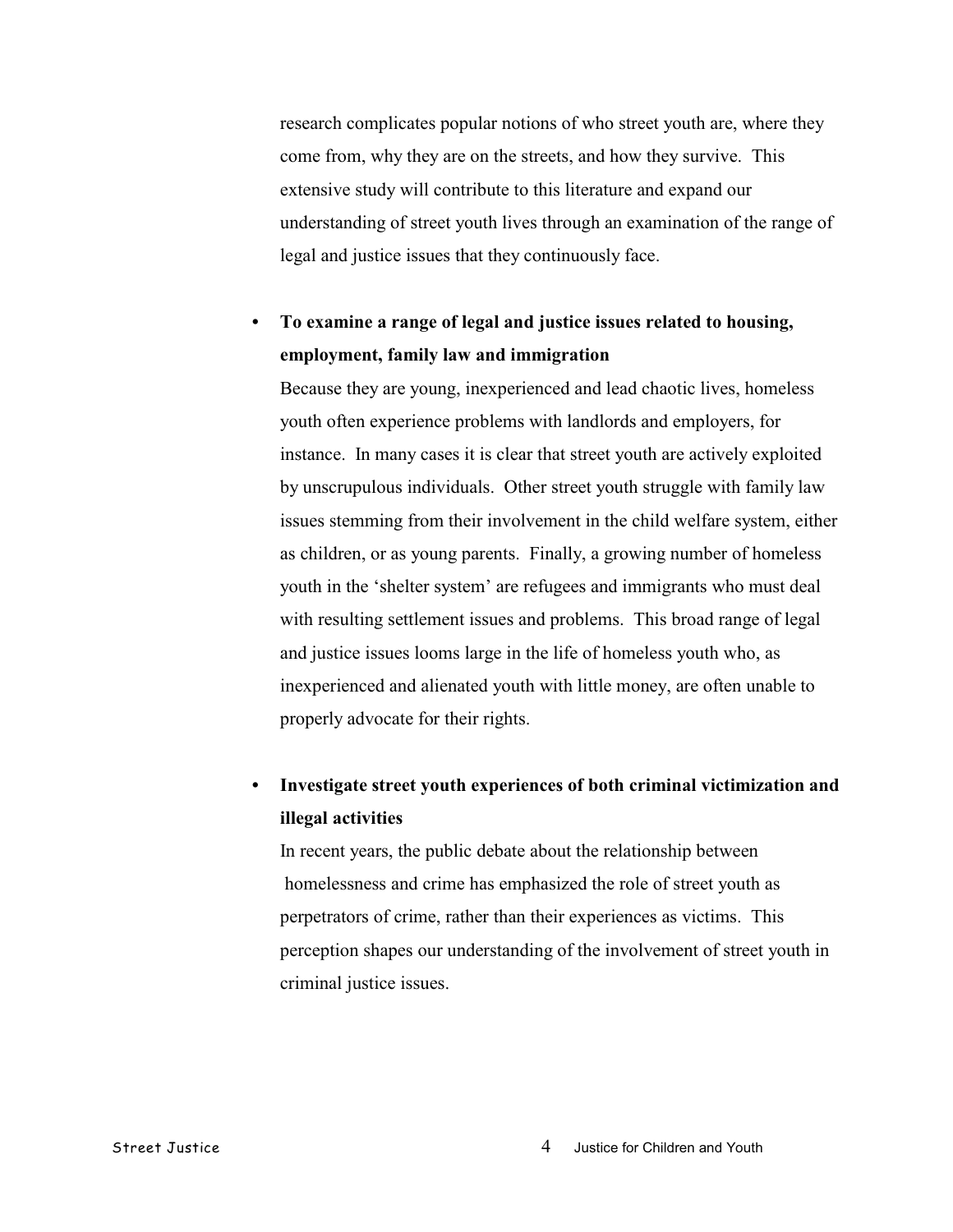#### **• To explore the relations between street youth and the police, and their involvement in the criminal justice system**

For years, street youth encounters with police have been described as highly problematic, but there has been no systematic investigation of this. It is essential to make sense of their encounters with police in order to determine whether they are receiving fair treatment. It is also important because one of the outcomes is that they become heavily involved in the criminal justice system.

#### **• To understand street youth access to legal information, consultation and representation**

The breadth and complexity of legal and justice issues that street youth face is clear. Whether street youth are able to adequately deal with the problems arising from their experiences, is open to question. Justice for Children and Youth is thus interested not only in making sense of such experiences, but also evaluating the degree to which street youth have appropriate and timely access to legal information, consultation and representation. This will assist Justice for Children and Youth and other street youth serving organizations in providing more responsive services and support to this traditionally under served population.

#### **• Recommendations**

Many of the problems that street youth encounter with regards to legal and justice issues stem from inappropriate or wrongly applied policies and procedures developed by the different levels of government, and administered by a broad range of organizations and services in Toronto and elsewhere. At the conclusion of this report, recommendations will be made that will assist Justice for Children and Youth, other organizations and policy makers provide better and more appropriate services for homeless youth.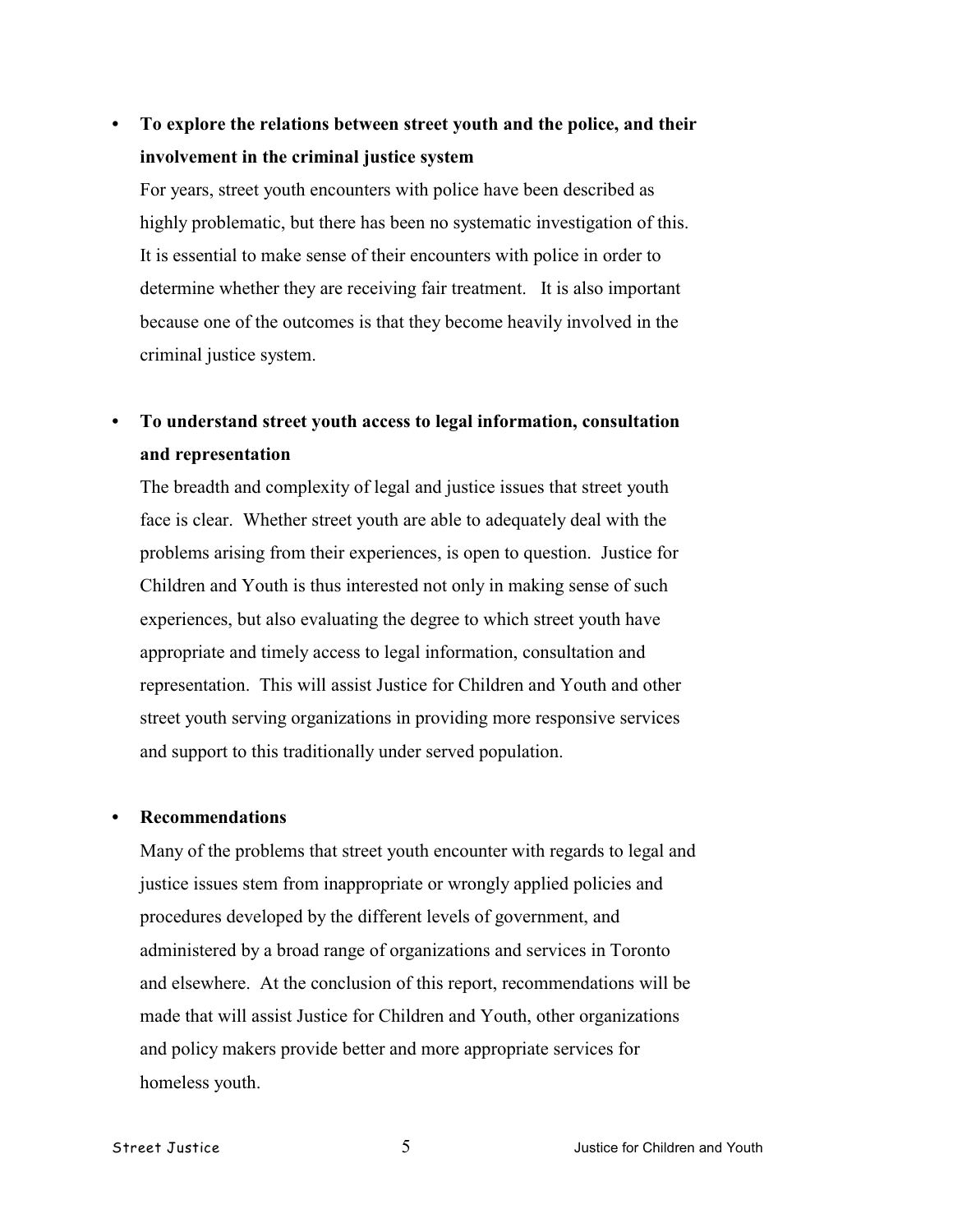From a methodological perspective, doing research with homeless youth presents many challenges in terms of establishing a representative sample of an incredibly diverse and elusive population. Our approach to research is based upon the knowledge that the street youth population in Toronto is not homogeneous, and that the legal and justice issues of young people who are homeless are complex.

Our study design included surveys/interviews with 208 young individuals. Each person was asked to fill out a structured, self-administered questionnaire with 55 questions. Those with literacy problems were assisted by the research team. Upon completing the questionnaire, each respondent was asked to sit for a structured interview (conducted privately) to provide qualitative data to supplement the survey questionnaire. Thirty additional youth agreed to participate in taped open-ended interviews. All participants were paid \$20.

Because of the sensitive nature of our questioning, we have designed the project in such a way as to ensure the anonymity of all respondents. We also took special care to explain research procedures, and to obtain written consent from all participants. The procedures and research instruments of this research project received approval from the Ethics Review Committee of the Office of Research Administration at York University.

In order to provide a representative sample for this non-random survey, we conducted our research at eight street youth serving agencies throughout the City of Toronto, during September to November, 2001. Those eligible to participate had to be 24 years of age or under (the upper age limit accepted by street youth serving agencies), had to have been homeless or without shelter during the previous year and had to have demonstrated street involvement.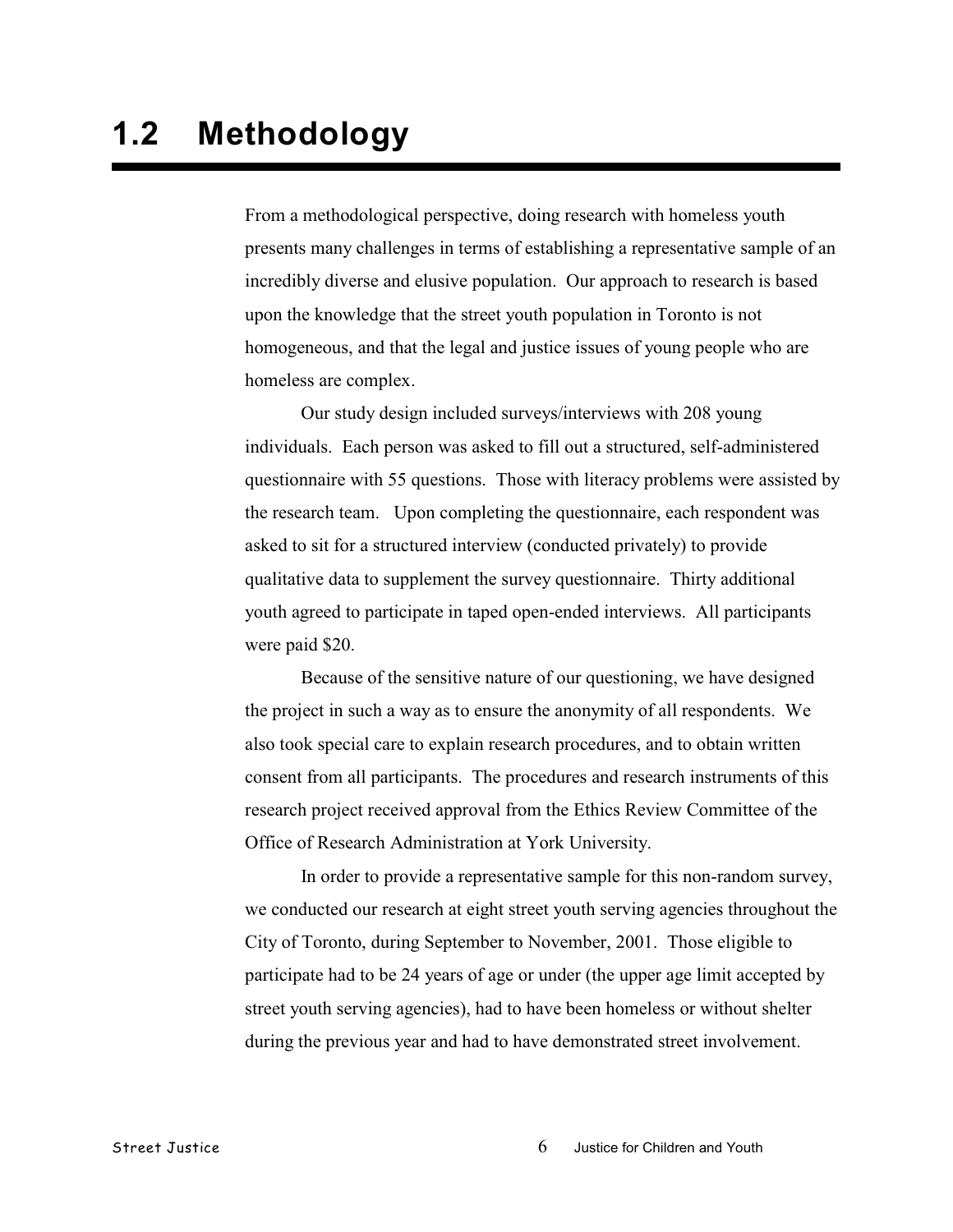The research team included the Lead Researcher and four research assistants. In order to conduct this research, we used a Participatory Action Research approach (PAR), by involving those who are intended as the subject of the research in all aspects of research, including the design, implementation and analysis of the project. In this case, three members of the research team had a history of street involvement. All research assistants received training and support on research design, and participated in the development of the questions that would become part of the survey. They played a key role in selecting research sites where the questionnaire was administered, and were on hand to help explain the project to young people and assist them in filling out the questionnaire, if language, literacy or comprehension were an issue.

#### **Quantitative Data Preparation and Analysis**

After data collection was complete, each survey was given a sequential identification number to assure confidentiality. Care was taken so that the identities of our respondents would not be revealed. The next step involved entering the coded data into a database (SPSS). The qualitative data from the interviews was coded by the research team and also entered into the database. Once entered, the data was analyzed using SPSS uni-variate and bivariate procedures.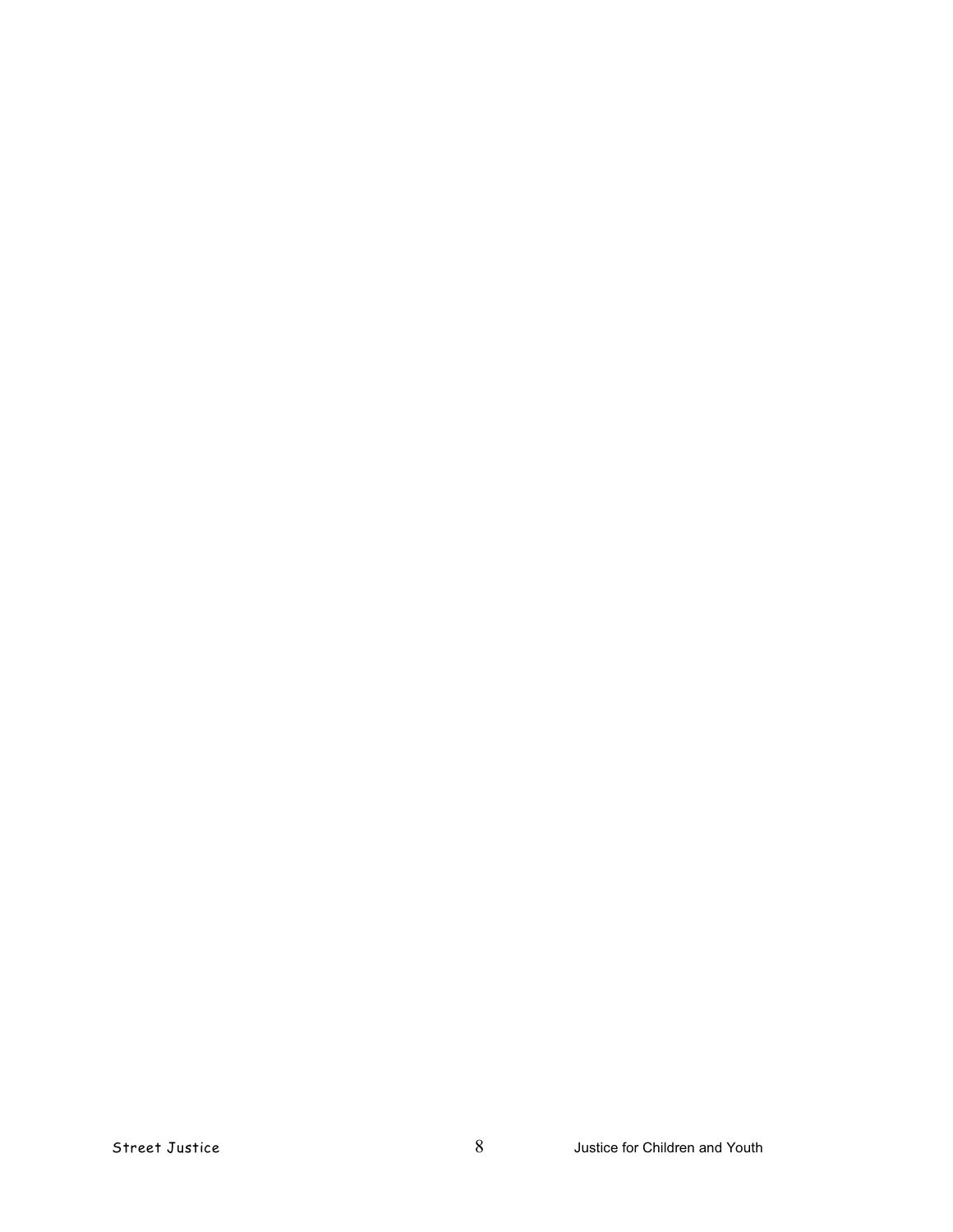# **2.0 Background Information**

Media accounts of homeless youth often present them as teenagers dissatisfied with the rigors and discipline of home and school who are attracted to the freedom, excitement and independence of the downtown streets. The reality is of course much different. For young people who become homeless, such independence comes at a price. Finding adequate food and safe shelter becomes a day to day struggle for many (Weber, 1991; Hagan & McCarthy, 1997). Recent research has identified that most street youth in Toronto are malnourished (Antoniades & Terasuk, 1997) . Lack of safe and secure shelter means that belongings are difficult to keep and personal safety becomes a 24 hour a day issue. It also means that getting proper sleep and maintaining personal hygiene is problematic.

As we will see, personal safety is a huge issue for homeless youth, who are much more likely to become victims of crimes than are mainstream youth who are housed. One result of the rigors of life on the streets is that the physical and mental health of street youth become severely compromised (Lowry, Lee & Ward, 1996). Another result is that finding - and perhaps more importantly - maintaining employment and housing becomes a difficult challenge that undermines the efforts of street youth to move forward with their lives (Gaetz  $\&$  O'Grady, 2002). For those who wind up on the streets for more frivolous reasons, the risks and burdens of homelessness often lead to a relatively quick return home. Those who remain on the streets, or course, are usually there under much different and more difficult circumstances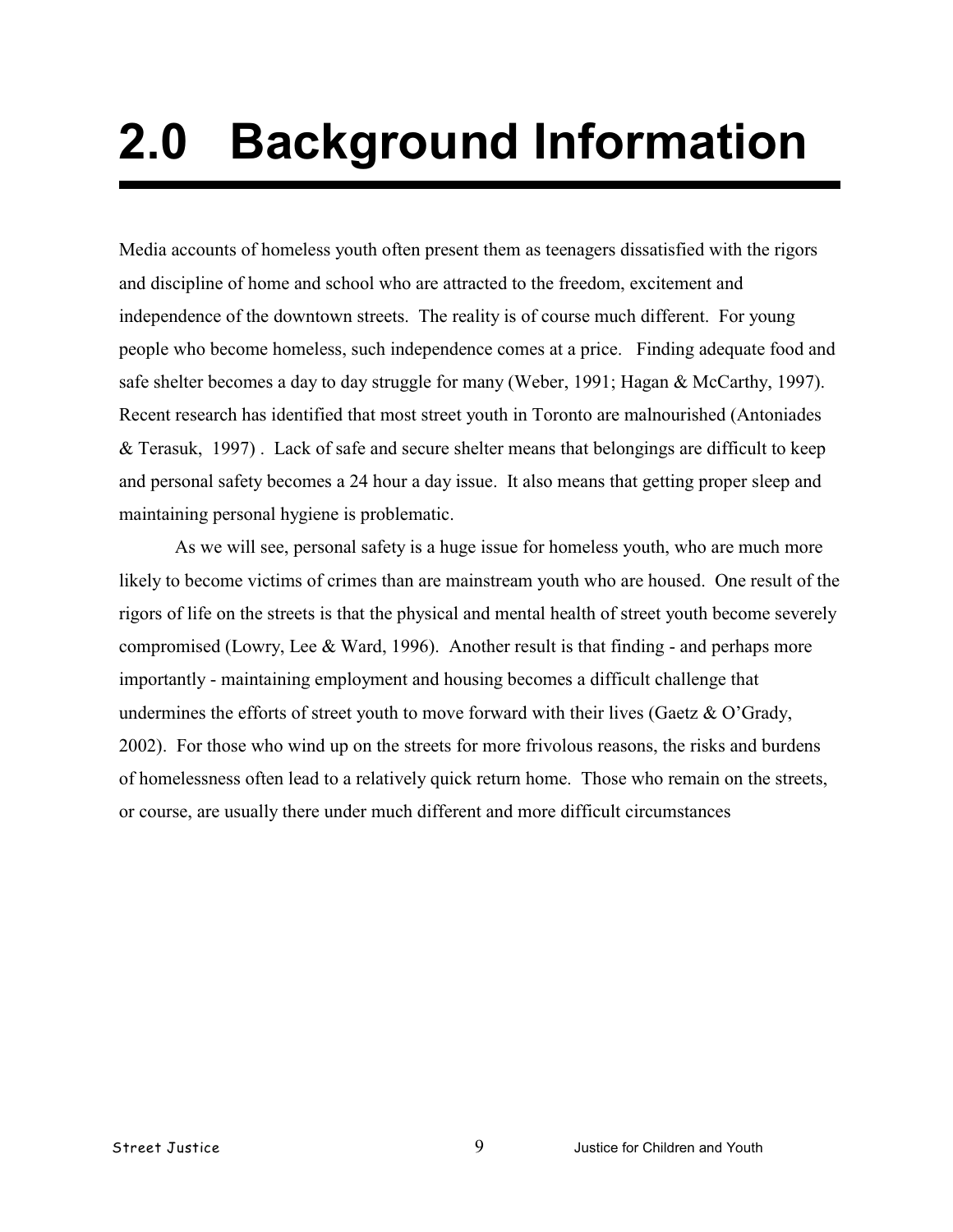As a group, street youth are difficult to define because of the diversity, fluidity and transience of the population. While many street youth share certain attributes (their poverty, their youthful age, the instability of their housing, the services established to help them) there is much that also divides them. This includes those factors that divide other Canadians (race, ethnicity, age, class origins) but also aspects of street life, including strategies of making money, street networks, drug use, duration of homelessness, and the area of town one prefers to frequent or feels safe in.

For our purposes, the definition of street youth (also referred to as "street involved youth" and "homeless youth") includes people up to the age of 24 who:

"are absolutely, periodically, or temporarily without shelter, as well as those who are at substantial risk of being in the street in the immediate future." (Daly, 1996:24)

This definition is appropriate because it reflects the instability of housing for street youth. Generally, street youth circulate through a variety of living circumstances, including staying temporarily in shelters, living on the streets, staying with friends or relatives, and in some cases, getting a place of their own.

One of the most important questions to address is the number of homeless youth on the streets of Toronto and other cities in Canada. While this is difficult to accurately estimate, we do know this much. The Toronto Hostel Division reports that on any given night approximately 325-340 young people between the ages of 16-24 stay in hostels. However, this figure greatly under-represents the actual size of the population of homeless and under housed youth. Survey research by the Community Social Planning Council of Toronto, for instance, indicates that:

"only 24% of homeless youth consistently use hostels, suggesting adding the numbers of young people who are staying short-term with friends (couch surfing), squatting and without shelter, the real number of homeless youth is likely several times the number using hostels" (CSPCT, 1998).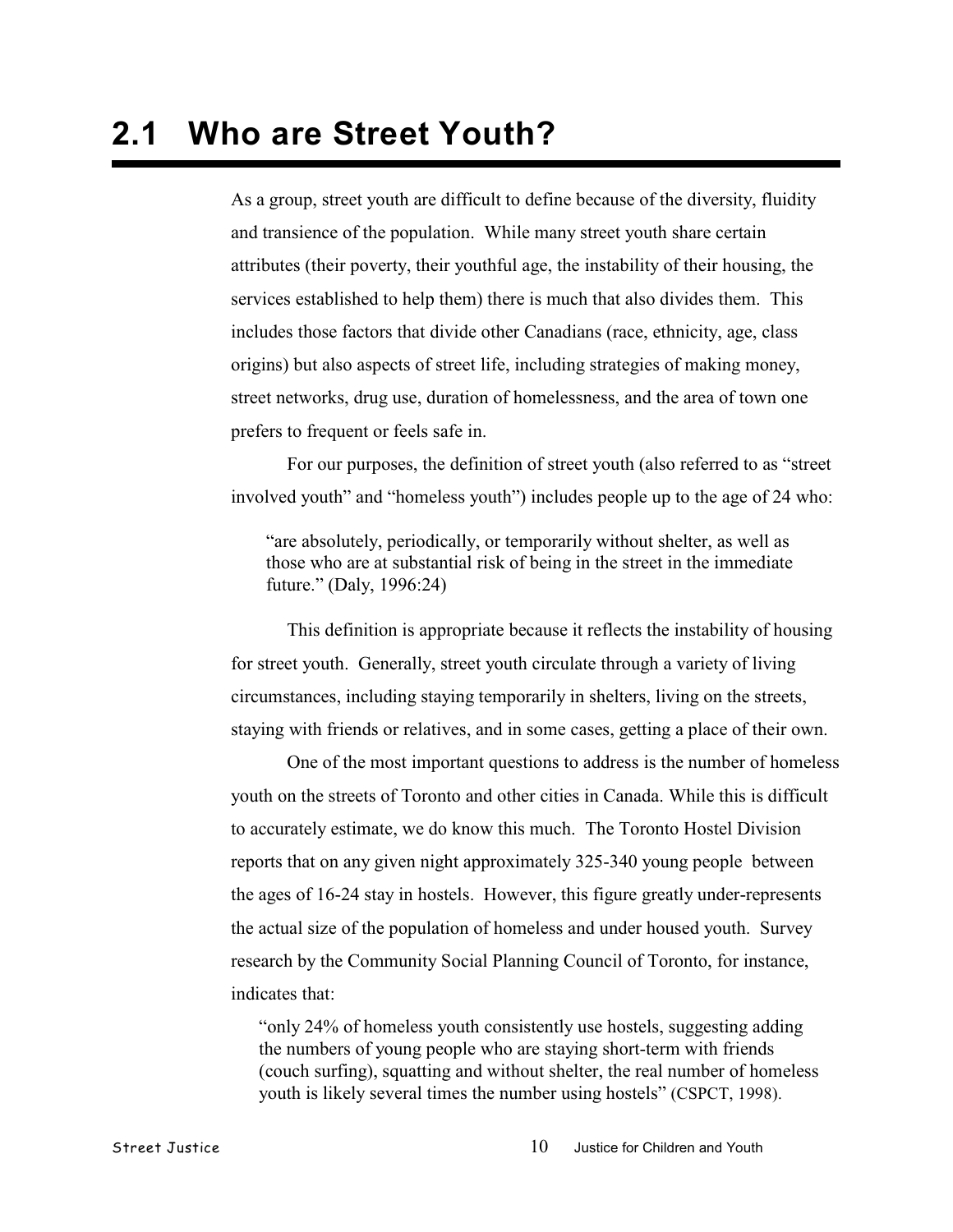Others have estimated that on any given night, the population of homeless and under housed youth in Toronto ranges between 1200 and 1700. However, given the fluidity of the population of street youth, the actual numbers who are on the streets in Toronto over the course of the year will be much larger.

#### **2.1.1 Profile of Respondents**

For this research, we surveyed 208 young people, the average age of whom was 20.1 years, over one third of whom (36.9%) have been on the streets for six months or less. This latter figure includes the majority of refugees in the sample, and also a percentage of young people who may return home at some point (many of the latter group will wind up leaving again, it should be noted). Those who have been on the streets for more than 6 months have been living independently for 4.3 years (on average).

Most research on street youth - whether conducted in Canada or elsewhere - suggests that there are key features of this group that distinguish it from the general mainstream youth population. For instance, males typically outnumber females, often by a 2:1 ratio. In our survey, 55.4% of the respondents were male, 42.2% were female, and 2.5% were transgendered.

In terms of sexual orientation, a body of research suggests that street youth are much more likely to be lesbian, gay, bisexual and transgendered (20 - 40%) than the general population (10%) (O'Brien, Travers & Bell, 1994). It is argued that given the degree of homophobia and heterosexism in Canadian society, the process of 'coming out' for many young people produces ruptures with family, friends or community, making staying at home a difficult - and in some cases, clearly a non-viable option. In our sample, 29.6% defined themselves as 'non-straight', of which 4.5% asserted they were lesbian or gay, and an additional 23.2% reported they were "bisexual", "bi-curious" or "not sure".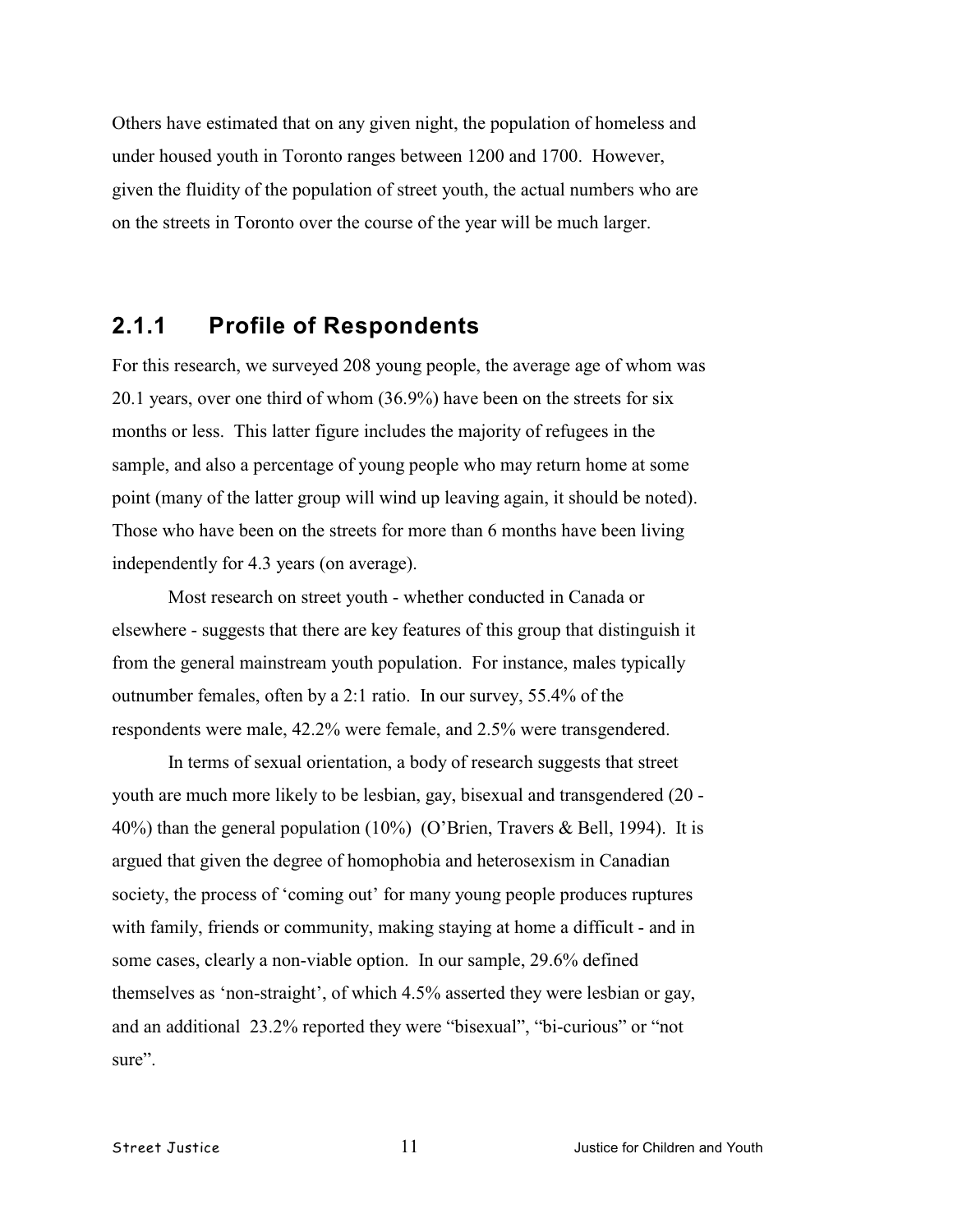#### **2.1.2 Ethnicity, Race and "Country of Origin"**

There are characteristics of the street youth population relating to ethnicity and race that both distinguish it from the population of youth in Toronto, and also indicate some shifts in the street youth population over time. While Toronto is clearly a multicultural city characterised by a great deal of ethno-racial diversity, historically this diversity has not been reflected in the street youth population, although our data suggests that this is starting to change.

While the vast majority of street youth in our sample are Canadian born (71.4%) over half of whom come from Toronto, this percentage represents a drop from a 1999 sample of street youth (82%) (Gaetz, O'Grady and Vaillancourt, 1999). Slightly over one third of our current sample describe themselves as 'visible minorities', yet the young people within this category do not demonstrate the range of diverse ethnic origins found in the broader population of Toronto youth. For instance, Aboriginal youth (13.6%) and African Canadian youth (21.6%) are over-represented within the street youth population as a whole, while young people from South Asia, East Asia and central and south America are under represented. While the high percentage of aboriginal youth on the streets is consistent with previous research, the growing percentage of African-Canadian youth reflects in large part changing trends in the refugee population in Canada. More and more young people who arrive in Canada as refugees without sponsorship, or new immigrants without supports, wind up being sent directly to youth shelters in Toronto than has been the case in the past. This information is confirmed by those who work in youth shelters, and is significant, because the needs of this population are in many ways unique.

#### **2.1.3 Family Background and Leaving Home**

It almost goes without saying that a stable and supportive home life provides a nurturing context which can have a profound impact on the development of children and youth. At the same time, it is also well known that though the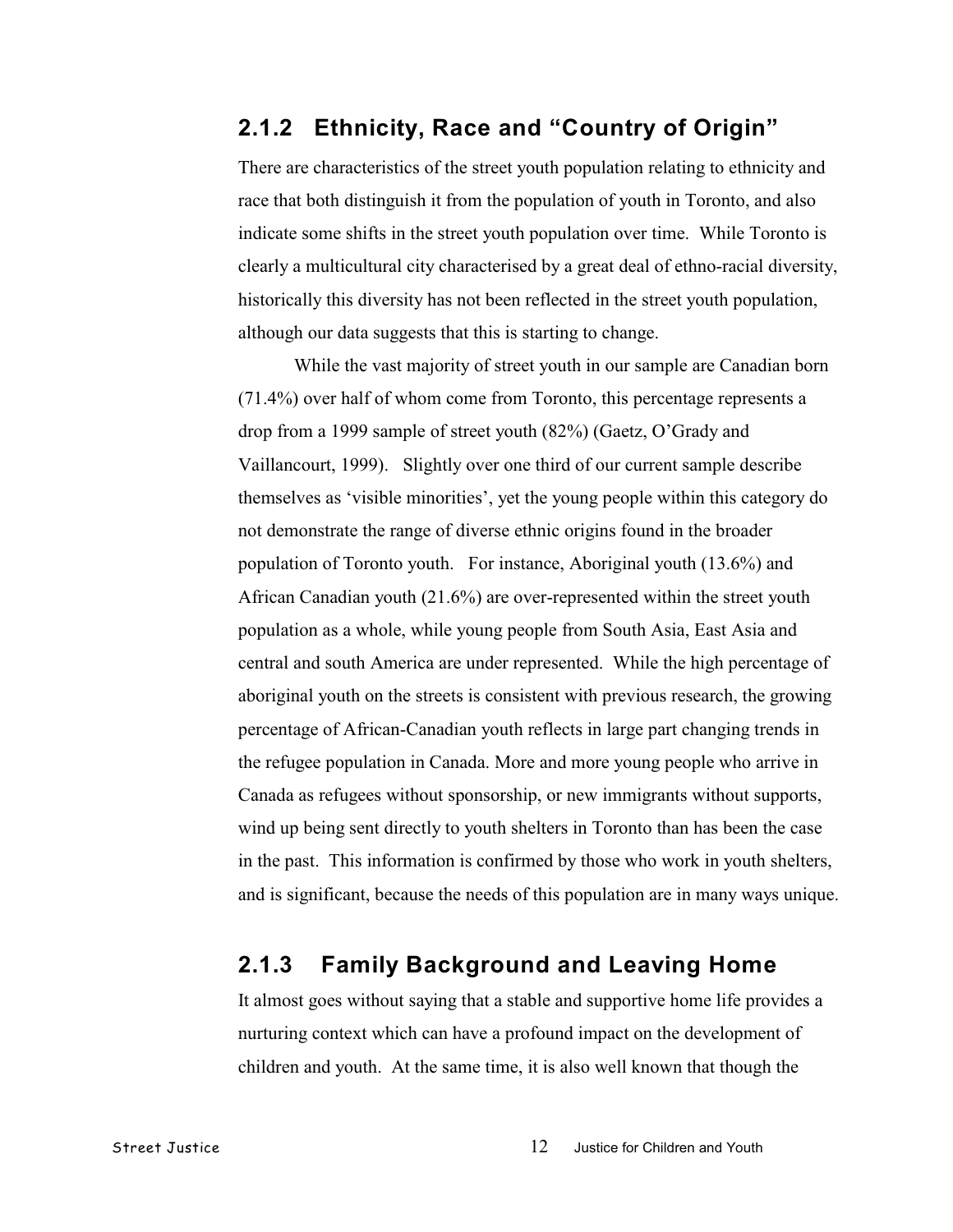paths to homelessness are complex and diverse, many street youth do indeed come from troubled households. While some street youth leave home on their own initiative (for instance, because of unresolved conflicts with parents, trouble with the law, dropping out of school or to find work), research on street youth in Canada and elsewhere is more likely to implicate physical, sexual and/or emotional abuse as being key factors leading young people to leave home, as well as ineffective parenting, family breakdown and substance abuse issues (Read, S., DeMatteo, D., Bock, B., et al., (1993); Smart, R. (1993); Janus, et al 1995; Gaetz & O'Grady, 2002). It is important to note that such abuse transcends class boundaries (Basrur, 1998).

In Table 1 below, several key indicators of family dysfunction are identified as causes of homelessness for our street youth sample, confirming the significance of such factors in making sense of youth homelessness.

| Table 1                                                                                    |                                                                     |       |  |  |
|--------------------------------------------------------------------------------------------|---------------------------------------------------------------------|-------|--|--|
|                                                                                            | <b>Family Dysfunction Associated with Street Youth Homelessness</b> |       |  |  |
| Percentage of youth who cite the following factors as significant reasons for leaving home |                                                                     |       |  |  |
|                                                                                            | Physical abuse at home                                              | 42.3% |  |  |
|                                                                                            | Emotional abuse at home                                             | 63.7% |  |  |
|                                                                                            | Sexual abuse at home                                                | 169%  |  |  |

**Violence in the house** ........... 55.4% **Parents' drug/alcohol abuse** .. 34.4%

Though there has, in recent years, been more of a public focus on the nature of child abuse, both the police and child welfare workers argue that such abuse still remains a relatively "hidden crime", in that many cases of abuse do not in fact come to the attention of law enforcement authorities.

There are also some other important indicators of family dysfunction and instability. For instance, almost one half of the sample (46.8%) reported involvement with the child welfare system, with 42.6% having been either in foster care and/or a group home. Many others spent a significant period of their childhood being raised by relatives (5.4%). Finally, it is worth noting is that 11.8% report that one of their parents is deceased, while an additional 3.4% report both being deceased. For 11% of the total sample, the death of a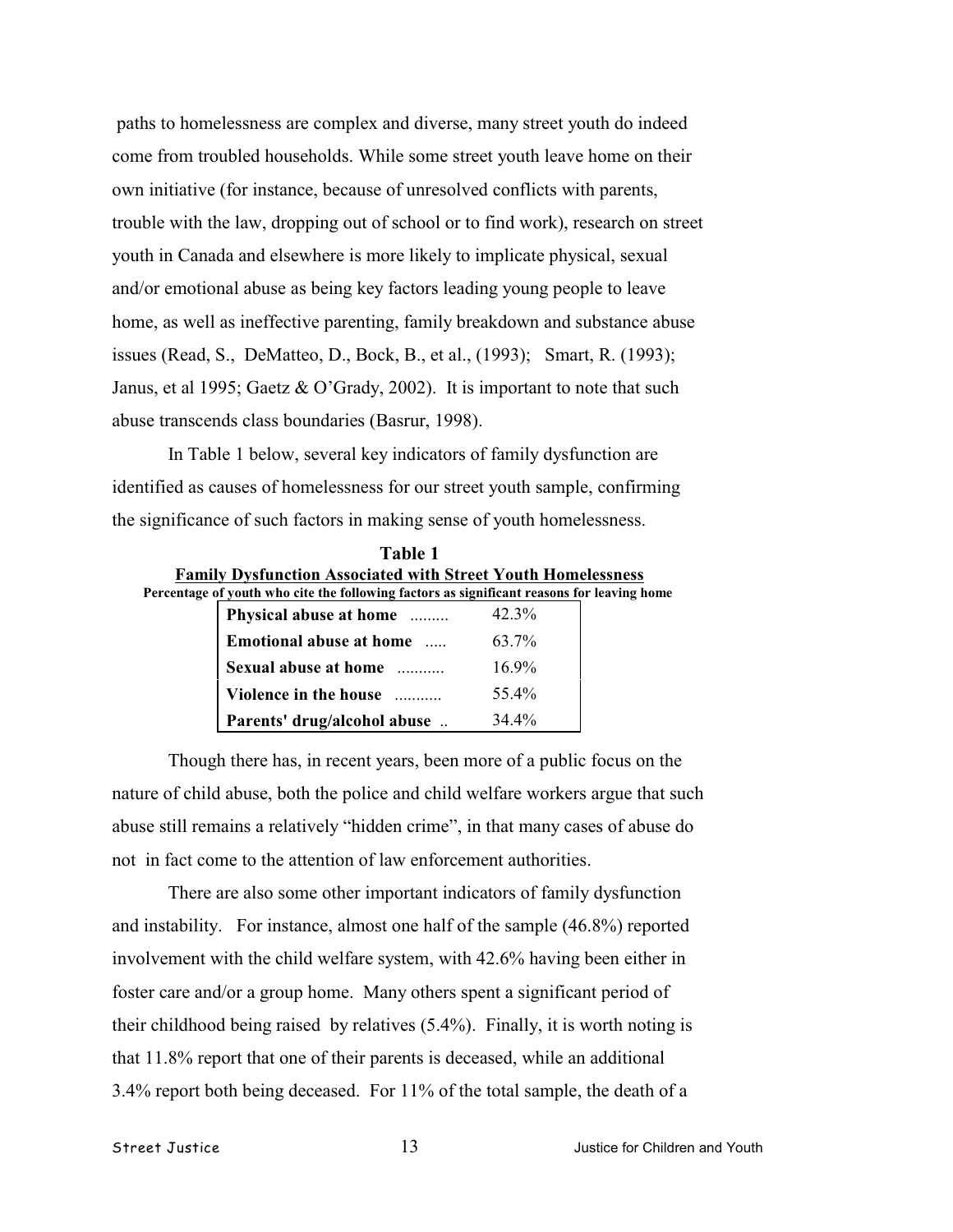parent was a significant reason for leaving home.

It is important to note that in describing what led to their own homelessness, rarely do street youth identify a single factor as being significant on its own. Connected in complex ways to the factors listed above are a range of other circumstances and conditions, including the street youth's own substance abuse issues, conflicts over sexual orientation, trouble with the law, and a desire to move out and become independent, for instance.

Yet, while many people consider street youth to be runaways, in many cases, the decision to leave home was not theirs alone. In fact, while a high percentage of street youth report being kicked out by their parents (19.7%), an even larger number suggest it was a joint decision between themselves and their parents (33.5%). In some cases, young people are removed from the home by the police.

All of this is important to consider for several reasons. The first thing to note is that when young people become homeless, they have in many cases been subject to a range of difficult experiences that impede normal childhood development. A second and related factor is that many young people, once homeless, not only have to deal with learning to survive on the streets, but also must struggle to deal with trauma associated with a background of abuse, and with the loss of parents, siblings and community. Both factors can contribute to further developmental problems they experience as adolescents, including an impaired ability to form affective and trusting relationships with adults, earlier involvement in sexual activity (and with more partners), and more risktaking behaviour (MacDonald, et. al., 1994; Kral, et. al., 1997). Unfortunately, the experience of child abuse is not only a predictor of future homelessness, but may also be a contributing factor to future criminality<sup>1</sup>. It also means that, for many street youth, there is in fact no home to go back to.

A study done in California (cited in the report: Toronto: My City - Safe City City of Toronto) found that <sup>1</sup> children suffering from abuse or neglect were 67 times more likely to wind up in trouble with the law than children who were not known to child welfare authorities.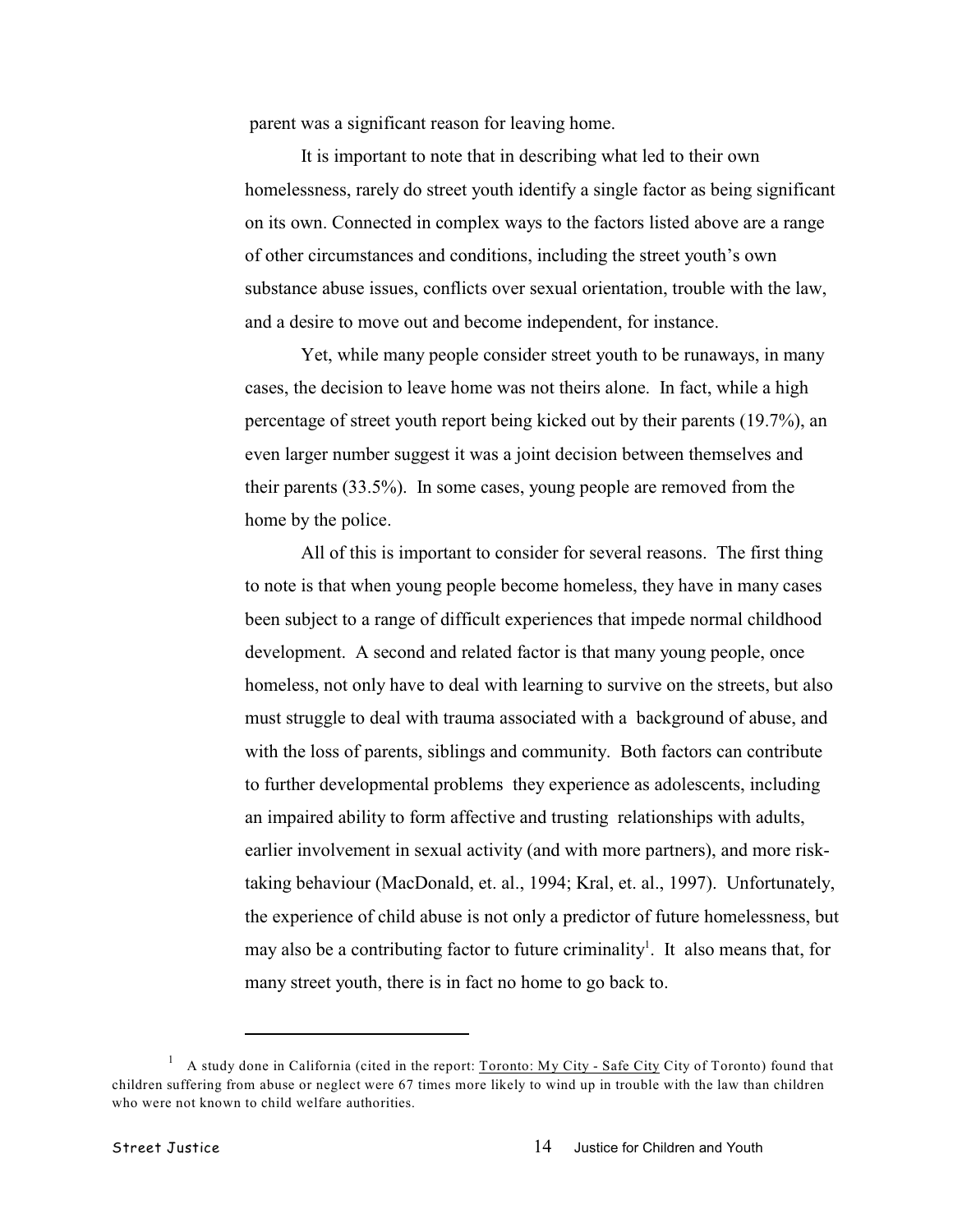#### **2.1.4 Leaving School**

One of the inevitable realities of life on the streets is that involvement in education is compromised. While the drop-out rates in Canada have steadily declined since the 1950s (the most current figures suggest 11.9% of Canadians between 18-24 did not complete high school), street youth remain an identifiable population for whom school completion is an intractable problem. In our survey, three quarters of the sample (74.8%) report having failed to complete high school.

 In Table 2 below, the rates of school attainment for the street youth population are presented. As can be seen, not only have a high percentage of this population failed to complete high school, over one third (34.2%) have achieved a Grade 10 education or less.

**Table 2**

| <b>Highest level of school attainment</b>    |           |          |
|----------------------------------------------|-----------|----------|
|                                              | Frequency | Percent  |
|                                              | 27        | $13.4\%$ |
|                                              | 42        | 20.8%    |
|                                              | 53        | $26.2\%$ |
|                                              | 29        | $14.4\%$ |
| Graduated high school / OAC / GED            | 24        | 12.0%    |
| Some university / college / technical school | 22        | 11.0%    |
| Other                                        |           | $2.5\%$  |

N=202

The literature on drop outs in Canada demonstrates clearly the negative impact of early school leaving (Tanner, 2001). Most obviously, high school drop-outs have much worse labour market outcomes than graduates. They generally are less successful at competing for even low wage jobs, and are therefore more likely to be unemployed and for longer periods of time. Unemployment, in turn, has also been linked to a broad range of other negative effects, including alcohol and substance use and abuse, crime, and impaired physical and mental health (Tanner, 2002). For young people on the streets who are estranged from their families, dropping out also means further disengagement from adult supports that are important in helping young people prepare for adult roles and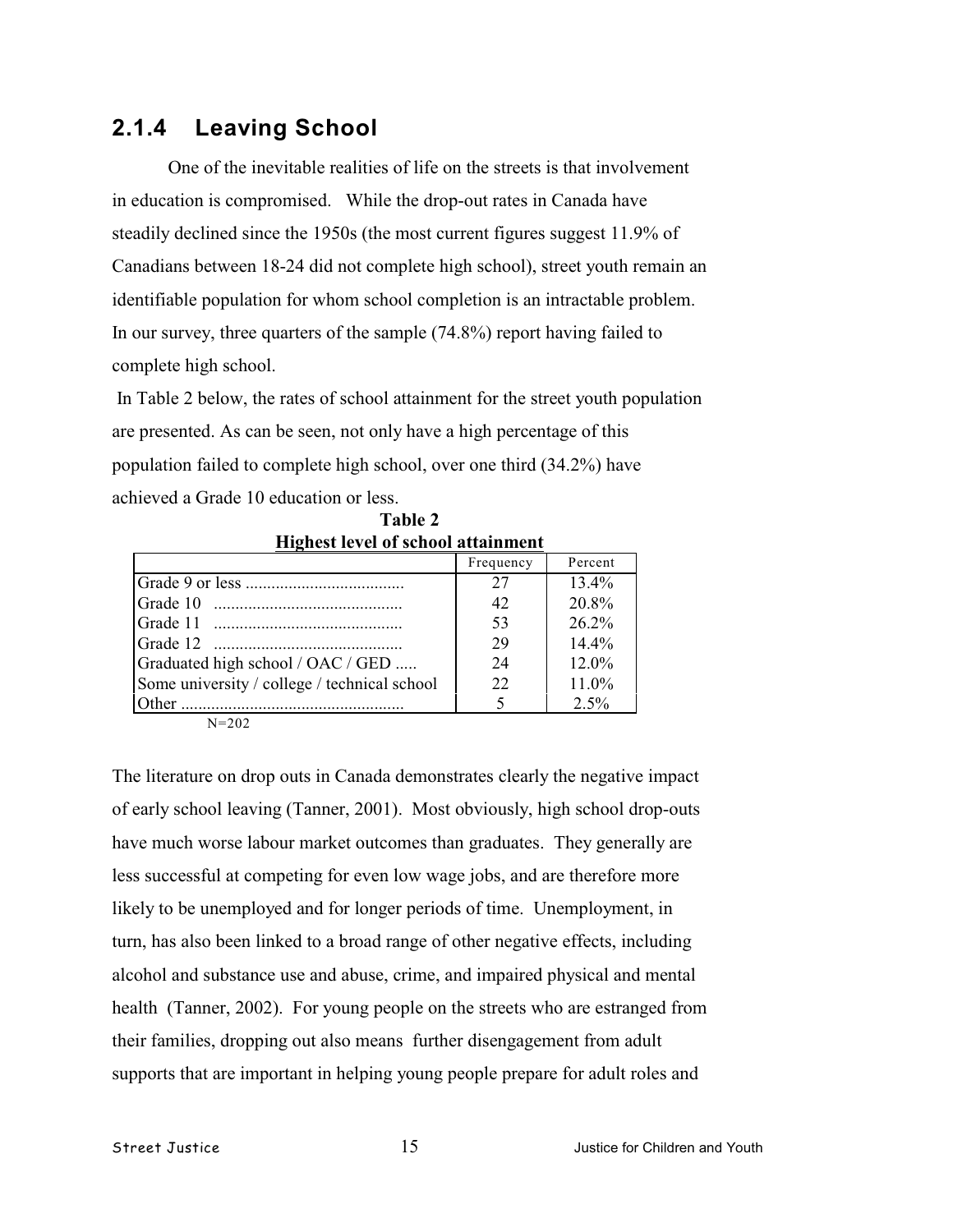responsibilities. This means young people on the streets are likely to face greater challenges in developing work readiness skills, in navigating public and private systems and bureaucracies, in accessing basic services (health care, dental care, welfare), and advocating for, or protecting their rights.

#### **2.1.5 Chaos, Instability and the Streets**

For many young people, the streets offer a refuge from a difficult and dysfunctional home life. For others, the streets become a destination only because they are no longer permitted to stay at home. In either case, the streets become a place and space where young people seek and explore independence, and join with others for comfort, physical, financial and emotional support.

Nevertheless, such emerging support cannot hide the fact that becoming homeless usually means significant losses for young people. They become separated from family, from community, from their schools. Young people often give up on dreams and futures imagined from childhood. They also forfeit the opportunity of growing into adulthood and learning responsibilities at a gradual pace with plentiful supports.

Instead, life on the streets thrusts young people into a situation where they must quickly be responsible for their own shelter and well-being. They must be able to earn income not only to support their leisure habits, but also to take care of all their personal needs. They must learn how to navigate systems and gain access to services. While many wind up on the streets having to deal with the trauma and emotional baggage of a difficult home life, they must now learn to take care of their own emotional needs at a time when teenagers typically are able to rely on a broad range of supports (parents, friends, neighbours, teachers, counselors, etc.). They must learn to navigate social and sexual relationships in an environment where sex is often seen as a commodity.

This rapid insertion into the world of adult responsibilities happens at a young age (the average age when the street youth we interviewed left home for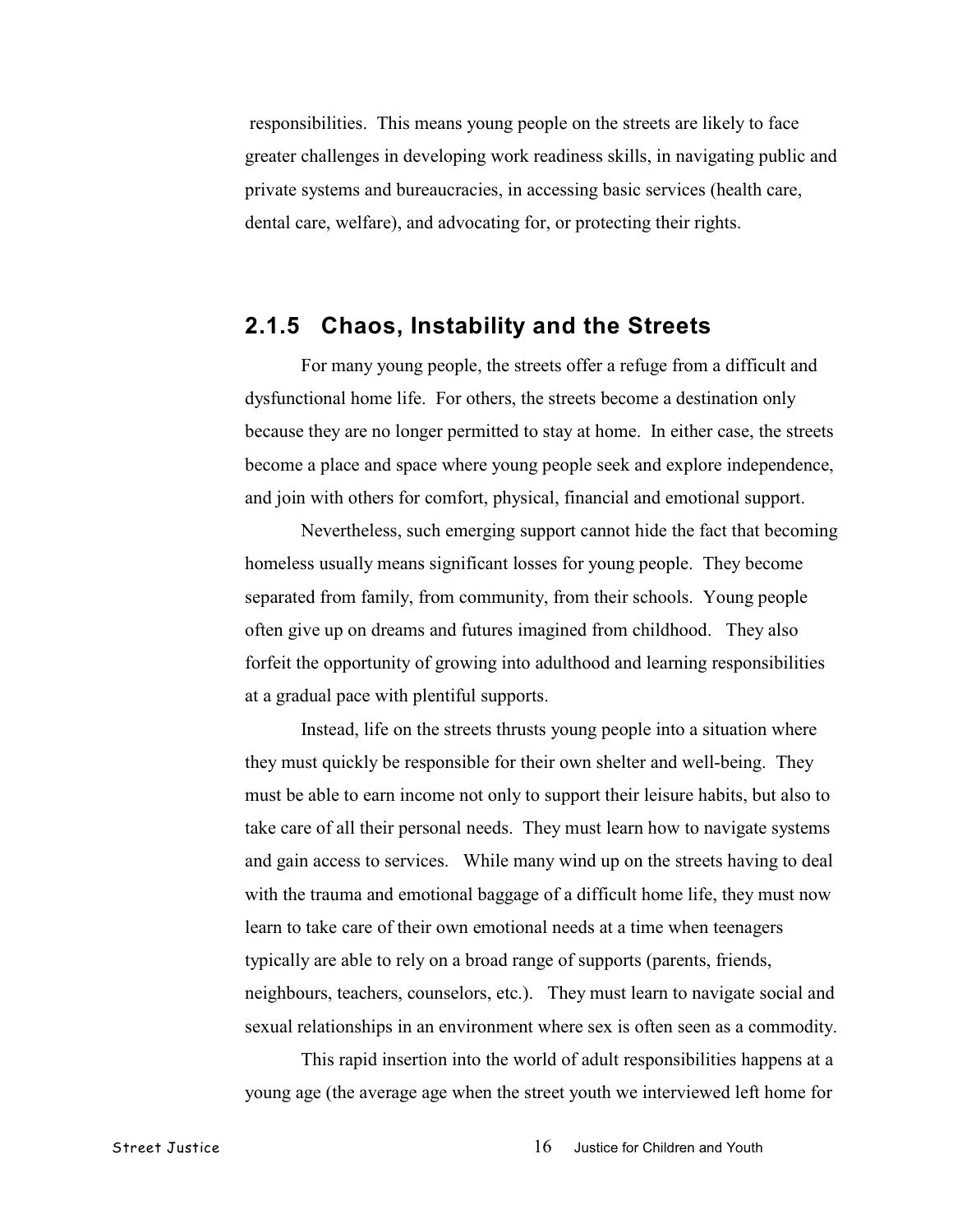good was 16.1 years) and clearly in difficult and challenging circumstances. Theories of adolescent development often describe the transition from childhood to adulthood as potentially problematic, even in an environment that is relatively stable.

Unfortunately for young people who wind up homeless, their lives are anything but stable. In fact, chaos and instability are in many ways the defining features of the lives of homeless youth. Lack of safe secure housing means that the quest for shelter can be a daily challenge. Even young people staying in shelters run by the City of Toronto know that they will have to move on at some point, and safety and security is not guaranteed. Getting food becomes a daily issue, and three meals a day at structured times is a rare luxury. Friendships and relationships are often very intense, but transient. Maintaining a job becomes difficult, and income generating often becomes focused around meeting immediate needs (to buy food at a fast food restaurant, for instance). Personal safety becomes an 'around the clock' concern, because there is no safe door to hide behind and relax. In order to deal with the stresses of life on the streets, many young people, then, choose to self-medicate, indulging in drugs and alcohol.

One of the consequences of the chaotic lifestyle of street youth, is that long term thinking and planning becomes more difficult, as short term needs must be met. The immediate priorities of food, shelter and security, for instance loom much larger than is typically the case for mainstream teenagers, who are generally more able to focus on longer term goals (education, career) because they have more adequate supports. For most teenagers, immediate needs may be defined more typically in terms of leisure and recreation.

The short term thinking that is accentuated by the chaos and instability of the street youth lifestyle puts them in a vulnerable position, and often means that they do not have the luxury of considering the longer term consequences of behaviours (for example, engaging in unprotected sex, drug use, involvement in criminal acts). It also means that they may make compromises that are not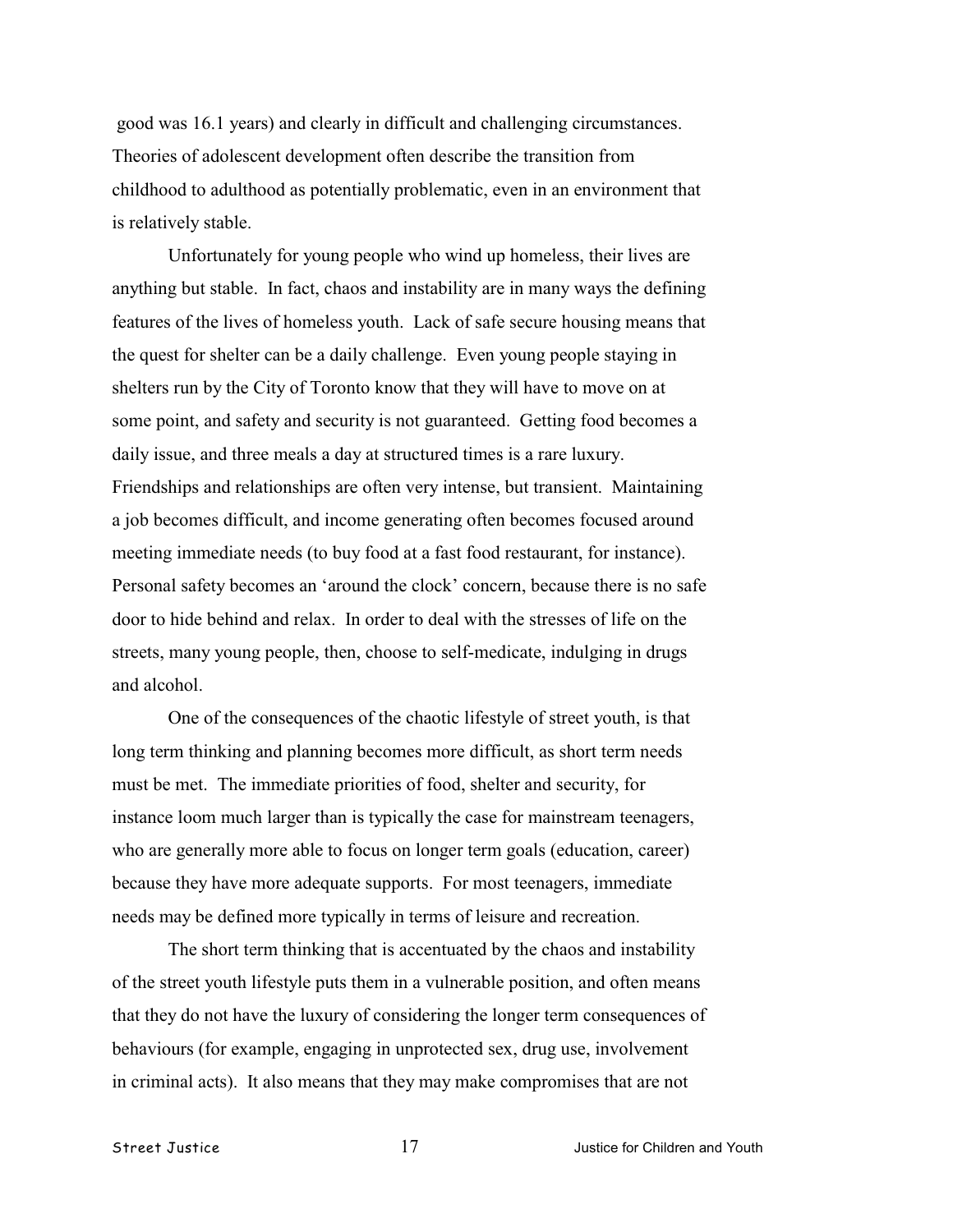in their interests, or forego advocating for their own rights, if there is no obvious short term benefit. This, as we will see, has an impact on the legal and justice issues of street youth.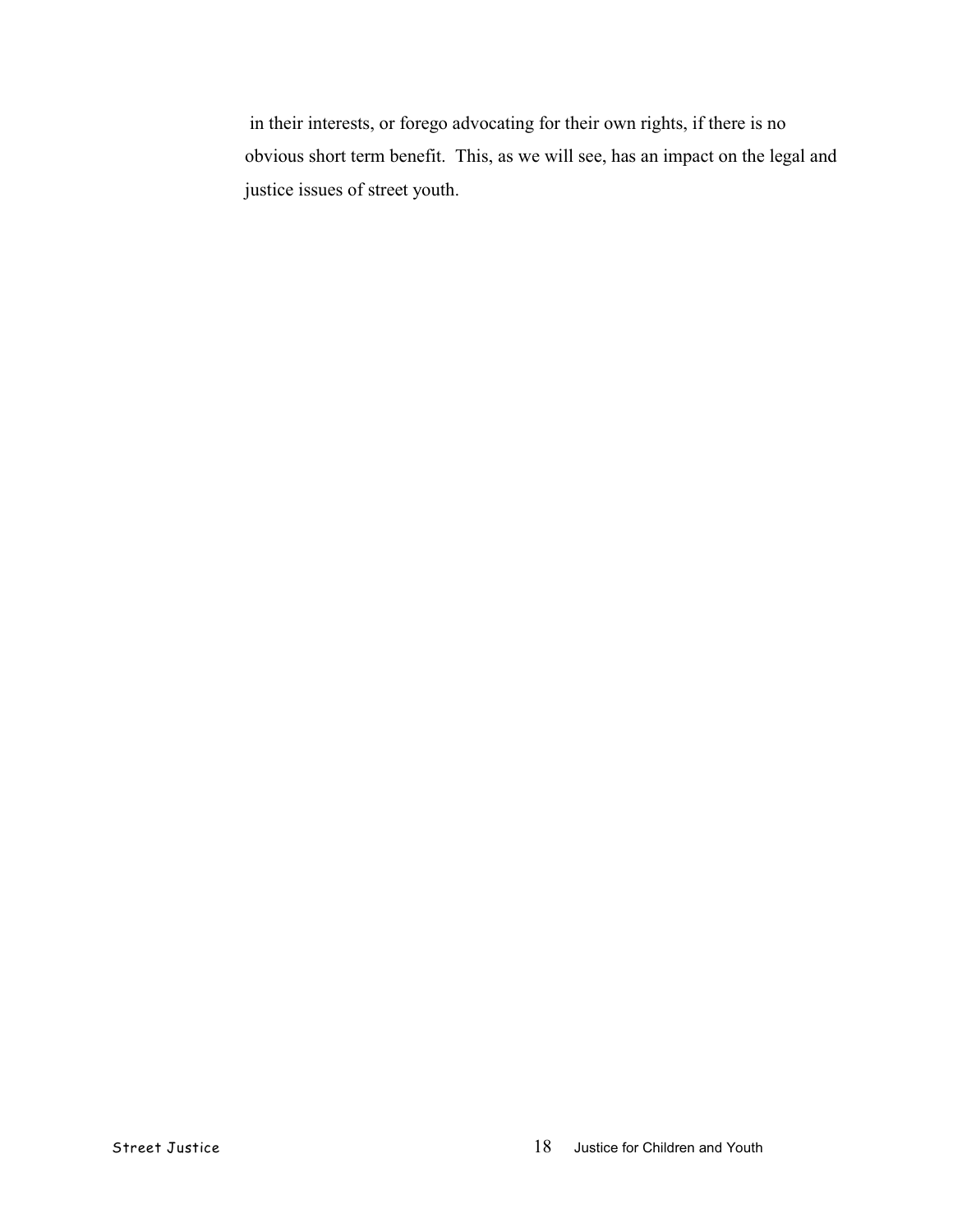# **3.0 Legal and Justice Issues**

When one considers the legal and justice issues of street youth, it is often their criminal behaviour that is focused on. In this section, we will focus on a range of legal and justice issues that are equally important to the lives of young people living on the streets, including :

*Housing* For young people who are homeless, the transition to independent living is often fraught with difficulties. Getting housing and keeping it when you are 16 and very poor is not easy, and evictions (both unjustified and justified) are not uncommon for street youth.

*Employment* Lacking education, stable housing and supports means that getting jobs and maintaining them is highly problematic. As a result, many street youth are only able to obtain marginal jobs where employment standards are flouted, or they wind up engaging in a range of street-based activities (panhandling, sex trade, squeegeeing, drug dealing, etc.).

*Family Law* Many homeless youth have dealt with the child welfare system both as children themselves (a high percentage report being in group homes and / or foster care), but also as adults, where they give birth to children that they may or may not be able to adequately provide for. Interventions by the Children's Aid Society are therefore not uncommon.

**Immigration** A growing percentage of the street youth population are either new immigrants and / or refugee claimants. The problems that they face are in some ways similar to other street youth (dealing with housing and employment, or navigating government services, for instance) but in other senses are quite unique.

In all of these cases, homeless youth may find themselves in a situation where they are in need of legal support in the form of information, consultations or representation. Of course, their homelessness and the inherent chaos and instability of their street youth life style compromises their ability to properly deal with their legal and justice issues.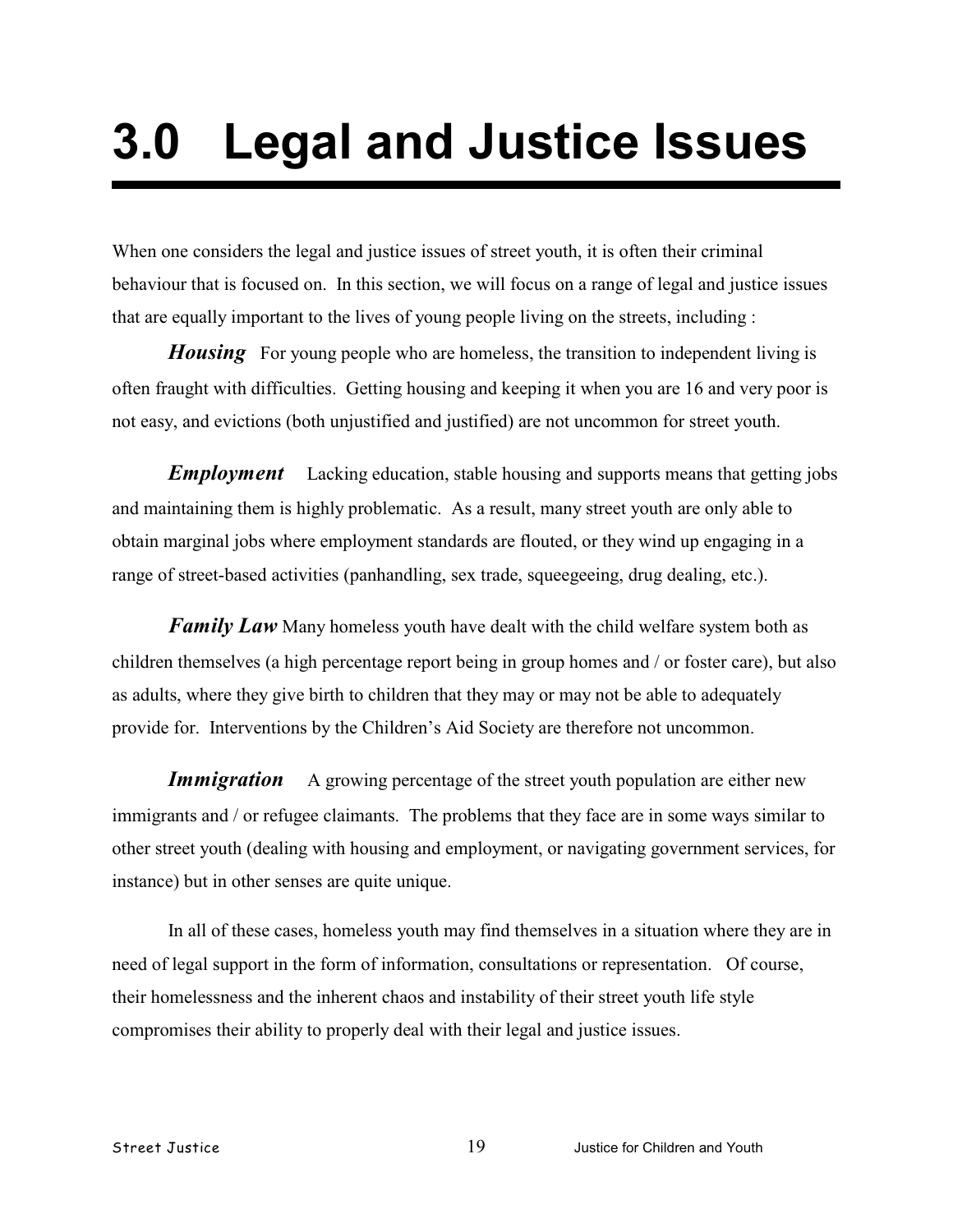### **3.1 Housing**

Perhaps the defining characteristic of street youth is that, as very young people, they lack affordable, safe and stable housing. In order to deal with their shelter needs, street youth must be adaptable and flexible. Many live absolutely without shelter 'on the streets'; that is, they live out doors (in parks, under bridges, in doorways, alleys and on rooftops) and in squats (abandoned buildings). The City of Toronto also provides a range of street youth shelters that are generally full to capacity, while community groups run 'out of the cold' programs in churches and community centres to temporarily house the homeless, all of which can be found throughout the city.

Homeless youth also deal with shelter needs by making arrangements with people they know, including staying temporarily with friends or relatives ('couch surfing'), or with adults who, in exchange for sex, will give them shelter and support ('sugar daddys'). In many cases, street youth will move back home to live with parents or care-givers, though such situations are often temporary because the problems that originally led to homelessness inevitably resurface.

The reality is that over the course of time the majority of street youth move between these various housing situations, and as a result it can be argued that it is housing instability - even for those currently renting rooms - that most clearly characterizes their housing situation. Of course, the goal for many street youth is to find safe, affordable housing. Stable housing - as opposed to temporary shelter - is considered essential for ensuring anyone's health and well being, and for homeless youth, it is a prerequisite for moving forward with their lives. Secure shelter means that one has a better chance of ensuring their safety, of reproducing their health and labour power day in and day out, of getting proper sleep, of taking care of nutritional and other health needs. For homeless youth, it is considered a significant factor in helping build self esteem and a strong identity, and potentially is an important step on the road to a return to school and / or to obtaining and maintaining employment.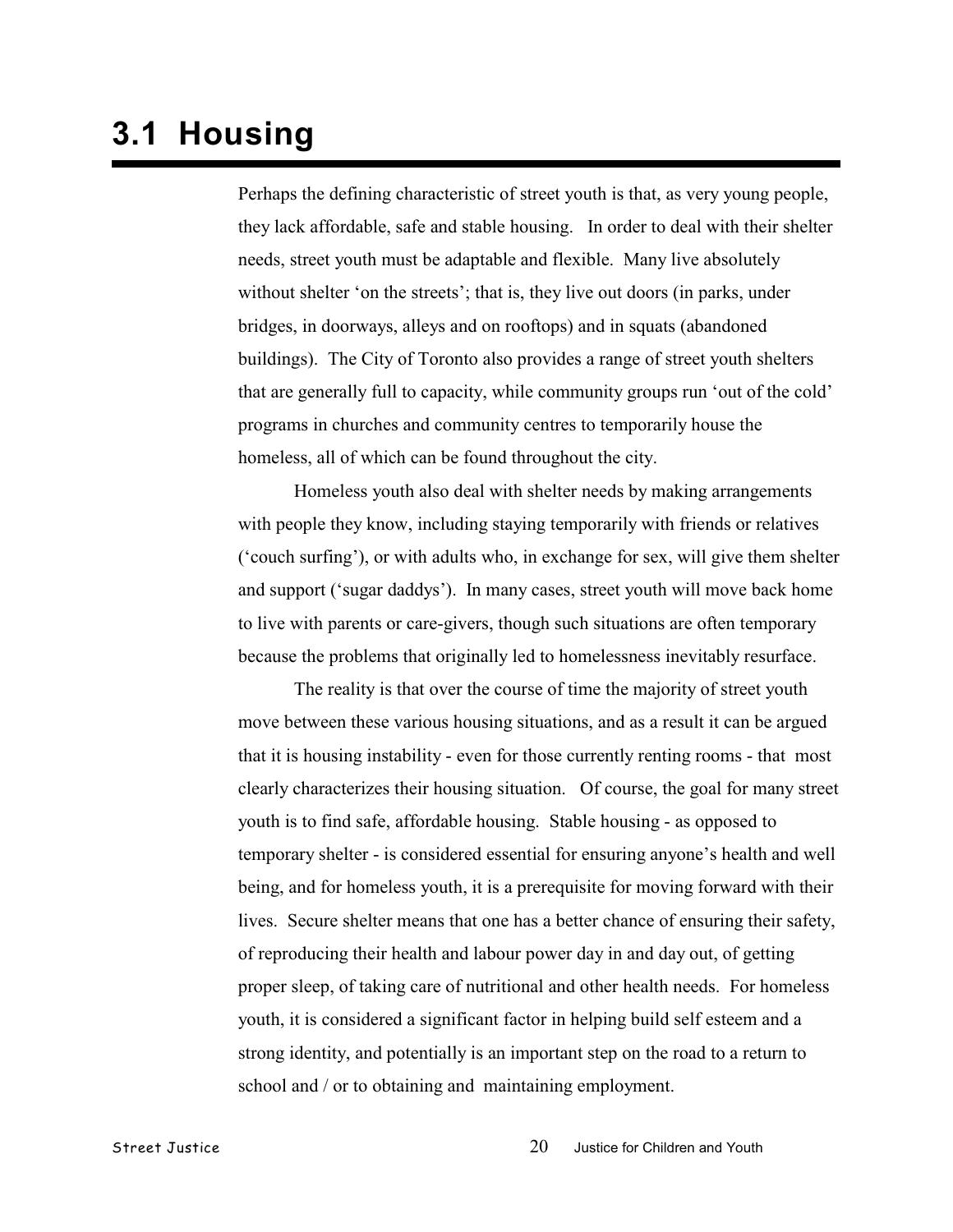#### **3.1.1 Current Housing Situations**

The range of current housing situations for homeless youth are listed below in Table 3. This is a 'snapshot' picture of the shelter conditions of street youth in Toronto in the fall of  $2001^2$ .

| Table 3                                      |         |  |
|----------------------------------------------|---------|--|
| <b>Current Housing</b>                       |         |  |
| "Where are you currently staying?"           |         |  |
| Shelters (incl. "Out of the Cold" programs)  | 55.3%   |  |
| Streets (incl. Parks, under bridges, squats) | 19.1%   |  |
|                                              | 12.1%   |  |
|                                              | $6.5\%$ |  |
|                                              | 3.5%    |  |
|                                              | 2.0%    |  |
|                                              | 1.5%    |  |

The majority of youth in our sample reported that they were staying in the shelter system. The next largest percentage suggested that they were staying on the streets, in parks, under bridges and squats. Many of these young people resist staying in shelters because they do not wish to be separated from their partners or because they may have pets (some street youth keep dogs for company and for necessary protection). Others avoid shelters because they feel they (or their belongings) are not safe in shelters, or because they cannot abide by the rules. In the summer months, the numbers of young people who choose to sleep outdoors swells (it should be noted that this survey was conducted in late fall / early winter).

As seen in Table 3, a fair percentage of street youth (12.1%) report that they were staying in a place of their own, indicating that for the moment, they do have some kind of housing. Having an apartment - and at the same time, being described as a 'street youth' - need not be seen as an incongruous situation. Some of these young people were sharing the apartment with other young people or staying with friends and contributing to the rent. Almost one quarter of those with housing were young mothers with children.

 $^2$  Because we recruited many street youth from shelters, they are likely overrepresented in this sample.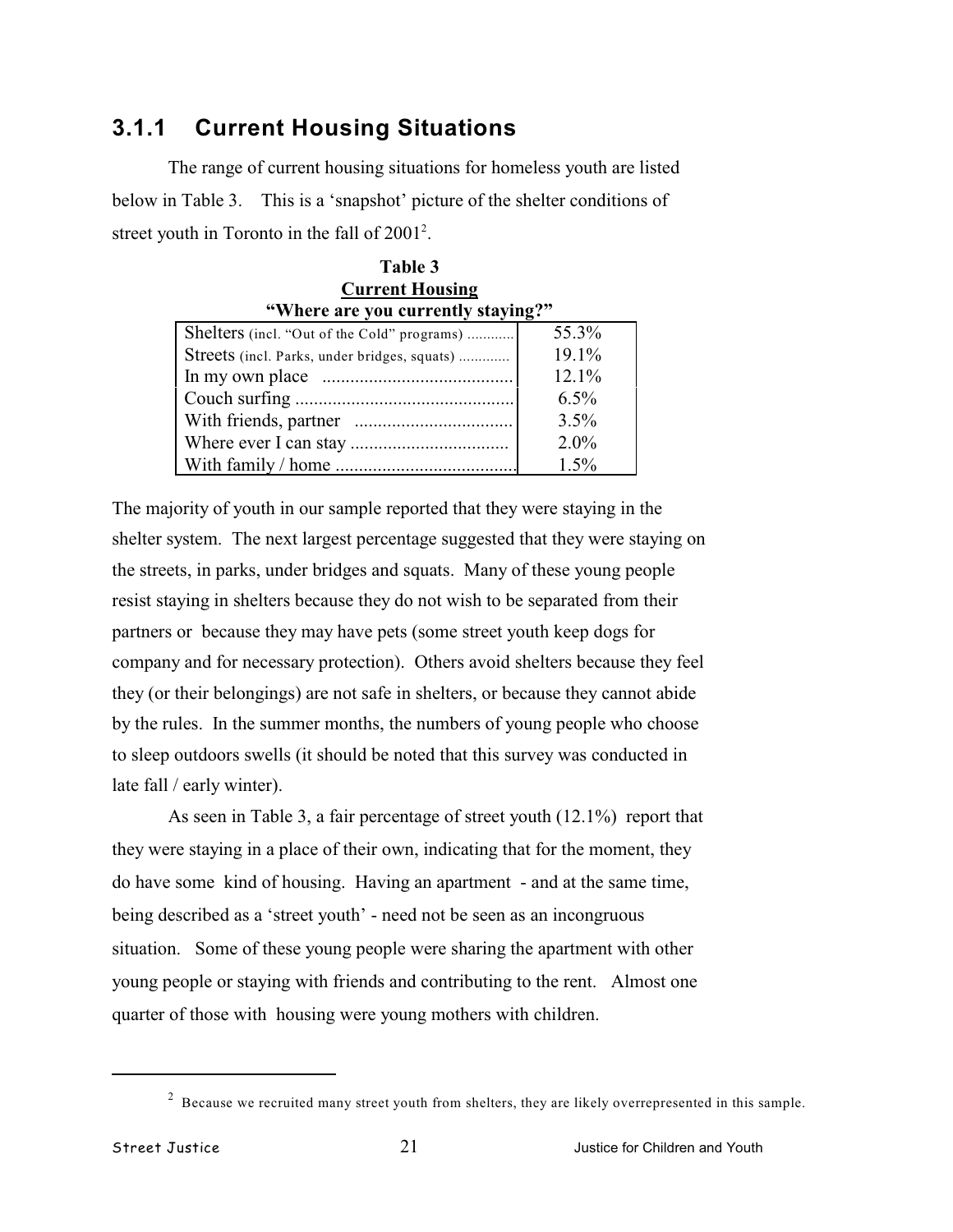But for many, having a 'place of their own' doesn't necessarily mean having an apartment, per se, but rather, it means renting rooms by the day in boarding houses or in cheap inner-city hotels. Such accommodations are often poorly maintained, have shared bathrooms and in most cases do not have kitchens or provide opportunities for food security. Given compelling evidence that street youth as a group are malnourished, the importance of having shelter where one can store and prepare food should not be underestimated (Antoniades & Terasuk, 1997).

 The fact is that for this population, having an apartment is no guarantee of housing stability, for while almost two thirds of the sample have at one time or another rented an apartment themselves (64.2%), less than 10% currently do. Given the chaotic nature of their lives, most of these young people will be without shelter again.

#### **3.1.2 Problems with Landlords**

Getting a low rent apartment in Toronto is a difficult task when the apartment vacancy rate is  $0.09\%$ <sup>3</sup>. Young people who are street involved are particularly vulnerable in such a market. Because of their youth, poverty and inexperience, and because of income criteria imposed by large scale landlords, street youth are often relegated to the bottom end of the rental market, where housing is poorly maintained, safety becomes an issue, and where unscrupulous landlords operate.

While getting an apartment can be a difficult task, so can holding on to one be a problem. Of those young people in the sample who have rented an apartment in the past, one half (50.4%) report having experienced serious problems with their landlord. In Table 4, these respondents identify the most

<sup>&</sup>lt;sup>3</sup> Rate for October 2001. Source: City of Toronto, Community and Neighbourhood Services (Alan Meisner)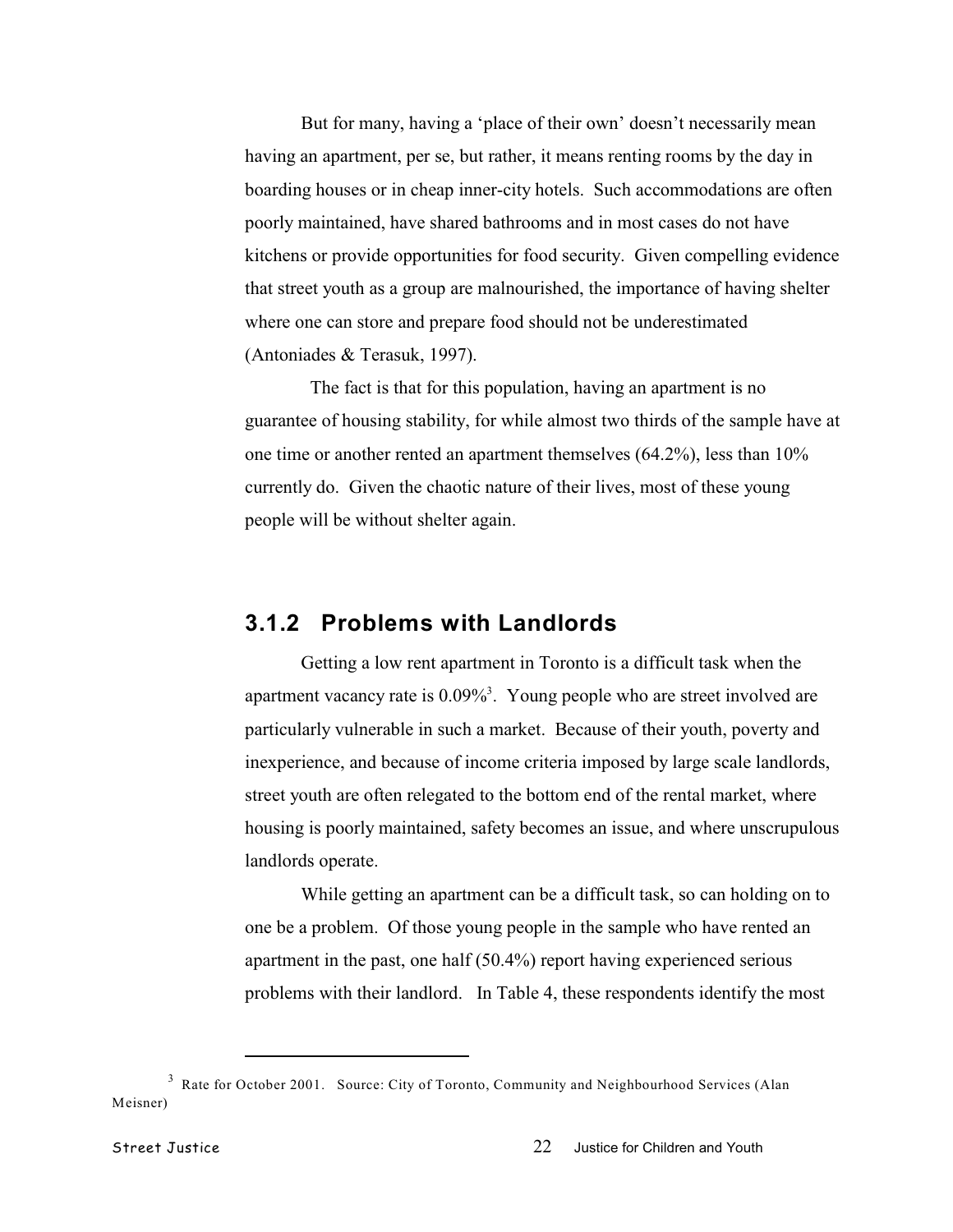significant problem they may have had with a landlord in the past. These responses clearly indicate instances where the respondent felt that the landlord had treated them unfairly. The most common conflict with landlords has to do with the landlord allegedly demanding money in addition to the rent (this also includes exorbitant rent increases). Also significant are complaints about poor maintenance, and failure to make repairs.

| as a percentage of those who report serious problems with landlords |           |          |
|---------------------------------------------------------------------|-----------|----------|
|                                                                     | Frequency | Percent  |
| Landlord trying to get money other than rent due                    | 13        | 23.2%    |
| Eviction                                                            | 12        | 21.4%    |
|                                                                     | 10        | 17.9%    |
|                                                                     |           | $12.5\%$ |
|                                                                     | 4         | $7.1\%$  |
| THER                                                                | 10        | 17.9%    |

**Table 4 Most Significant Problems with Landlords**

#### **3.1.3 Evictions**

While eviction is listed as a cause of conflict with the landlord, this figure greatly understates the degree to which eviction is a part of the life of street youth. In fact, of those who have rented an apartment before, 40.9% report that they have been evicted at least once, a high figure when one considers the average age of the respondent is slightly over 20. It is important to consider that in many cases evictions are illegal and / or carried out improperly in terms of the Tenant Protection Act, and in general, young people who are homeless are not aware of their rights as tenants. That is, many young people describe as evictions situations where they left when the land lord simply *told* them to leave.

The reasons that respondents cite for eviction are listed in Table 5. As can be seen, the street youth in this sample are quite willing to implicate their own behaviour and actions as a cause of their eviction.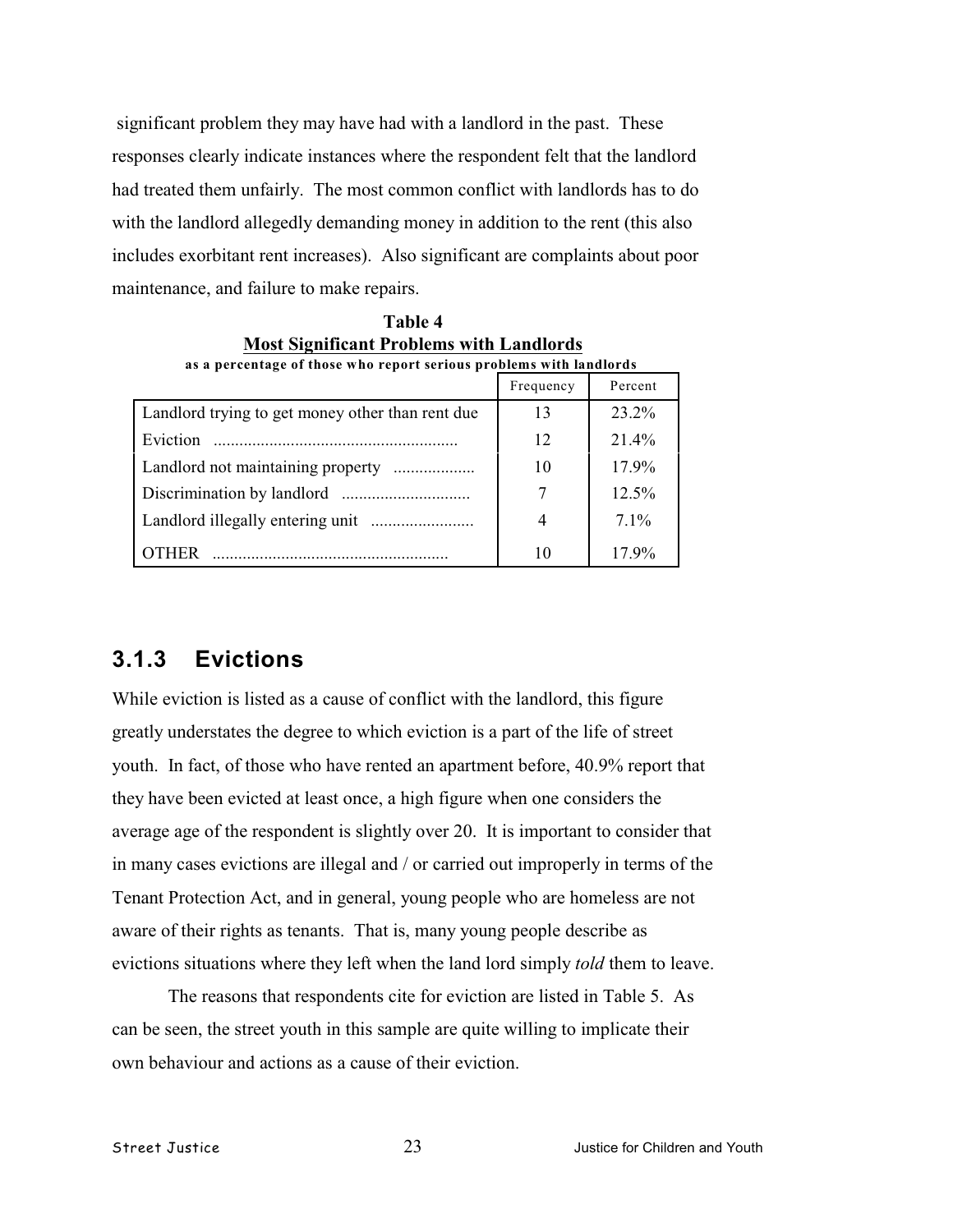|                                   | Frequency | Percent  |
|-----------------------------------|-----------|----------|
|                                   | 19        | 38.7%    |
|                                   | 12        | 24.5%    |
| Landlord was abusive/unfair to me | 8         | $16.4\%$ |
|                                   | 5         | 10.3%    |
| Friends staying with me           | 5         | $10.3\%$ |
| Landlord never gave me a reason   | 4         | $8.2\%$  |
| ther reasons                      | 6         | 12.2%    |

**Table 5 Most Common Reasons Cited for Eviction**

n=42 (Respondents may have cited more than one reason)

 The most common reason cited has to do with noise and parties. Several other young people cite having too many friends stay with them. Together, these factors implicate their youthful age, their poverty and their street lifestyle. Being young means that they lack experience with maintaining an apartment and in dealing with landlords and neighbours. Their street involvement means that it is not uncommon for them to have friends regularly stay with them, either to help offset the cost of rent, or to help them out by offering them shelter ('couch surfing'). This situation often leads to behaviours and activities that lead them into conflict with their landlord.

There are, however, cases where young people report that landlords were unfair in evicting them. Many report that they were evicted without reason. Others report that they were evicted in ways that contravened the *Tenant Protection Act*. In many cases, landlords have evicted youth without paying back money owed, and in some cases have held on to personal possessions. While in some cases this kind of activity is allowed under the Tenant Protection Act, the stories told by young people in this sample indicated that there are some instances where landlords were acting inappropriately or were clearly dishonest.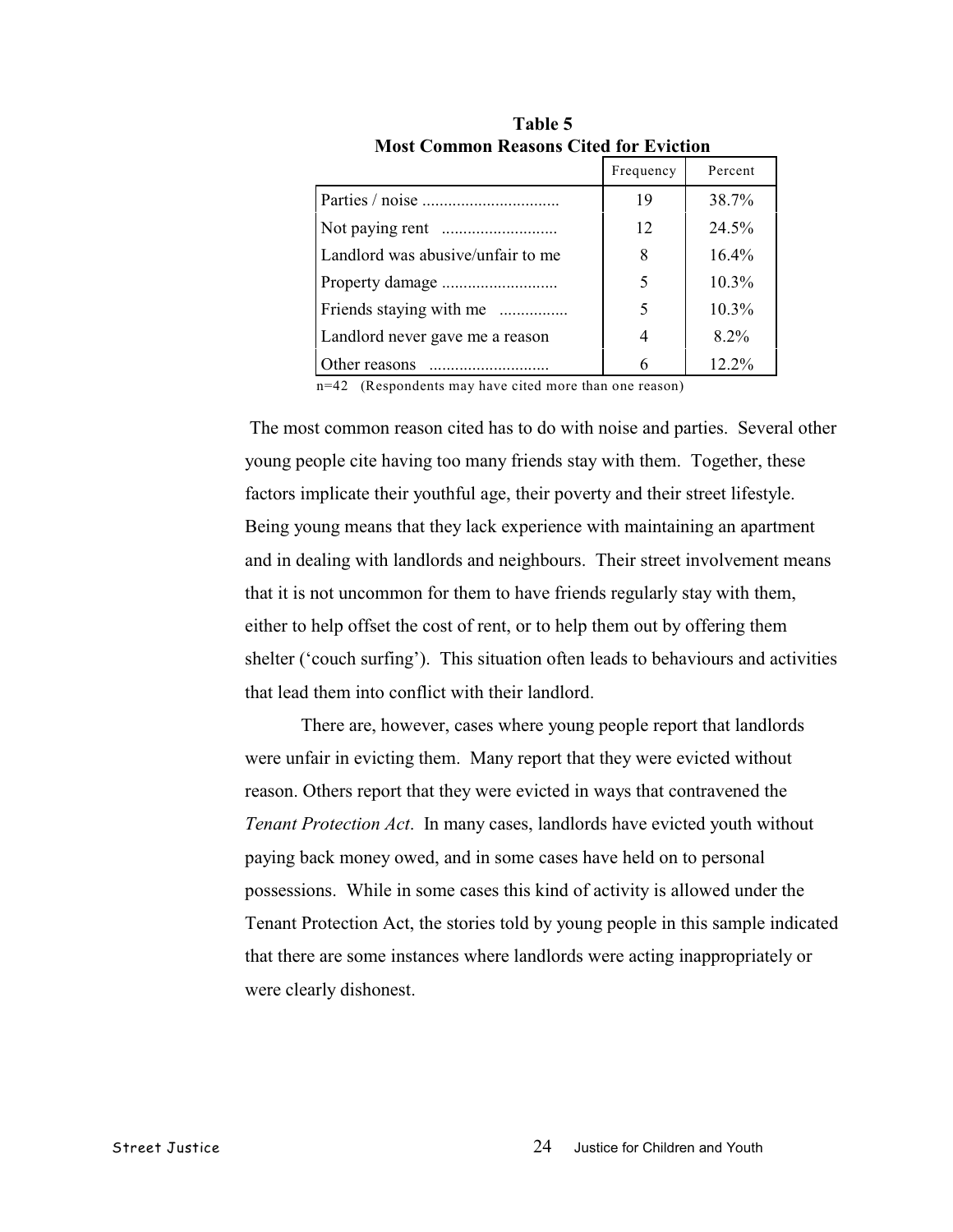#### **3.1.4 Marginal Housing, Slum Lords and Risk**

Dealing with unscrupulous landlords is of course one of the consequences of being relegated to the margins of the rental housing market. Many street youth spoke of having to deal with slum-lords who would rent them rooms that were unclean, infested with vermin, poorly maintained and often unsafe. Several reported rooms that were severely damaged, with holes in walls or ceilings, broken windows and / or faulty appliances. Requests for repairs often went unheeded.It should be pointed out that many marginal housing situations (rooming houses, for example) are not even covered under the Tenant Protection Act, and therefore tenants in such situations have more limited recourse.

Other young people reported being victimized by landlords. In some cases, this meant that their privacy was not respected, and that landlords were continuously (and illegally) entering their apartment. Some alleged that landlords were stealing from them. Others were concerned with the continuous verbal abuse of landlords, and several young women told stories of landlords behaving inappropriately with them, some times involving sexual harassment.

The more fraudulent examples of landlord behaviour clearly demonstrate people who are willing to take advantage of potential tenants who are young, inexperienced and marginalised. A common complaint was in reference to landlords who raised the rent without warning, who withheld damage deposits, and / or asked for extra money on top of rent.

One particularly reprehensible scam by landlords was described by five different young people we interviewed. They reported that landlords would ask for first and last month's rent in cash. Because of their youthful inexperience, the tenants did not ask for, nor receive, either a receipt or a written rental agreement. When they later went to move in to their apartment, they were told that the apartment was not available to them. The landlords in these cases would typically deny not only that the youth had paid

*"The guy is a slum lord. The place I was in was infested with roaches, and people were sleeping and doing drugs in the hallway. He did nothing about it."* Mary, 18

*"The landlord said he would give me last month's rent if I moved out (\$1200), once I cleared out all of my stuff. When all my stuff was cleared out, he flatly refused to give me the money he had promised."* Barry, 17

*"My landlord is a scary guy. ... He was following me around. He continued, trying to touch me. One time he came over to fix my kitchen top and he tried to touch me - he brought his penis out. I went to the washroom and closed the door. I asked him to leave - he was kind of upset..."*  Sonya, 19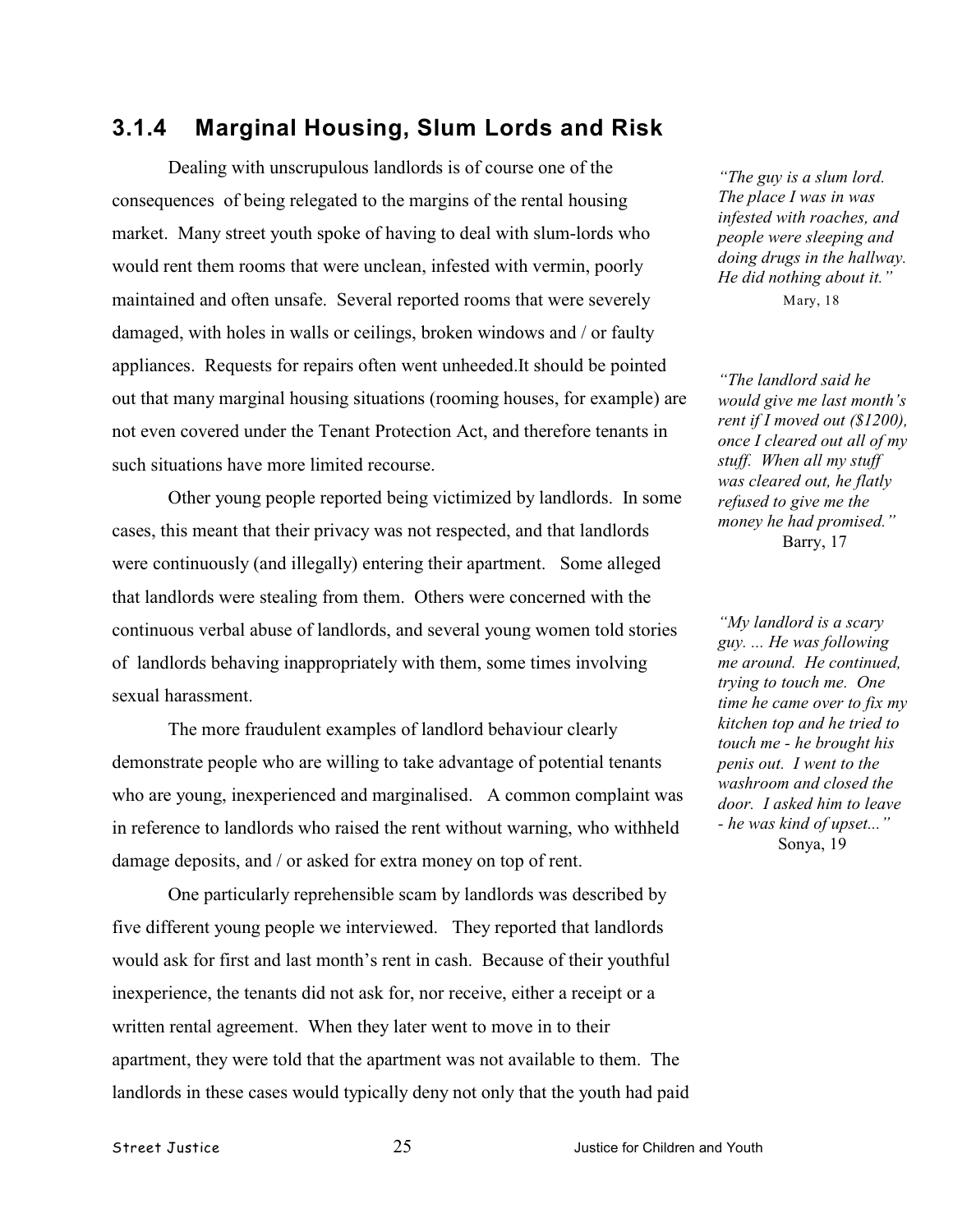them rent, but also that they had ever met. The young people in question are then left without an apartment, and also without a considerable sum of money, which for homeless youth is of course difficult to come by at the best of times. In at least two cases, police were called but to no avail, because the street youth were not able to offer 'proof' (a receipt, or a lease) that they had in fact rented the apartment.

#### **3.1.5 Seeking Support: Confronting Problems with Landlords** Being young and street involved means not only that it is difficult to secure

shelter, but that there is an increased potential for the development of problematic relations with landlords. This is a group that is notoriously underhoused, and who lack experience in renting and maintaining apartments, and who also lack a clear understanding of their rights as tenants.

Housing, then, is clearly an area where street youth need support, advice and advocacy. Nevertheless, less than one third of the sample (31.7%) actually sought help in working through their problem with a landlord. In some cases young people presented their case to the Ontario Rental Housing Tribunal. A more typical response was to seek help from staff at street youth agencies, or from lawyers, who were generally accessed through such agencies (including JFCY lawyers), through existing relationships that clients already had with lawyers (having been represented in the past) or through randomly calling them up from the phone book.

Almost two thirds of young people who experienced problems with landlords chose not to pursue the matter at all. The most common reason cited was the futility of the process. That is, many young people said that there was 'no point' in pursuing the matter, because they felt that because they were street youth, they were unlikely to receive justice through the process, but also because in some cases the landlord was justified in taking action against them.

*"There is a guy who rented me a room in a dry house. He told me I could stay there, so after I moved in, he said he would help me. He came in once, he took my money (\$395) he ripped me off. We wound up in a physical fight. I got kicked out. He took my money and I wound up with nothing."*

Rick, 21

*"When the landlord found out that I was Native (Indian), he said, "I know you're bound to do heroin, coke, or alcohol, so I want you out of here. I don't want any fuckin' Indians living here.""*

Charlie, 18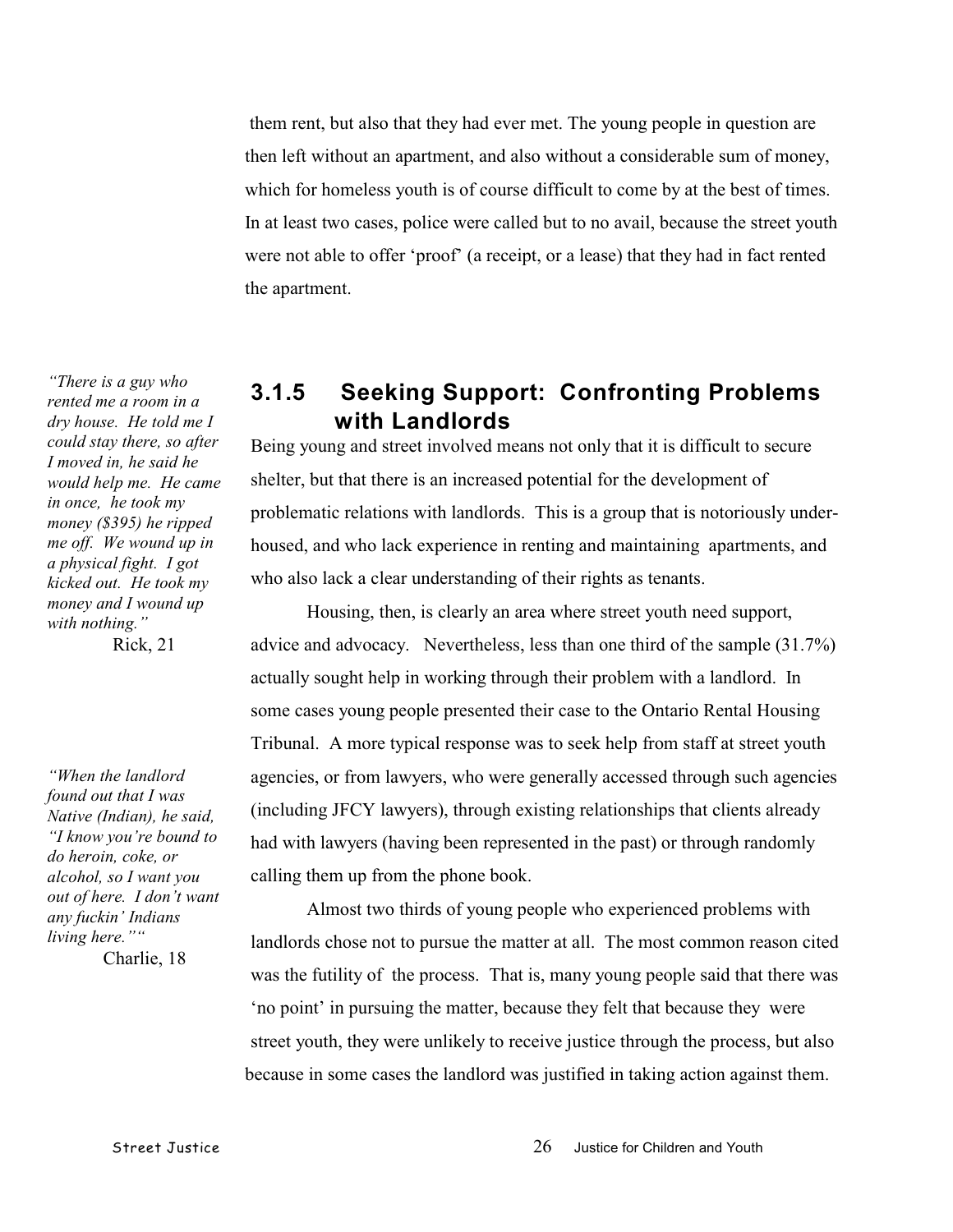In a related way, some respondents chose not to pursue action because they felt that the process would take too long and that a positive result was unlikely. This in part reflects the general impatience of many street youth, and the fact that the rigours of living on the streets induces them to focus more on meeting immediate needs rather than nebulous long term goals. Some young people did not seek advice at all because they were criminally involved, and felt that this made it unlikely (and perhaps unwise) that they should pursue the case. Finally, several youth suggested that they chose not to seek help because they didn't know what to do or who to speak to about their concerns. For many young people on the streets, a key developmental task is to understand that they do have rights, that there are systems in place for them to pursue complaints, and how they can access them. Whether young people do (or should) have faith in such systems is another matter.

 Yet, in spite of the fact that a low percentage of street youth have pursued advice and support in the past, a very large percentage (80.6%) argue that they would seek advice if they had problems with landlords in the future. Those who wouldn't seek advice felt that they could deal with it on their own, or that there was no use in confronting landlords.

Those who reported that they would seek advice in general had a strong idea of where they would seek it, with the main choices listed in Table 6 below. Lawyers and staff at street youth agencies are the top choice. Respondents were aware that there were legal channels to pursue complaints (through the Ontario Rental Housing Tribunal), and many young people preferred to take advantage of educational materials prepared by agencies and services as a means of educating themselves on their rights and on how to navigate processes designed to resolve disputes between tenants and landlords.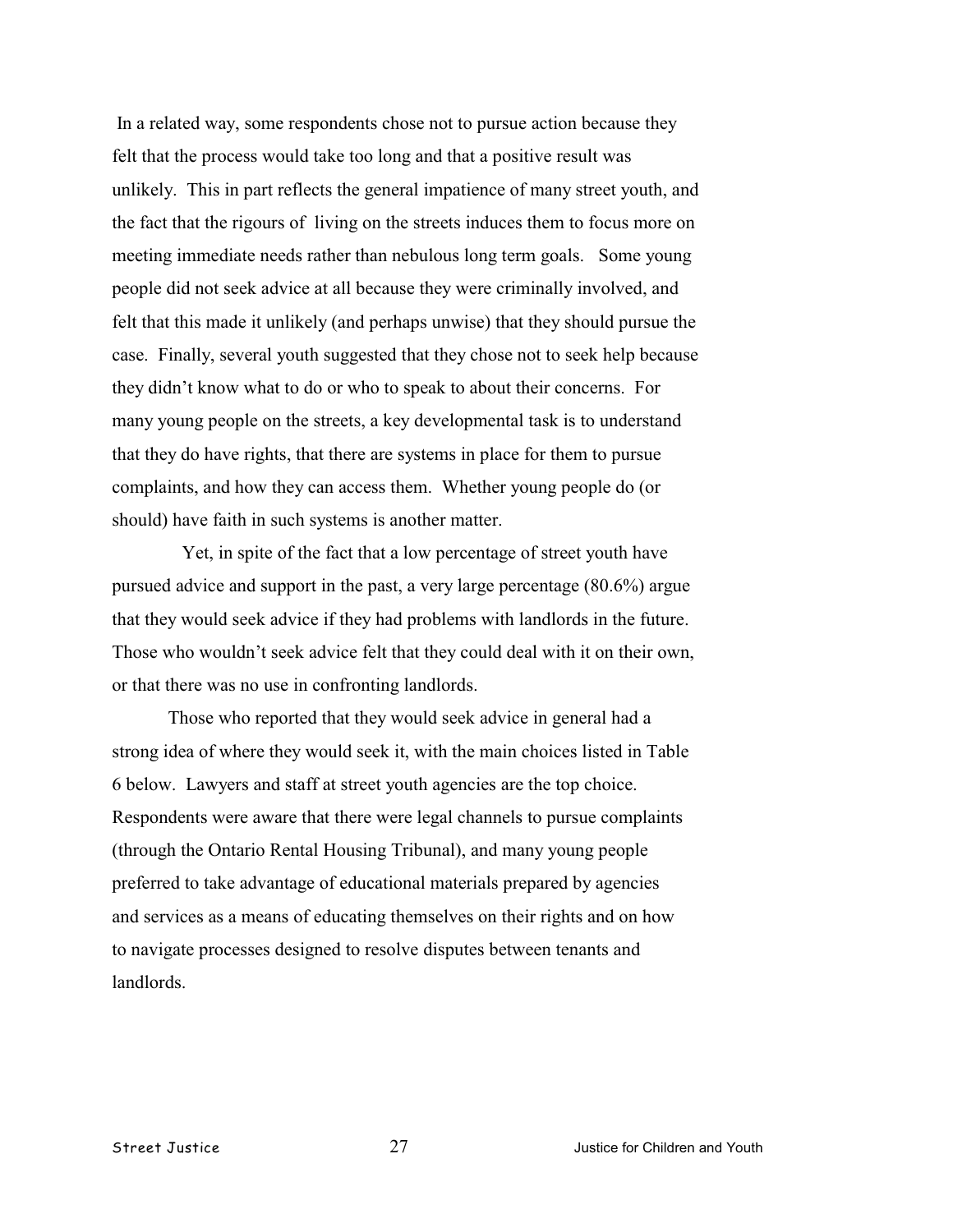|                                           | Frequency | Valid Percent |
|-------------------------------------------|-----------|---------------|
|                                           | 44        | 36.1%         |
| Staff at street youth agency              | 38        | 31.1%         |
| Ontario Rental Housing Tribunal           | 19        | $15.6\%$      |
| Educate myself (library, pamphlets, etc.) |           | 8.9%          |
|                                           |           | $7.3\%$       |
|                                           | h         | $4.9\%$       |
|                                           | h         | $4.9\%$       |
| Police                                    |           | $4.1\%$       |
| $\sim$ 100                                |           |               |

**Table 6 Where would you seek advice on housing issues?**

n=122

While many people who work with street youth assume that they rely on (and have a preference for) information from friends, this appears not to be the case. In fact, in interviews, many street youth demonstrated a clear understanding of the qualitative difference in sources of information; thus, their preference for advice from lawyers, first, and from staff of street youth agencies, second.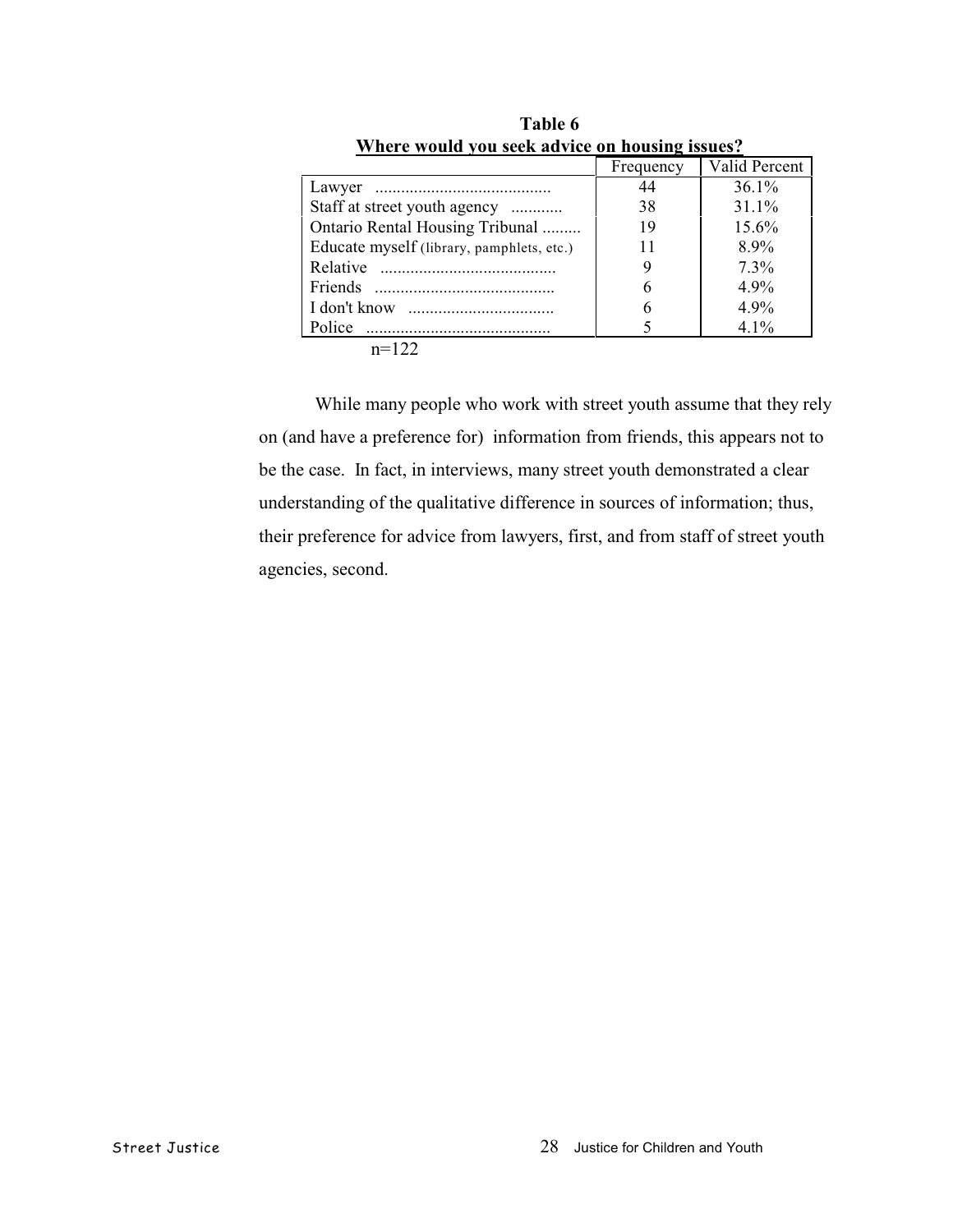# **3.2 Employment**

There is an emerging body of research in Canada that explores the employment patterns of street youth<sup>4</sup>. What has become clear is that young people living on the streets face a competitive disadvantage in the labour market, and therefore must employ a variety of income generating strategies in order to survive. Typically around 20% of homeless youth are employed, in the 'traditional' sense, in regular jobs. Those that do have jobs invariably work at low-paying dead end jobs, where work is often part time, temporary or piece-meal. As a result, even those who do have regular jobs are often forced to pursue alternative income generating strategies, which may be illegal (such as drug dealing, criminal activities, squeegeeing), or quasi-legal (including the sex trade, and pan handling). Many of these strategies produce income on the spot, and help street youth meet their immediate needs for food, shelter and recreation.

In Table 7 below, the "Main Money Making Activities of Homeless Youth" are identified. In this table, money making activities are organized into two groups, the first including "legal" money making activities, and the second, "street based" activities - that is, those income generating activities more generally associated with homelessness.

Legal activities include regular employment (full time and part time jobs), odd jobs, welfare, money from parents, PNA (Personal needs allowance a small stipend that shelter residents are granted on a weekly basis) and money from family, for instance. The most common legal money making activities are regular jobs (full time, part time and occasional).

<sup>&</sup>lt;sup>4</sup> For more information on this, please refer to: Gaetz, Stephen and Bill O'Grady (2002) "Making Money -Exploring the Economy of Homeless Workers" *Work, Employment and Society*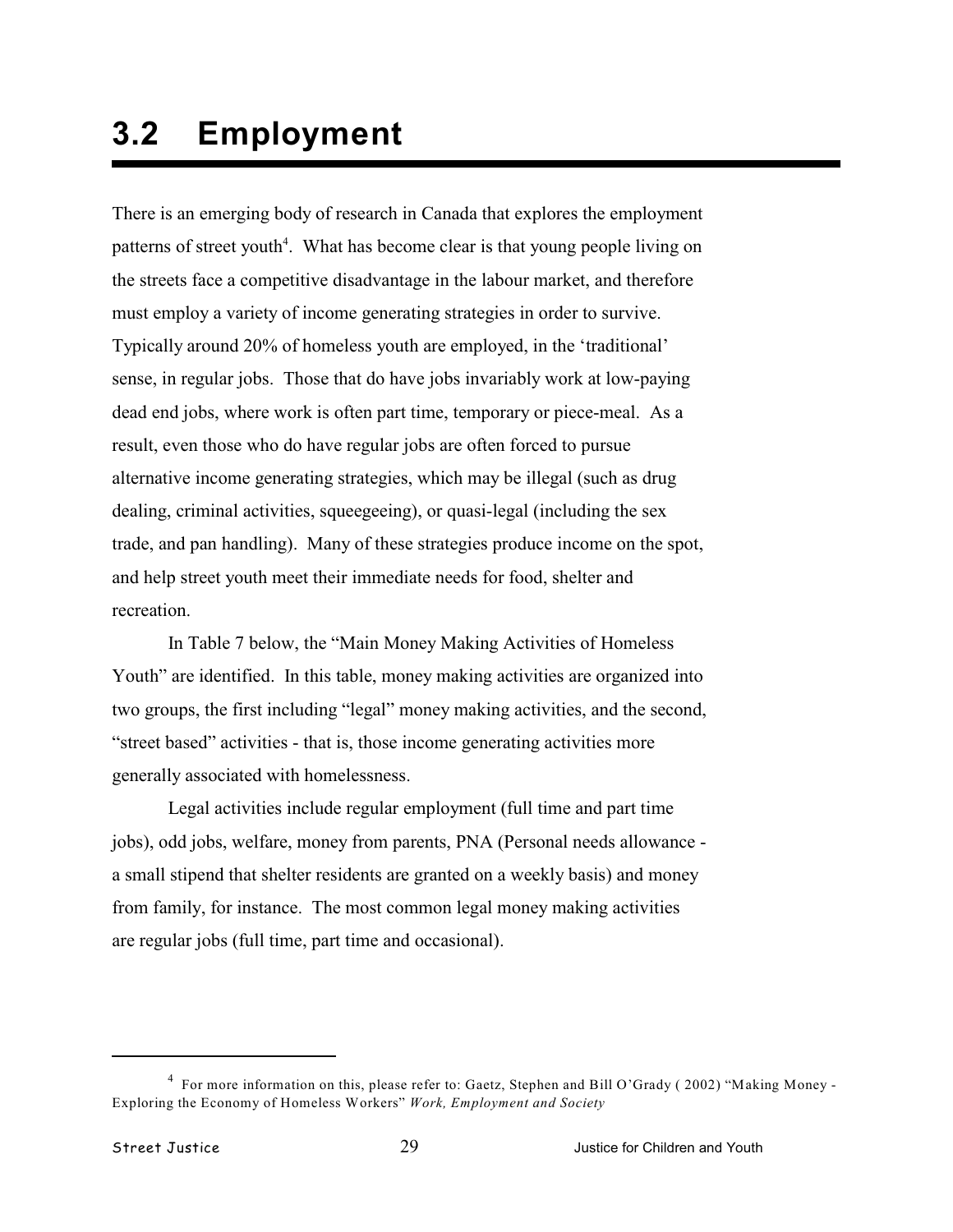| <b>Main Money Making Activities of Street Youth</b>          |    |         |  |  |
|--------------------------------------------------------------|----|---------|--|--|
| Frequency<br><b>LEGAL money making activities</b><br>Percent |    |         |  |  |
| Employed (full time or part time)                            | 37 | 20.0%   |  |  |
| Odd jobs - whatever I can get                                | 34 | 18.4%   |  |  |
| Welfare                                                      | 15 | $8.1\%$ |  |  |
| PNA (Personal Needs Allowance)                               | 16 | 8.6%    |  |  |
| Money from family                                            |    | $3.8\%$ |  |  |
| Enrolled in training program                                 | 5  | 2.7%    |  |  |
| Money from partner / friends                                 | 4  | 2.2%    |  |  |
| <b>STREET-BASED</b>                                          |    |         |  |  |
| money making activities                                      |    |         |  |  |
| hustling                                                     | 11 | 5.9%    |  |  |
| panning                                                      | 29 | 15.7%   |  |  |
| squeegeeing                                                  | 7  | 3.8%    |  |  |
| sex trade                                                    | 16 | 8.6%    |  |  |
| drug dealing                                                 | 16 | 8.6%    |  |  |
| criminal activities (theft)                                  |    | 3.8%    |  |  |

**Table 7 Main Money Making Activities of Street Youth**

The most common street-based money making activities include panhandling, involvement in the sex trade and drug dealing. The term 'hustling' is a street euphemism used to describe a range of activities, including prostitution, smallscale criminal activities, 'scams' and fraud. It should be noted that while most street youth do identify a main way of making money, and often cluster in groups with other street people who are engaged in similar activities, a great many street youth must employ diverse and flexible income generating strategies. That is, a young person who is working part time or in a training program may also panhandle by squeegeeing on occasion, in order to generate enough money to survive.

# **3.2.1 Street Youth and the Job Market**

Perhaps the most significant thing to note from Table 7 above is the number of young people who do have regular jobs in the formal economy. The results of this study are congruent with other research on street youth income generating activities, which typically shows that around one fifth are employed,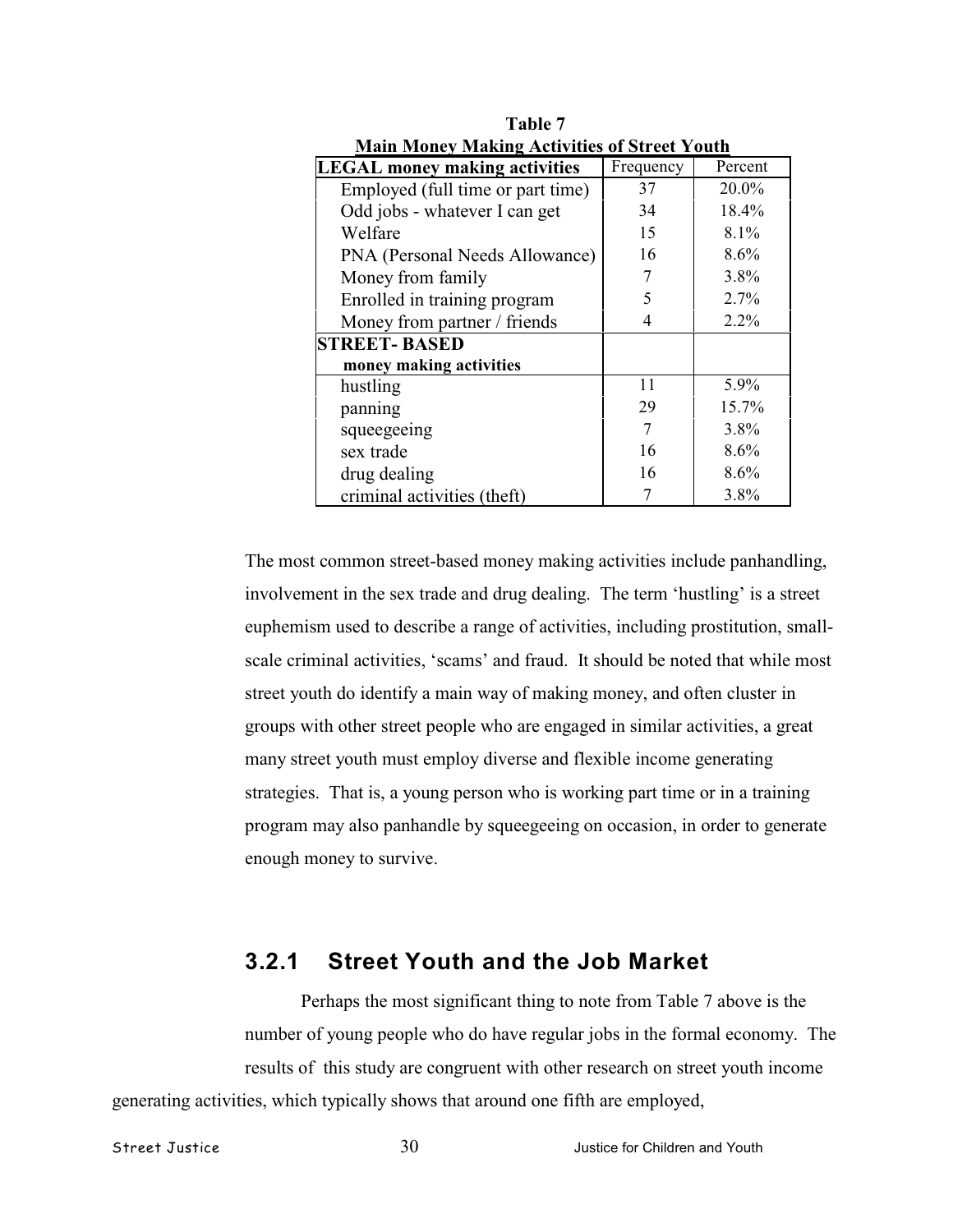and as a result up to 80% of street youth can be considered to be unemployed at any given time. This is not to suggest that street youth who are currently unemployed operate permanently outside of the formal economy, however. In fact, most street youth do get regular jobs at some point, with 84% of our sample reporting that they had at some time in the past been employed. At the same time, research has shown that those street youth who are currently unemployed generally desire regular jobs and want to work, even if they are generating income by other means through squeegeeing, panhandling, sex trade, and criminal activities, for instance (Gaetz & O'Grady, 2002).

The problem for street youth is that, in a competitive job market, they are at an extreme disadvantage, even when competing for low-paying service sector jobs. In November 2001, the unemployment rate in the City of Toronto was 7.8%, and for young people between 15 and 24, the rate was 12.5%<sup>5</sup>. Young people without a high school diploma, and those with few marketable skills fare even worse.

This, of course, is the situation for many street youth. Because they are homeless, many street youth have had to leave school without graduating (74.8%). In general, their 'work readiness' skills are lower than other youth (having a resume, knowing how to do a job search, how to prepare for an interview, etc.). Living on the streets makes maintaining personal hygiene problematic and limits their ability to prepare for, and properly present themselves, at a job interview.

Not having a fixed address with a telephone is perhaps the factor that has the greatest detrimental effect on the ability of street youth to obtain - and maintain -employment. It means not having an address to put on a job application, and not having a place where one can easily be contacted for a job interview, neither of which will instill confidence in an employer. A lack of

<sup>&</sup>lt;sup>5</sup> Source: City of Toronto, Community and Neighbourhood Services (Alan Meisner)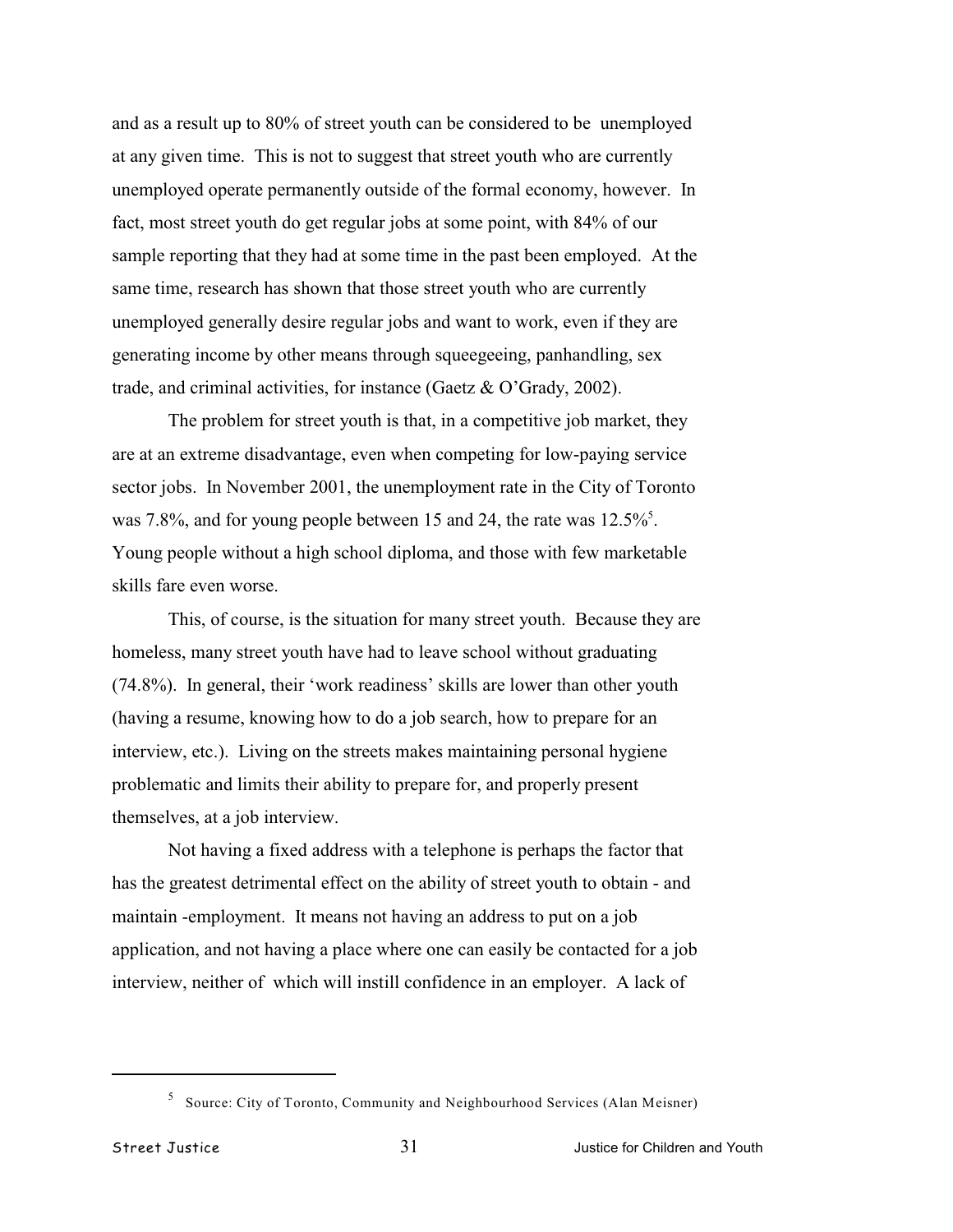safe shelter means that even if a street youth does obtain a job, it becomes difficult to reproduce one's labour power daily, in terms of getting proper sleep, preparing lunches for work the next day, creating 'structure' to the day, and having a place of refuge. All of these factors, then, compromise the ability of even the most motivated of street youth to successfully compete for jobs, and then to keep them once hired.

As a result, when street youth do get work, it tends to be at the margins of the formal economy. They may be paid 'under the table' which means that they do not pay taxes on income, but it can also mean that they will be paid at rates below minimum wage, and that they are otherwise vulnerable to abuse by employers. Young people who are homeless often get hired for service industry jobs, working in restaurants or stores. Telemarketing is a common occupation as well. Males are often able to obtain employment as general labourers or in construction (roofers, for instance). Many young people who are homeless, will work through temp agencies or labour exchanges. Sometimes, small business operators will approach street youth and ask them to work for them temporarily, for a day or two. What makes many of the jobs that street youth take marginal is that they are often informally organized (and therefore fall outside of regulated employment and safety standards), payment is 'under the table', and employers feel little, if any commitment to the young person they hire.

### **3.2.2 Problems with Employers**

Given the types of jobs street youth generally have access to, it should not be surprising that they often report problems and conflicts with employers that go well beyond what one should typically expect in a work place. Of those who had had jobs in the past, 53.1% reported that they had experienced serious problems with employers. The main problems are summarized in Table 8.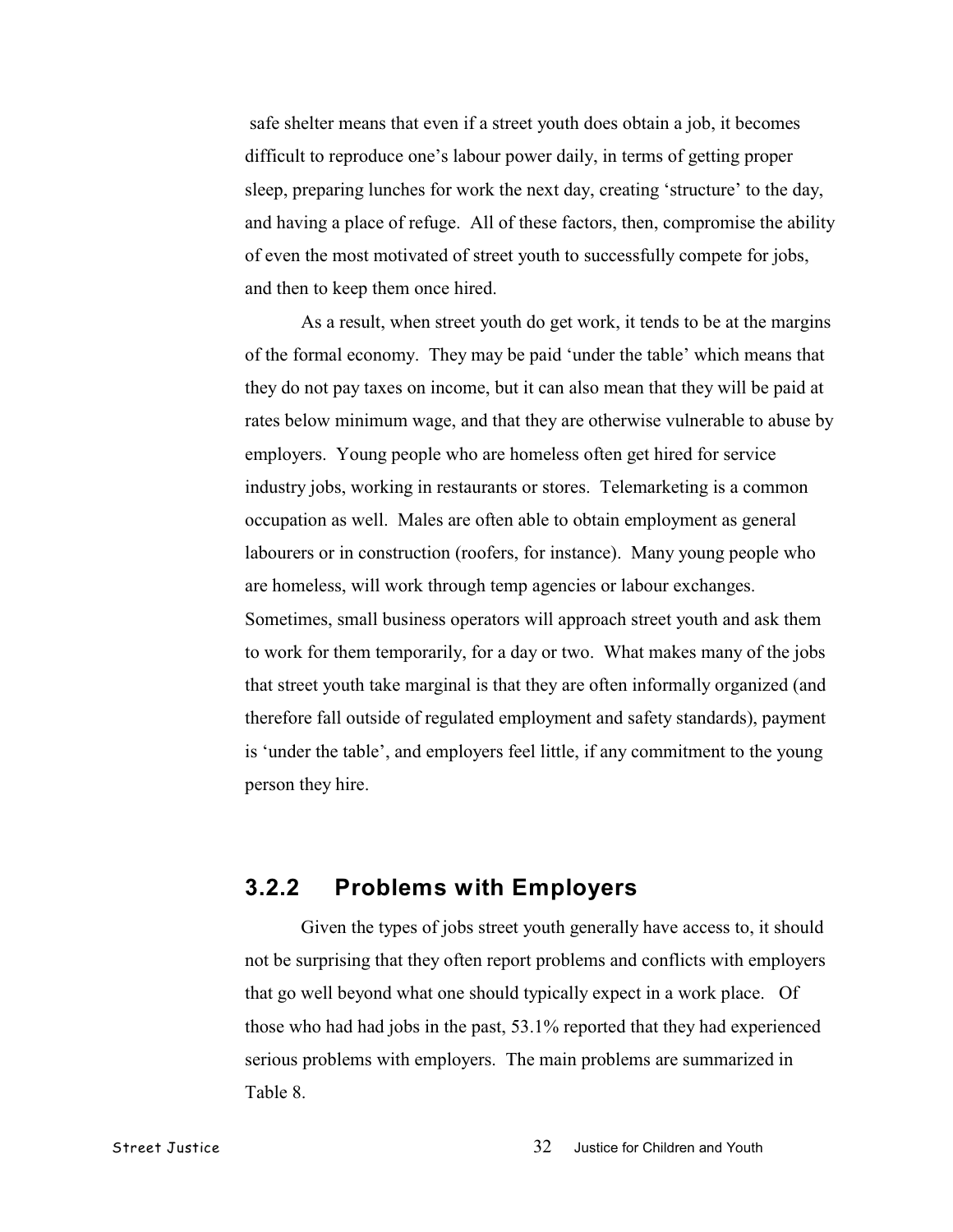|                                      | Frequency | Percent |
|--------------------------------------|-----------|---------|
| Money: problems receiving money owed | 66        | 71.0%   |
|                                      | 25        | 26.9%   |
|                                      |           | $8.3\%$ |
|                                      |           | $8.3\%$ |
| Racism                               |           | 6.5%    |
| ther                                 |           | 6.5%    |

**Table 8 Street Youth Identify Problems with Employers**

 $N = 93$  (Note: Because of multiple responses, the total is greater than the N)

While many young people report some form of conflict with their boss as being a serious concern, one might argue that such clashes are inevitable given the type of work (and low pay) involved. However, many young people did report incidents where the conduct of their boss / employer went clearly beyond the bounds of acceptable employee relations, with accusations of racial discrimination on the job as well as sexual harassment. Many young people also reported instances in the past where they were fired without cause.

Notwithstanding such experiences, the most significant problem that young people identified was in terms of not getting paid for the work they had done. Again, because street youth are often relegated to the margins of the job market where employment standards are lax or nonexistent, where contracts, letters of offer and job records are absent, and where they are paid 'under the table', they are vulnerable to exploitation by employers willing to take advantage of them.

Problems with payment tend to fall into the following categories. First, there are those cases where the employee works anywhere from one day to up to several weeks, and then is told at the end that they will not be paid for the work they have completed. This experience was related by 1/3 of those who reported 'problems receiving money owed' by employers. While this is kind of scam is more typically associated with jobs where employees are paid under the table, several respondents reported such an experience with supposedly 'legitimate' employers.

Second, many respondents who had experienced money problems with

*"When you work for people you don't know for cash, hours aren't always recorded properly."* Marcus, 19

*"I got ripped off - I was working at this place for over a week and then quit. They told me that because I worked for less than two weeks, forget it. They said I had to work at least two weeks to get paid."* Karen 16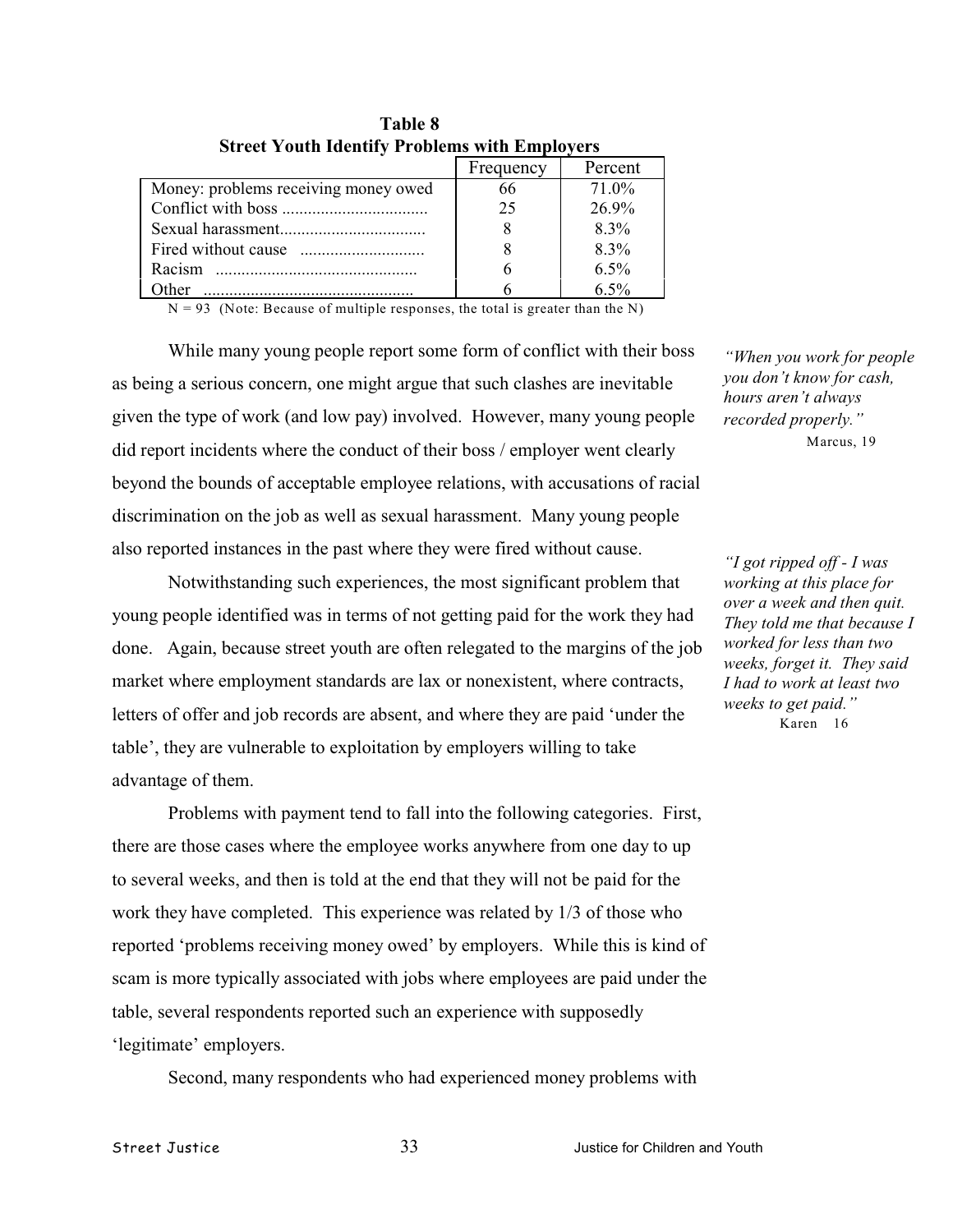*"I was doing telemarketing. I was promised \$25 per sale. I made a bunch of sales probably 30. The owner didn't give me my money. I found out he was doing this to everyone. The first job I ever got, and they screwed me over."*

Steve, 17

*"I've had under the table jobs. I was promised \$100 to clean some offices. I did the job, went back at the end of the week, and they only gave me \$50. There's a lot of bad under the table stuff."*

Maria, 18

employers (almost 43%) reported that there was a huge discrepancy between what the employer offered/promised at the beginning of the job, and the amount that they were actually paid at the end of the job. This sort of fraudulent employer practice seems most likely to occur with occasional or short term employment. For instance, a business owner may approach a street youth to help him unload trucks for \$10 an hour. After a long day of work, the owner will then give the young person \$20 and tell them to leave.

Problems with payment also occur with longer term employment and in some cases, with more legitimate jobs. Many street youth spoke of instances where money that was owed them was withheld when they quit their job. For instance, people spoke of cases where employers would hold on to their last cheque, or refuse to pay them for their last few weeks of work. In some cases it is clear that the employee left under difficult circumstances, and money may have been withheld to account for damages or lost property. In other cases, the motivation of the employer is not so clear, and may simply be another example of employer exploitation, when they feel that the young person in question is unwilling or unable to stand up for their rights.

Finally, problems with payment were sometimes related to the solvency of the company in question. That is, several respondents reported that they were never paid because the company they worked for went out of business several weeks after they began work. In some cases it appears that these were legitimate business failures; in other cases it seems clear that these were 'fly by night' businesses set up to exploit naive employees.

In conclusion, there appear to be two key features of the labour market experiences of street youth. First, though many street youth do have jobs and continue to look for work, they are at a competitive disadvantage, and as a result are pushed to the margins of the job market. Second, and as a result of the first point, street youth often report difficult and exploitative labour market experiences. One of the main consequences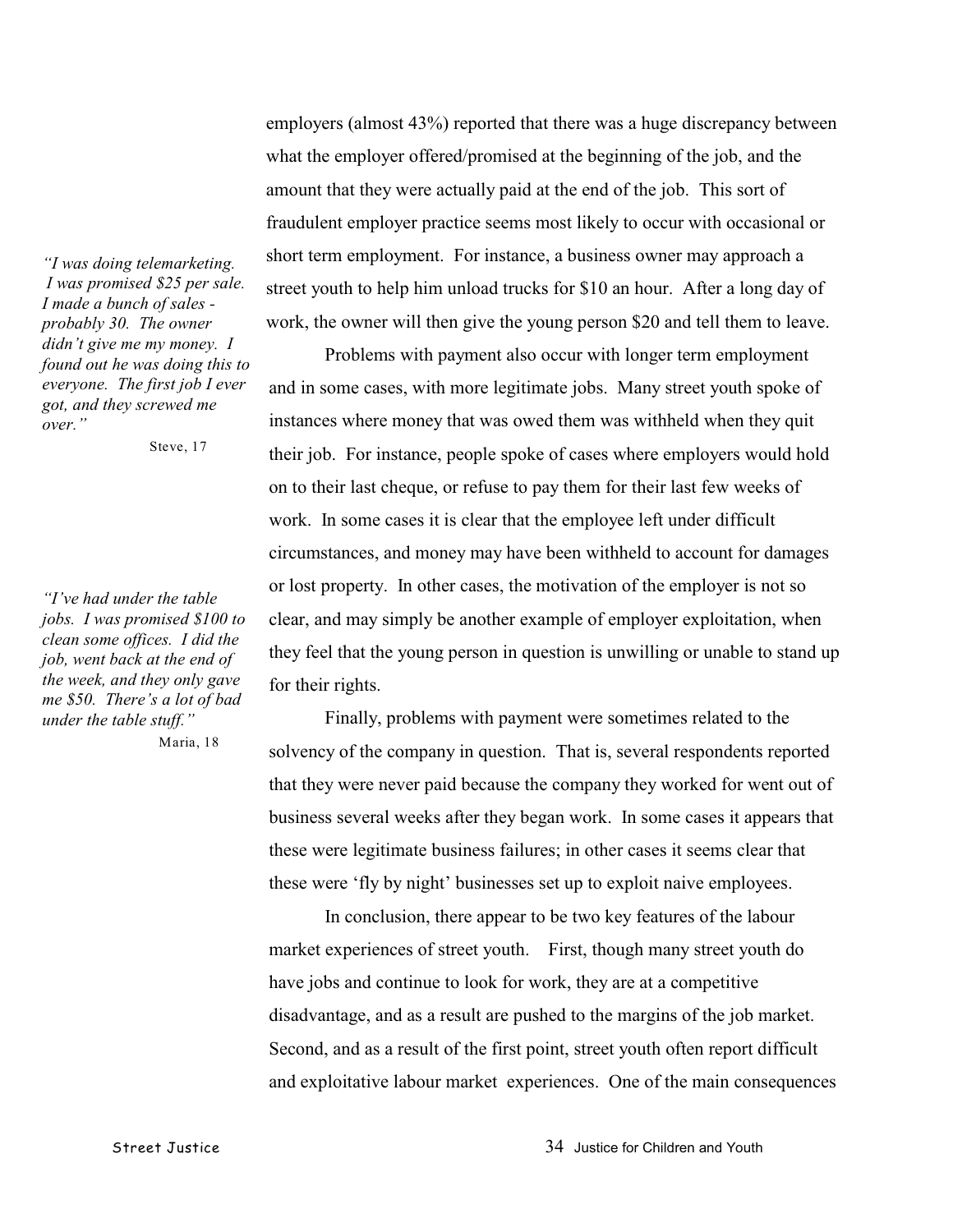of this is that street youth must then seek other means of making money, where transactions are direct and money is 'in hand', for instance. Street youth thus engage in economic activities that are, in Canada, identified with homelessness, including panhandling, squeegeeing, the sex trade, drug dealing and theft. While such income generating activities may provide a regular, if (in some cases) limited, source of income that allows them to meet immediate needs (for food, for instance), it is also the case that because such activities are quasi-legal or illegal, street youth will have run ins with the law.

## **3.2.3 Seeking Support: Dealing with Employers**

When street youth wind up relegated to the margins of the labour market, there is a clear potential for exploitation by unethical employers. Again, youthful lack of experience, poverty and marginality make them vulnerable. These same characteristics may also make it unlikely that they will do anything about it.

For those who reported that they had had serious problems with their employer, less than one quarter sought advice about what to do or proceeded to take any legal or official action. Street youth agencies and lawyers again being the most common choices for advice. Conversely, 10.8% took matters in to their own hands in order to seek redress; some of whom used violence, or the threat of violence, to obtain money owed to them, for instance.

Nevertheless, the vast majority of young people experiencing trouble with employers wound up doing nothing about it. The main reasons why they did nothing had to do with a profound belief that they were powerless and that any action they took would be fruitless, and a waste of time and energy. Again, many were keenly aware of their vulnerability to exploitation, particularly in working jobs where they were paid 'under the table'.

We also asked the entire group whether they would seek advice in the future, in the event of problems with employers. In this case, the street

*"I was working for a telemarketing company. The cheques they wrote me kept on bouncing. They were not a legitimate company ..."* Joe, 17

*"A couple of times things happened when I was working under the table. Once I was working at this place for two weeks. Then they said they didn't need me there anymore and they let me go and never paid me."*

Lynne, 18

*"I was working at this gas station once. I worked for a couple of weeks, and then the guy said he wouldn't pay me because I didn't have a SIN number, so I got pissed of and just took the \$850 that he owed me from the cash register. I then wound up getting arrested then for stealing. Great. Now I can't do anything about it."* Terry, 19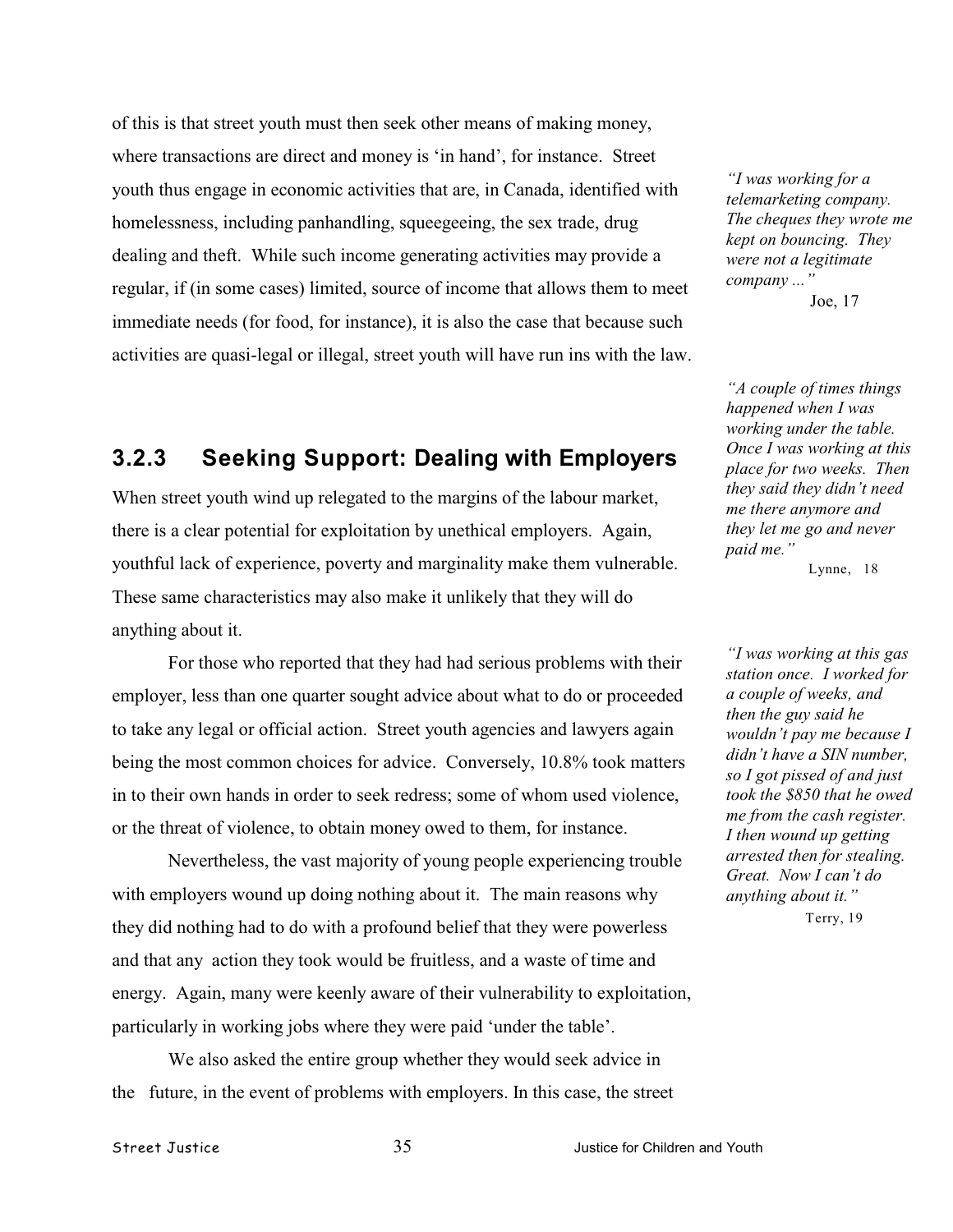youth questioned demonstrated a greater interest, with 68.2% suggesting they would in fact seek advice. What is interesting, however, is the fact that those who had in the past experienced problems with employers were much less likely to seek advice (61.2%) than were those young people who had not had problems or who were less experienced (76.8%), suggesting that actual experiences of exploitation make them more cynical about the prospects of challenging unethical employers and obtaining justice..

When asked where they would seek advice and support, street youth suggested a range of options (Table 9, below), again reflecting their broader thinking about where to get advice about legal and justice issues.

**Table 9 Redressing Problems With Employers "If you had a problem with an employer in the future, where would you seek advice?**"  $E_{\text{reduonov}}$   $D_{\text{osc}}$ 

|                              | 11 Culture | T CICCII |
|------------------------------|------------|----------|
| lawyer                       | 31         | 29.2%    |
| staff at street youth agency | 26         | 24.5%    |
| labour board                 | 13         | 12.3%    |
| relative                     | 12         | 11.3%    |
| don't know                   | 11         | $10.4\%$ |
| police                       |            | $8.5\%$  |
| coworkers                    |            | 7.5%     |
| friends                      |            | 3.8%     |
| OTHER                        |            | 6.6%     |

As in the case of dealing with problems with landlords, street youth identify their preference for lawyers and street youth agency staff when seeking advice. This reflects a preference for, first, the expertise that lawyers provide, and second, the desire of street youth to engage adults at street youth agencies who are (ideally) knowledgeable, trustworthy and accessible. The responses of street youth also demonstrate some knowledge of systems that are in place to advocate for the rights of employees (Employment and Standards Branch, unions).

*"Everybody who I seen fighting it was just getting no where so why would I be treated any different?"* Alan, 22

*"I went to the Ministry of Labour, and then I talked to Naomi (of Justice for Children and Youth). The Ministry of Labour is getting back to me. Naomi was really helpful - she really knows the law. She explained a bunch of things to me - now I know employment standards to a "T"."*

Ryan 17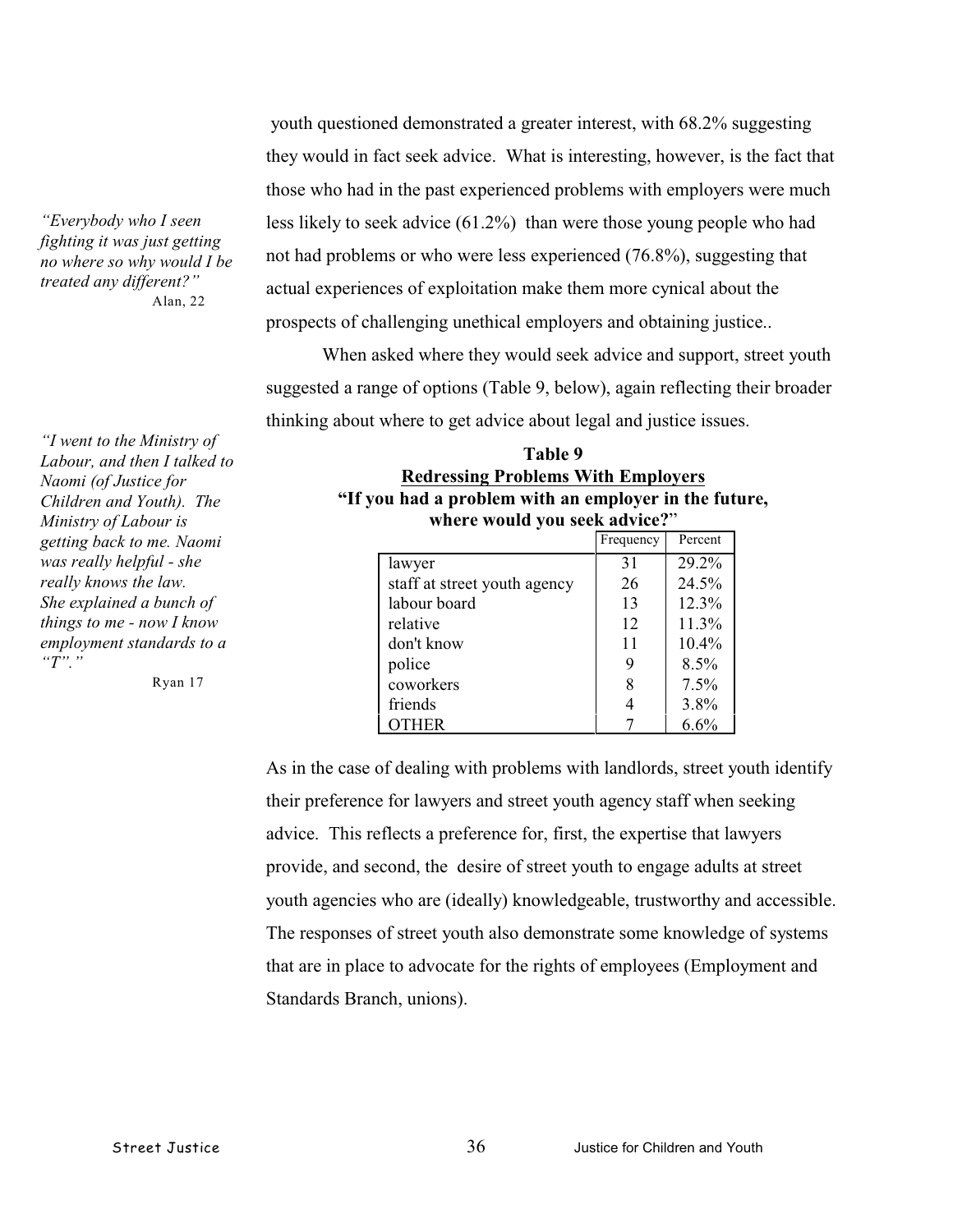# **3.3 Family Law**

As a group, street youth occupy a unique position in terms of family law, and the risk factors that are associated with parenting. The first thing to note is that as *children*, many street youth lived in situations where the Childrens' Aid Society intervened on their behalf. As a result, a high percentage have lived in either foster care or in group homes. The second factor to take account of is that a number of street youth are now parents. Given the difficulties they experience as young parents living in poverty and often without secure shelter, it is not surprising that many are now the subject of CAS involvement, this time as parents. In both cases, there are legal and justice issues to consider.

# **3.3.1. Street Youth as Children in Care**

The literature on street youth demonstrates clearly the degree to which many come from troubled households. Many come from homes where they were victims of physical, sexual and /or emotional abuse and where they may have been witness to other forms of family violence. Other complicating factors include parental drug abuse and family break down. The result is that many street youth have grown up in households where parents had difficulty in providing them with proper and appropriate care.

In these cases and other instances involving the problematic behaviour of young people themselves (which may be related to a history of abuse, their own substance abuse, criminal involvement or behaviour problems), a serious rupture may develop between street youth and their families or care givers. It should not be surprising, then, that this is a population that as children have experienced interventions of various kinds.

Our results show that 46.8% of our sample were involved with Childrens' Aid Society as children, and 42.6% were taken into either foster

*"I was three years old when I was first removed. I have been in one group home and 5 foster homes. Most of them were traumatizing; there was only one home that I felt secure in."*  Jennifer, 16

*"I was 13 when things really started. I wound up in 5 group homes. I hated the whole idea of strangers living together in crisis."* Nancy, 18

*"I was in one foster home from 14-16 years of age. It was enjoyable - I knew the foster parents for several years before I was placed in their care. They demanded that I stay with them. It was a good experience."*

Ken, 22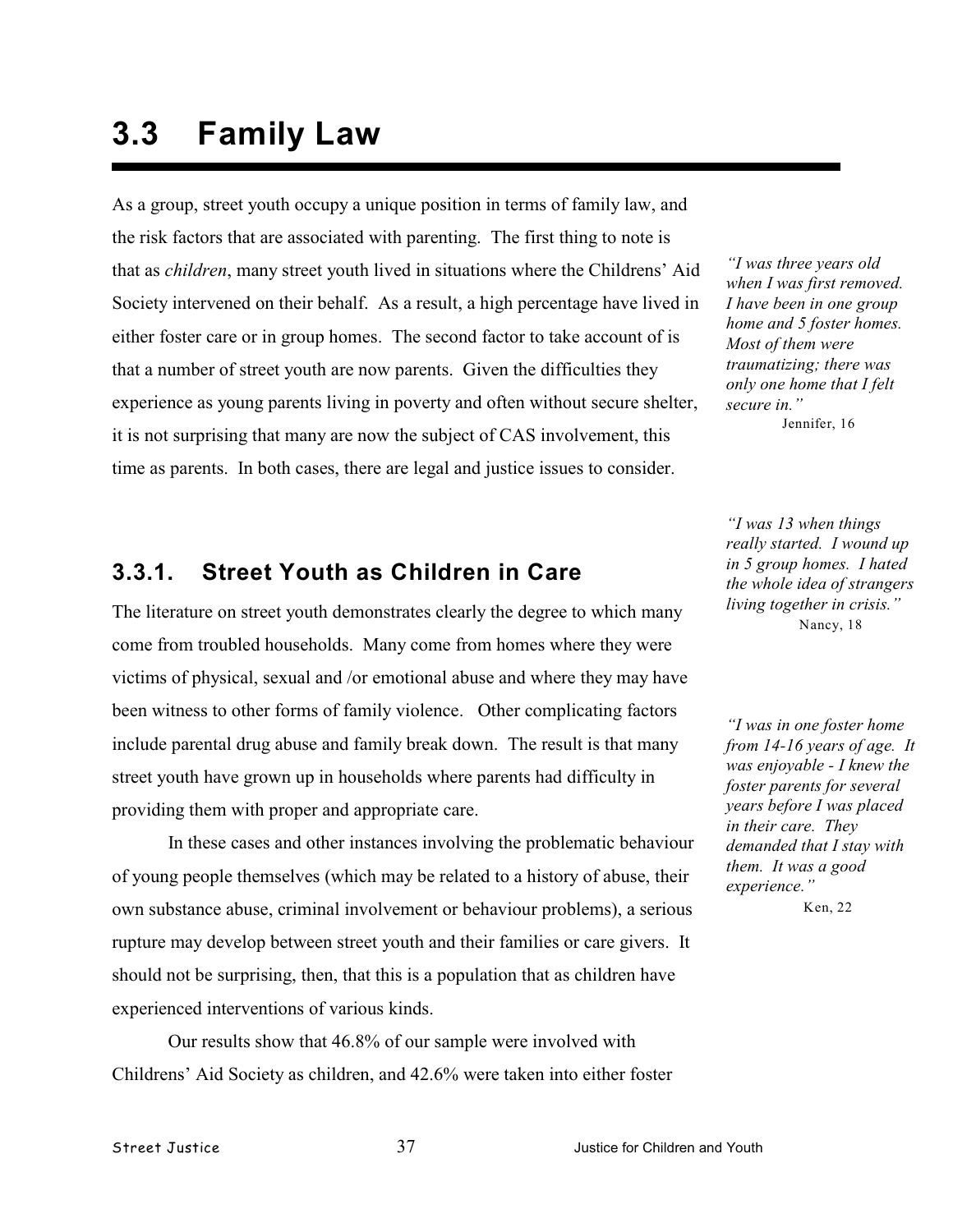care or group homes, or both. 34.8% of our sample report being sent to group homes (in some cases this will have been as a result of their own criminal convictions), and 28.4% spent some time in foster homes. Table 10 displays the number of foster homes and group homes that street youth report having stayed in.:

| <b>Frequency of Placements in Foster Care and Group Homes</b> |                |           |                     |                    |         |
|---------------------------------------------------------------|----------------|-----------|---------------------|--------------------|---------|
|                                                               |                |           | <b>Foster Homes</b> | <b>Group Homes</b> |         |
|                                                               |                | frequency | $\%$                | frequency          | $\%$    |
| Number of                                                     |                | 34        | 47.9%               | 26                 | 44.8%   |
| <b>Placements</b>                                             | $\overline{2}$ |           | 12.7%               |                    | 12.1%   |
|                                                               | 3              | 9         | 12.7%               | 10                 | 17.2%   |
|                                                               | 4              | 3         | 4.2%                | 4                  | $6.9\%$ |
|                                                               | 5 or more      | 16        | 22.5%               |                    | 19      |
|                                                               | Total          |           | 100                 | 58                 |         |

**Table 10**

This table reveals that slightly less than one half of those who were in care were placed in only one group home or foster home. The very high percentage who were placed in five or more foster homes or group homes suggests that for many street youth, problems with parents were significant and ongoing, and that their childhood was characterized by instability. This figure is more disturbing when one considers that 40.2% of those in care spent time in both foster care and group homes.

Aside from what such high levels of CAS involvement might suggest about the family life of street youth prior to becoming homeless, there is also the question of whether such interventions were seen as being positive or not by the young people involved. 36.2% of those involved with Childrens' Aid Society (including those in foster care or group homes) reported that this was a positive experience (21.7% had ambivalent feelings). Those whose experience was only of foster homes tended to report more positive experiences than those who were placed in group homes (or who were in both situations). For those young people reporting a positive experience, it is probable that the relief of escaping an abusive home life overshadowed

*"I was in both foster homes and group homes. I still am - have been since I was 11. I've been in 2 group homes, and three foster homes. I actually found being in them a bit more relaxing than being with my parents. It wasn't so abusive and wasn't so frustrating. I barely talk to my parents now."* Teresa, 16

*"I was 15 or 16 years old. I have been in 3 group homes. It was good sheltering for a time; they had their best intentions for me. They were trying to get me on the right track, but I was very stubborn and felt that I was being punished for something that I didn't do."* 

Maria, 17

*"I was nine years old, 2 group homes, 7 foster homes, some were O.K. some were not. I liked the group homes better, they did stuff with you, there was more structure"*

Ian, 18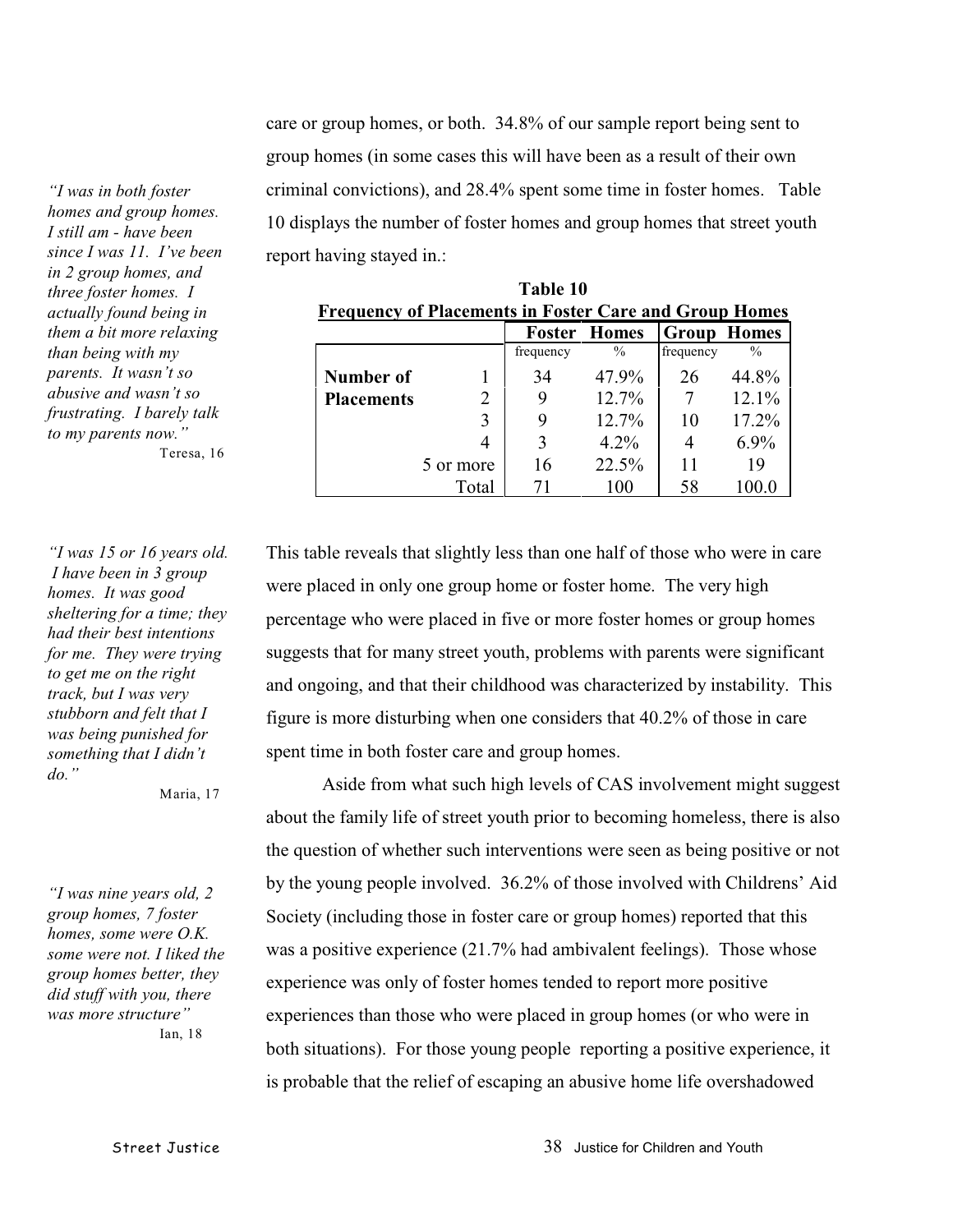the distress of lost connections with parents or other family members.

However, it must also be noted that a high percentage (42.0%) strongly reported negative experiences in care. Again, those in foster homes only, were less likely to describe these situations in such negative terms. In some cases, it appears that these negative associations had to do with their experiences of loss; of being dislocated from family, school and community. In other cases, the constant moving around created a life of instability and insecurity. Many youth spoke of the difficulties in forming attachments with both adults and other children when they were constantly moved from place to place. Others spoke of abusive situations, including allegations of physical and sexual abuse at the hands of group home staff or foster parents. For many of these young people, escaping to the streets was seen as a positive alternative to a life in care. Few if any of these people have sought legal redress for their difficult experiences in group homes and foster care.

Not all young people who wind up on the streets are happy to see their connections with Children's Aid Society end, however. 29.6% reported that they were unhappy that their association with the Children's Aid Society had ended. Some people regret leaving care of their own volition, recognizing that independence (and consequently, life on the streets) is much more difficult than they had anticipated. For others who feel that the decision to end connections with the CAS was not theirs, or who are now too old to be involved with CAS, there is a sense that they have been thrust into a situation of independence without adequate preparation or support. That is, they suggest that once out of CAS care, the systems and support (financial, counseling, etc.) to help them move into and adjust to independent living are woefully inadequate, and this is somehow implicated in their current status as homeless youth.

*"From age 8 to 14 I was sent to a bunch of foster homes and group homes. It was crazy they changed my places all the time. It drove me crazy."*

Mark 21

*"I would have liked to have CAS involvement continue in some ways, but not the abuse I suffered in their care. But I didn't realize how hard the real world would be."* Jeremy 19

*"No I would not have wanted CAS involvement to continue, because it made my life a living hell. I don't want to think about it so I fry my brain to forget."*

Malcolm 23

*"They (the CAS) wouldn't put me in a foster home; they never gave me a chance. The group homes didn't do me any good."* Dan, 20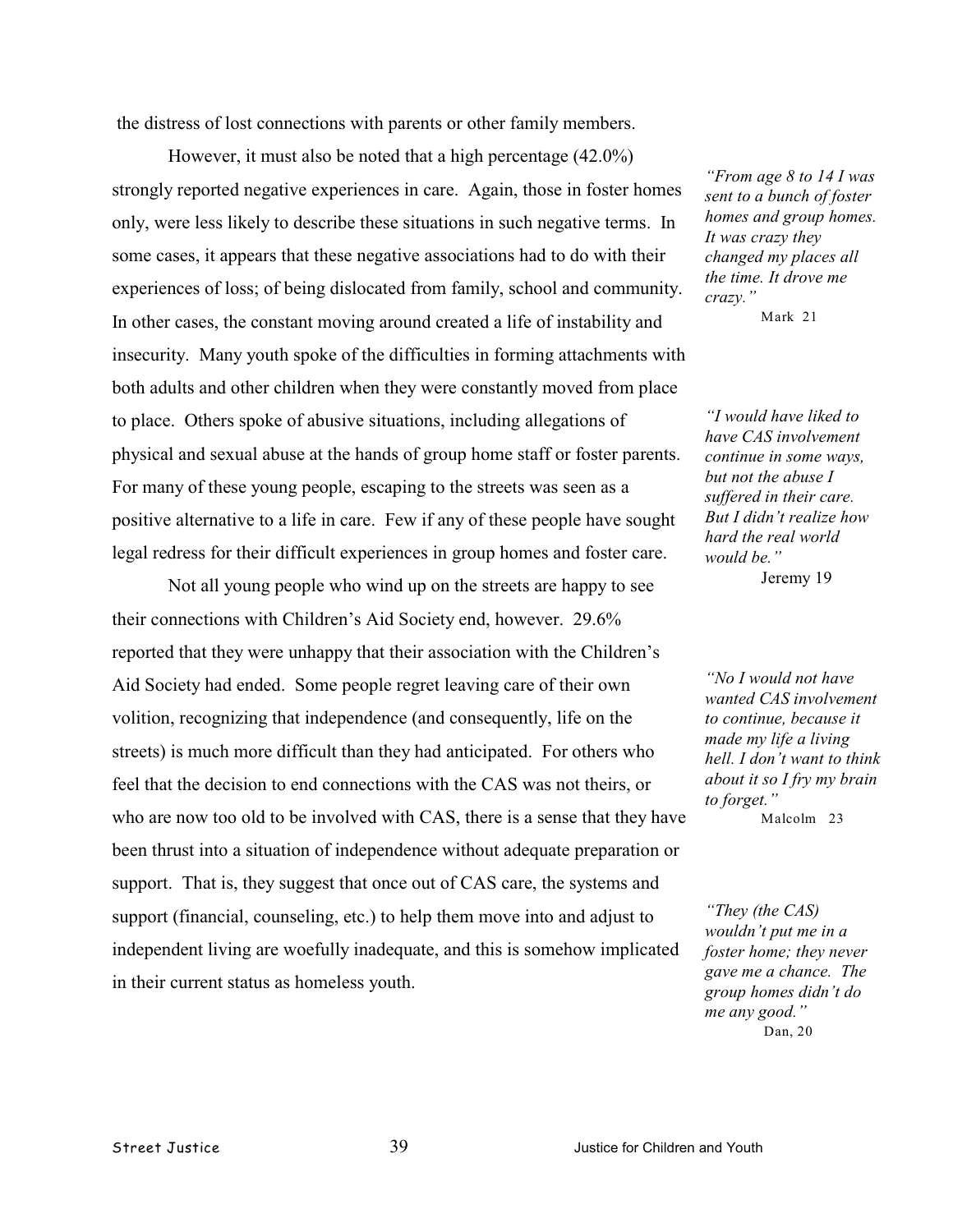### **3.3.2 Street Youth as Parents**

Of course, for young people who are street involved, their involvement with the CAS does *not* necessarily end when they grow up, but rather, it may change in nature. This change has to do with the fact that many homeless youth become parents, often at a young age. Research on street youth shows that they are likely to become sexually active at a younger age, and engage with more sexual partners (MacDonald, et. al., 1994; Kral, et. al., 1997). This is considered to be both a result of background factors (a history of sexual abuse, for instance), and a response to the circumstances of living on the streets, where sex is often exchanged for money, goods or simply a place to stay. In our survey 26.6% of respondents reported that they had engaged in sex for money, and 18.8% had had sex with someone in exchange for food, clothing or shelter.

*"My first baby, gave up for adoption because I was a drug addict. My second baby was born when I was on the streets too. I don't have custody of either of them."* Judy, 22

*"My child was born prematurely, and the CAS thought that I was too young and didn't have enough support, etc. to be able to take care of him properly. So they took him."*

Sam, 21

It should not be surprising, then, that young people on the streets get pregnant, and that many have children. In our survey sample, 19.1% report being parents, and 5.4% have more than one child. Relatively equal percentages of males and females report having children. Because one is young and street involved does not mean that one necessarily is - or will be a poor parent. Street youth, as a group, are quite diverse in terms of their skills and capacities, and this applies to parenting as well. Those working with street youth often remark that many young people who have children can and do become successful parents. Lives can be stabilized, and with the right supports, the young children of street youth can grow up in a world where they are loved and cared for. These are success stories.

There are other cases, however, where caring for a child becomes too difficult for a young person who is street involved, or it is determined by others that they are incapable of providing proper care. Of those young people in our survey who are parents, fewer than 40% currently live with their child. Most of those who are currently living with one child also have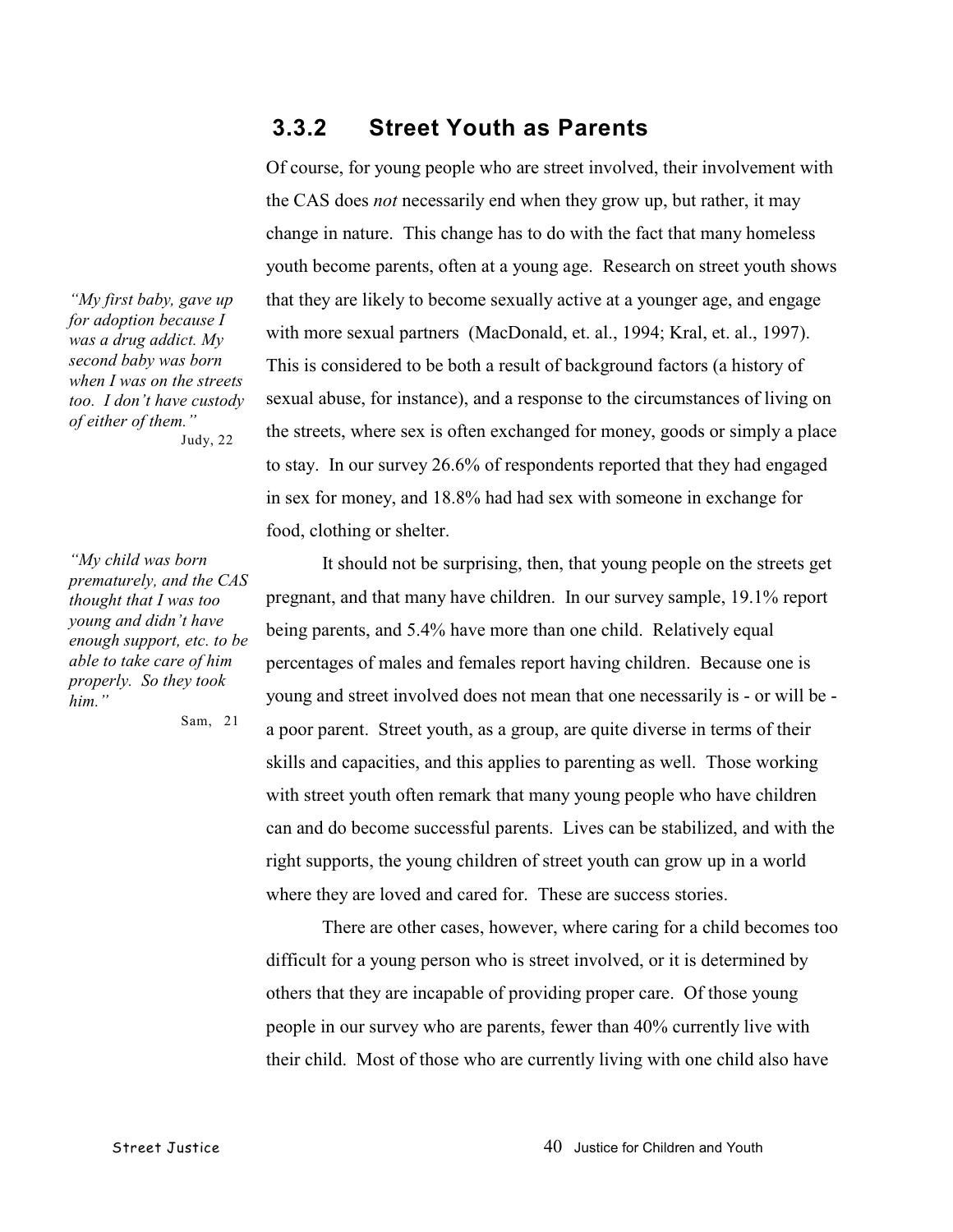another child who they do not live with or have custody of. Given their youthful age, but more importantly, the instability of their living circumstances, it is often impossible to provide a young child with the shelter, nourishment and parenting needed. Some street youth will voluntarily 'give up' their children, in some cases for adoption, but more often to a relative (parent, parent in law) who is better able to care for their child, and who will permit them access. In other cases, the child will be apprehended by the Children's Aid Society, if they believe the child to be 'at risk'. 58.3% of the street youth who are parents have had some form of CAS involvement, and 41.4% have had children taken into care. There are circumstances whereby children of street youth are apprehended shortly after birth, where it is determined that the young parent is unable to provide the basic necessities of life and presents a risk to the child.

### **3.3.3 Seeking Support: Custody and Access**

For street youth who become young parents, legal issues can become complicated. Some young mothers voluntarily give up custody of their children to relatives. Others have had CAS involvement, and children are removed into care, or are placed with foster parents (or the children's relatives). In some cases, the father is absent, and is not interested in his relationship with the child. In other cases, the absent father is interested in having access, but may not know what steps to take. In all such cases, the issues of custody and / or access loom large.

Navigating such legal processes is complicated, lengthy and invariably demands some form of counseling, support and representation regarding their family issues. Unlike employment or housing problems, a higher percentage of street youth will have had some sort of involvement by lawyers in their custody and access issues. In fact, 66% of young parents report having a lawyer involved at some point.

*"The CAS got involved with my son because his father was abusive. They got involved with my daughter when she was 6 months old because I had to call the police when the babysitter left her by herself. The CAS came, took my daughter away, and put her in a foster home. My sister has temporary custody of my daughter, but my mother is going to get custody eventually. My mother has full custody of my son."* Helen, 21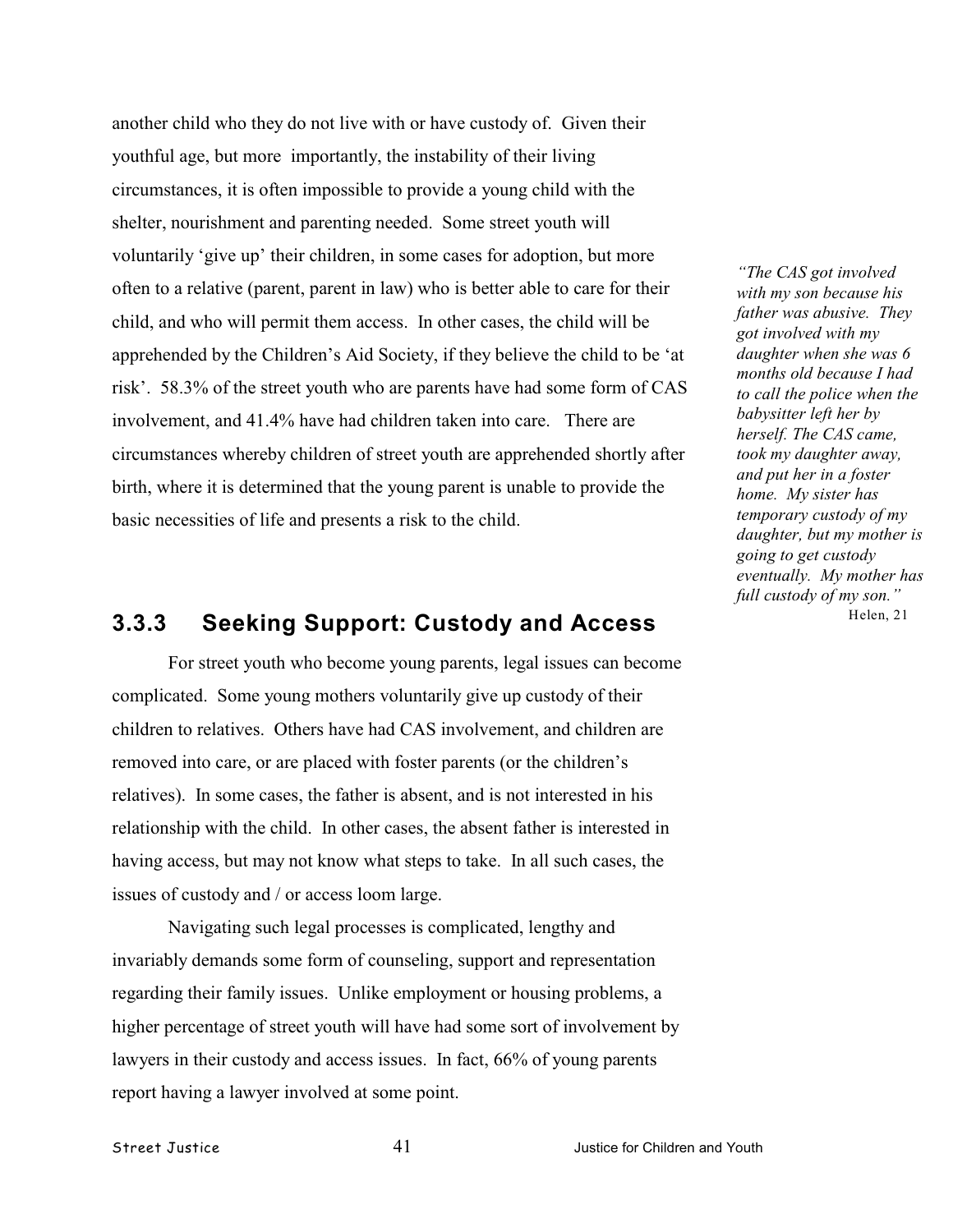This is likely the result of the involvement of the CAS. In cases where the CAS has been involved and children are removed into care, there is a greater likelihood that the young parent, if they are under the age of 18, will have had access to legal counsel, and / or will have had the process explained to them because, in general, when CAS gets involved, arrangements are made for legal representation through legal aid.

While two thirds have had a lawyer involved at some point, it is worth noting that one third have not. At the same time, many who have had a lawyer involved at some point do not currently have representation. The need for advice, information and legal representation with regards to family law issues can and does change through time for street youth (for instance, as their lives become more stable and they seek greater access), while their involvement with a lawyer may not be consistent or long term.

Street youth who lose custody and /or access to their children are placed in a situation that is in some ways similar to other parents who have had to give up the custody of their children, or who have had the CAS get involved in their lives. They must deal with the loss of their children. They must deal with the perception that they are incapable of taking care of their children.

But on top of this, the circumstances of the lives of street youth may complicate this experience. For instance, the fact that many young people on the streets have had to deal with the Childrens Aid Society, the police and courts as children (and in many cases report negative experiences) may make them reluctant to engage in the process in any significant way. Complicating this is of course the fact that many young people who are homeless are currently living lives that are chaotic and unstable. They may be expending much of their energies focusing on meeting immediate needs. While this instability may be what justifies the intervention of the CAS in the first place, it also may prevent them from advocating for themselves and protecting their rights to be involved with their children.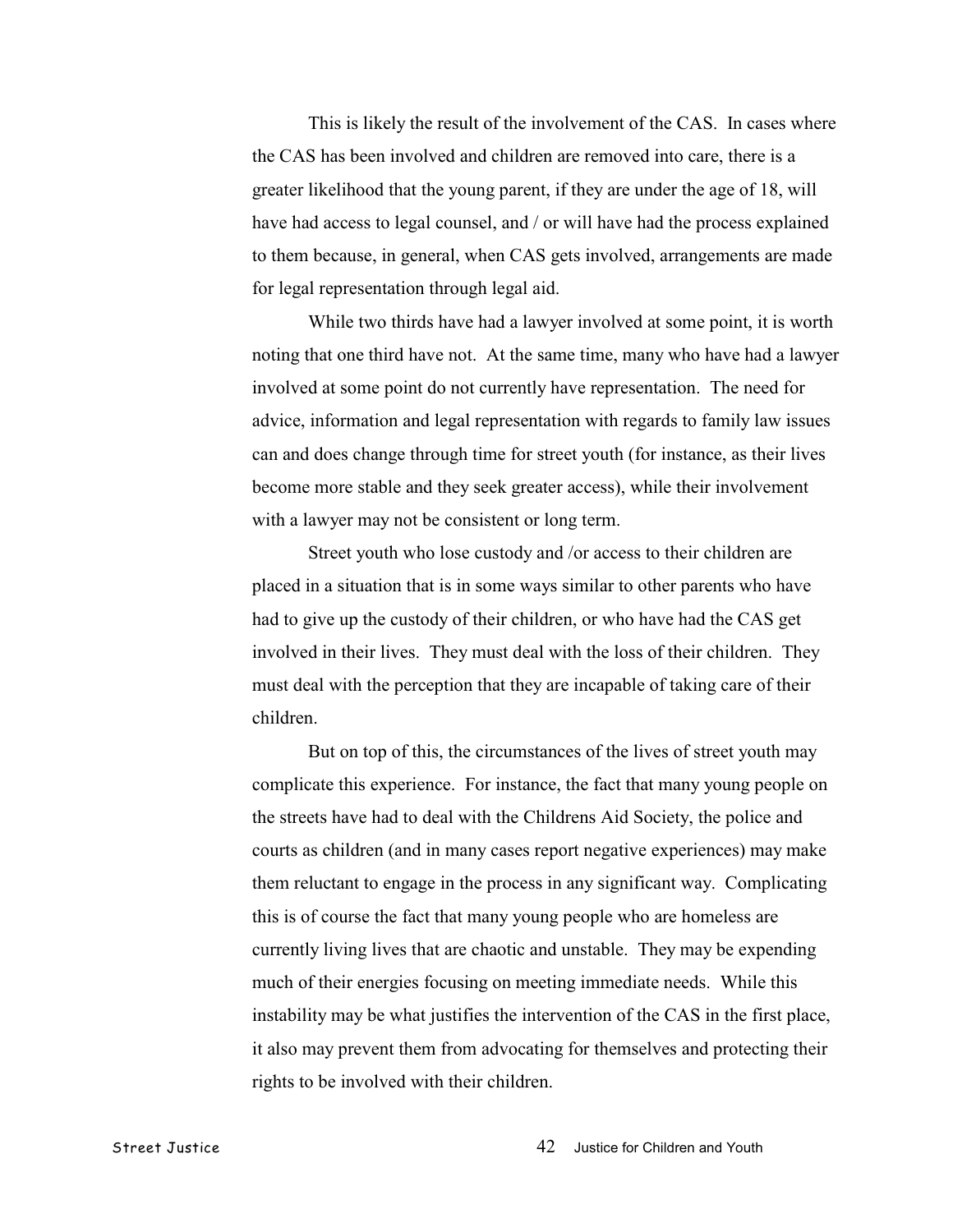Those youth who are immigrants and refugees have become a more noticeable segment of the street youth population in recent years. Whereas as recently as 1999, only 6% of the street youth population identified themselves as immigrants or refugees (and less than 1% were in the latter category) (Gaetz, O'Grady and Vaillancourt, 1999), data from our survey indicates that this group now accounts for slightly over 20% of street youth, of which almost half (8.8% of the total sample) are refugees or refugee claimants. The reasons for this sizeable demographic shift in the street youth population are not clear at this point, though staff at suburban shelters report that it is not uncommon now for refugee youth to be sent to their shelters straight from the airport.

The immigrant and refugee populations form somewhat discrete groups. Virtually all of the refugees (and refugee claimants) we interviewed were from Central and South African countries, and most had arrived in Canada within the past year. A large number, in fact, reported having arrived in Canada within the two months prior to the survey. As opposed to the refugee population, the immigrant population (those who have landed status, no status or who are here on a work visa) are generally from a broader range of places, though young people originating from the Carribean are over-represented. Most arrived in Canada since 1996. 3.4% of the sample refuse to divulge their immigrant status, or they are not sure of it.

Young people who are immigrants, and in particular, those who are refugees, are noticeably distinct from the street youth population in many ways. First, the fact that the vast majority of this population are racial minorities means that they face the challenges of racism that the majority of white Canadian born street youth do not. Second, the reasons that immigrants and refugees cite for their homelessness, while perhaps involving trauma and a rupture with parents, are in some cases substantially different from what the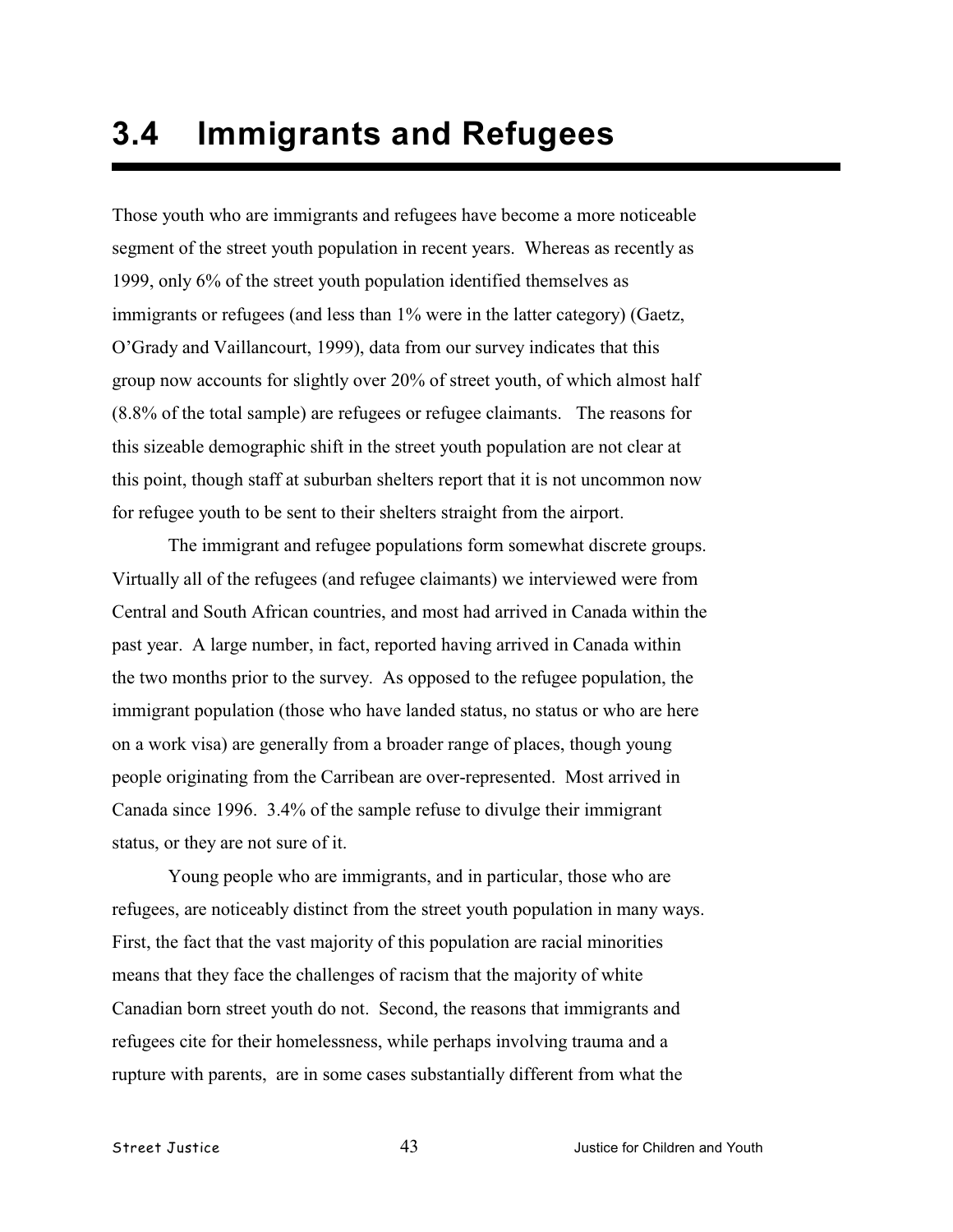majority of street youth report. For instance, while most street youth generally identify a range of issues including family dysfunction as implicated in their current homelessness, most refugee youth have wound up homeless in Canada because they are fleeing persecution and oppression in their home country. Third, while immigrant and refugee youth are present in large numbers in the street youth shelter system (particularly suburban shelters), a large percentage are reluctant to get involved in 'street youth culture', and are thus less visible in street youth drop-ins, or in many of the public places that street youth frequent. One consequence is that this population is much less likely to report involvement with the police than are other street youth.

### **3.4.1 Accessing Services**

The degree to which street youth experience barriers in accessing public and private goods and services is well established. As young people lacking in experience who are visibly poor, they are often excluded, or removed from public spaces such as shopping malls and restaurants. Their youthful inexperience, lack of identification and money, and in some cases their ambiguous (or illegal) status means that getting access to health care and dental care is problematic, and navigating government systems and services is at times extremely difficult. As a result, they often are prevented from accessing goods and services they are otherwise entitled to.

It can be argued that one's immigration status may compound these difficulties. The literature on immigrant and refugee settlement issues identifies the degree to which being a visible minority, having difficulty with oral and written English, and a lack of familiarity with Canadian systems, and legal conditions and constraints creates problems with accessing services. For refugees, their previous experiences dealing with government officials may make them more apprehensive when dealing with government

*"I've been refused housing for sure because of my status. Landlords turn me down when I show them my ID card"* Jasmine, 19

*"I can't go to university or college - my guardian who sponsored me died. I can't go back to school without verification from her."* Denise, 17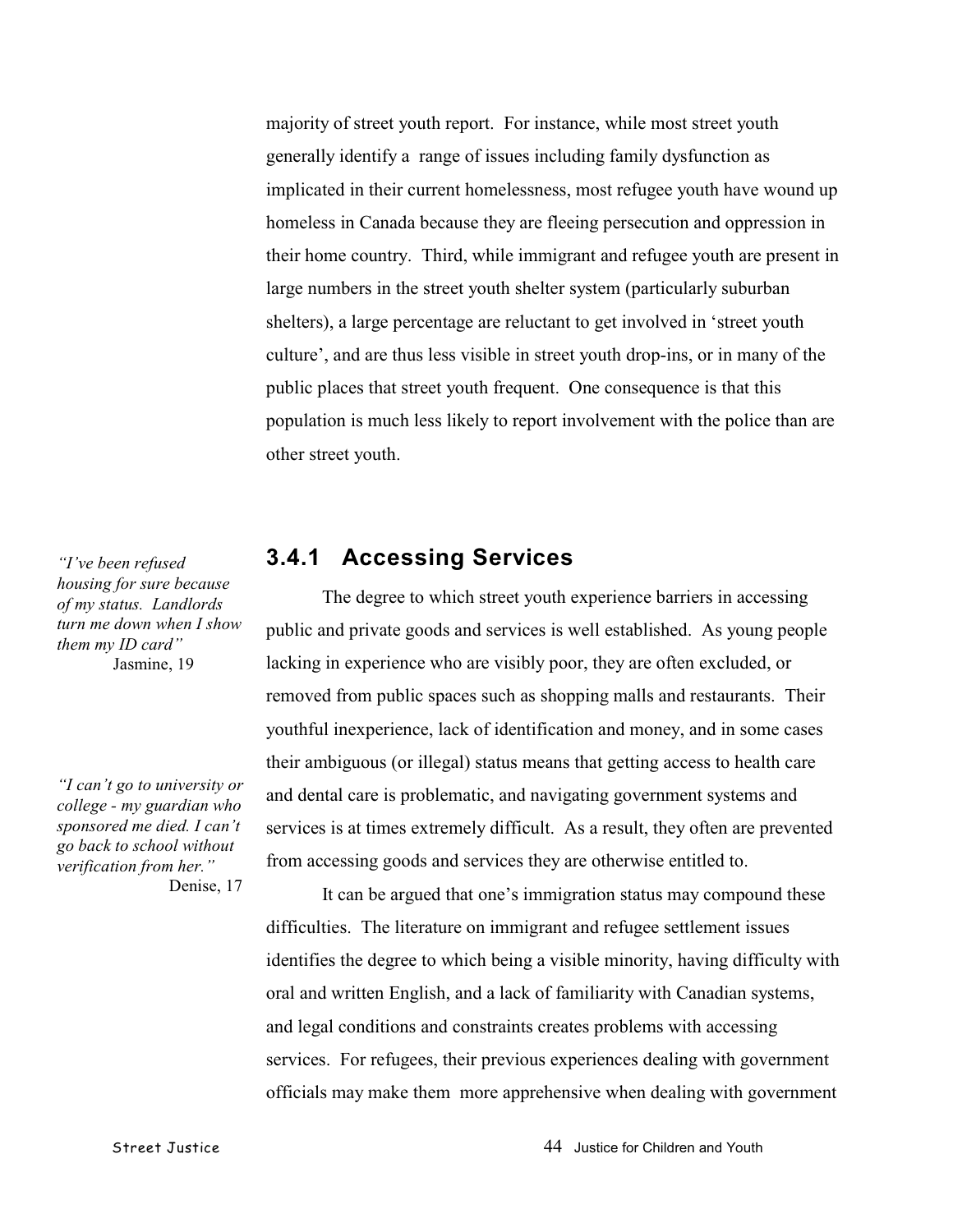officials and systems in Canada. All of these factors can make navigating the geographical space of Toronto and the bureaucratic systems located here difficult. At the same time, race and their status as immigrants or refugees may make them vulnerable to discriminatory behaviour by potential employers or landlords, for instance. In our survey, we asked the immigrant and refugee population to comment specifically on whether or not their immigration status caused problems in a number of areas (Table 11).

**Table 11 Percent of Refugee and Immigrant Youth who report that their immigration status has caused them problems with the following:**

| Education             | $14.3\%$ |
|-----------------------|----------|
| Accessing health care | 8.8%     |
|                       | 17.6%    |
|                       | 28.6%    |
| Dealing with police   | $2.9\%$  |

Accessing housing , followed by employment and Education are the greatest challenges identified by this population, who report that landlords, for instance, are often unwilling or reluctant to take them on as tenants. However, the relatively low percent of immigrant and refugee youth who report that their status has had an impact on their dealings with police is interesting to note. As will be seen in forthcoming sections, relations between street youth and the police are generally quite strained. However, refugee youth are unlikely to report their involvement in criminal activities, or in many activities typically identified with street involvement, such as panhandling, squeegeeing, drug use, etc. They are also much more likely to report positive impressions of the police. This is likely due to several factors, including: a) their relative newness to Canada, b) their lack of affinity with the lives of other street youth, and c) the fact that in coming from oppressive states where use of violent force by the police was common, Toronto police are perhaps perceived to be less violent in comparison. It may also be the case that their status as immigrants or refugees encourages avoidance of the police.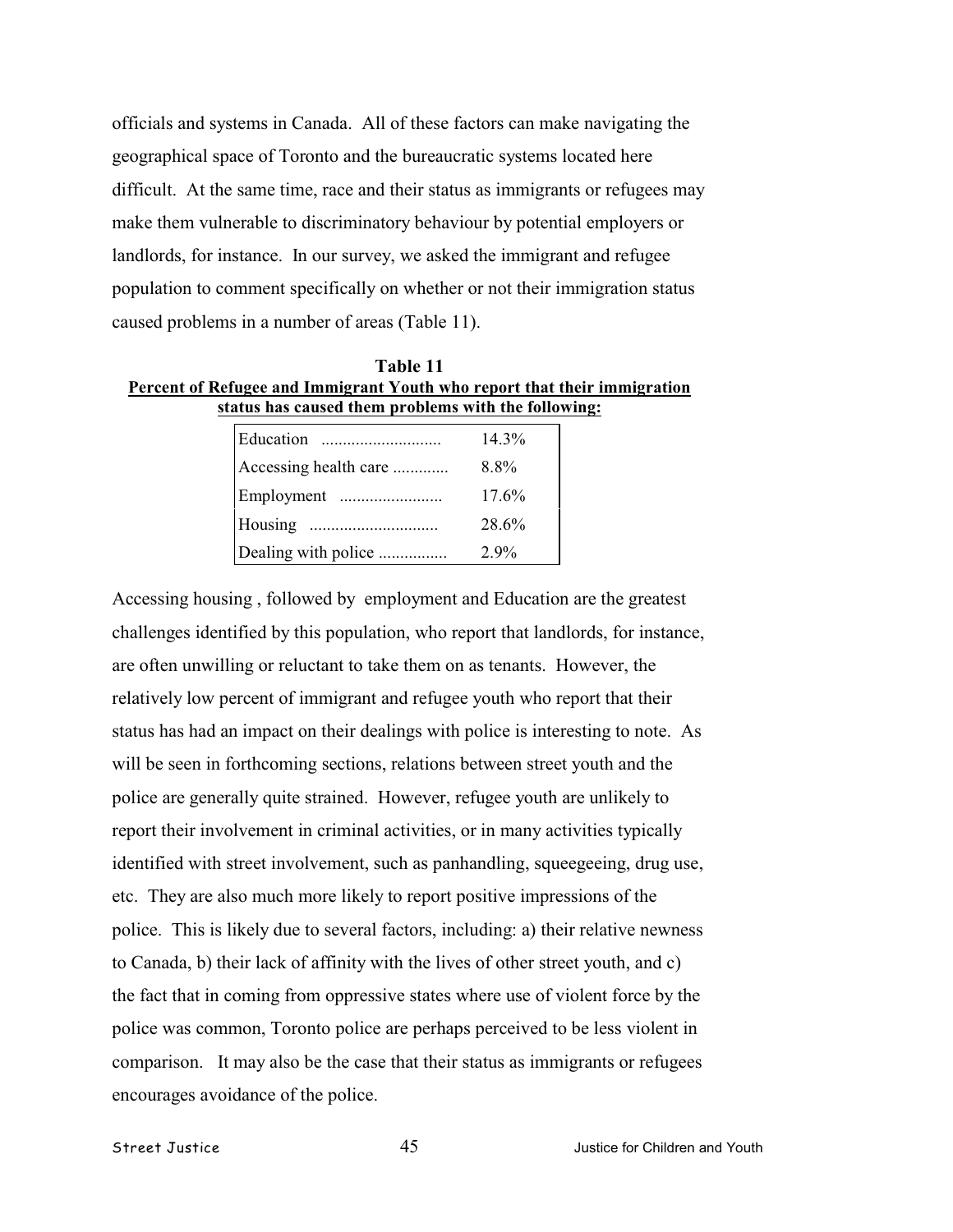# **3.4.2 Seeking Support: Immigration Issues**

One of the key struggles for immigrants and refugees is navigating the legal process in pursuit of an improvement in their status. This can mean refugee claimants striving to be declared legal refugees, or other persons attempting to get landed immigrant status or Canadian citizenship. Young people who wind up in the street youth shelter system are often one step removed from the immigrant settlement services (many of which are culture specific) that might provide some assistance in this area. The need for information and support in dealing with immigration status is of course a concern for immigrant and refugee street youth. When we asked this group if they "knew what to do" in order to deal with their immigrant status issues, 56.8% had at least some knowledge of the steps they needed to take. Only 60.5% report that the process had ever been explained to them. In Table 12, we identify the key sources of information that immigrant and refugee street youth rely on.

| Table 12                                                             |
|----------------------------------------------------------------------|
| <b>Explaining the Immigration Process</b>                            |
| "Has the immigration process been explained to you? If so, by whom?" |

| Relatives                      | $17.4\%$ |
|--------------------------------|----------|
|                                | 30.4%    |
| Staff at street youth agencies | 43.4%    |
| Staff at cultural agencies     | $4.3\%$  |
| Government official            | 21.7%    |

 Note: totals add up to more than 100% because in some cases respondents gave multiple answers.

Clearly, staff at street youth agencies are the primary source of information for these clients re: their immigration and settlement issues, even more so than lawyers, who are the second most utilized source of information. It is interesting to note that in many cases these lawyers were in fact accessed through street youth serving agencies. While in Toronto there exist immigration consultants and immigrant settlement services, it does not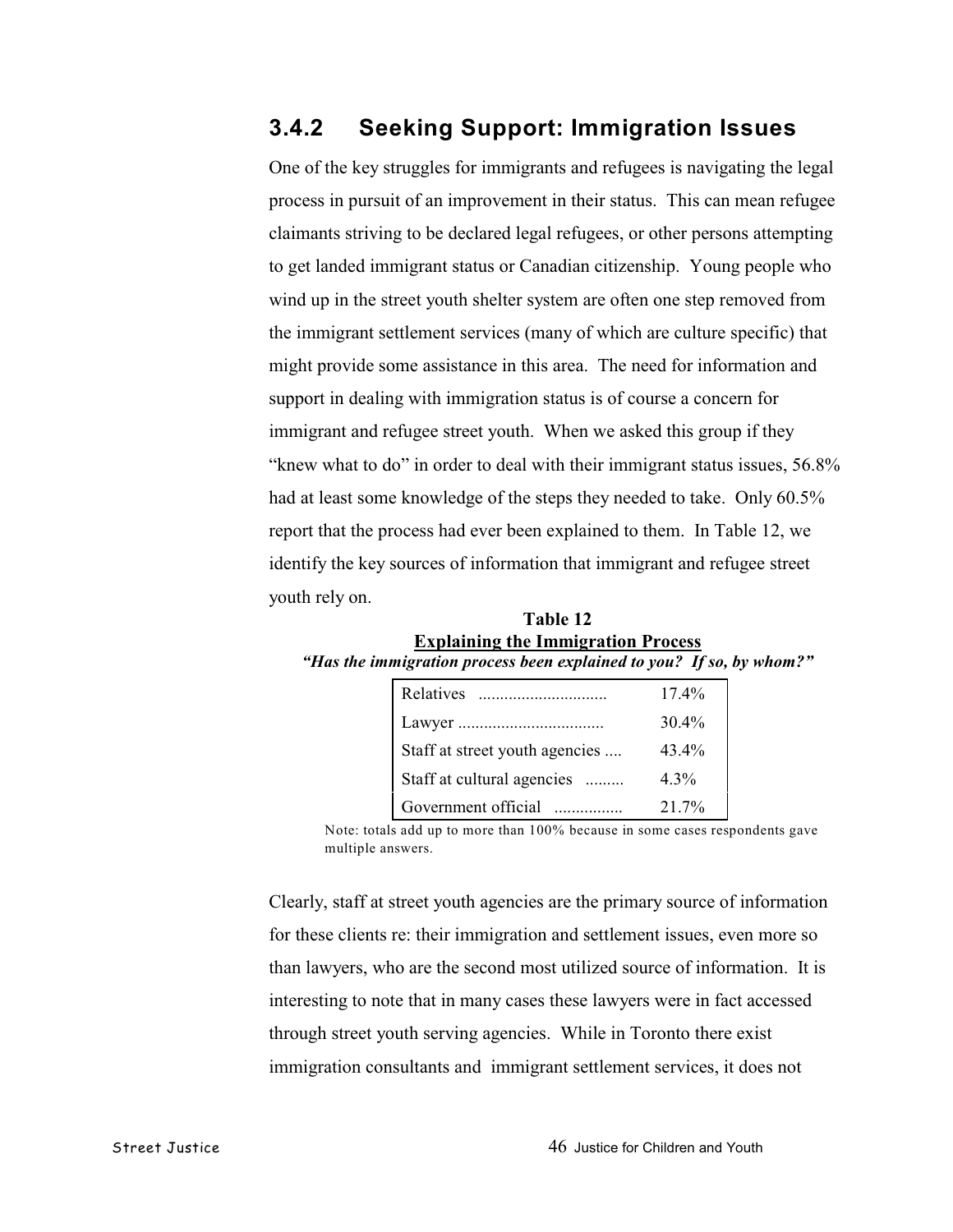appear that homeless youth are knowingly accessing them. In fact, only three young people surveyed were able to offer any opinion on the difference between an immigration consultant and a lawyer.

From this survey we can surmise several things. First, that the population of street youth who are immigrants and refugees face special challenges because of their status. Second, that such street youth are in need of specialized information supports and services to help them deal with their immigration issues. Third, they heavily rely on street youth agency staff for this kind of support. Street youth agency staff attempting to support immigrant and refugee youth will therefore benefit both from training on equity issues, but also on settlement issues, and on how to navigate the various legal processes relating to immigration. The degree to which street youth agencies are equipped and resourced to deal with these special needs is of course open to question.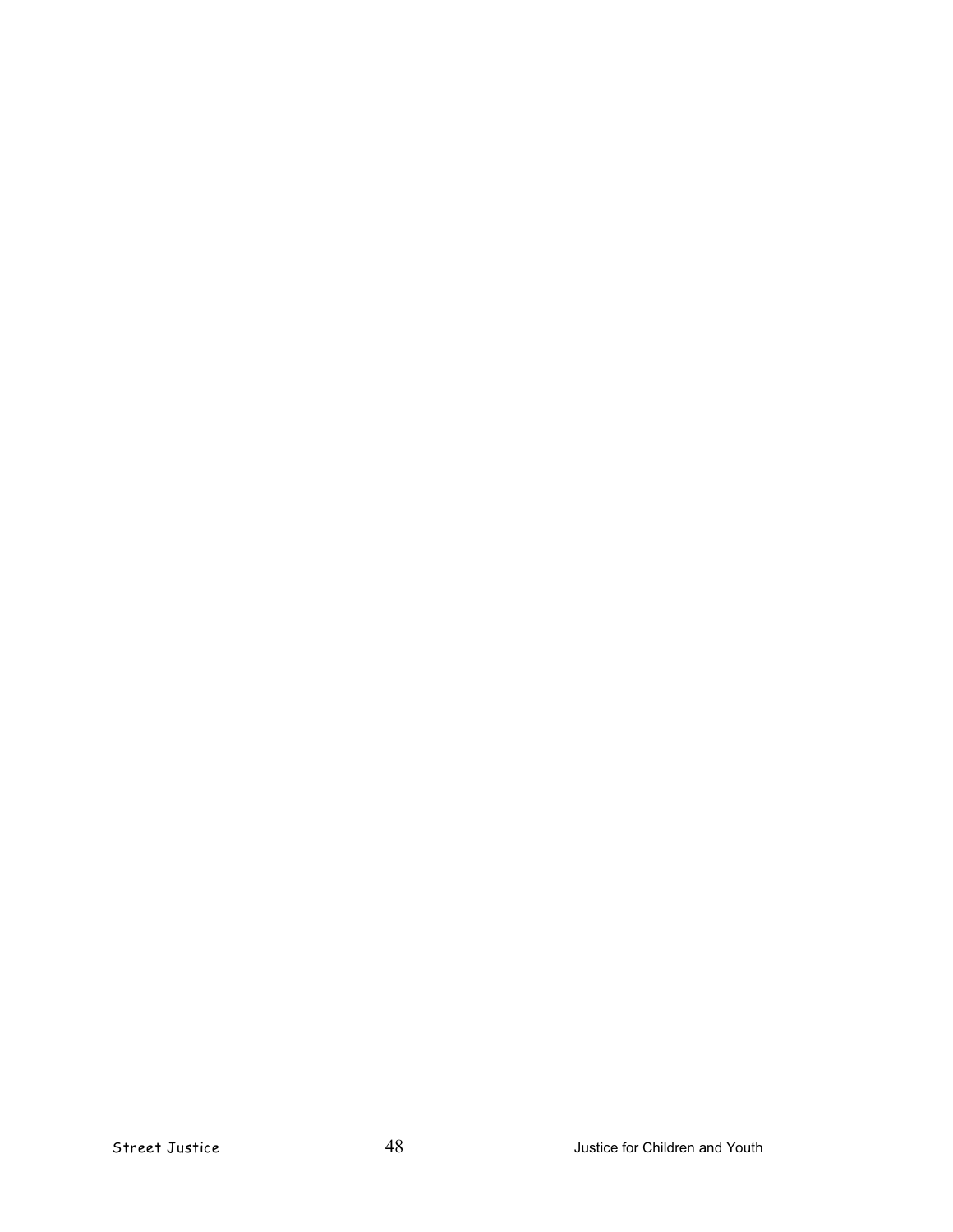# **4.0 Criminal Victimization and Criminal Offenses**

When, in public discussions, the connections between street youth and crime are made, it is usually in terms of offending rather than victimization. For instance, in the rush to depict street youth as a threat to public safety through the enactment of the "Safe Streets Act" by the provincial government, and "Community Action Policing" by the City of Toronto, one important issue gets missed. That is, that street youth are themselves regularly victims of crime.

In this section, two interrelated dimensions of the relationship between street youth and crime are examined. First, the degree to which street youth are disproportionately victims of criminal acts will become clear when a comparison is made with the general population. What will be evident is that while street youth are in fact much more likely to be victims of crime than is the rest of the population, they are, at the same time, much less able to protect themselves, or to have the same access to resources that in general reduce the risk of victimization for the average Canadian (including adequate shelter, telephones, financial resources, law enforcement protection, community safety initiatives, etc.).

Second, an effort will be made to make sense of the criminal offending of street youth. Recent research has shown, perhaps not surprisingly, that street youth are much more likely than mainstream youth to engage in illegal behaviours. This must be made sense of in large part because street youth are forced to engage in quasi-legal and illegal acts in order to make money to survive, and to meet immediate needs for food and shelter, for instance. Nevertheless, one of the consequences of this is that many street youth inevitably wind up involved in the criminal justice system.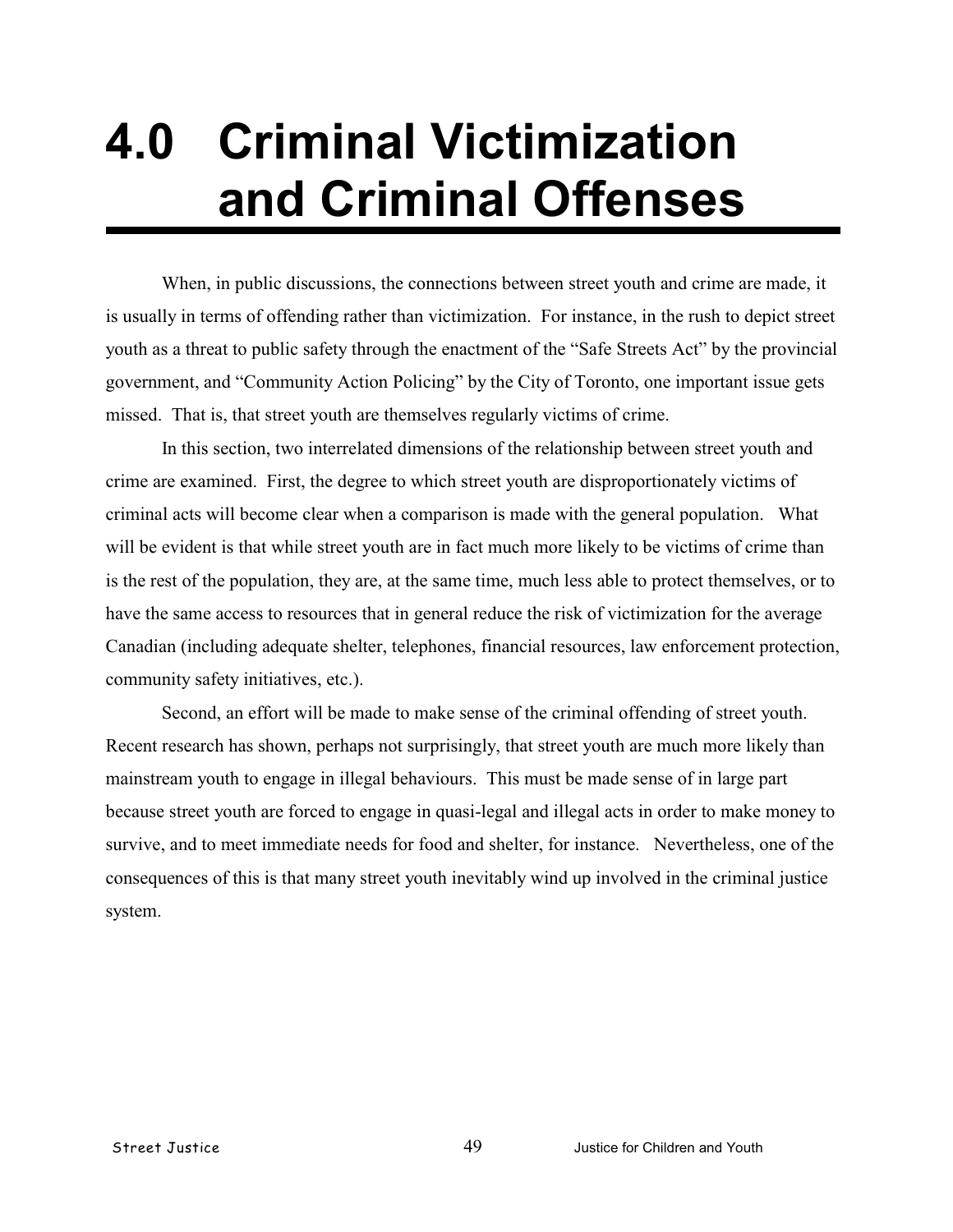Every year, many Canadians become victims of crime, ranging from small and relatively insignificant incidents of theft or vandalism, to the other extreme, which is murder. It goes without saying that those who are victims of criminal acts suffer to greater or lesser degrees, and that such victimization can have a profound impact on one's mental and physical health, their feelings of safety and security, and their self esteem. The damage done to victims of crime can be long lasting.

As part of this research, we asked street youth a range of questions relating to criminal victimization, a term that refers to the experience of both property crimes (theft, robbery) and assault (threats of violence, assault, sexual assault). By using many of the same questions used by Statistics Canada in its General Social Survey, we can compare the experiences of street youth with other young people in the general population.

Detailed victimization surveys such as those carried out by Statistics Canada are considered in many ways to be a more accurate reflection of crime rates than are police statistics<sup>6</sup>. Victimization surveys also have the advantage of highlighting the degree to which some members of society are at greater risk for criminal victimization than are others. A number of factors have been linked to personal victimization, including the victim's sex, age, marital status, geographical location and activities, etc (Besserer & Trainor, 1999). It is well established, for instance, that young people are much more likely to be victims of crime than almost any other age group. This goes against conventional thinking about the relationship between youth and crime, which tends to focus

 $6\degree$  Police statistics are considered to be a less reliable measure of crime for several reasons. Most significantly, most crimes go unreported to the police. In particular, certain types of crime such as sexual assault and domestic assault are extremely under reported. In addition, police intervention in certain types of crime is subject to political and cultural shifts. Victimization surveys, on the other hand, are problematic because certain crimes cannot be reported by the victim (murder, for instance) and they do not measure crimes where there is no apparent victim (drug use, for instance).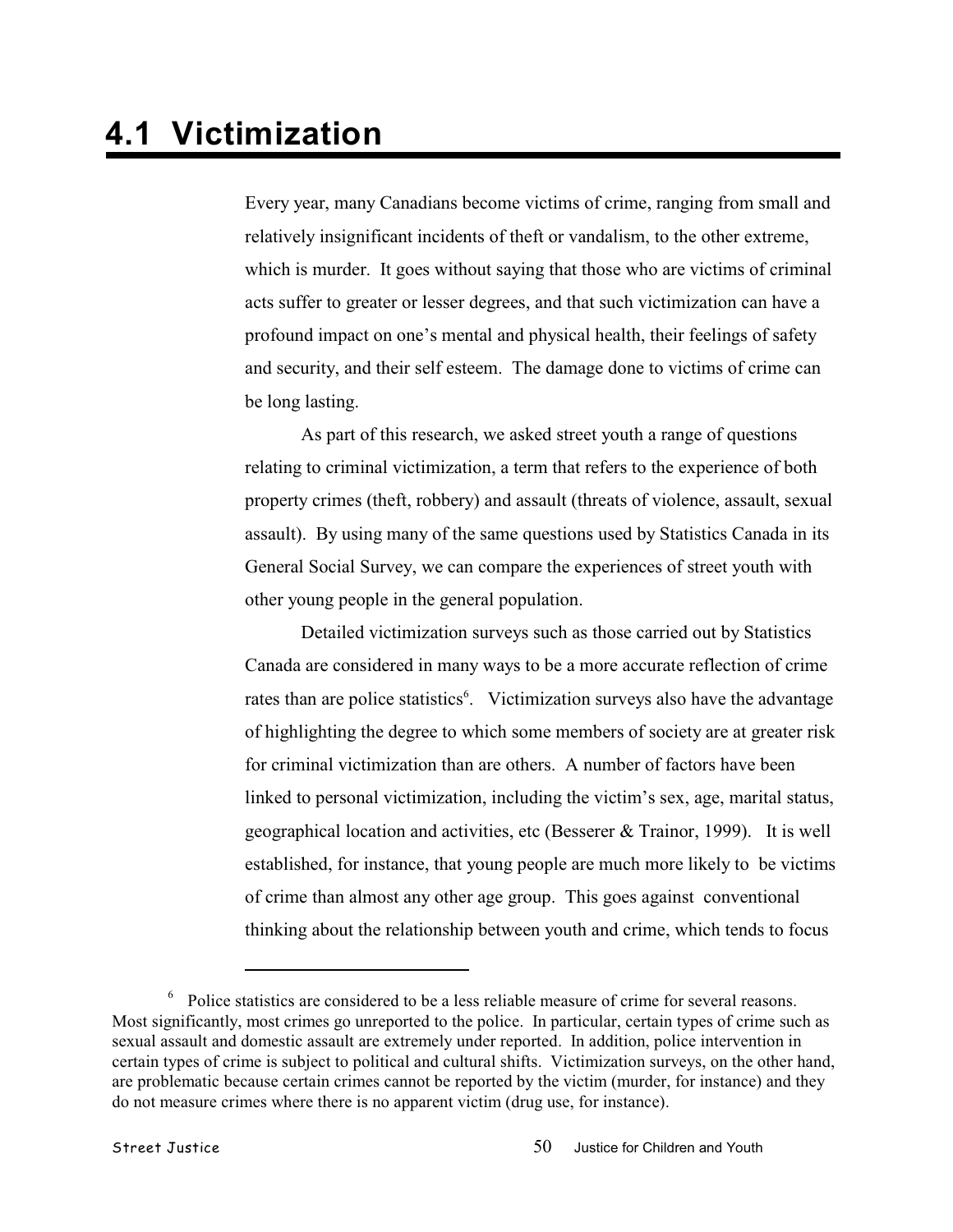more on young people as offenders than as victims. In addition, women's experience of crime differs from that of men, as does their perception of safety and risk. In general, women are more likely to be victims of sexual assault, while men are more likely to be victims of assault and / or robbery. Finally, there are significant regional differences in criminal victimization. Ironically, while Toronto is Canada's largest city, it is also the safest (when compared to 25 other urban municipalities). This is not to suggest , however, that all Torontonians experience the same levels of safety and security.

Compared to the rest of the Canadian public, street youth experience much higher levels of victimization, except with reference to specific types of property crime (household break-ins, automobile related crimes, etc.) which are not usually applicable to homeless people with limited property. Surveys in Canada typically demonstrate that around 25% of Canadians are the victim of a crime in any given year. Generally, around half of these incidents of victimization involve theft of or from, and /or vandalism of an automobile (Besserer, S. 1996).

In our survey, 81.6% of the street youth sampled reported that they were a victim of a crime in the past year, a rate three times greater than the general public. In Tables 13 and 14 below, a more detailed comparison of the rates of criminal victimization between street youth and the general public is offered. To ensure accurate and appropriate comparisons with the general population, the statistics reported here from the General Social Survey only include people between 15 and 24 years of age.

### **4.1.1 Street Youth as Victims of Property Crime**

Overall, 63.9% of street youth sampled report being a victim of property crime in the past year. The comparison with mainstream youth makes this level of victimization even more striking. In Table 13, details of the comparative experience of different types of property crime are explored.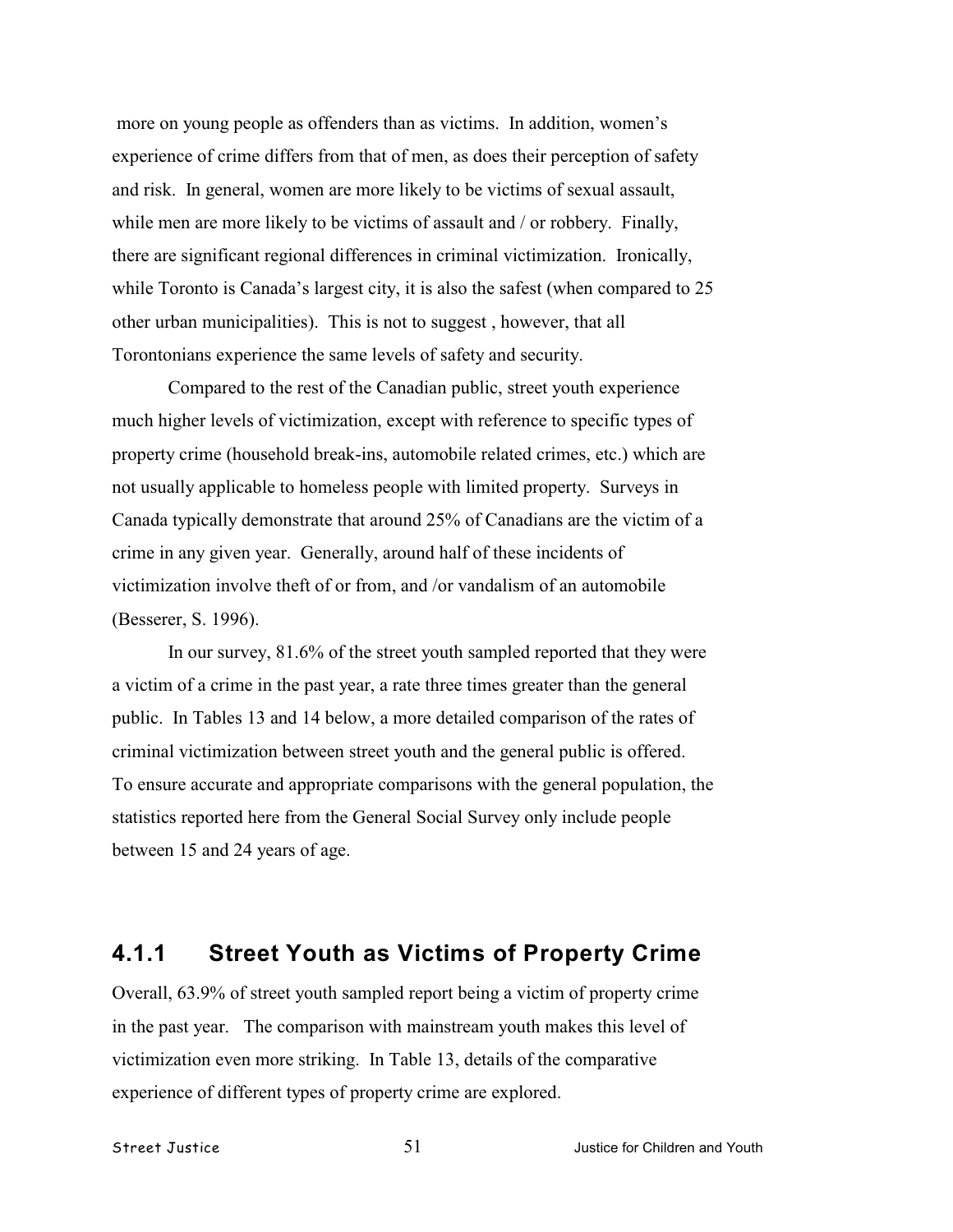| During the past 12 months, did anyone:                                                          | <b>Street</b><br>Youth | General<br><b>Public</b><br>$(15-24)$ |
|-------------------------------------------------------------------------------------------------|------------------------|---------------------------------------|
| a)  deliberately damage or destroy any property<br>belonging to you or anyone in your household | $29.1\%$               | $5.7\%$                               |
| b)  take or try to take something from you by force                                             | 34.7%                  | $3.0\%$                               |
| c)  illegally break into or attempt to break into the                                           | 16%                    | $4.6\%$                               |
| steal or try to steal anything else that belonged<br>d)<br>to $you?$                            | 49%                    | $5.5\%$                               |

**Table 13 Comparing Street Youth and the General Public (age 15-24) in terms of Property Crime Victimization**

In virtually every category, the percentage of street youth who have experienced some form of property crime is exponentially greater than is the case for 15-24 year olds in the general population. Even though people who are homeless typically have fewer possessions and less valuable property, the experience of being homeless puts them in the position of being much more vulnerable to property crime, for several reasons. First, people who are homeless lack the ability to store their goods safely in the same way that people who are housed do. In many cases, street youth are therefore forced to carry their possessions with them at all times. Nevertheless they are still vulnerable to theft (often when they are asleep) and to robbery, where their possessions are taken by force. This can even include articles of clothing, such as shoes. Second, because street youth are often actively discouraged from hanging around in public (sidewalks, parks) and semi-private spaces (stores, shopping malls), they are often reduced to hanging out, and sleeping in, less desirable and more dangerous places and spaces, increasing their vulnerability.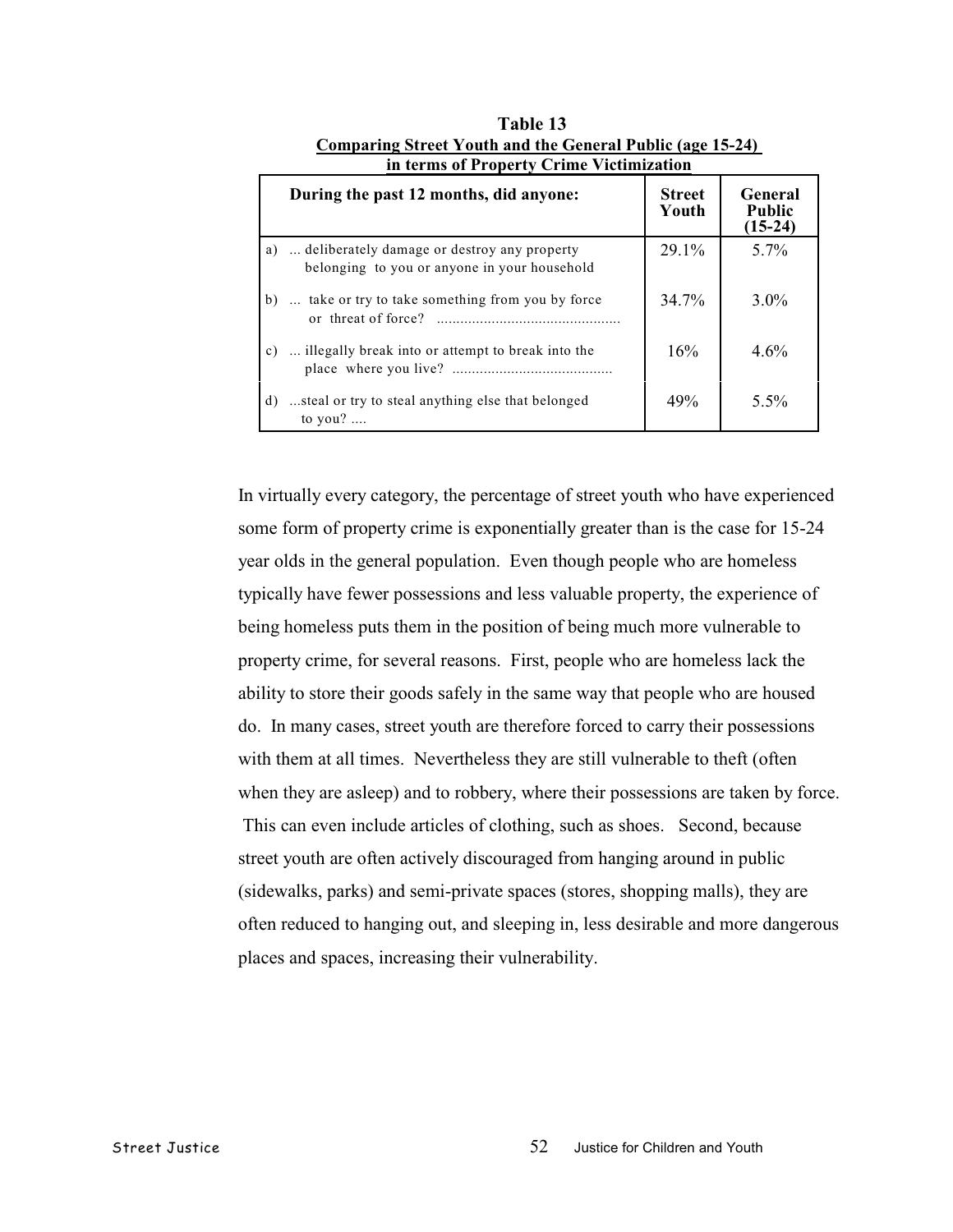# **4.1.2 Street Youth as Victims of Assault**

While the levels of property crime that street youth are subjected to are of serious concern, the high percentage of young people who report being victims of assault demonstrates most dramatically the extreme nature of their victimization. 69% of the street youth surveyed report that they experienced some form of assault during the past year. A more detailed breakdown (Table 14) shows that assaults ranging from being attacked to being sexually assaulted are a much more common experience for street youth as compared to young people in the general public.

| III terms of experiences of Assaure |                                                                                                                                                           |                        |                                       |  |
|-------------------------------------|-----------------------------------------------------------------------------------------------------------------------------------------------------------|------------------------|---------------------------------------|--|
|                                     | During the past 12 months:                                                                                                                                | <b>Street</b><br>Youth | General<br><b>Public</b><br>$(15-24)$ |  |
|                                     |                                                                                                                                                           | $45.7\%$               | $6.3\%$                               |  |
| b)                                  | did anyone THREATEN to hit or attack you, or                                                                                                              | 52.8%                  | $6.9\%$                               |  |
| c)                                  | has anyone forced you or attempted to force you<br>into any unwanted sexual activity, by threatening<br>you, holding you down or hurting you in some way? | $15.6\%$               | 1.2%                                  |  |
| d)                                  | has anyone ever touched you against your will<br>in any sexual way?<br>                                                                                   | 26.3%                  | $3.3\%$                               |  |

**Table 14 Comparing Street Youth and the General Public (age 15-24)**  in terms of experiences of Assault

The lack of safe, secure and private space, and the fact that they frequent spaces and places that are less safe means that street youth are vulnerable to different forms of assault. Street youth report that some (but by no means all) of the risk comes from other people who are homeless, particularly those who have what are described as having substance abuse problems or those who are violently mentally ill. At the same time, many suggest that because they themselves are identifiable as homeless, this makes them vulnerable to both 'career criminals' and other members of the public, who take advantage of their vulnerability. They also report being attacked by total strangers.

In terms of harassment and verbal abuse, homeless youth feel that it is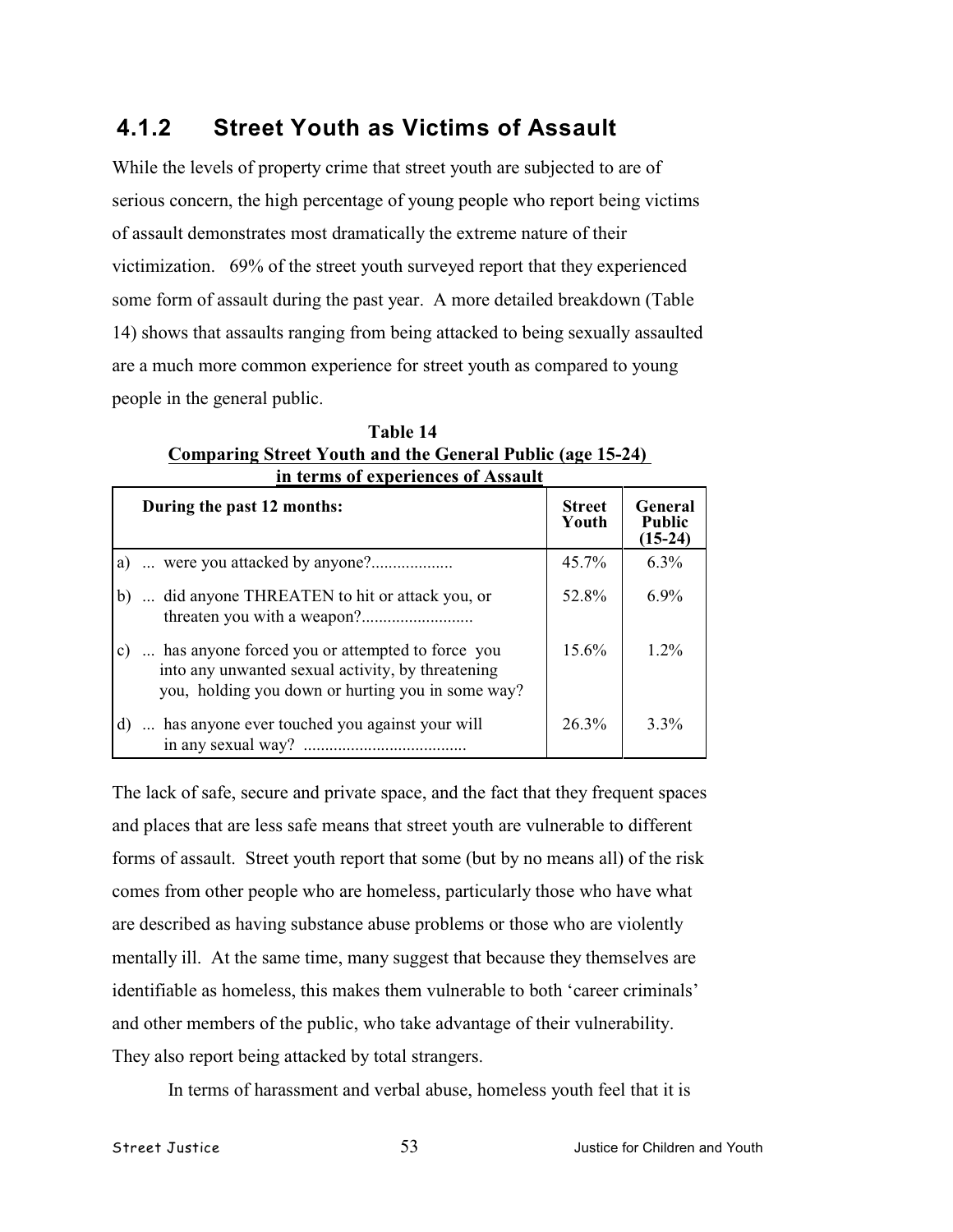by virtue of being homeless that they are identified and targeted for a level of abuse that most people do not experience. They spoke of strangers passing by who often, unprovoked, make aggressive and threatening comments to them, and in fact over 26% of the survey sample said they do experience verbal abuse because they are homeless. They feel victimized by store owners and security guards on a continual basis, and do not feel they have the freedom of movement in these semi-public spaces that they should be entitled to.

The vulnerability to both property crime and assault affects the way that young people who are homeless conduct themselves. They not only must carry many of their possessions with them (or hide them) at all times, publically displaying items that have value (such as jewellery, walkmans, etc.) becomes a risky venture. It is not surprising that a number of street youth carry weapons in order to protect themselves. Still others acquire dogs, both for companionship and for protection. One of the key consequences of being vulnerable to criminal acts is that many street youth come to depend on each other for protection. The experience of criminal victimization means that street youth, much more than most teenagers, must constantly be on alert, whether on the streets, while staying in shelters, or visiting drop-ins.

### **4.1.3 Worst Victimization Experience**

One of the questions we asked street youth to reflect on was what they consider to be the most serious crime that was committed against them in the past year. Included on the list in Table 15 below are property crimes, types of assault including domestic violence, and significantly, fraudulent acts by employers and landlords. These latter types of crime are significant, and as has been argued above, such forms of fraud are more typically committed against street youth who are vulnerable because of their age, inexperience and perhaps most importantly, their poverty. That is, street youth are limited to the margins of both the job and housing markets, which are not properly regulated, and where marginalized populations are more subject to exploitation.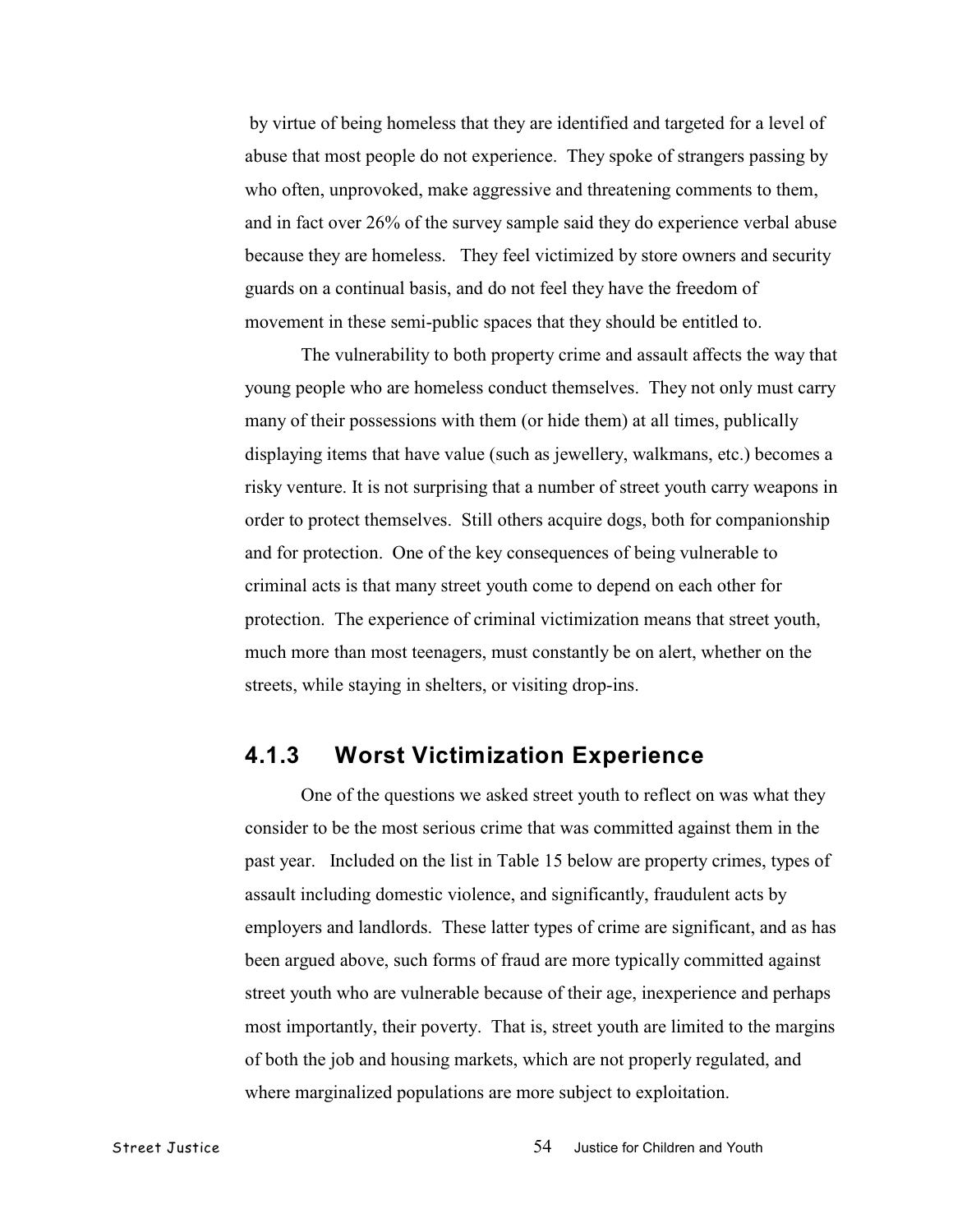|                |                                               | Frequency | Percent |
|----------------|-----------------------------------------------|-----------|---------|
|                | a) Attempted theft of personal belongings     | 32        | 16.8%   |
| b)             | Theft of belongings (when you were NOT there) | 40        | 20.9%   |
| $\mathbf{c}$ ) | Theft of belongings (when you WERE there)     | 23        | 11.5%   |
| d)             |                                               | 29        | 15.2%   |
| e)             |                                               | 44        | 22.5%   |
| f)             |                                               | 15        | $7.3\%$ |
| $\mathbf{g}$   |                                               | 14        | $7.3\%$ |
|                |                                               | 21        | 11.0%   |
| $\ddot{1}$     |                                               | 17        | $9.9\%$ |
| j)             | Nothing really serious happened to me         | 50        | 26.2    |

| 1 avit 19                                                                      |
|--------------------------------------------------------------------------------|
| <b>Worst Victimization Experience</b>                                          |
| Percentage of street youth who identify one of the following as being the most |
| serious crime committed against them in the nast year                          |

**Table 15**

n=191

Generally speaking, when any young person (on the streets or otherwise) is the victim of a crime, they usually tell others about the incident, though not necessarily the police or adult authority figures. Who one tells when one is a victim of a crime depends on a number of factors. People may rely on a network of friends and family for social and emotional support, and in fact, young people are most likely to tell friends about the bad things that happen to them. Young people may go to others for help in redressing the crime, in particular, the police or other adult authority figures, such as parents or teachers. On the other hand, because of social isolation, or because there is a stigma associated with the offense (sexual assault, for instance) individuals may feel that there is no one they can tell about the incident. It may also be that people decide that the crime is not serious enough to bother telling anyone about. In such cases, they are left to deal with the emotional baggage and other consequences of the crime on their own.

In Table 16 below, we asked street youth to report on who they told about the most serious episode of criminal victimization they experienced in the previous year.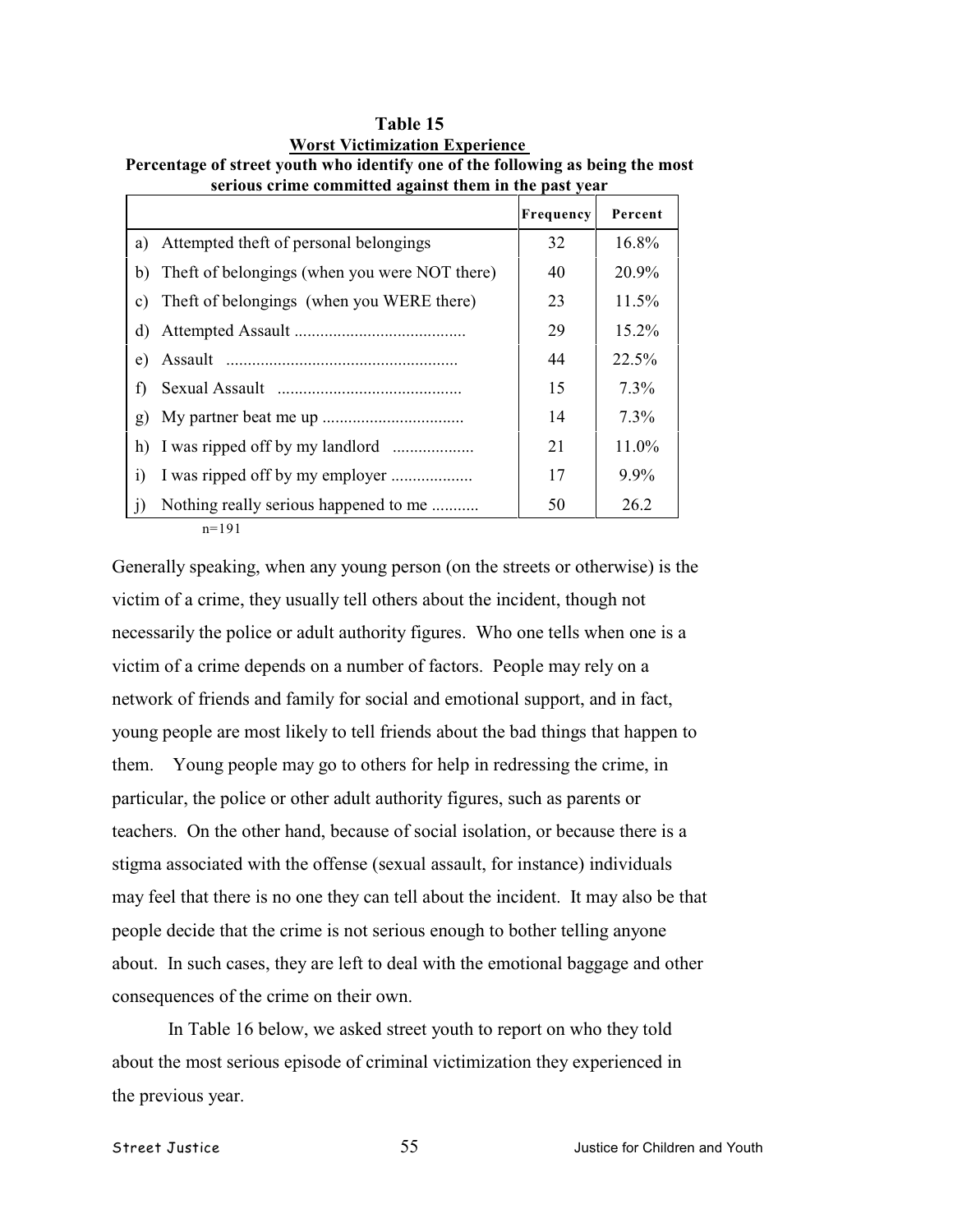|                 |                                                 | Frequency | Percent  |
|-----------------|-------------------------------------------------|-----------|----------|
| a)              |                                                 | 51        | $30.9\%$ |
| b)              |                                                 | 66        | 39.8%    |
| $\mathcal{C}$ ) | I told my partner (boyfriend, girlfriend, etc.) | 30        | $18.2\%$ |
|                 | I told a social worker, teacher or counselor    | 18        | $10.9\%$ |
| e)              |                                                 | 19        | 11.5%    |
|                 |                                                 | 30        | 18.2%    |
| g               |                                                 | 19        | 11.5%    |

**Table 16 Reporting a Crime** *"Who did you tell about the incident?"*

n=165 Note: some people gave multiple answers.

There are several factors that stand out from this list. While it isn't surprising that street youth are most likely to report negative experiences to their friends (given the profound significance of street friendships for homeless people), what is unusual is the number of who say they didn't tell anyone about what happened to them. While according to the General Social Survey only 7% of Canadians (15-24 yrs) chose not to tell anyone when they were the victim of crime (Besserer and Trainor, 2000:9), a much higher percentage of street youth (30.9%) chose to tell no one. This suggests that though street youth may emphasize the significance of 'street' friendships, often using the language of 'family' to describe such relationships they are, at the same time, often socially isolated and / or do not always trust those who are close to them.

Several other factors stand out. The first is that street youth rarely told a member of their family about it (18.2%), and were even less likely to report such incidents to adult authority figures such as teachers, social workers or counselors (10.9%). Not surprisingly, these are much lower rates than are reported by mainstream youth, and of course reflect the estrangement of young people who are homeless. The second factor to take note of is that 11.5% of street youth report that they spoke with a lawyer (as compared with 2.8% of the general public). This is interesting, because it indicates that a high percentage percentage of street youth in fact have connections with lawyers, and that they see them potentially as advocates.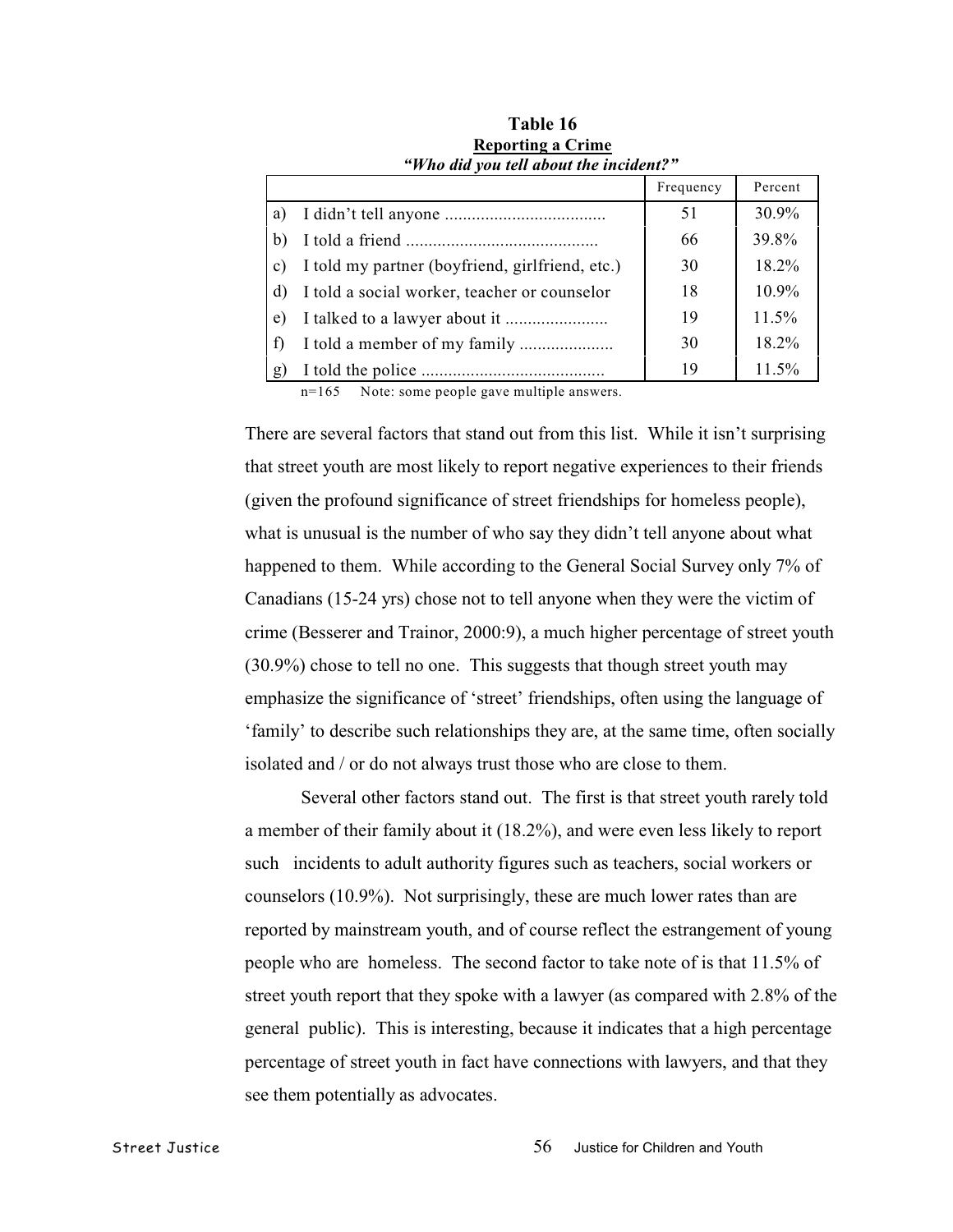# **4.1.4 Reporting Victimization to the Police**

One of the most telling statistics from Table 16 (above) is that 11.5% of street youth reported their worst victimization experience to the police (the same percentage who reported such an event to their lawyer). At a certain level, this should not be surprising. In general, young people often refrain from informing the police of criminal activities that they experience (or witness), because they feel that the incident is to minor to worry about, or that there is little that the police can do about it (Tanner & Wortley, 2002). Many young people (more so than adults) are also concerned about being perceived as 'snitches', and are worried about retaliation by the offender.

| Main Reason for not telling police about worst victimization experience |                                                     |          |  |  |  |
|-------------------------------------------------------------------------|-----------------------------------------------------|----------|--|--|--|
| a)                                                                      |                                                     | 29.0%    |  |  |  |
| b)                                                                      |                                                     | 36.2%    |  |  |  |
| $\mathbf{c}$ )                                                          | the police wouldn't care or believe me anyway       | 38.1%    |  |  |  |
| d)                                                                      | I did not want to get involved with police          | 49.6%    |  |  |  |
| e)                                                                      | I did not want anyone to find out about it          | 18.7%    |  |  |  |
| f                                                                       | I was afraid of the person who did the thing to me. | 13.7%    |  |  |  |
| $\mathbf{g}$                                                            | Because I can take care of myself                   | $36.0\%$ |  |  |  |
| h)                                                                      | Because I don't want to be known as a snitch        | 28.1%    |  |  |  |
|                                                                         | Because I was doing something illegal at the time   | 17.2%    |  |  |  |
| $n = 175$                                                               |                                                     |          |  |  |  |

**Table 17**

In Table 17, the main reasons why street youth did not tell police about their worst victimization incident are explored. Many of the reasons that street youth cite are typical of young people. However, there are some distinctive features to street youth reasoning that are worth pointing out. For instance, the main reason that street youth cite for not reporting to the police when they were victimized is that they "did not want to get involved" (49%) and that "the police wouldn't care or believe me anyway" (38.1%). The reasons for such positions are complex, and are related to a number of factors, including their relationship with the offender, whether they were committing illegal acts at the time (as noted above), etc. Nevertheless, they also indicate at some level both a desire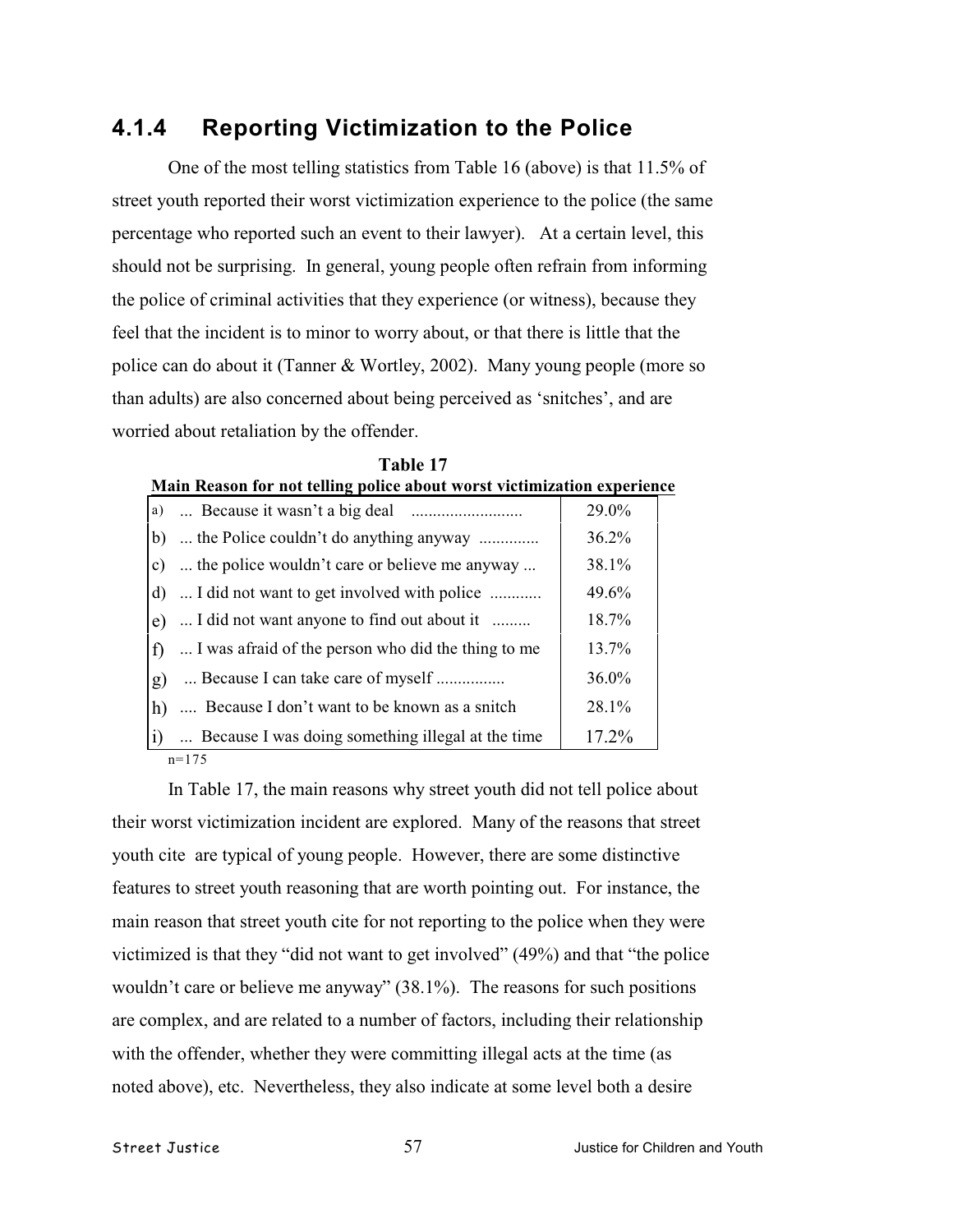to avoid the police, and a lack of faith in them.

A second thing to note is that 17.2% of street youth cite the fact that they were doing something illegal at the time as being significant reason. This is related to the fact that, first, street youth are more likely to be involved in offending behaviours, and second, that many of their money-making survival strategies are illegal. In fact, the argument has been made that by criminalizing acts such as prostitution (or in Canada, communicating for the purposes of prostitution), squeegeeing or panhandling, people engaging in them are at increased risk of robbery and assault. That is, potential offenders can contemplate committing acts of robbery or violence against prostitutes, squeegeers and panhandlers, knowing that the victim is less likely to seek the involvement of the police.

### **4.1.5 Attitudes Towards Police**

Why a group of people so likely to be the victims of crime are so reluctant to engage the police raises some important questions. In Table 18 below, the attitudes of street youth about the police are compared with the mainstream youth sample from the General Social Survey.

| "Do you think your local police"                      |             | <b>Street Youth</b> |             |             | <b>Mainstream Youth</b> |             |  |
|-------------------------------------------------------|-------------|---------------------|-------------|-------------|-------------------------|-------------|--|
| force does a good job, average job or<br>poor job of" | Good<br>job | Average<br>job      | Poor<br>job | Good<br>job | Average<br>job          | Poor<br>job |  |
| Enforcing the laws                                    | 14.3%       | $36.2\%$            | 39.8%       | 55.7%       | 37.1%                   | $7.3\%$     |  |
| Promptly responding to calls                          | 15.9%       | 25.6%               | 46.7%       | 55.8%       | 32.9%                   | 11.4%       |  |
| Being approachable and easy to talk to                | 11.7%       | 20.9%               | 57.1%       | 65.1%       | 26.9%                   | 8.0%        |  |
| Ensuring citizen safety in your area                  | 9.9%        | 32.3%               | 47.9%       | 61.6%       | 32.7%                   | 5.7%        |  |
| Respecting people they talk to *                      | $10.3\%$    | 15.9%               | 64.6%       |             |                         |             |  |
| Dealing with you *                                    | $9.3\%$     | $17.5\%$            | 58.8%       |             |                         |             |  |

**Table 18 Street Youth and Mainstream Youth Perceptions and Attitudes Regarding Police Performance**

\* Questions that do not appear in Statistics Canada's General Social Survey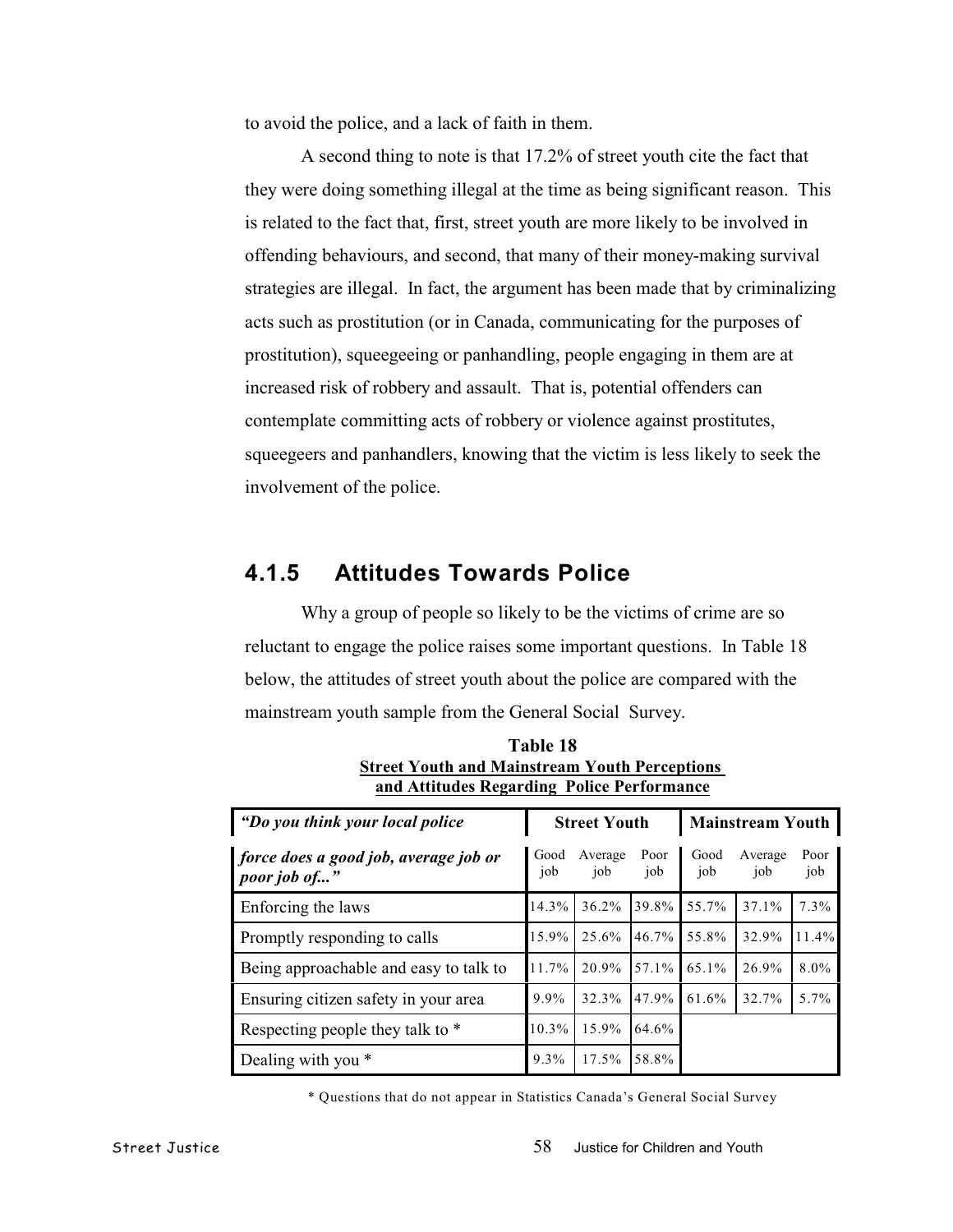This data demonstrates clearly that in terms of all of the above criteria, street youth demonstrate a high degree of alienation towards the police, and rate their performance poorly. These figures are particularly compelling when compared with mainstream youth.

Canadians, in general, hold the police in high regard, and young people 15-24) while slightly more pessimistic than adults, also generally have positive attitudes about the police and feel they do a good job. For instance, while only 14.3% of street youth feel the police are enforcing the laws well, 55.7% of mainstream youth feel that they do. Likewise, 64.6% of street youth feel that the police do a poor job of ensuring citizen safety in their area, while only 5.7% of mainstream youth do.

Clearly then, street youth demonstrate a profound lack of faith in the job that police do, and also in how they are dealt with personally by the police. This has profound implications in terms of their own perceptions of safety, their strategies to protect themselves, their faith in systems of justice in Canada, and their interactions with police. It also affects whether, where and how they seek retribution for, or protection from, crimes committed against them. The relations between street youth and the police will be explored in greater detail in a later section.

# **4.1.6 Street Youth and Victimization**

The circumstances that produce such high levels of victimization amongst the homeless are myriad and complex. The first factor to consider relates to the increased risk that homeless people face because they lack the security of person and property that a home provides. This has several implications, most notably the fact that their very public lives make them much more vulnerable to assault and theft of personal property. Without a safe place to store goods, they must carry their possessions with them. Without a safe place to recover, people who are ill or incapacitated due to drugs or alcohol are vulnerable to criminal assault.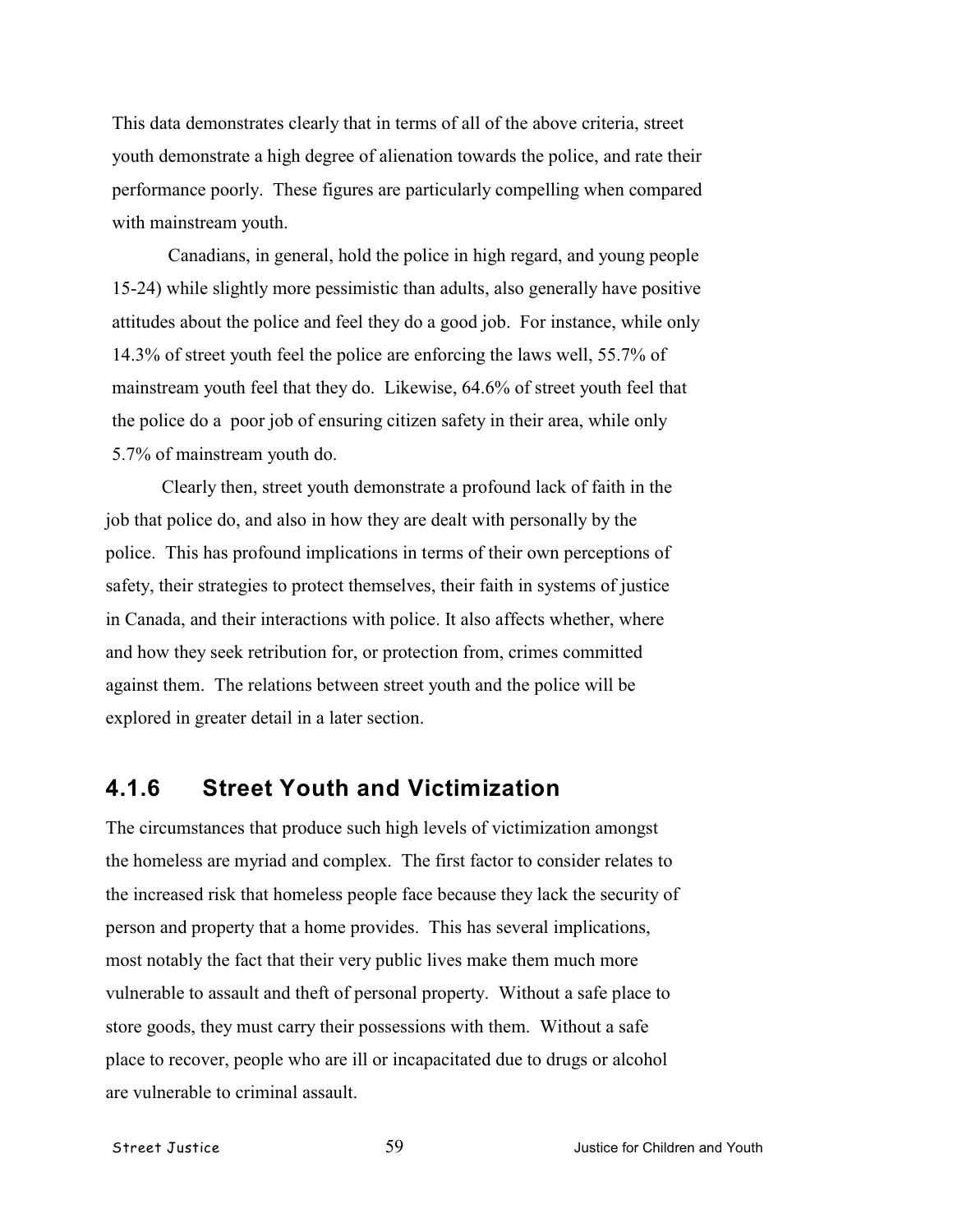The second factor relates to the economy of the homeless. The subsistence strategies homeless people employ in order to survive carry with them great risks for assault, theft and other forms of victimization. People who are homeless panhandle and take odd jobs, but many are also trapped in an economy where they are involved in prostitution and/or criminal acts such as theft and drug dealing, all of which carry great risks. It should be noted that the economy of the homeless is also a cash economy. If street youth do have any money at all, they generally carry all of it with them, which exposes them to further risk. As with the first factor, economic strain and material deprivation are relevant factors.

The third factor to take into account refers to the significance of background variables. Because many homeless people come from backgrounds where they have experienced personal violence (physical, sexual abuse, parental neglect, domestic violence, etc.), it is argued that they are at higher risk for becoming victims later in life.

A fourth factor that increases the risk of victimization of homeless people is their forced proximity to other people who may be offenders themselves, and to career criminals. People who are homeless do not have the freedom of movement that most people enjoy, and tend to be relegated to areas of the city that are more dangerous. While this project did not specifically examine offending by homeless people, respondents in the survey did indicate that other homeless people are in some cases responsible for theft and acts of violence.

Fifth, because of their marginalised status, people who are homeless generally believe themselves to be vulnerable because they are not able to make use of safety practices and strategies, or rely on police and protection services that other Canadians have access to.

Finally, and of great significance here, are the policies and practices of provincial and municipal governments to 'protect the public', and to engage in 'community safety'. It is argued here that statements by public officials, the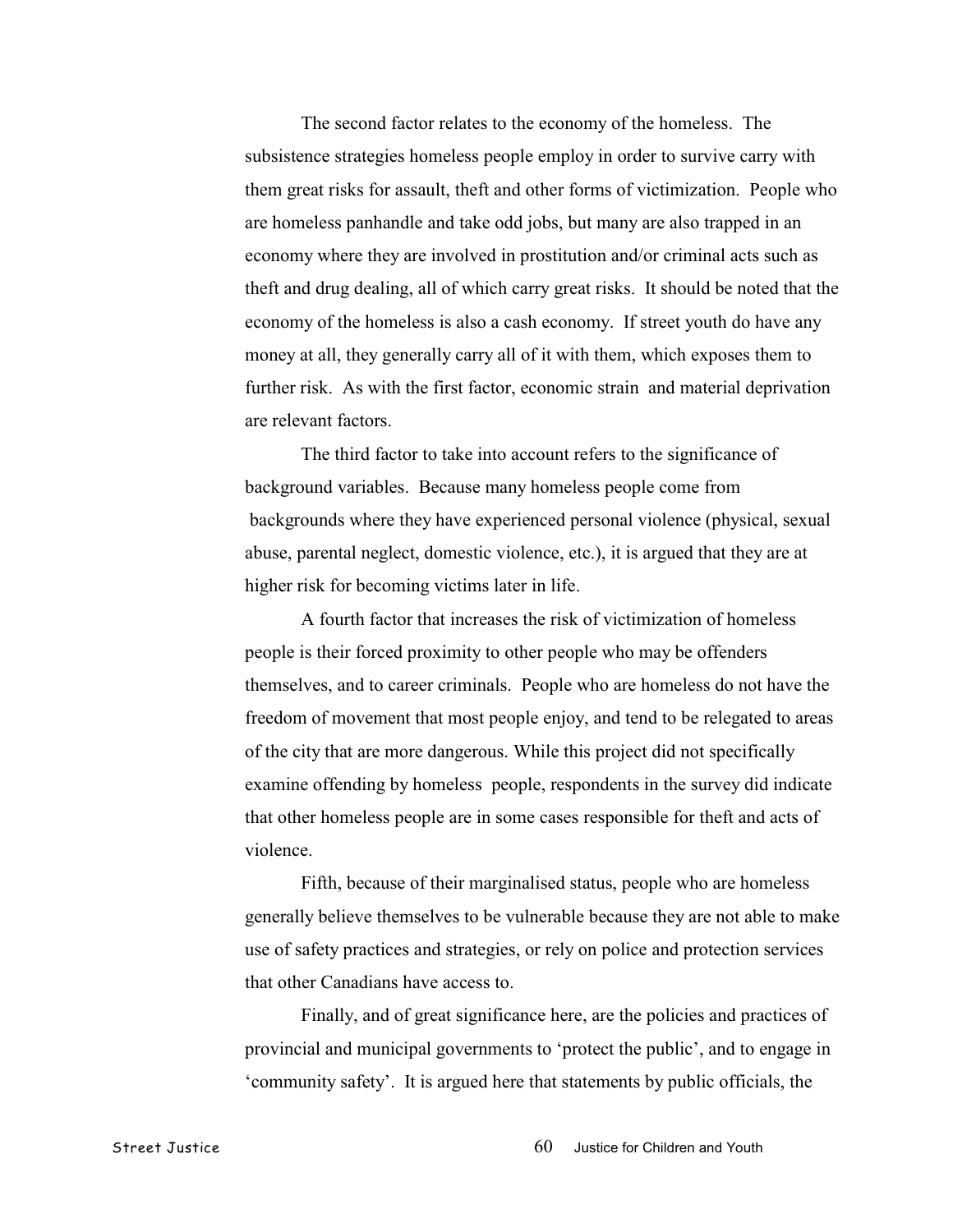media's account of street youth, public policies, laws directed at street youth, and directives to police forces to contain and control homeless people leads to an environment where the safety of homeless people is jeopardized. All of which begs the question as to the degree to which popular notions of the 'public' and 'community' includes the homeless.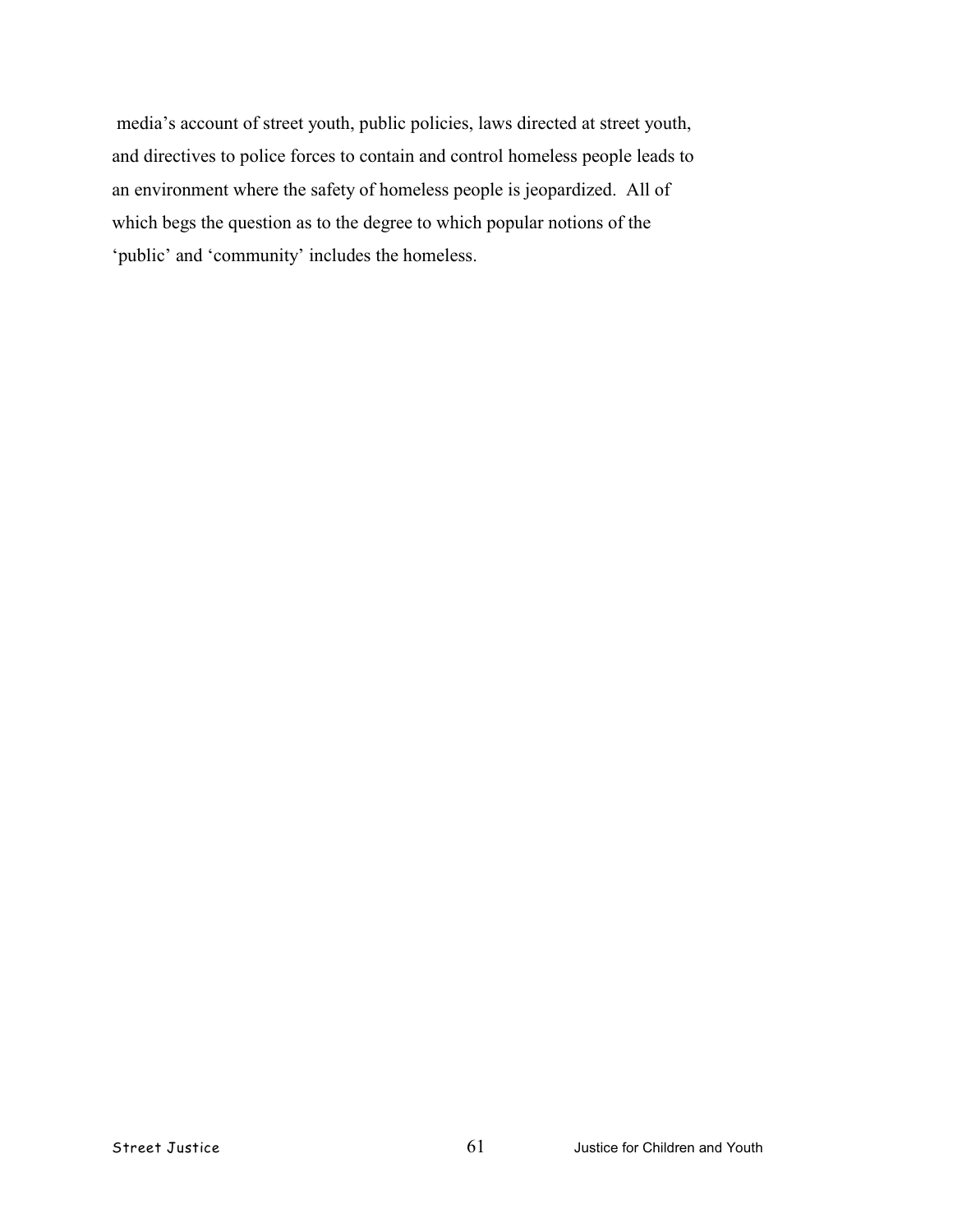It is necessary to examine the criminal offending behaviour of street youth in order to make sense of both their own victimization, and also, their engagement with the criminal justice system. The relationship between criminal victimization and offending behaviour is one that has received much attention in criminological research. For street youth, several factors complicate this relationship. For instance, to what degree does a history of poverty, family dysfunction, physical and sexual abuse have an impact on their victimization and offending behaviour as teenagers? At the same time, how does life on the streets impact such factors? While it seems clear that homelessness does indeed make someone more vulnerable to criminal victimization (both assault and property crimes), the relationship between homelessness and criminal offending needs to be explored further. That is, to what degree can we consider criminal and delinquent behaviours and acts as being driven by the imperative of street youth to meet immediate survival needs and to deal with their personal safety and that of others around them?

In this study, we examined criminal offending by asking street youth whether they had engaged in a series of violent and non-violent activities. Some of these are criminal, others are not. These activities were selected so as to reflect involvement in criminal behaviour generally, but also to indicate acts that young people might engage in either because their high rate of victimization ("hitting someone in self defense") or as a survival strategy ("stolen something you needed"). In Table 19, the results are presented, indicating the number of times they may have committed the following acts in the previous twelve months. The final column, "Total criminal activity", indicates the percentage of young people who engaged in the acts at least once.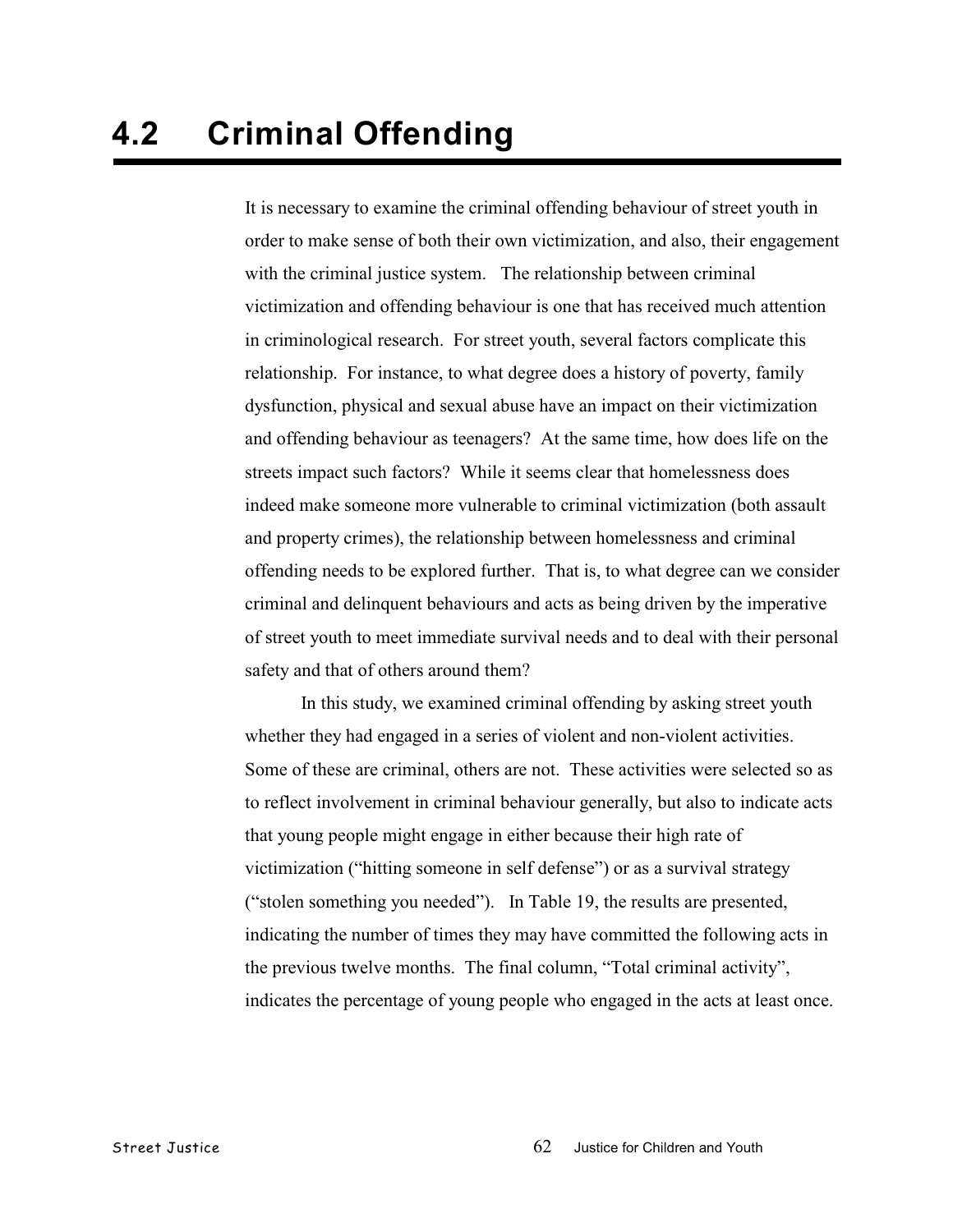|                                       | Never | Once     | $\mathsf{A}$<br>couple<br>times | Many<br>times | Refuse<br>to<br>answer | <b>TOTAL</b><br>criminal<br>activity |
|---------------------------------------|-------|----------|---------------------------------|---------------|------------------------|--------------------------------------|
| Hit someone in self defense           | 39.9% | $12.1\%$ | 25.8%                           | 19.2%         | $3.0\%$                | 57.10%                               |
| Hit someone (another reason)          | 41.8% | 17.3%    | 19.9%                           | $16.3\%$      | $4.1\%$                | 53.50%                               |
|                                       | 58.2% | $10.2\%$ | $16.3\%$                        | 11.7%         | $3.6\%$                | 38.20%                               |
| Stolen something you needed           | 46.9% | 13.3%    | 19.9%                           | 17.3%         | $2.6\%$                | 50.50%                               |
| Stolen something so you could sell it | 61.7% | $9.2\%$  | 12.2%                           | 14.3%         | $2.6\%$                | 35.70%                               |
| Used a weapon to defend yourself      | 66.2% | 11.3%    | $11.3\%$                        | 8.2%          | $3.1\%$                | 30.80%                               |
| Used a weapon to attack someone else  | 76.1% | $6.6\%$  | $5.6\%$                         | $8.1\%$       | $3.6\%$                | 20.30%                               |
| Sold drugs                            | 50.0% | $7.6\%$  | 11.6%                           | 25.3%         | $5.6\%$                | 44.50%                               |

**Table 19 Street Youth Criminal Offending** *"In the past 12 months, have you done any of the following?"*

These statistics demonstrate high levels of offending behaviours. It is interesting to note that in terms of violent acts, street youth are more likely to report hitting someone as an act of self-defense than in an effort to attack someone else. Likewise, weapons are used more commonly for self-defense than for offensive purposes. In terms of theft, a higher percentage of youth report stealing something for personal use rather than to sell it, though in either case, for someone living in poverty such theft may be seen as a means either of generating income for survival, or in order to meet immediate personal needs.

# **4.2.1 Comparing Street Youth with Mainstream Youth**

It is generally well established in criminological research in Canada that young people are more likely than adults to commit a broad range of criminal activities. One issue that needs to be addressed is whether the rates of criminal offending by street youth are in fact typical of young people under the age of 24. Because interviewing a comparison sample of housed youth who are not street involved was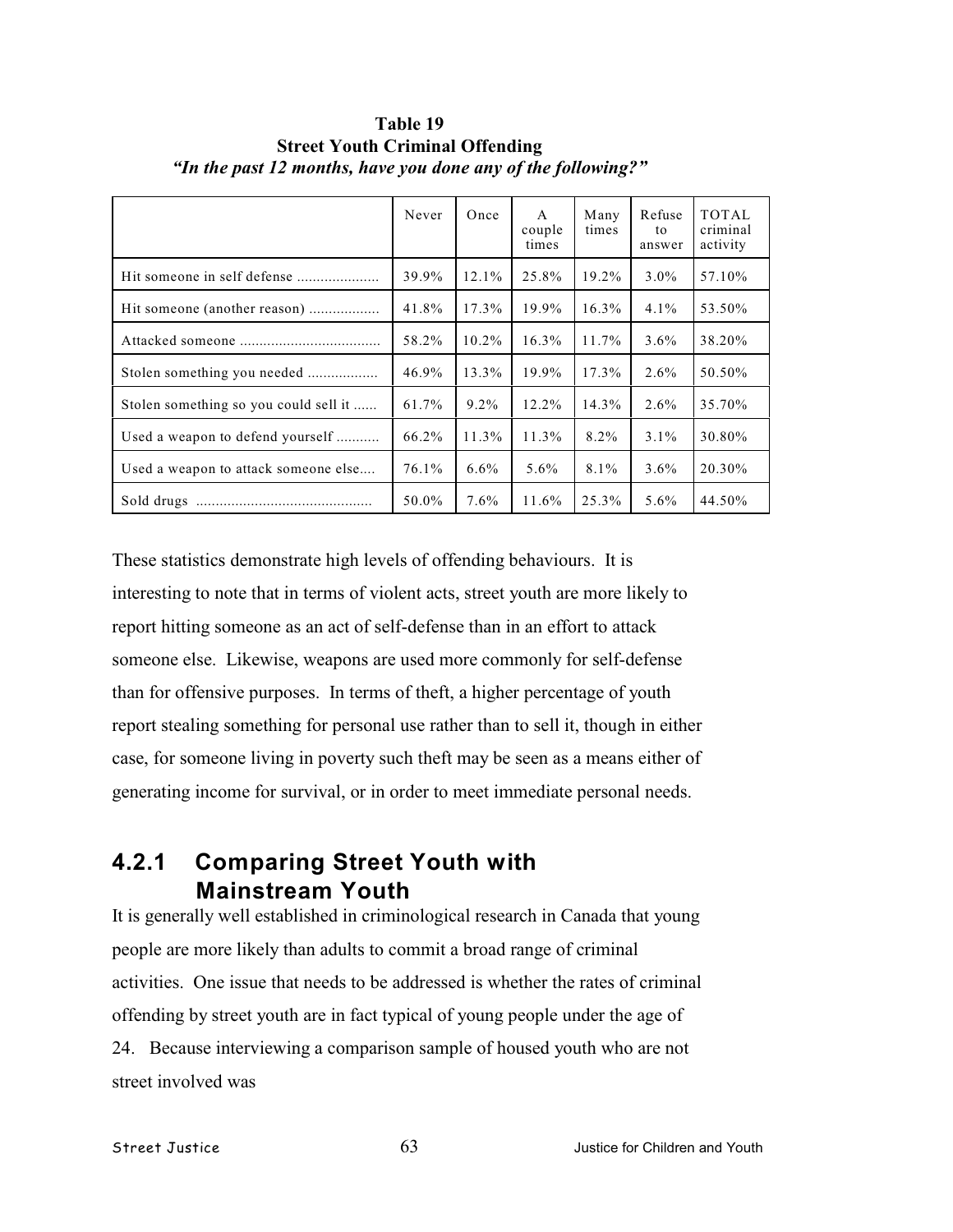beyond the scope of this research, we cannot directly compare these rates with norms for young people aged 16-24. However, an extensive research study on youth and violence in Toronto has just been released that gives some insights. In the Toronto Youth Leisure and Victimization Survey (Tanner & Wortley, 2002), the researchers surveyed 3789 young people in Toronto, almost 400 of whom were street youth.. They looked at 16 criminal or deviant activities, and 7 violent activities. A selection of their results, displayed in Table 20 below, demonstrates clearly the greater involvement of street youth in criminal offending activities, when compared with a broad based sample of young people in school.

| Percent of Respondents Who Report That They Have Engaged in<br><b>Various Forms of Deviant Activity Over The Past Twelve Months</b> |                                |                        |  |  |  |
|-------------------------------------------------------------------------------------------------------------------------------------|--------------------------------|------------------------|--|--|--|
|                                                                                                                                     | High School<br><b>Students</b> | <b>Street</b><br>Youth |  |  |  |
| Assault with intent to cause Serious Harm                                                                                           | $10.4\%$                       | 43.9%                  |  |  |  |
| Got into a Physical Fight                                                                                                           | $30.5\%$                       | 72.4%                  |  |  |  |
| Theft of Food or Drink                                                                                                              | 29.2%                          | 56.0%                  |  |  |  |
| Other Minor Theft $(<$ \$50)                                                                                                        | 24.6%                          | 56.4%                  |  |  |  |
| Other Major Theft ( $>$ \$50)                                                                                                       | $9.8\%$                        | 52.3%                  |  |  |  |
| Sold Illegal Drugs                                                                                                                  | 10.9%                          | 54.1%                  |  |  |  |
| Had Sex for Money                                                                                                                   | $1.5\%$                        | $20.0\%$               |  |  |  |

**Table 20**

(note: From Toronto Youth Leisure and Victimization Survey (Tanner & Wortley, 2002))

In terms of virtually all the activities they measured, street youth had higher rates of participation than mainstream youth in school. Tanner and Wortley argue that there is also a qualitative difference in terms of involvement; that "while much of the student deviance captured by our survey can be considered experimental or temporary, street youth often engage in various forms of deviant activity as a regular part of their daily lives" (Tanner and Wortley, 2002:109), and even more significantly, that street youth are much more likely to engage in deviant activities that generate money.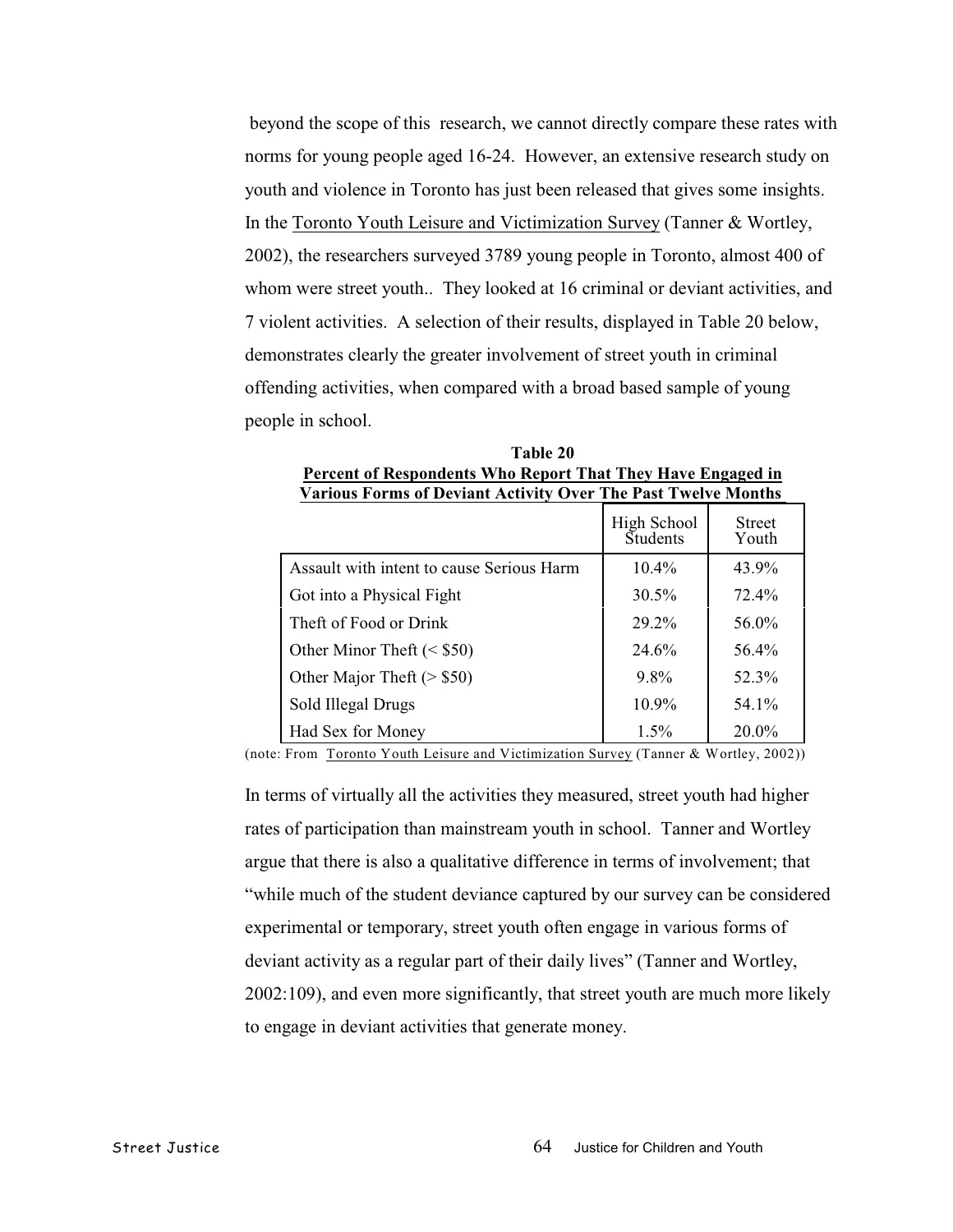# **4.2.2 Unemployment and Crime**

One of the themes of this report is that we need to make sense of the relationship between the criminal involvement of street youth and the need to generate income when one is young, inexperienced and homeless. There is a body of research in criminology that has explored the relationship between criminal offending and unemployment. It is argued that for a variety of reasons, that labour market volatility (especially the experience of prolonged unemploy- ment) is linked to criminal behaviour, in particular property crime amongst males. Basically, the argument is that criminal offending increases with duration of unemployment (e.g., Baron and Hartnagel, 1998; Sullivan 1989; Chiricos 1987). Hagan and McCarthy, in their expansive study of homeless youth in Canada, have focussed on the degree to which economic hardship encourages young people to engage in street crimes such as theft, drug dealing and prostitution. A study of unemployed youth in several New York City neighbourhoods has convincingly argued that when young people are shut out of the conventional labour market, they make 'rational' economic choices to engage in criminal behaviours that produce income such as selling drugs and theft (Sullivan, 1989), an argument also made by Baron and Hartnagel (1998) in their study of homeless youth in Edmonton.

Most recently, the work of Gaetz and O'Grady seeks to shift the discussion of street youth activities such as panhandling, squeegeeing, drug dealing and the sex trade from a focus on criminal intent and delinquency, to one that explores such acts as part of the range of economic strategies of the homeless. The response of the State - whether in terms of laws, policies or law enforcement - must thus take into account the circumstances that encourage street youth participation in criminal behaviour, and restrict their participation in the formal labour market. A question that must be asked is whether recent legislation that outlaws money making practices such as squeegeeing and curtails panhandling has in fact forced those street youth who cannot compete in the job market into more criminalized and deviant behaviours in order to survive.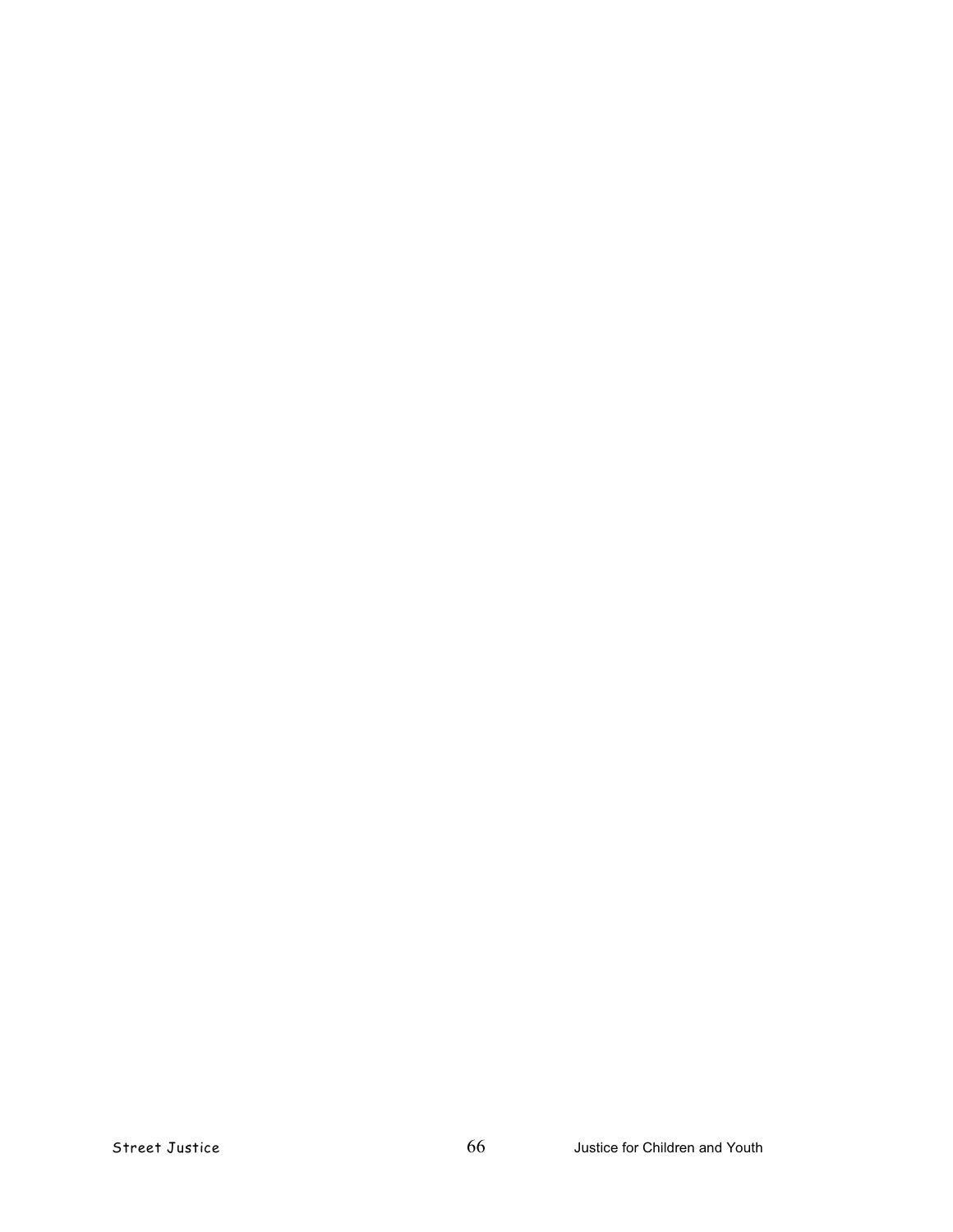# **5.0 Police, Courts and the Criminal Justice System**

The fact that street youth are very likely to be victims of crime, on one hand, while they are also often predisposed to committing illegal acts, on the other, perhaps suggests the inevitability of their interaction with police. Unfortunately, much of this interaction is focused on their offending, rather than on their victimization.

In this section, the involvement of street youth in the criminal justice system is explored. While without a doubt the police, judges, prison guards and lawyers will have something to say about their interactions with street youth, in this report, we are focusing specifically on the perspectives of young people who are homeless. Their voices rarely get heard in public debates about community safety, policing and issues of justice.

In the first part of this section, the perspectives of street youth regarding their relations with the police are examined. As will be seen, street youth believe that they receive special - and often unfair - treatment by the police. Street youth live very public lives where their activities both legal and illegal - are often under scrutiny. They report that while on some occasions police are quite helpful, their relationship is more often characterized by conflict. In fact, in our survey, a large number of street youth make allegations of police harassment and misconduct. One consequence is that as a group, street youth in Toronto appear to be profoundly alienated from the police.

Because of their lifestyle and their interactions with police, many street youth wind up having to go to court. The percentage of street youth who have been arrested, appeared before a judge and wound up in custody is incredibly high. In this section we explore how street youth experience this process. One of the consequence of this involvement in the criminal justice system is that many street youth have in fact retained lawyers. Their experiences with lawyers in this context will be examined.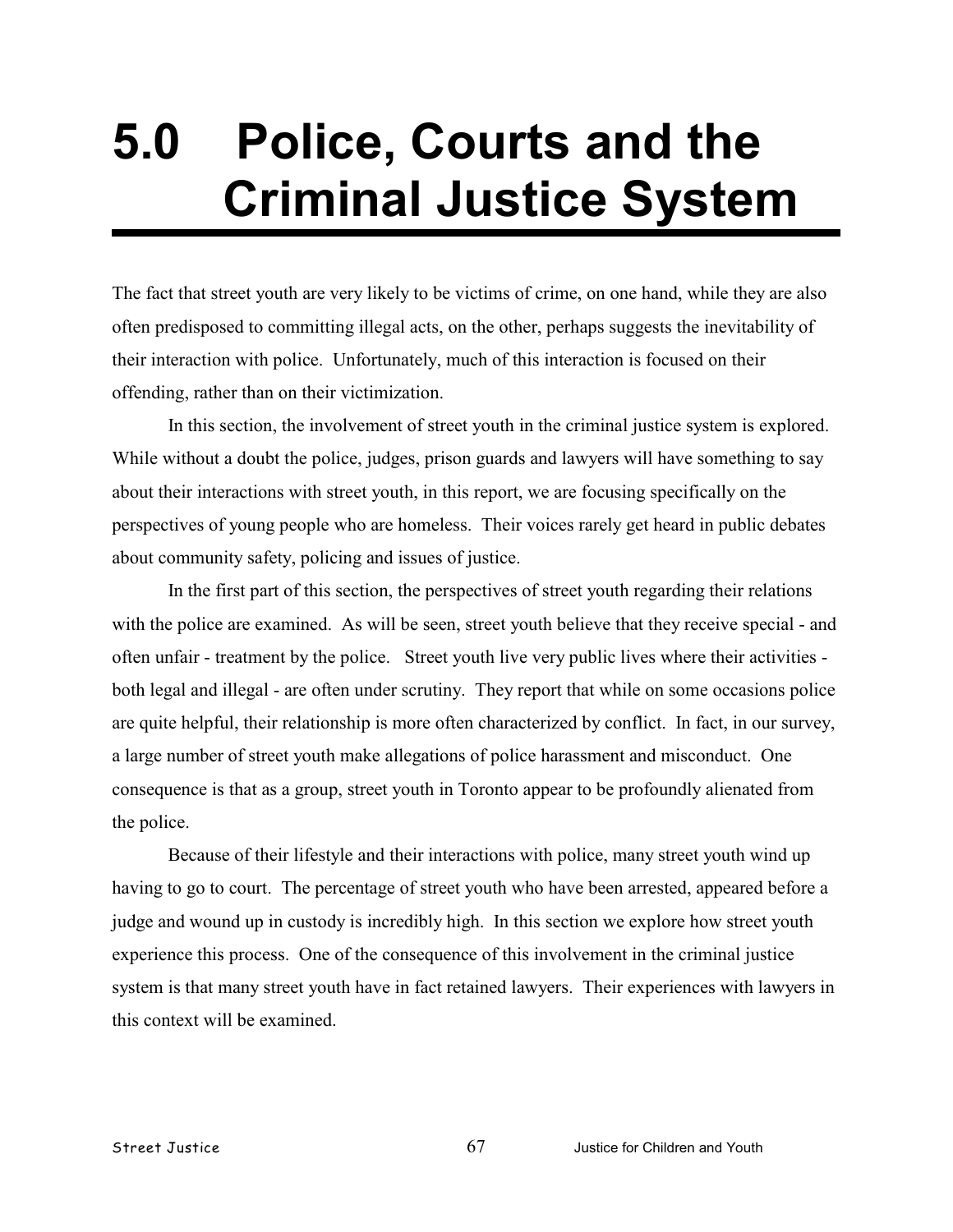The relations that street youth have with police are complex and difficult, and must be made sense of in light of both their victimization and offending, but also, the fact that as homeless people, much of their living takes place in very public spaces. As has been argued above, street youth are much more likely than mainstream youth to be victims of crime, both minor and major. The risk of being robbed, beaten up and /or sexually assaulted is very real when you are young and on the streets. The desire for protection and safety, and for the police to be responsive to their needs, is quite profound in such circumstances.

On the other hand, it is also clear that many street youth engage in criminal activities at one time or another. This may mean possessing or dealing drugs, assault or 'break and enter'. It must also be recognized that many street youth criminal activities are deeply embedded in their struggle to survive in circumstances where getting and maintaining employment and shelter are highly problematic. As a result, many street youth report stealing food or clothing to meet immediate needs. They also engage in money making strategies that are illegal or quasi-legal such as panhandling, squeegeeing or prostitution. These activities are not uncommon amongst homeless people and other marginalized populations that require cash in hand on a daily basis, and which at the same time are largely shut out of the mainstream job market.

The key to making sense of this is the fact that street youth live highly public lives. Lacking the the security of a home, they are forced to spend much of their time on the streets, sitting in doorways or in front of stores, in parks and alleyways. Street youth are often 'moved on' from semi-private spaces such as restaurants, shopping malls and public transit stations by security guards or other employees who see them not as customers, but because of their visible poverty, as 'undesirable'.

For people who are homeless, young or old, there are not necessarily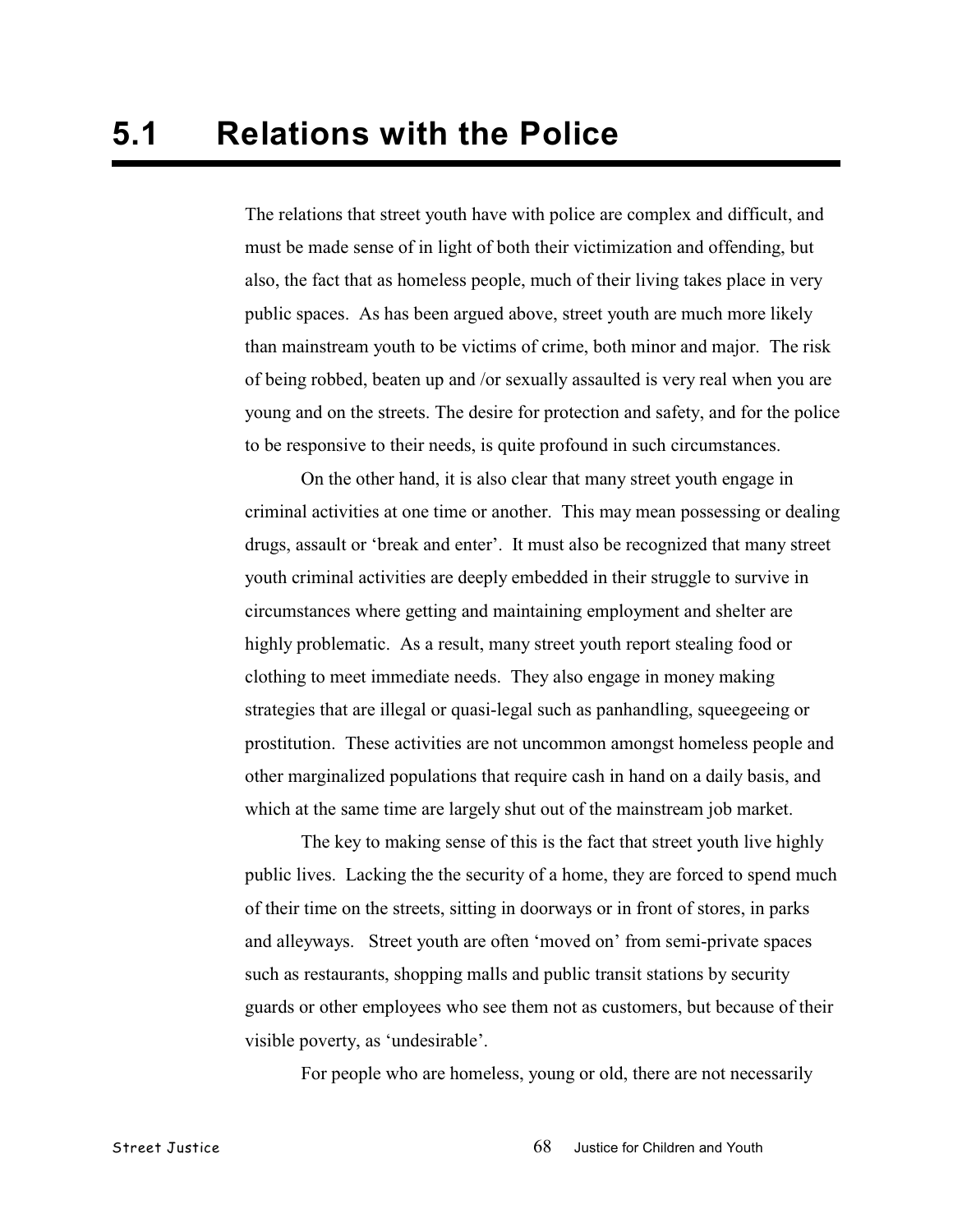many (if any) safe, private spaces to go home to, or simply to seek refuge in. The streets become the 'living room' of homeless youth; spaces where they relax, reflect, meet friends and engage in recreational activities. Many of these activities are not that unusual for teenagers, such as hanging out in groups, drinking and / or using illegal drugs, or engaging in loud boisterous behaviour. The difference is that for mainstream youth, these things are more likely to occur in private (in the bedrooms and rec rooms of private homes), in remote parks in residential areas and in commercial establishments. Of course, in many cases such youthful indiscretions do in fact come to the attention of the police, but because of greater resources and security of mainstream youth, they often escape detection and / or prosecution. For street youth, these activities are played out in public, on the streets, all the time. The likelihood of resulting involvement with the justice system is of course much higher.

#### **5.1.1 Encounters with the Police**

It can be argued that encounters with the police are perhaps inevitable when you are young, homeless and living on the streets of Toronto. In our survey, we asked street youth to talk about any incidents where they may have been involved with police in the past twelve months, and if they had more than one encounter, to describe the most significant one. Our results show that almost three quarters (73.4%) reported some level of engagement with police in the previous twelve months. Many, if not most, had more than one encounter with the police.

Of those who reported that they had an encounter with the police, 17.4% identified incidents where they were victims of a crime, and the police intervention was on their behalf. One half of these incidents had to do with spousal / partner abuse (all cases reported by females); events which in some cases precipitated homelessness. In spite of the high levels of victimization experienced by street youth, it is not, in general, episodes of victimization that bring street youth into encounters with police.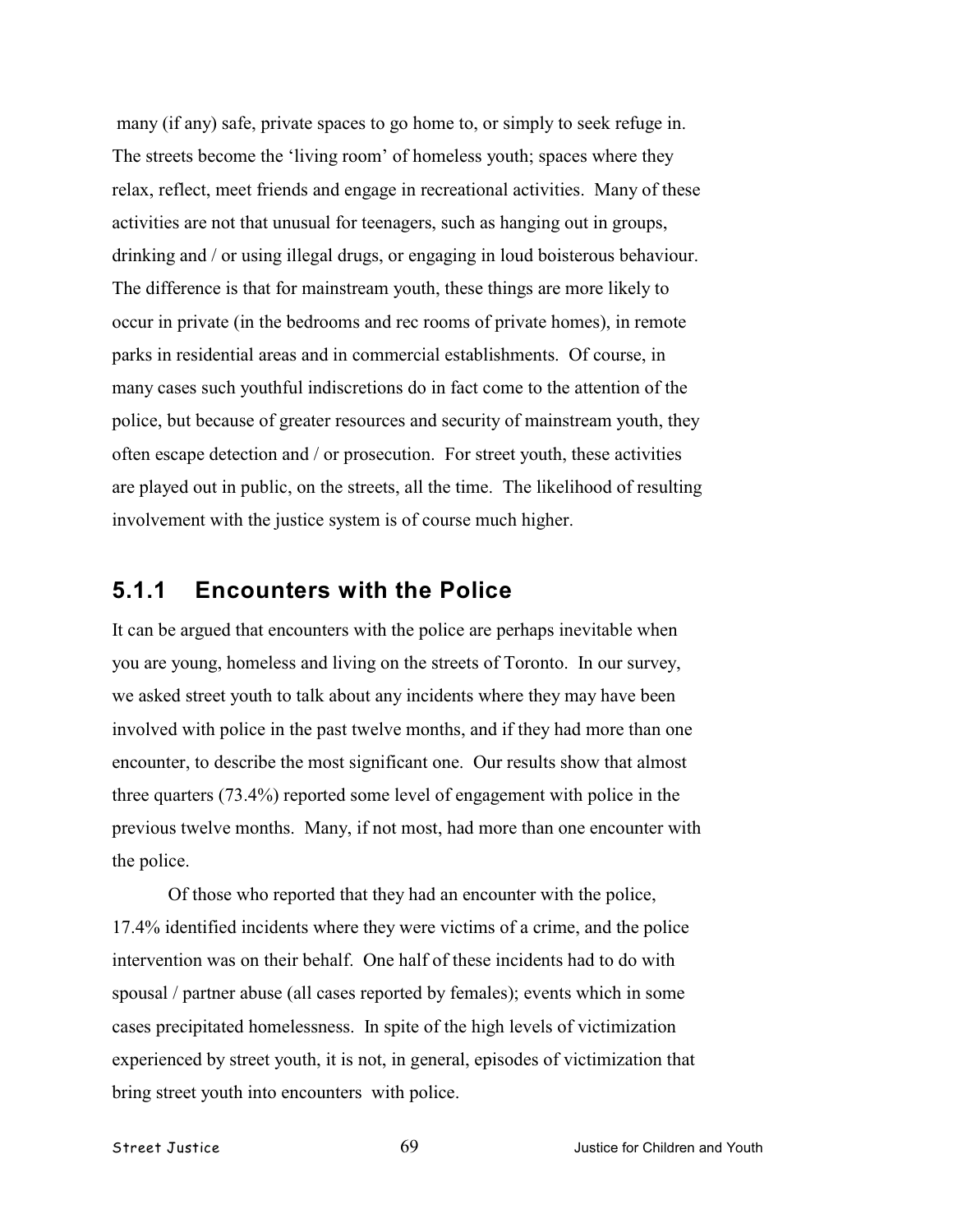More commonly, it is when street youth are suspected of committing a crime that they become involved with police. 46.3% of those who reported an encounter with the police said that they were being charged at the time. This can include charges where they were arrested, but also includes the many incidents where street youth are given tickets (to be discussed below). Many who were charged acknowledge that they were in fact breaking the law at the time, while as we will see, others protested that they were not, expressing the view that the law was being applied unfairly in their case. Nevertheless, in spite of the fact that a majority of street youth have negative opinions of police, many do, at the same time, have fairly conventional attitudes about policing, and respect the fact that police 'have a job to do' in enforcing the law.

*"I was sleeping outside one night when a police officer pulled over and said, "It hurts me to see a young girl like you sleeping outside". He talked to me like a father and then drive me personally to a shelter."* Yvette, 17

*"I was sitting on a street corner, crying. A lady who was walking by stopped and asked me if I needed help. I said "No", but the lady said she was going to go call a friend. Soon after, a cop came and bought me a coffee, then took me to a shelter."* Michelle, 15

### **5.1.2 Helpful Conduct by the Police**

While in the case of both incidents of criminal victimization and offending, street youth encounter the police under difficult circumstances, it is not the case that street youth as a group automatically regard exchanges with the police as problematic or confrontational. In our survey, we asked street youth to identify incidents at any point in their past, where the police were considered to be helpful. While 59.6% of street youth could not cite any such incidents,  $36.4\%$ could indeed cite examples of supportive behaviour by police.

In these cases, police are described as being respectful, often helping to calm them and reassure them in difficult circumstances. Some incidents involve interactions that occurred before the youth was homeless; in other cases, the helpful acts occurred after they wound up on the streets. This includes cases where police are reported to have given them money, food, rides to places they needed to get to, and to have assisted them in getting access to shelters and other organizations set up to serve street youth. Finally, police are often described as being 'supportive' when they have an opportunity to charge a street youth with an offense, but instead let them go without laying charges.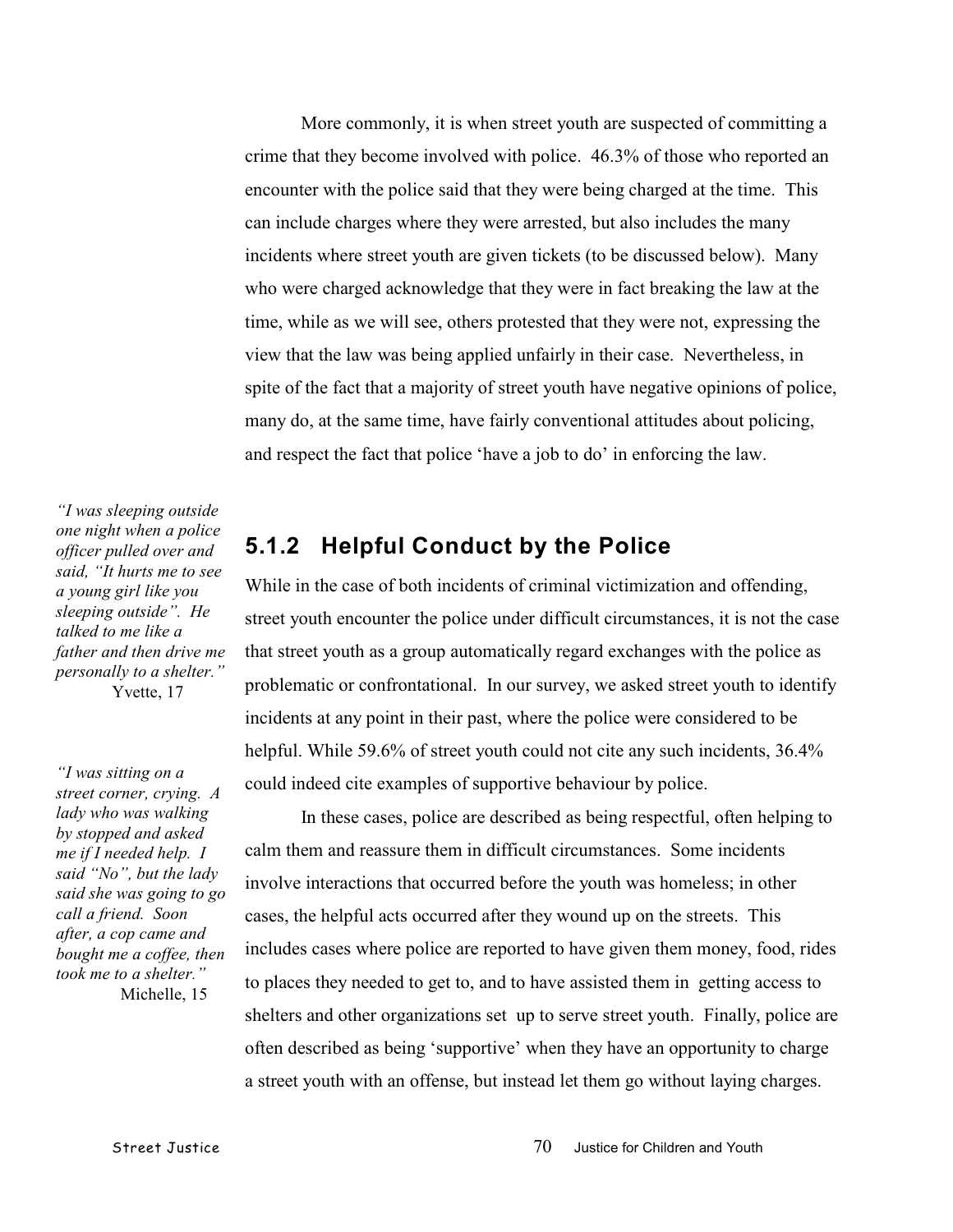# **5.1.3 Police harassment and misconduct**

Young people who have been on the streets are generally able to distinguish the actions of police officers that they regard as reasonable (or at least justified) from those that are considered inappropriate or a violation of the law. Most street youth feel that they receive an inordinate amount of attention from the police and that there is something unjust about the fact that they are approached, searched, 'moved on' and charged more frequently by the police than are mainstream youth.

It is not the fact of simply being arrested that leads street youth to distrust and fear the police. Rather, it is when police are seen to 'step over the line', and go beyond what is deemed to be necessary in doing their jobs, that street youth report serious complaints. In fact, 49% of those who had dealings with police in the previous year reported that their most significant encounter involved police harassment and / or misconduct. In Table 21 below, the most frequent forms of harassment / misconduct reported by street youth outlined.

**Table 21 Percentage of street youth who identify a significant form of harassment**

 *"In another incident, I was squeegeeing at a corner, when a police car drove up. The supervisor of 14 division got out, threw me against a car, roughed me up, and tore my shirt. He asked me questions and when I would answer, he would yell, "I didn't tell you to talk". He got me to empty out my pockets, took my money, threw my ID, etc. on the ground, then took off. I was also beat up by the cops in Mississauga for being mouthy.* Marcus, 19

| amongst those who had an encouter with the police |           |         |
|---------------------------------------------------|-----------|---------|
|                                                   | Frequency | Percent |
| Abusive and rude treatment                        | 39        | 53.4%   |
| Assault                                           | 20        | 27.4%   |
| C-Pic / stop and search                           | 12        | 16.4%   |
| Annoyance charges (tickets)                       | 11        | 15.1%   |
| False charges / illegally detained                |           | $9.6\%$ |
| Threatened me                                     |           | $9.6\%$ |
| Stole from me                                     |           | $8.2\%$ |
| Moved on from parks or streets                    |           | $6.8\%$ |

What is most alarming here are the allegations of police misconduct. For instance, a significant number of street youth reported various forms of 'assault' by police officers, including a broad range of actions such as being roughed up on the streets and / or when they are being detained. It also includes incidents where street youth report the police beat them up, either

*"I was picked up by a cop at Ossington and Queen when prostituting. After I was inside the car, the cop said, "Suck my dick or I'll take you down to the station." The cop didn't have a uniform on, and he was driving an unmarked car, but he showed me his badge. This same type of thing has also happened to my best friend more than once."*

Heather, 17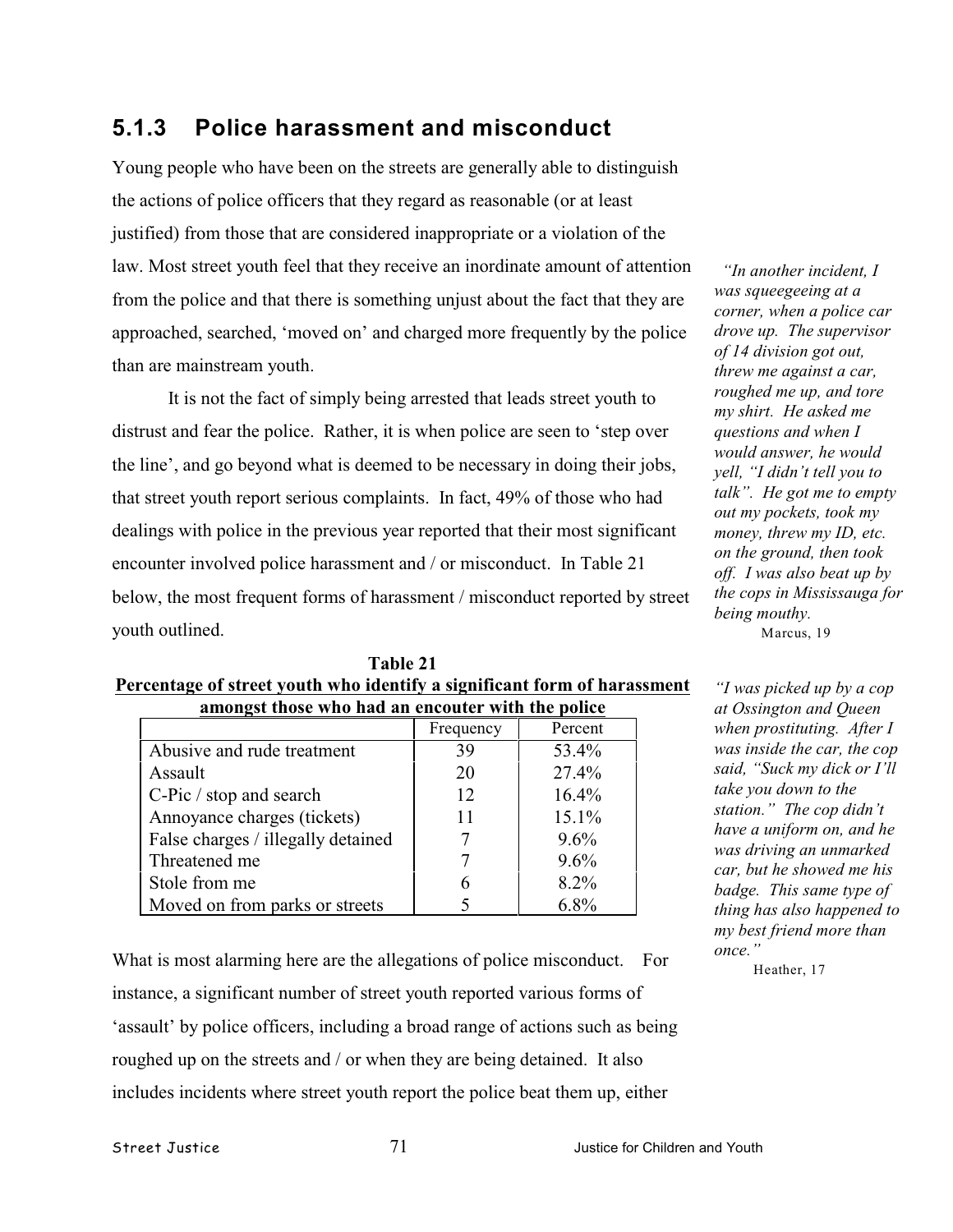in public on the streets, in police cars, or when taken away to remote places such as "Cherry Beach", a remote beach location at the end of Cherry Street in downtown Toronto (6 youth reported the latter). Finally, one young woman who works as a prostitute reports an off duty police officer asked her for sexual favours or he would "take (her) down to the station".

While 20 young people reported police violence as being part of their major encounter with the police in the past year, the number of young people who report at least one episode of police violence at some time in the past is much greater (90 persons, or 58%). It is of course acknowledged that there will be cases where police violence may result from the provocative, noncooperative and / or violent behaviour of the person being arrested, and in fact several street youth in our sample implicated their own behaviour in past incidents (usually citing the fact that they talked back). Nevertheless, in our survey, 48.1% of those who report experiencing police violence claim that it was unprovoked on their part. Most (though not all) incidents of alleged police violence are reported to have occurred in the downtown area of Toronto, where most street youth frequent.

Other disturbing stories of police misconduct include reports of the police confiscation of property when street youth are not being charged with an offense. Though only 6 youth identified this as being the most serious encounter they had with the police in the past year, 24 young people (approximately one in 8) reported that this had happened to them sometime in the past. Possessions reported confiscated and not returned include drugs, money, identification and other personal belongings.

While allegations of police misconduct are without a doubt serious, the most common complaint by street youth is that police treat them in an abusive and rude and offensive manner (53.4%). They report that whether they are being charged with an offense, or they are simply standing around minding their own business, the police treat them poorly, in ways they imagine that mainstream youth are not treated.

*"I was fried and I was having an argument with someone. The cops drove up and put me in handcuffs. They put them on in a way that really hurt and twisted. I told the cop they hurt, and he opened the door and hit me. He knocked out my teeth."*

Andrew, 23

*"There was a fight on Yonge Street. People were standing around ... the police told everyone to move out. I was standing there and a cop pushed me to the ground. I told him that I was pregnant ... he said "I don't give a fuck, that would be one less problem in the world"*

Chelsea, 17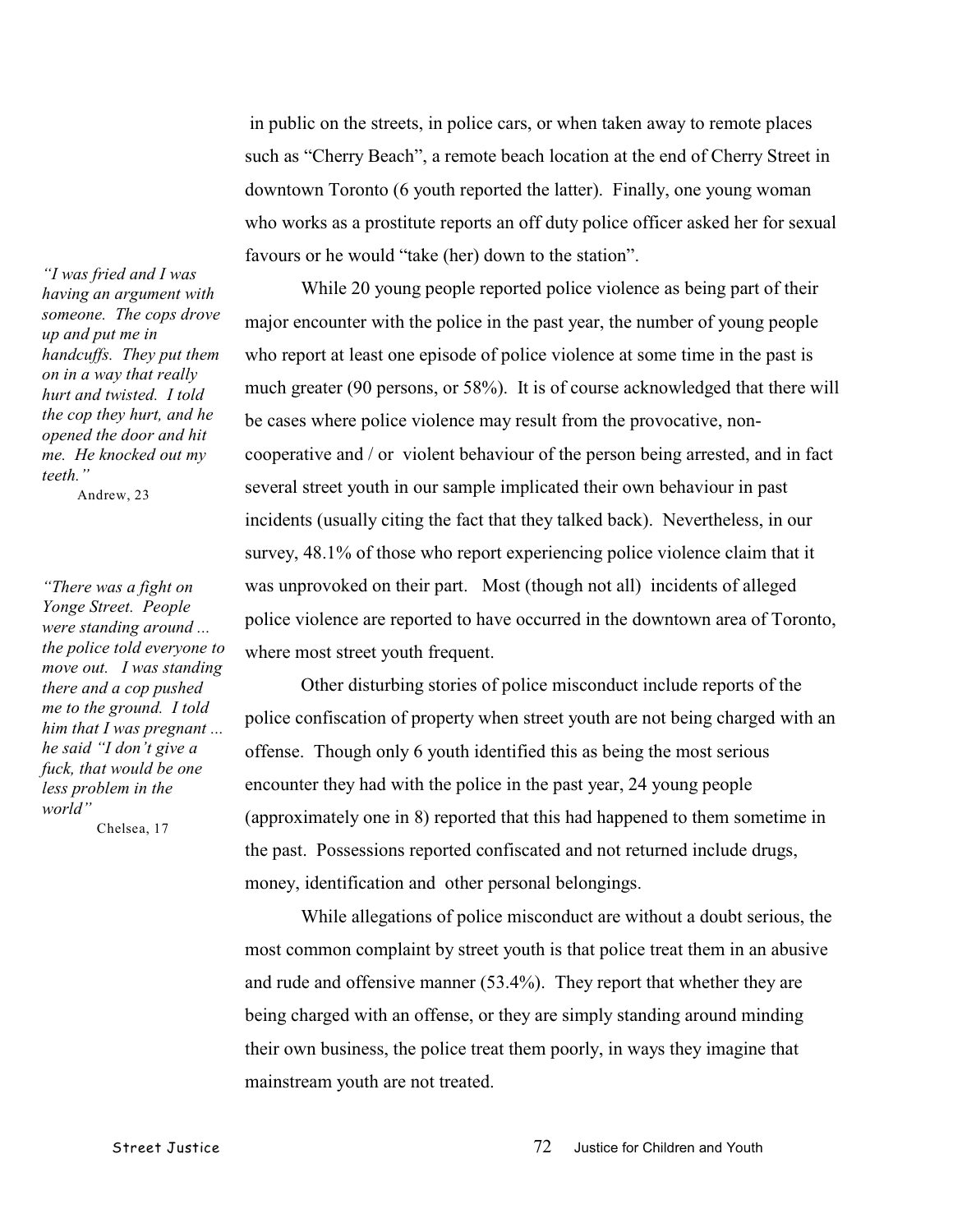Other forms of harassment by the police include regular stop-andsearches, and the experience of being continually 'moved on' by police from parks and the streets. This is seen by many street youth as a campaign to harass them so that they will get fed up and leave town. While small numbers reported such events to be the most significant encounter they had with the police in the past year, it is important to note that two thirds of our sample (67.1%) remarked that they were kicked out of public spaces by the police in the past. Of that group, 39.5% report that this happens with great regularity. Street youth complain that often when they are standing or sitting on the sidewalk, or when they are sitting on a park bench doing nothing, the police will approach them, ask for identification and attempt to move them on. Often this involves searches, verbal harassment, confiscation of goods and in some cases the use of force.

#### **5.1.4 Receiving Tickets**

One final form of harassment identified by street youth has to do with the inordinate number of tickets that they receive from the police. While street youth do report that they are often charged with offenses they do not commit, it is reasonable to assume that aside from harassment, such charges are merely the product of policing errors. 'Annoyance charges' here refer to instances where the police use their discretionary power to harass street youth, and in particular, to regularly hand out tickets to street youth for such things as littering, jay walking and spitting in public, where such tickets are more rarely given to the general public.

Street youth also receive tickets for activities directly connected to their homelessness, including squeegeeing, panhandling (both as a result of the *Safe Streets Act)*, trespassing, and sleeping in parks. In most cases, street youth interpret such tickets as harassment, whether they were technically in violation of the law or not, as it is their belief that mainstream youth are

*"I had \$400 on me from my bank, the cops took it from me. They said I was dealing drugs, then they told me if they saw me dealing drugs again they would kick my ass"*

Dan, 19

*"I saw the police and then went around a corner. They followed and went up to me, saying, "Why'd you go around the corner?" I said, "I didn't want to talk to you guys because I knew you'd harass me." They said, "We should charge you." I said, "For what?" They said, "For evading the police". Then they asked me what I was. When I said I was Native, they said, "Just give us your drugs". When I said I didn't have any, they searched me. When they didn't find anything, they let me go."* Aaron, 20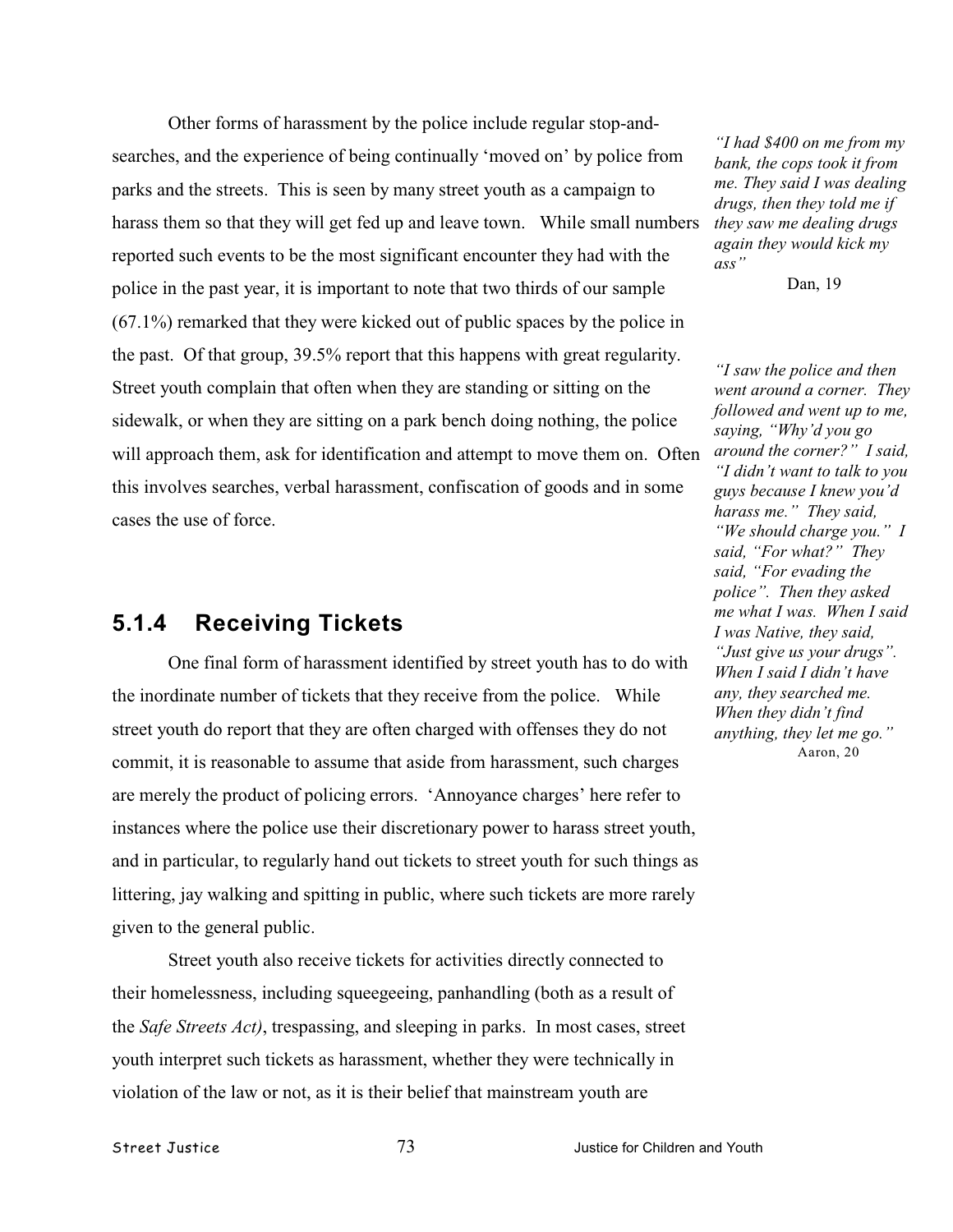*"This has happened a couple of times. For example, at a park by Queen and Spadina yesterday (Dec.5), I was playing cards with four other people. The police came by and said, "You have to leave". We said, "Why? This is a public place, why can't we be here?" They answered, "You need to leave now."*"

Steve, 22

*"I got taken into the station for squeegeing, they wouldn't give me back my money cause they said it was the proceeds of a crime"* Francis, 17

 much less likely to receive tickets for such infractions, even if they too are breaking the law.

58.1% of street youth suggest they have received tickets since they became street involved. In Table 22, the percentage of street youth who report receiving at least one ticket for different offences is indicated. It is important to note that many street youth relate that they have repeatedly received tickets for a broad range of offenses.

| Table 22                                                             |
|----------------------------------------------------------------------|
| Percentage of Street Youth Who Have Received Tickets From Police for |
| the Following Offenses                                               |

|                                        | Frequency | Percent  |
|----------------------------------------|-----------|----------|
| Trespassing                            | 60        | 29.4%    |
| Drinking in public                     | 49        | 24.0%    |
| Riding public transit without a ticket | 40        | 19.6%    |
| Squeegeeing                            | 39        | 19.1%    |
| Panhandling                            | 25        | $12.2\%$ |
| Sleeping in a park                     | 20        | $9.8\%$  |
| Littering                              | 18        | 8.8%     |
| Jay walking                            | 16        | 7.8%     |
| Spitting in public                     | 12        | $5.9\%$  |
| OTHER $^7$                             | 40        | 19.6%    |

# **5.1.5 Responding to the Police**

It is evident that a large number of street youth claim to have been mistreated by the police in one way or another. Street youth spoke extensively of police harassment, where the police used their discretionary powers to ticket, stop and search, and move people on. Also reported were numerous incidents where the police are described as having 'stepped over the line' in using excessive force in arresting them, or in some cases simply to intimidate them.

 $\frac{7}{7}$  Examples of other tickets include: swearing in public, communicating for the purposes of prostitution and public urination.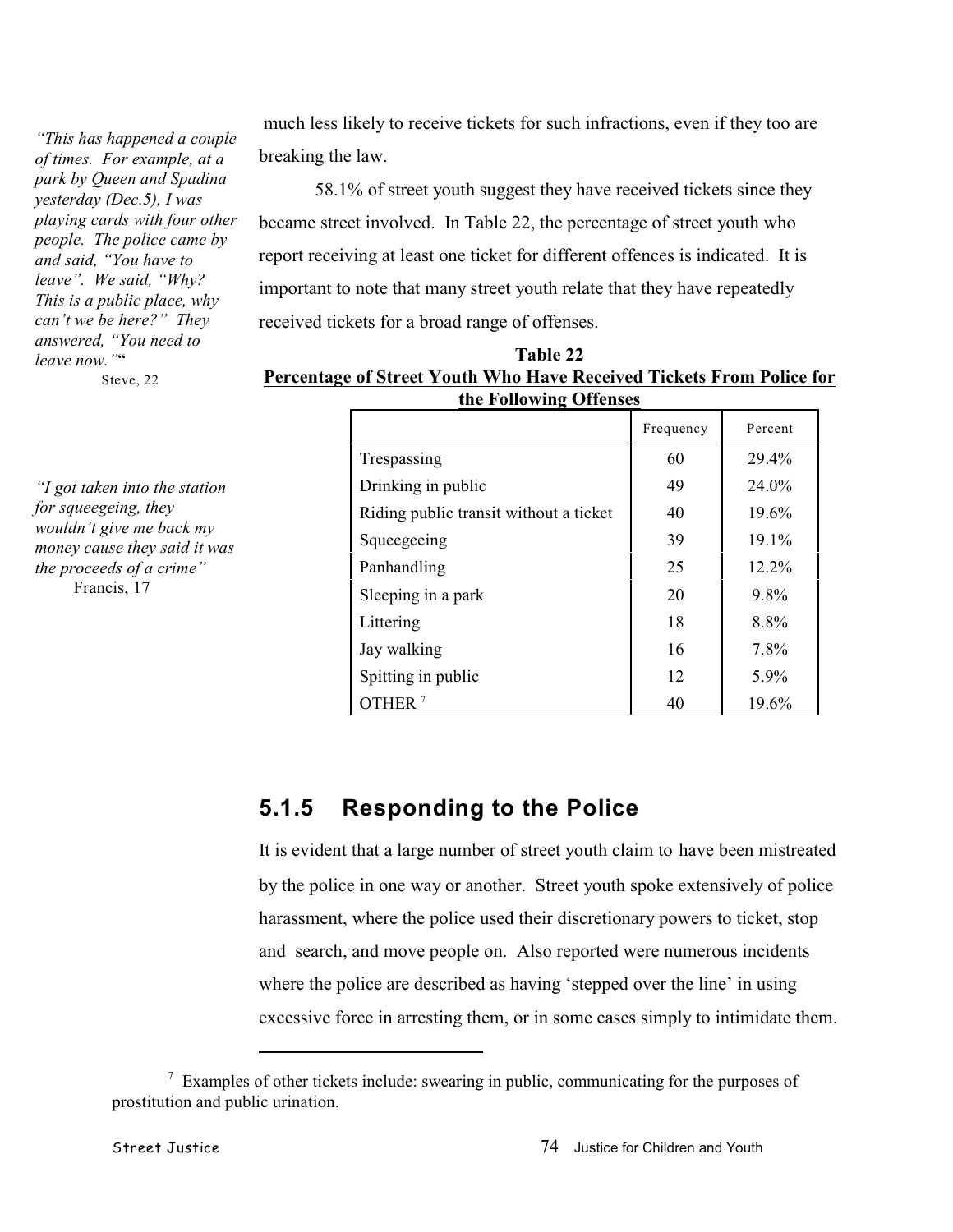One of the questions that follows from this is whether street youth believe that they have any ability to call into account the behaviour of the police. The police complaints procedure currently in existence in Toronto requires that a person who feels that they are a victim of police misconduct must enter the relevant police station and file a written complaint (one cannot fill out a complaint as a witness of police misconduct) and provide personal contact information. Such complaints, if considered legitimate, are then investigated by the police.

In response to the incidents of transgressive behaviour by police, street youth will occasionally file official complaints, as did 13 people from this study. In one case, a street youth reported that a police officer was disciplined for his misconduct. In the rest of the cases, street youth report that there was no outcome that they were aware of.

A more likely response of street youth to police misconduct is to do nothing. In fact, 83.1% of those who responded to the question "When these things happened, did you file a complaint?" said that they did not, with many arguing that they wouldn't in the future. The main reasons for not filing a complaint are found in Table 23 below.

| $1.1$ and $1.0000$ and $101.1000$ and $1.001$ at $0.0000$ | un out polite miljeonunt |         |
|-----------------------------------------------------------|--------------------------|---------|
|                                                           | Frequency                | Percent |
| It would cause more problems                              | 10                       | 15.6%   |
| Nothing would happen $\ell$ a waste of time               | 32                       | 50.0%   |
| No lawyer / don't understand the process                  | 3                        | $4.7\%$ |
| I was doing something illegal at the time                 | 6                        | $9.4\%$ |
| no - no explanation                                       | 13                       | 20.3%   |

**Table 23 Main reasons for** *not* **filing a complaint about police misconduct**

The main reasons street youth gave for not pursuing the matter had to do with their lack of faith in the complaints process. Half of those who said they would not file a complaint believed that if they did, nothing would happen. In some cases, the lack of faith is based on a general belief that the complaint system is unresponsive and doesn't work. In other cases, young people

*"I didn't do anything about it. You can't do anything about it. It's their word against you. They're a cop and I'm a street kid. They can pretty much get away with anything."* Jane, 21

*"No, because I don't want to deal with that. You know what happens when you file a complaint with the police. They make your life miserable. They pick you up every time you walk down the street."* Stan, 22

*"I probably would find a different organization to go to. Now that I've been in a shelter and found out how quickly they attend to things. I wouldn't go to the police. Dealing with (the police) is not great. Maybe if I had housing and was actually a member of society I might."* Evan, 19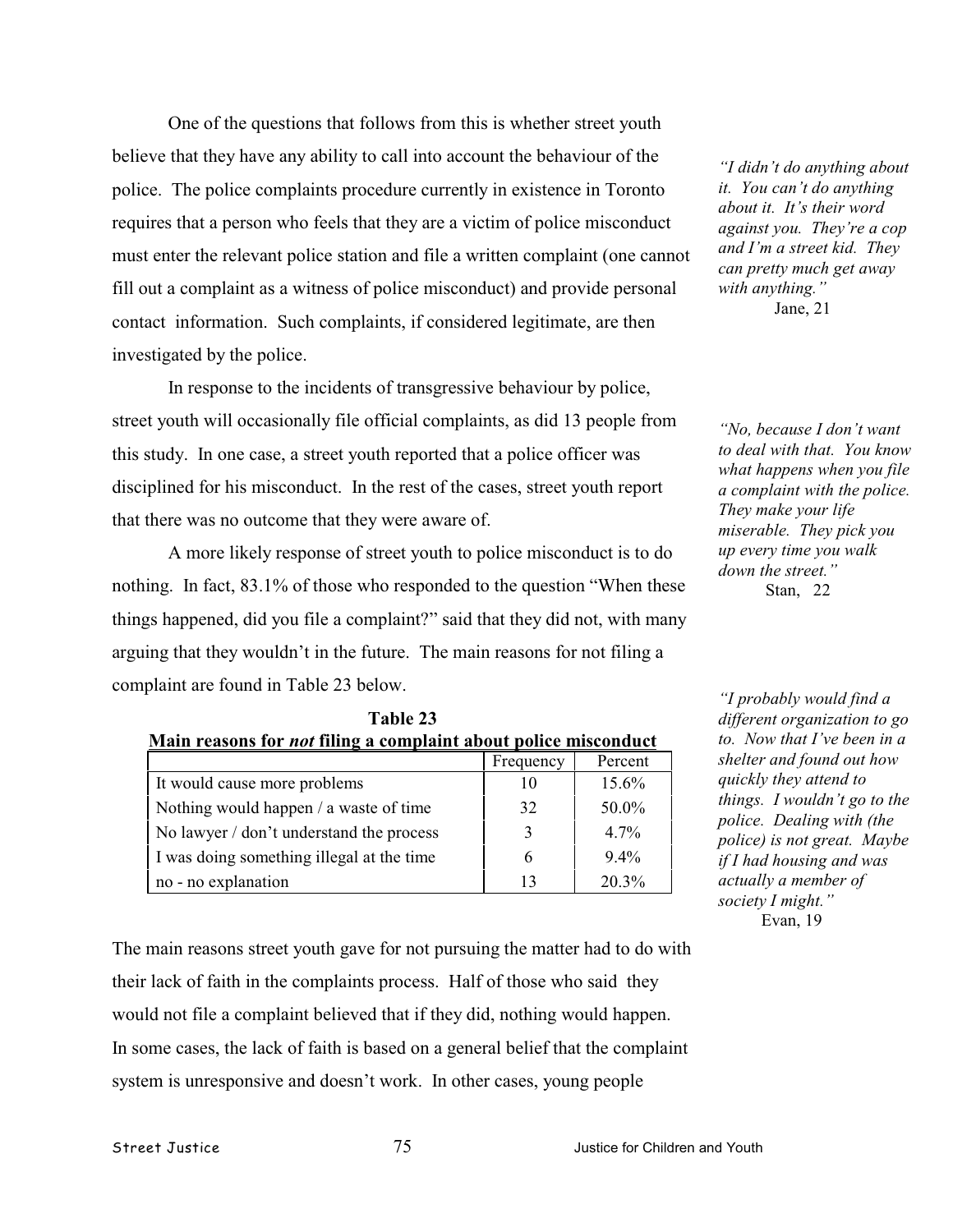*"Would I ever contact them? Never ever ever. That's a laugh. I'll never dial 911 ever. I don't care if I'm bleeding to death. I don't care if I'm shot. It won't be worth the hassle."* Sean, 22

*"They make you sound more low than you actually are. They try to put you on the right step but they wind up putting you further and further back."*

William, 20

*"I would like the police to leave me alone. I would like the police to listen, calm down, slow things down & talk calmly instead of ignoring what I has to say, making assumptions, and rushing to arrest me. I wish the police would treat me with respect."* Sophie, 16

expressed their belief that because they were street youth, they would not be believed anyway.

A more ominous perception of street youth is expressed by those who suggested that the reason they did not file complaints is because they felt that it would simply cause them more problems with the police. That is, that they would likely be victims of retribution if they complained, because the offending officer would inevitably find out (because police investigate the complaints), and that the officer (and partners on the force) would seek revenge and cause more problems in the future. As is the case with other types of victimization they experience, many street youth feel that they profoundly lack access to justice.

# **5.1.6 Street youth Alienation**

In a prior section dealing with criminal victimization, the attitudes of street youth were compared with the mainstream youth population. It was identified that by most measures, street youth have much more cynical attitudes about the job the local police do in terms of enforcing the law, being approachable and in dealing

 with them. The alienation that street youth feel towards the police is indeed quite profound. When asked if, in the future, they personally were a victim of a crime, would they contact the police, street youth gave various responses (Table 24, next page).

The bottom half of the table summarizes reasons why they would not contact the police. Approximately one third (32.1%) argued that they would involve the police, and 26.9% said that they might, depending on the seriousness of the crime, and where the crime occurred (for instance, they would involve the police in the event of a serious crime, like murder).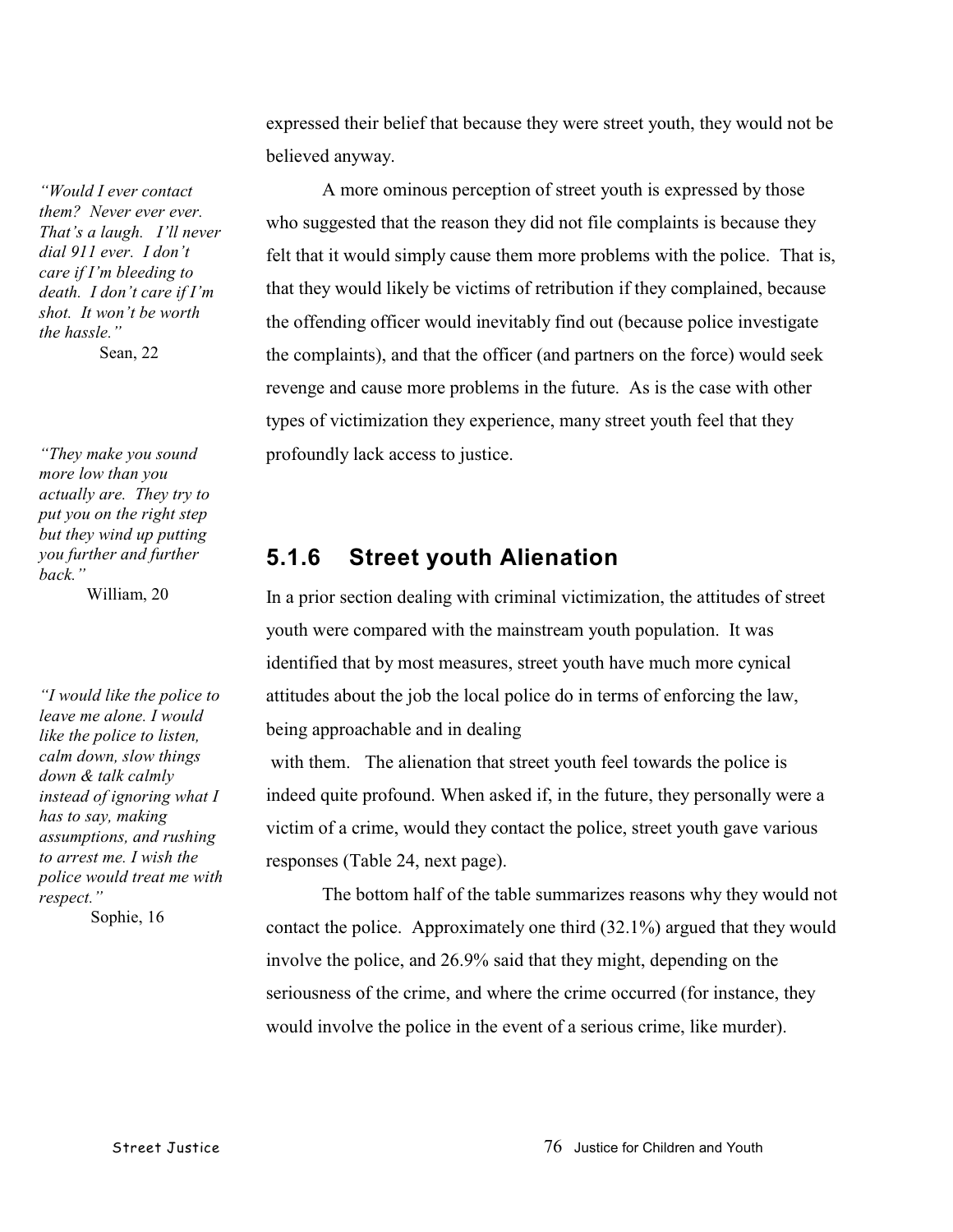| were a vieum of a crime in the future              |           |          |
|----------------------------------------------------|-----------|----------|
|                                                    | Frequency | Percent  |
| <b>YES</b>                                         | 55        | 32.1%    |
| DEPENDS on circumstances / type of crime           | 46        | 26.9%    |
| Don't know                                         | 8         | $4.7\%$  |
| NO TOTAL:                                          | 54        | 53.2%    |
| No, I deal with it myself                          | 29        | 16.9%    |
| No, they don't like street youth so it's pointless | 28        | $16.4\%$ |
| No, I don't like cops                              | 15        | 8.8%     |
| No, it will make the situation worse               | 8         | $4.7\%$  |
| No - no explanation                                | 4         | $2.3\%$  |
| No, I'm not a snitch                               |           | 4.1%     |

**Table 24 Percent of street youth who would involve the police if they were a victim of a crime in the future**

*"I would like the police to help me. They should be protecting people without money too, not just those with money. They should get off their power trip, and stop considering themselves to be superior."* Sue, 18

 $n=171$ 

Significantly, 53.2% said that they would NOT involve the police if they were a victim of a crime. As argued earlier, there are many reasons why young people might prefer to not involve the police, including their belief that 'they can take care of it themselves' or that they 'don't want to be known as a snitch'. While street youth identify these factors as significant reasons, they also cite a number of other reasons more closely identified with their homelessness and perceived marginality

The harassment and mistreatment that street youth reportedly endure in many cases took place in public and was witnessed not only by members of the public, but by other street youth. The stories of harassment and misconduct also circulate amongst street youth, so that even those who have not been directly affected by such events may begin to formulate negative attitudes about the police.

There is no doubt that street youth are a highly victimized segment of the Canadian population, and as a group, street youth consider the actions of the police to contribute to this victimization, which undoubtedly further marginalizes them and alienates them from mainstream society. Street youth in general suggest that it is because they are homeless youth that they are

*"I would like them to treat me with respect, with dignity, with the acknowledgment that I'm a human being not an animal. They try to generalize youth into one big category. No room for negotiation with them they just throw the cuffs on you and put you in jail over something that could be resolved between two individuals."*

Al, 22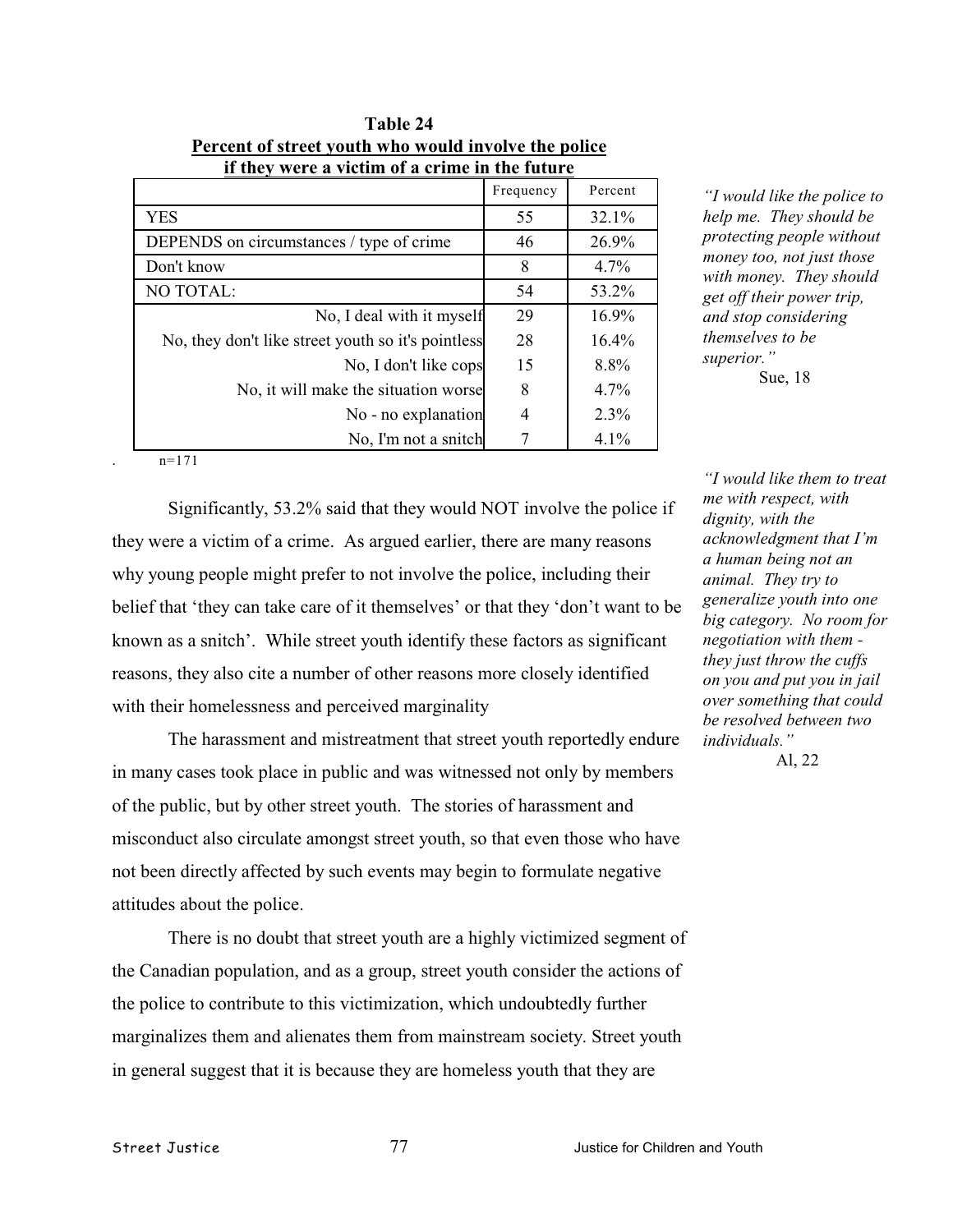targeted for such police action. They are also aware that in part police are responding to the directives of (and statements by) politicians at the provincial and municipal level who have said that street youth are a 'problem'.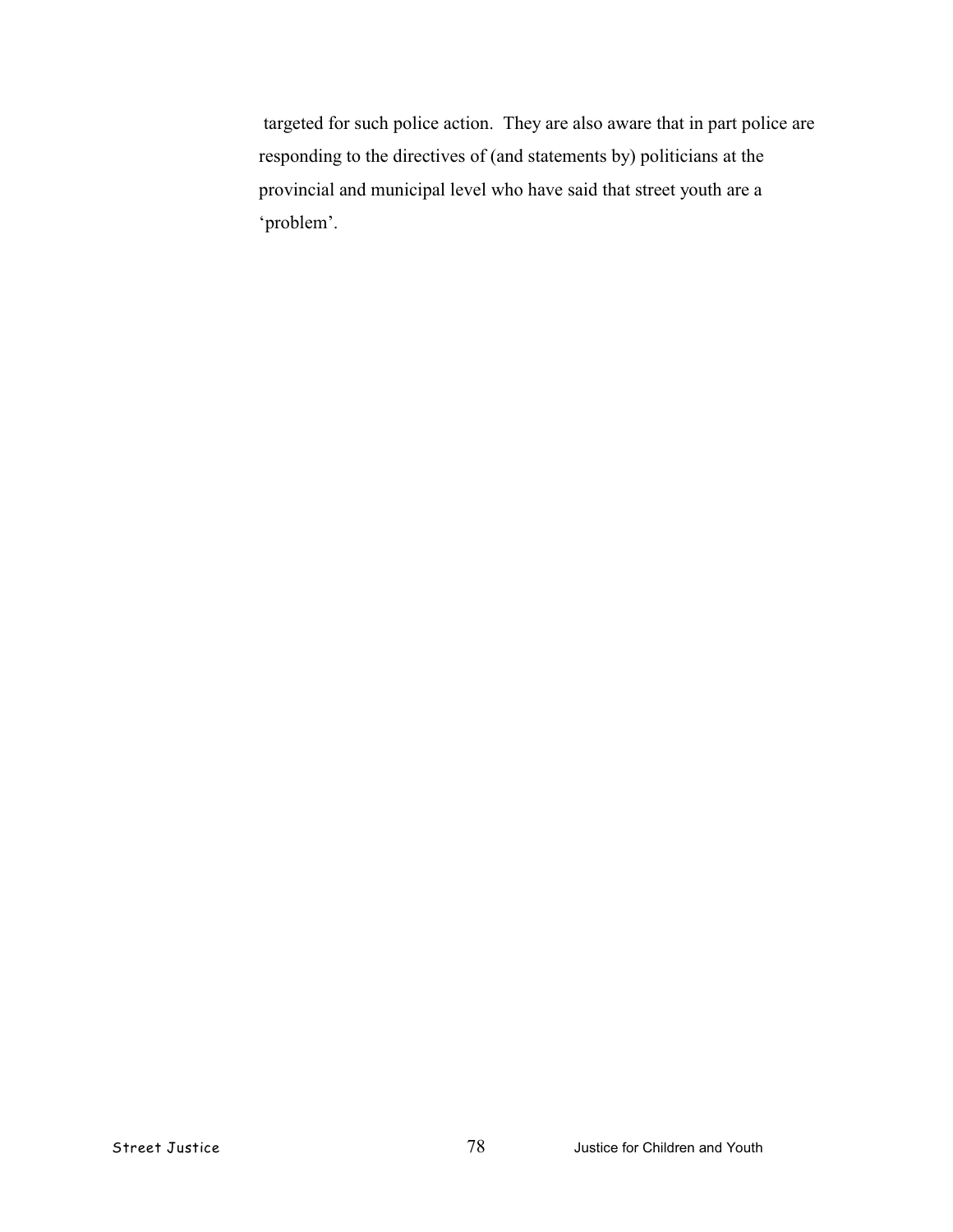# **5.2 Being Arrested and Going to Court**

By any measure, the involvement of street youth in the criminal justice system is considerably higher than is the case for the mainstream youth population. In recent years in Canada, around 4% of young people (aged 12-17) are arrested annually (de Souza,  $2001$ <sup>8</sup>. Five year trends show that the number of young offenders charged with certain offenses are dropping. In particular, there has been a noticeable drop in young offenders charged with property crimes (breaking and entering (-35%), possession of stolen property (-31%) and theft (- 22%).

On the other hand, the percentage of street youth who report they have been arrested is quite considerable, and indeed, the perception of many that they will inevitably be arrested for something is not entirely unfounded. In fact, our survey shows that two thirds of our sample (66.2%) have been arrested at some point in their life. If one were to eliminate refugees from the sample (who are new to the country, and generally report little or no interaction with the police or justice system in Canada) the figure would be even higher.

|                 | Frequency | Valid Percent |
|-----------------|-----------|---------------|
| Never           | 62        | 30.4%         |
| $0$ nce         | 18        | 8.8%          |
| 2 - 4 times     | 45        | $22.1\%$      |
| 5 - 9 times     | 18        | 8.8%          |
| 10 or more      | 35        | 17.2%         |
| did not specify | 19        | $9.3\%$       |
| )ther           |           | $3.4\%$       |

**Table 25 Being Arrested: Lifetime Frequency of Incidents of Arrest**

n=204

 $8$  In comparing these statistics to street youth population, several differences should be noted. First, 'young offenders' refer to youth between the ages of 12-17, while the street youth sample for this survey were between 15 - 25. Second, the Statistics Canada survey refers to offences during the past year, while in our survey, we are examining arrests over lifetime.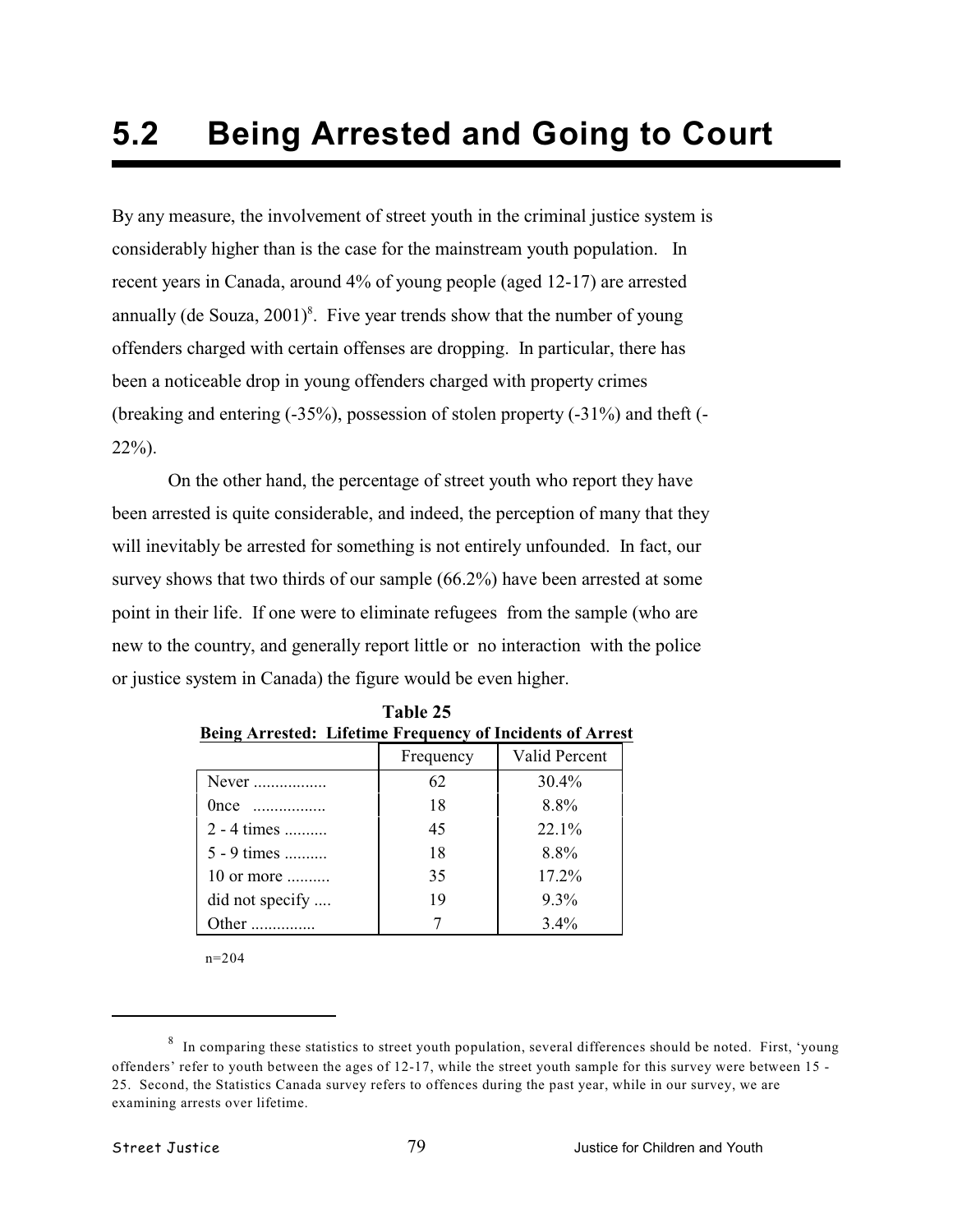In Table 25, the frequency of lifetime arrests reported by street youth is presented. What is particularly interesting here is not only that a high percent age have been arrested at one time or another, but also the fact that one quarter of the total sample (26.0%) have been arrested five or more times. We asked the young people surveyed to indicate what kinds of things they were arrested for. They reported the following: 56.3% of those arrested in the past were arrested on assault charges (assault, assault with a weapon, assaulting a peace officer). 43.7% have been arrested for property crimes (break & enter, theft 'over', and theft 'under'). 37.7% have been arrested for drug related offenses (dealing, possession), 10.3% for bail / parole violations and 'failure to appear'(at court or for finger printing/photos), and 2.5% for 'communicating for the purposes of prostitution' (6% did not indicate what they were arrested for).

#### **5.2.1 Going to Court**

Given the legal and justice issues of the street youth population, it should not be surprising that almost two thirds have gone to court (64.7%). The overwhelming majority of these court appearances have to do with criminal charges. Nevertheless, given the broad range of issues that street youth are confronted with - including landlord / tenant conflicts, employment problems, family law, immigration, discrimination and their own criminal victimization the fact that their engagement with the legal and justice system is largely through their own criminal offending suggests that their justice issues are not being adequately met.

 This, of course, has an impact on the nature of their experience with, and access to, legal consultation and representation. It is through court appearances that many young people who are street involved become connected with lawyers. The nature of their involvement with lawyers will be discussed in greater detail later.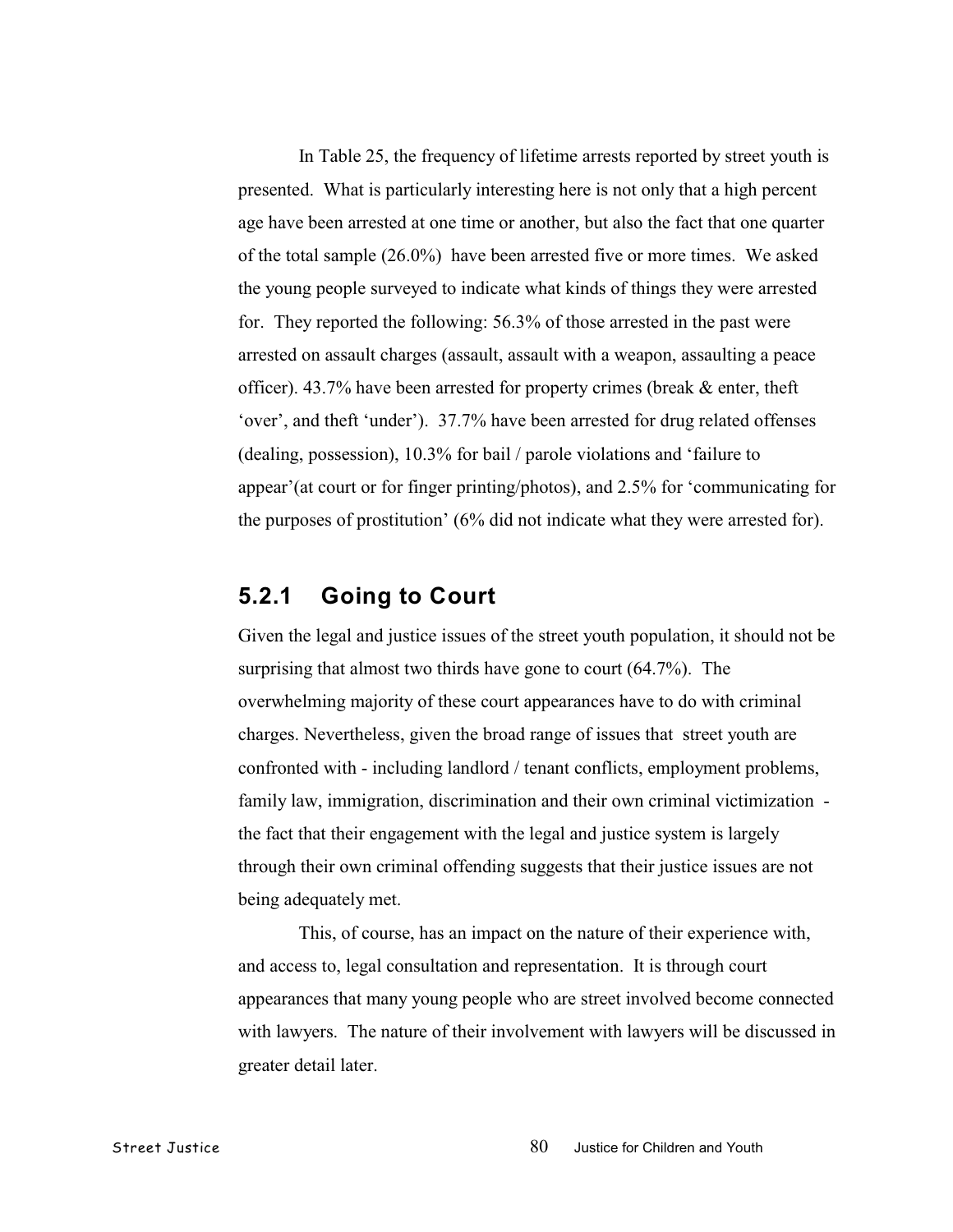# **5.2.2 Going to Jail**

Of course, one of the outcomes of their involvement with the criminal justice system is that they do wind up in jail. 54.4% of our street youth sample report having spent time in jail. This, of course, includes criminal convictions where they are sentenced to jail time, but also, time spent waiting for trials or bail hearings, and times when they may wind up over night in the drunk tank. Because street youth often lack the resources to go into bars (or because they are underage), and at the same time, because they generally have no homes to go to after a night of drinking or drug taking, their displays of inebriation become much more public than youth who use alcohol or drugs on private property, with an increased likelihood that they will come to the attention of the police and will be charged.

# **5.2.3 Attitudes re: the Criminal Justice System**

Given their experiences with the justice system, and in particular the unusually high percentage of street youth who have made court appearances, it is interesting to gauge their attitudes about the criminal court system, in comparison to other young Canadians their age.

| Comparison of Bulcet Touth and Manistream Touth<br><b>Attitudes about Canadian Criminal Courts</b> |         |                                                                                         |          |          |       |         |
|----------------------------------------------------------------------------------------------------|---------|-----------------------------------------------------------------------------------------|----------|----------|-------|---------|
| "Do you think Canadian"<br>criminal courts do a good job,                                          | Good    | <b>Mainstream</b><br><b>Street Youth</b><br>Youth<br>Good<br>Poor<br>Average<br>Average |          | Poor job |       |         |
| average job or poor job of"                                                                        | job     | job                                                                                     | job      | job      | job   |         |
| providing justice quickly                                                                          | $7.7\%$ | 20.5%                                                                                   | 54.4%    | 21.9%    | 51.1% | 27.0%   |
| helping the victim.                                                                                | 11.3%   | 32.5%                                                                                   | 38.1%    | 31.4%    | 49.0% | 19.6%   |
| Determining Guilt                                                                                  | 8.8%    | 26.3%                                                                                   | 45.4%    | 30.8%    | 54.9% | 14.3%   |
| Ensuring a fair trial                                                                              | $7.2\%$ | 30.9%                                                                                   | $16.5\%$ | 47.0%    | 44.6% | $8.4\%$ |

**Table 26 Comparison of Street Youth and Mainstream Youth** 

Mainstream youth sample from Statistics Canada General Social Survey 13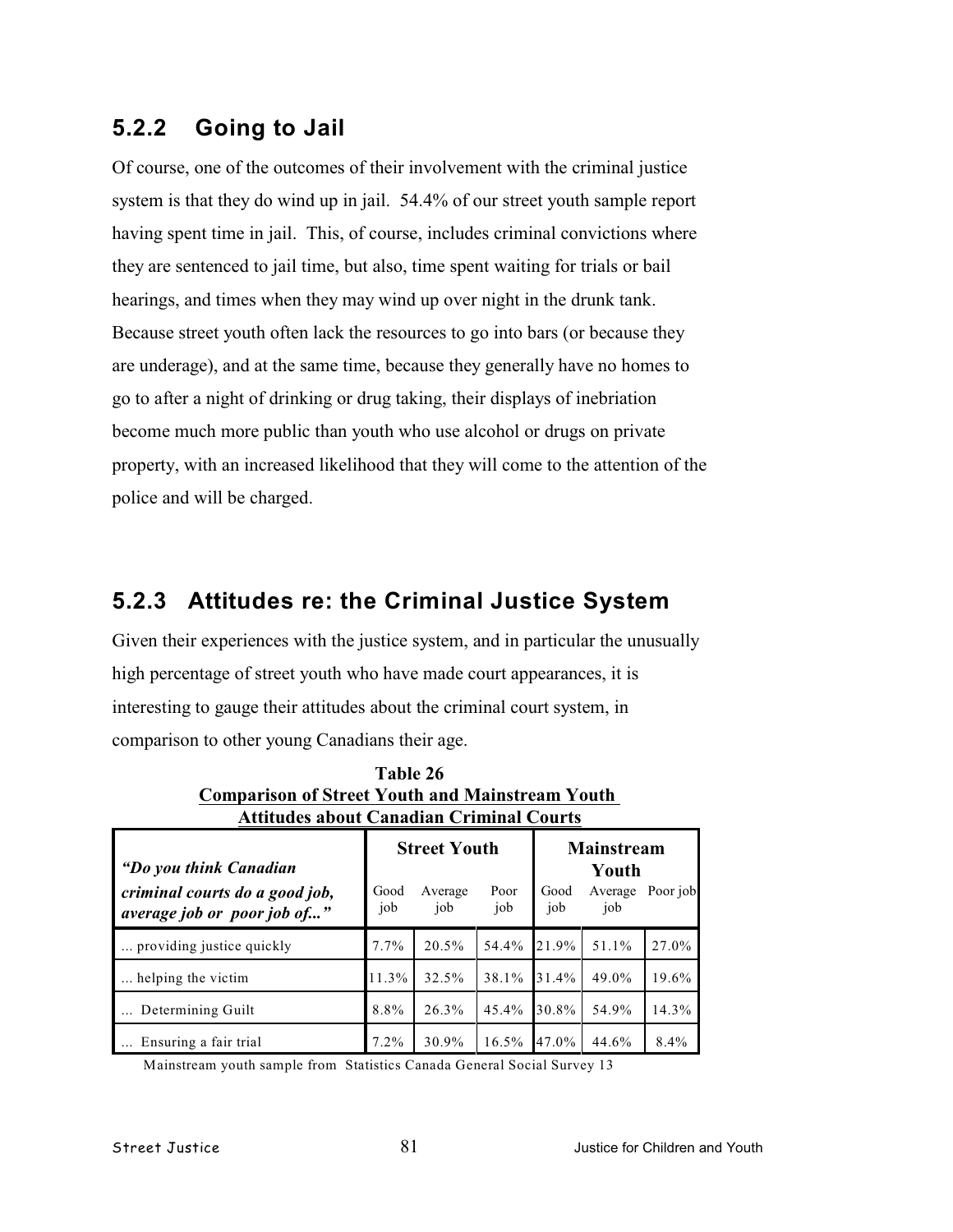Table 26 above presents the attitudes of youth towards Canadian criminal courts, comparing our street youth sample with mainstream youth between 15- 24 (from the Statistics Canada General Social Survey 13). While mainstream youth betray a fair degree of ambivalence, and perhaps cynicism, about the Canadian court system, street youth are much more unequivocal in their disdain for the court system. This is partly to be expected because of their greater knowledge and experience with the criminal justice system, courts and jail. Street youth who have gone through the courts, not surprisingly, have more negative views than those street youth who have not. Nevertheless, all street youth will become familiar over time with stories of the criminal justice system, whether they have first hand experience or not.

The complaints street youth have regarding the criminal justice system are many. There is a strong perception that because they are street youth, they are more likely to be charged by police, and wind up in court. While recognizing that their involvement in criminal behaviours is implicated in this process, street youth also suggest that they are often brought before the courts over spurious charges, and as a result of the misconduct of the police. As a consequence, many believe that they are more likely to be arrested than other teenagers for doing basically the same sorts of things. One example of this is the high number of street youth who report youth who report being arrested for drug possession (22.1%). While acknowledging it is an illegal act, many street youth recognize that while many Canadians use illegal drugs, few are in fact charged. They feel that if they were ordinary teenagers in a high school, their chances of being arrested for this would be considerably lower.

Street youth also complain about how slow the process is for their cases to be heard. There is often a long time between when they are charged, when a court date is set, when they go to trial, and when their trial comes to a conclusion. While this may be true for almost anyone dealing with courts, two factors exacerbate the situation for street youth. First, the struggle to meet day to day needs (where to sleep, whether there will be food, etc.) means that many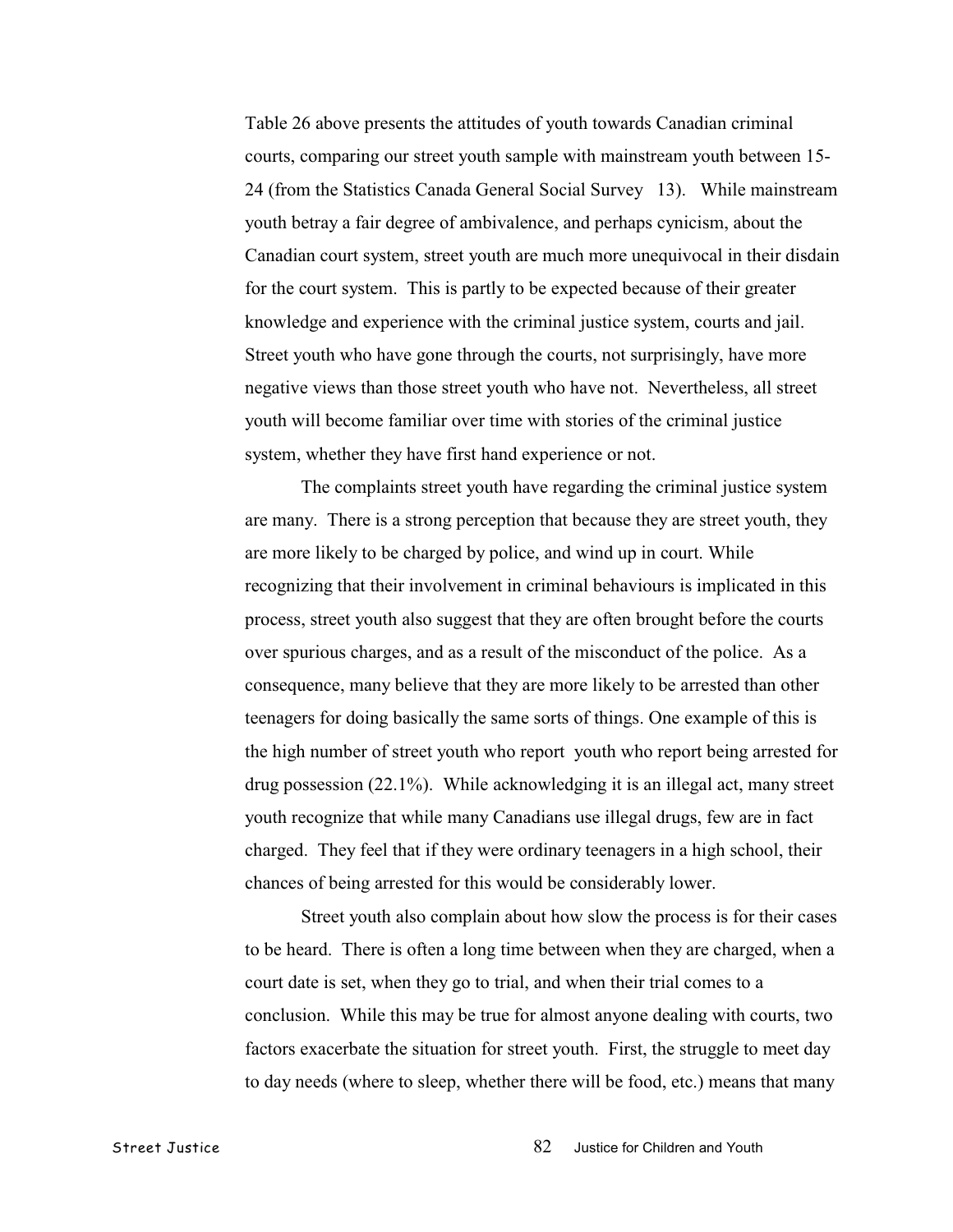people who are homeless focus on the short term, rather than long term goals. As a result, there is often a noticeable frustration and impatience with processes that are lengthy and intermittent, and for which there are ambiguous outcomes. Second, because street youth are poor, and because they lack systems of support and social capital, they are often unable to post bail. As a result, many street youth languish in jail for long periods of time; often for periods significantly longer than the time they would be / are sentenced to.

Street youth also have ambiguous feelings about the court process itself, and the representation that they get in court. Street youth sometimes represent themselves, but more often than not they use lawyers. In some cases, this means making use of 'duty counsel' (lawyers assigned to court houses to provide help to defendants without lawyers); in other cases they have lawyers that are paid through legal aid, and finally, some street youth are able to retain lawyers who they (or in some cases family members) pay for, or who will do 'pro bono' work for them. While in general street youth report positive experiences with lawyers, there are often problems which lead to frustration, complicate their court cases and lead to negative court decisions. One of the outcomes is that many street youth feel that they are not receiving justice through the court systems, and that this is largely due to the fact that they are street youth, and that they are poor.

One of the outcomes of the negative attitudes that street youth have about Canadian criminal courts, and the chaotic nature of life on the streets, is that street youth often wind up missing court dates. 57.1% of street youth who have been through the criminal justice system report being charged with 'failure to appear', and there are several reasons that street youth cite for this. Many suggest that they missed their court dates because they were worried that they would be convicted, and they wanted to avoid going to jail. Others spoke of reasons that had more to do with being homeless. For instance, court dates were missed because the street youth in question got the date wrong, lost the subpoena or slept in. Others lacked the money for transportation to get to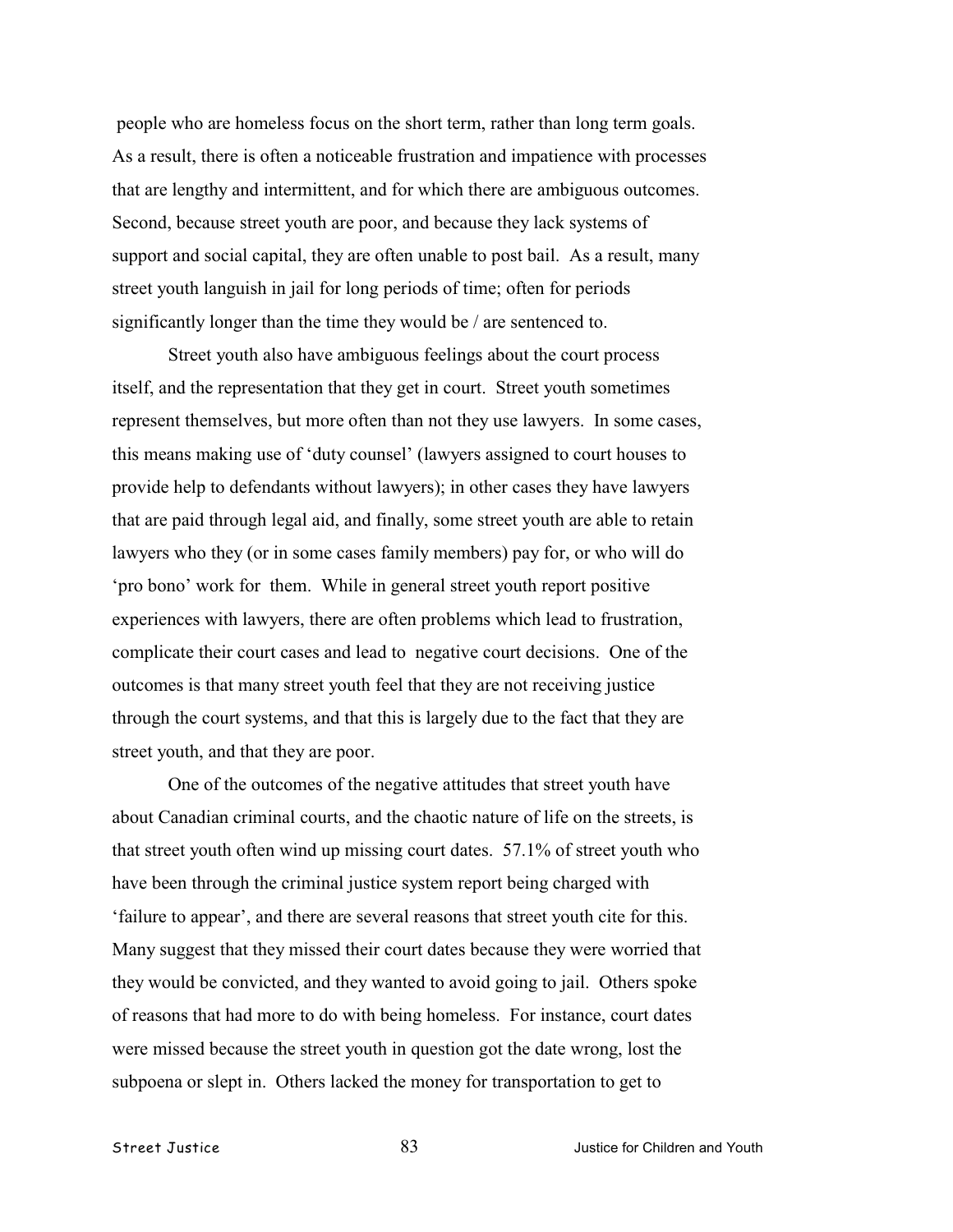court. Finally, some street youth spoke of being unable to make the date because they were in hospital, or in jail on another charge. In any event, it is clear that court dates routinely get missed for a number of reasons connected to the chaotic instability of their lives on the streets. These include their tendency to focus on immediate needs and responsibilities, the fact they lack care givers or others in their lives to help support them and ensure that they make appointments, their inability to properly and safely store documents, and the fact that people wishing to contact them to ensure they make it to court (lawyers, social workers) are often unable to get ahold of them because they are homeless. Nevertheless, missing court appearances can lead to serious and negative outcomes, including charges of 'failure to appear', warrants for arrest, and further involvement in the criminal justice system.

Having 'outstanding warrants' can also lead to problems for street youth attempting to access youth shelters in the suburbs of Toronto. Several suburban shelters are mandated to do 'warrant checks' as part of their funding arrangements, and as stipulated in the City bylaws that enabled the shelters to open in the suburbs<sup>9</sup>. Problems arise when street youth are not adequately advised of the consequences of a positive report. In these cases, police are called to the shelter and the young person is arrested on the spot, often without prior warning or assistance in arranging legal representation.

 $9$  These conditions emerged as part of the process of setting up new shelters in the suburbs in the face of local opposition. In order to ease resident concerns, bylaws were enacted that stipulate that young people with warrants, and in some cases, young people with a history of mental health issues, cannot stay at the youth shelter in question. As a result, staff at such shelters are required to do what is necessary to determine whether their residents have outstanding warrants.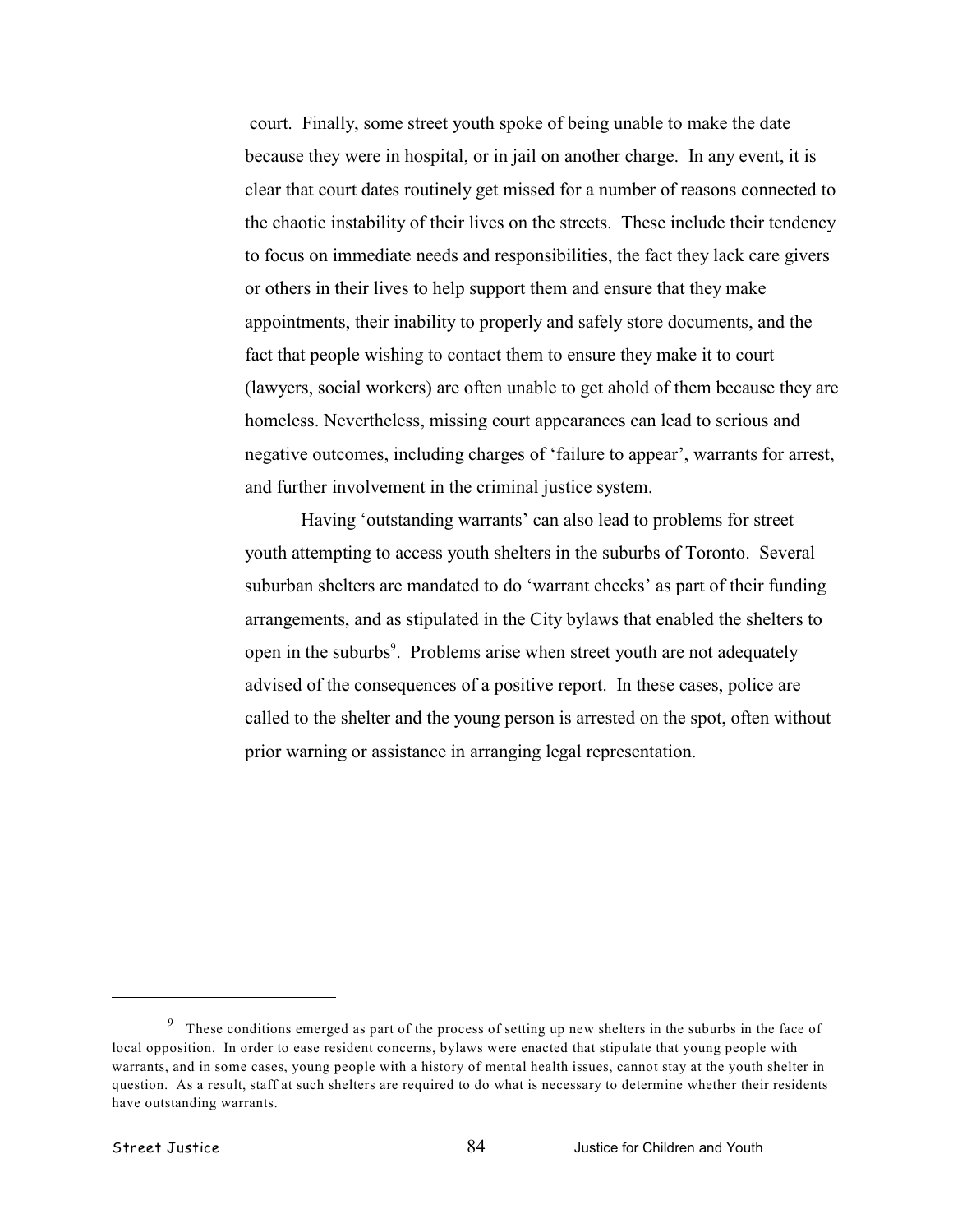# **6.0 Accessing Legal Services**

At this point, it is clear that the lives of street youth are complicated by a range of legal and justice issues. Problems with landlords and employers, family law issues, criminal victimization, charges for criminal offending, encounters with the police, courts and jails all produce difficult situations for street youth. These circumstances also occasion the need for legal supports and services of various kinds.

*Legal representation* refers to situations where an individual requires the services of a lawyer to handle a case. This may mean helping a young person navigate bureaucratic systems (CAS, immigration), or through providing legal representation in court (either criminal or civil cases) or before a tribunal. (Housing, employment).

*Legal consultation* refers to a young person's ability to communicate directly with a lawyer. This source of information enables an individual to gain access to accurate and specific information and is preferred by street youth. The downside is that such service is expensive to provide, is not always readily available, and is not in every case conducted in a way that is credible or sympathetic to the needs of street youth.

**Legal information** is important in cases where a street youth needs to find out the general parameters of a situation (such as dealing with eviction) or to help deal with a specific case. For street youth, legal information can be acquired from a number of sources, including staff at street youth agencies, friends, family and pamphlets, for instance. The limitations of such forms of legal information have to do with consistency and accuracy of information available, and also the specificity of information that may be required to deal with the particulars of an individual's case.

In this section, the accessibility of legal information, consultation and representation to street youth is examined. This involves an exploration not only of the type and quality of service they seek and receive, but significantly, the contexts where they are likely to receive legal support.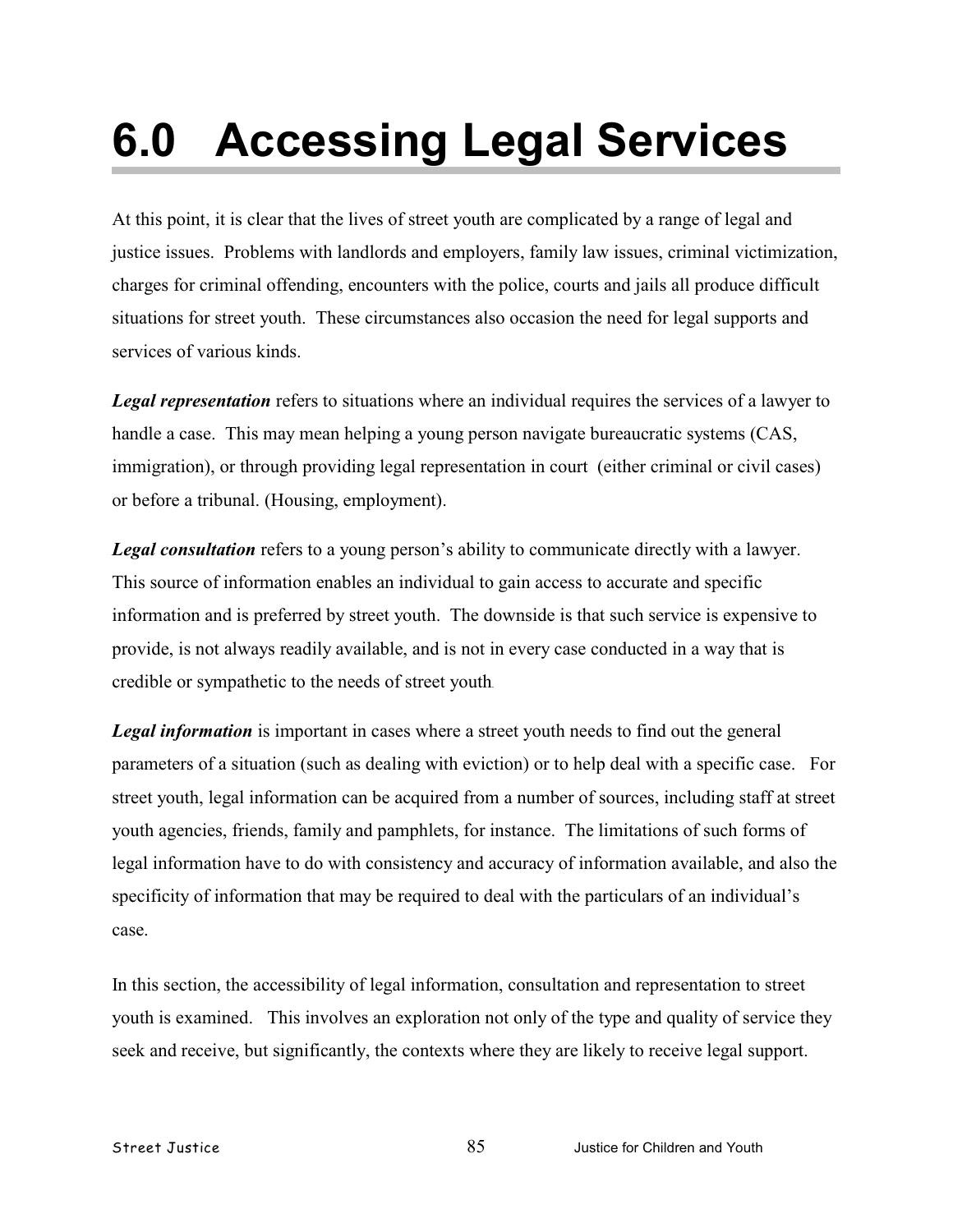There are, of course, a broad range of contexts in which street youth may require legal representation. Though no comparative data is available, it is probably safe to assume that the need for legal representation for street youth is much greater than for mainstream youth. The question then becomes whether they do in fact get access to legal representation, and in what contexts?

In fact, in our survey, three quarters of the sample (76.1%) have had legal representation at some point. Most have used a lawyer on more than one occasion, and some have been able to retain a single lawyer who has been able to represent them on numerous occasions throughout their years on the street.

While a high percentage of street youth have used lawyers in the past, the question of under what conditions they actually retain a lawyer (as opposed to the question of when they might need one), must be addressed. It is evident that in spite of the broad range of legal and justice issues that street youth are faced with, it is when they are up on *criminal charges* that they are most likely to engage the services of lawyers. On the one hand, this may appear to make sense given the fact that their engagement with the legal and justice system is largely through criminal offending. On the other hand, given the breadth and depth of the legal and justice issues that they face, there is reason to argue that street youth are not being adequately served. It is perhaps more likely that street youth seek to retain lawyers when charged with criminal offenses than on other legal issues, because they are required to go to court, and the timing of their court appearances is in most cases beyond their control. In other cases where street youth are victims of criminal offenses, of unfair evictions and / or improper employment practices, for instance, the decision to proceed with legal action rests with them.

There are several reasons for this. Again, the short term thinking that is characteristic of street youth can prevent them from initiating, and following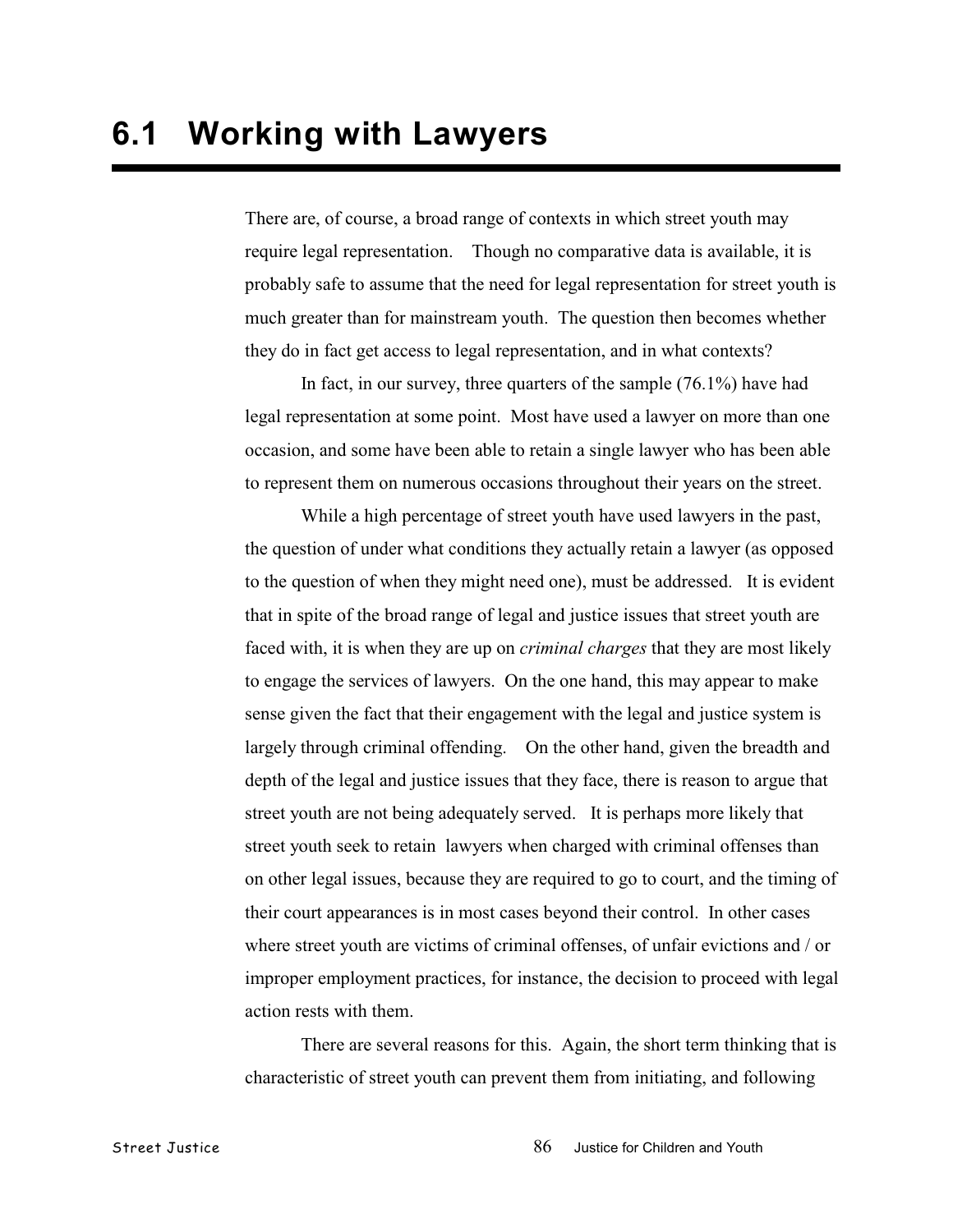through on, long term processes with dubious outcomes. Immediate needs come first. A second problem is that street youth in many cases lack basic information with regards to their rights, about the steps they should take, and how processes for seeking justice typically unfold. Third, the above problems are often exacerbated by the considerable barriers street youth face in gaining access to legal representation, and in navigating systems and processes. As a result, street youth may be less likely to actively seek redress and pursue justice that they are entitled to.

### **6.1.1 Accessing Lawyers**

The question of where street youth go to access lawyers is itself interesting. When street youth do need legal representation, they utilize a wide range of resources. In Table 27 below, street youth identify the key means by which they have accessed lawyers in the past.

|                           | Frequency | Percent  |
|---------------------------|-----------|----------|
| Calling Legal Aid         | 42        | 32.1%    |
| While in custody          | 27        | $20.6\%$ |
| Street youth agencies     | 27        | 20.6%    |
|                           | 23        | $17.5\%$ |
| Through friends           | 20        | 15.3%    |
| Looking in the phone book | 8         | $6.1\%$  |
| Talking with duty council |           | 4.6%     |
| $n = 131$                 |           |          |

| Table 27                                      |
|-----------------------------------------------|
| <b>Accessing Lawyers I:</b>                   |
| "In the past, how have you accessed lawyers?" |

As can be seen, the most common route that street youth report using is to contact Legal Aid or a legal aid clinic - a suggestion that may have been given to them at the time of arrest, by friends or street youth service providers. Another point at which street youth acquire lawyers is while in custody. When in prison (after arrest, while awaiting trial, after conviction), street youth are usually unable to use their traditional sources of information, and therefore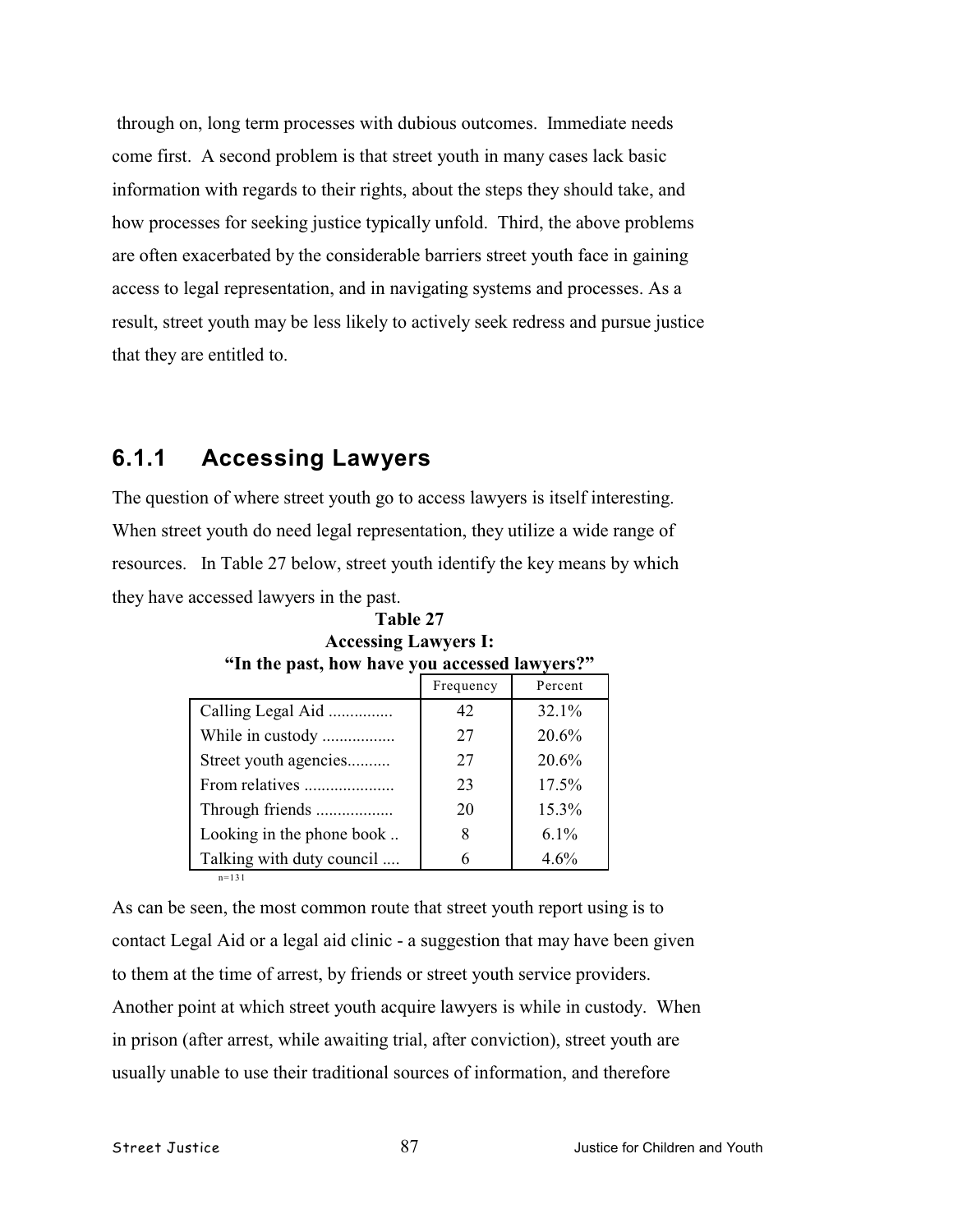rely on prison officials or other prisoners for advice on how to get a lawyer.

As expected, a large percentage of street youth have used street youth agencies to access legal representation, again highlighting the degree to which such agencies act as key 'brokers', linking street youth with much needed services. Street youth also rely on friends for advice about which lawyers are good, and on family, who may arrange (and pay for) their representation.

Street youth were also asked about incidents in the past where they needed a lawyer, but were unable to access one. The situations that street youth describe are specific, and often involve conflicts with the police. For instance, eight street youth reported incidents where they were detained and interrogated, and were denied access to counsel. Six others spoke of cases where police assaulted them, and they did not know what to do or how to access a lawyer. Other street youth were unable to access lawyers, but wanted to, when they were victims of crime, when they were being evicted, or having a dispute with a lawyer.

Given their experiences with the justice system and with accessing lawyers, it is perhaps not surprising that they show a general awareness about how they might access a lawyer in the future if they were without counsel.

|                                                 | Frequency | Percent  |
|-------------------------------------------------|-----------|----------|
| Go to legal aid, community legal clinics, phone | 51        | $30.5\%$ |
| hotline                                         |           |          |
|                                                 | 37        | $22.1\%$ |
|                                                 | 24        | $14.4\%$ |
|                                                 | 22        | 13.17%   |
|                                                 | 17        | $10.2\%$ |
|                                                 | 12        | $7.1\%$  |
|                                                 | 10        | $6.0\%$  |
|                                                 | 9         | $5.4\%$  |
| Call JFCY / Naomi                               | 6         | $3.6\%$  |
|                                                 | 3         | 1.8%     |

**Table 28 Accessing a Lawyer II "If you needed a lawyer tomorrow and didn't have one, what would you do?**"

 $n=167$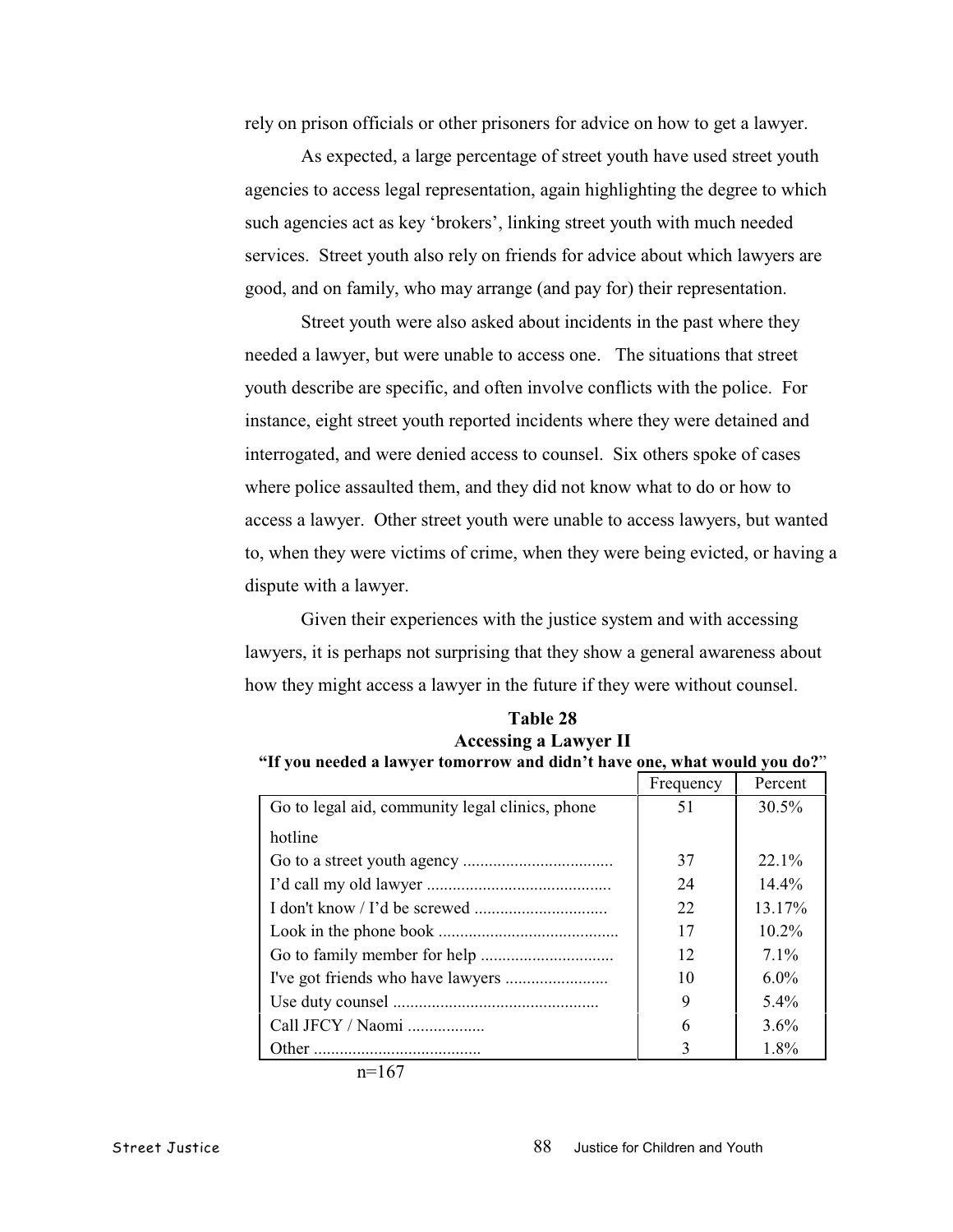In Table 28, street youth indicate the action they would take. Again, many are aware that they can go through Legal Aid, contact a community legal clinic (such as Justice for Children and Youth) or phone the Legal Aid hotline. The pivotal role of street youth serving agencies is also recognized. Nevertheless, it is important to note that fully one fifth of those surveyed are not sure how to access lawyers.

#### **6.1.2 Legal Aid**

The ability to pay for a lawyer affects the conditions under which one gets legal representation. In some cases, street youth relate that they have been able to pay for lawyers through their earnings. In a few cases, family members pay for lawyers. However, in the majority of cases, street youth obtain - and pay for lawyers through Legal Aid. In our survey, virtually all respondents who had used lawyers in the past said that they had used Legal Aid. In Ontario, Legal Aid is a system put in place to support low income people in obtaining legal consultation and representation in dealing with a range of legal issues, including: "criminal matters, family disputes, immigration and refugee hearings and poverty law issues such as landlord/tenant disputes, disability support and family benefits payments" [\(www.legalaid.on.ca\).](http://www.legalaid.on.ca) The Legal Aid system in Ontario provides access to legal advice through several mechanisms.

First, a range of free "community legal clinics" operate that provide consultation, and in some cases representation, in dealing with the legal issues of low income residents. Of the 33 Community Legal Clinics in the City of Toronto, 17 are geographically based with strict catchment areas. Another 16 have a more focussed mandate (for instance, environmental issues, family law issues, youth, etc.). A telephone survey conducted for this project last summer revealed that the vast majority do not have street youth as clients, with the exception of three downtown legal clinics (of which Justice for Children and Youth is one).

With street youth, it is often the case that invisible 'barriers to access'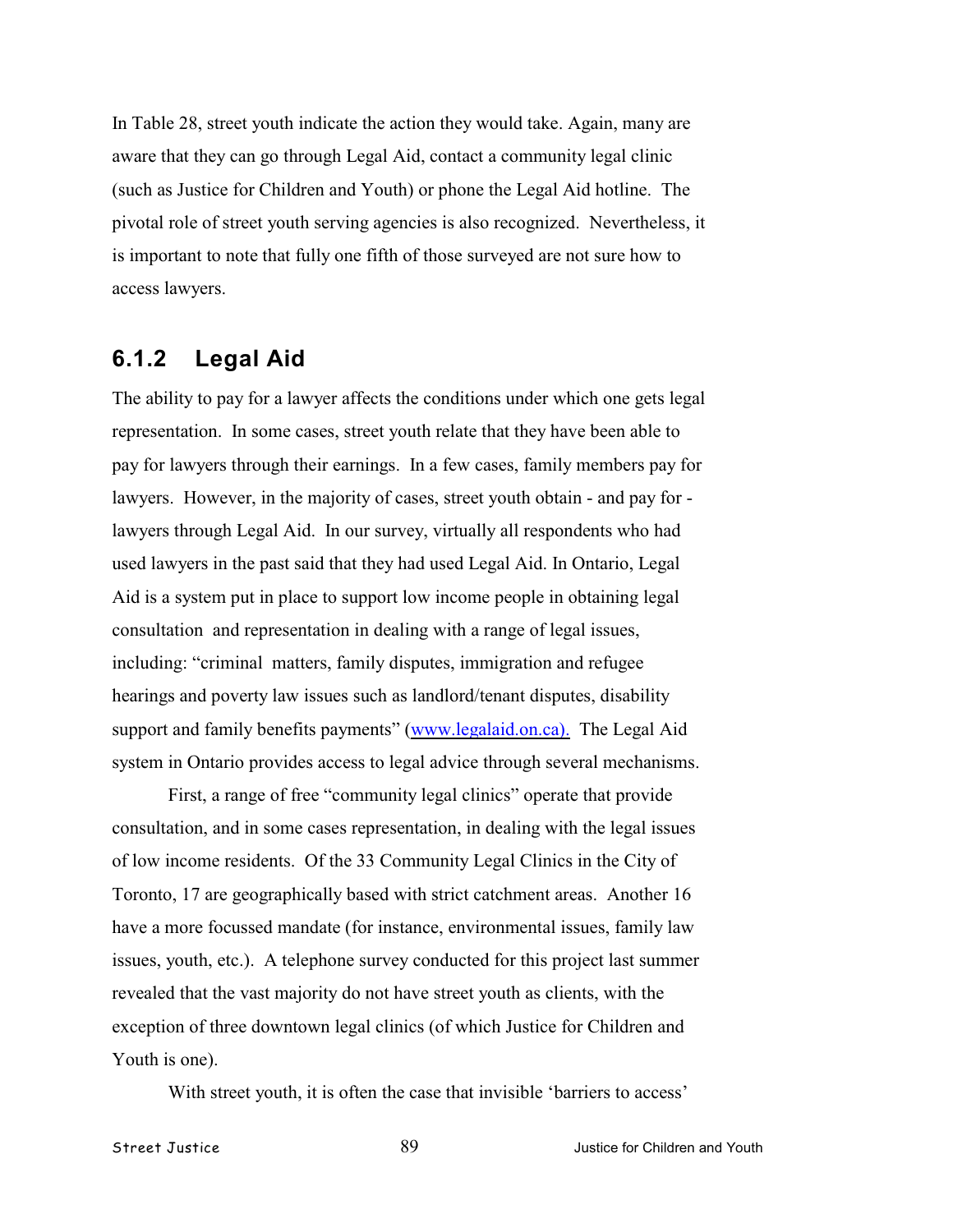prevent them from using services that are otherwise open to the public. Just as with the offices of doctors and lawyers, street youth are often intimidated and reluctant to access such services voluntarily, because they are young and inexperienced, and in some cases intimidated by adults. It is important to remember that both their experiences at home prior to becoming homeless, and their life on the streets, has made many street youth distrustful of adults generally, and more specifically, of those with power and authority. More successful approaches (such as that employed by Justice for Children and Youth's Street Youth Legal Services program (SYLS)), involve bringing the legal services to street youth - in this case, to the places that street youth frequent.

Second, Legal Aid Ontario provides Duty Counsel Services. Duty counsel are lawyers who work in courthouses to provide help to clients appearing in criminal, family or youth court who do not have a lawyer present. Duty counsel do not take on cases. Almost half of street youth who have made use of lawyers have used duty counsel at one time or another (in most cases, only once). The level of satisfaction with the service provided by duty counsel (62% are generally satisfied) is somewhat lower than that indicated for legal aid lawyers retained under the certificate program. However, given the limitations of the service that duty counsel lawyers can provide (limited same day service only, inability to prepare) this is perhaps not surprising.

The third mechanism for Legal Aid in Ontario, is the 'certificate program'. This is a program whereby low income clients may be able to retain a private practice lawyer to represent them in criminal, family law and immigration cases, depending on whether the person passes a means test, the nature of the legal matter, and whether they are able to find a lawyer who will take on their case. Legal Aid certificates currently will only be issued for criminal charges, for instance, where there is a 'probability of going to jail', which means that certain charges (possession of marijuana) and fighting tickets are not eligible. Because the 'certificate program' involves fixed fees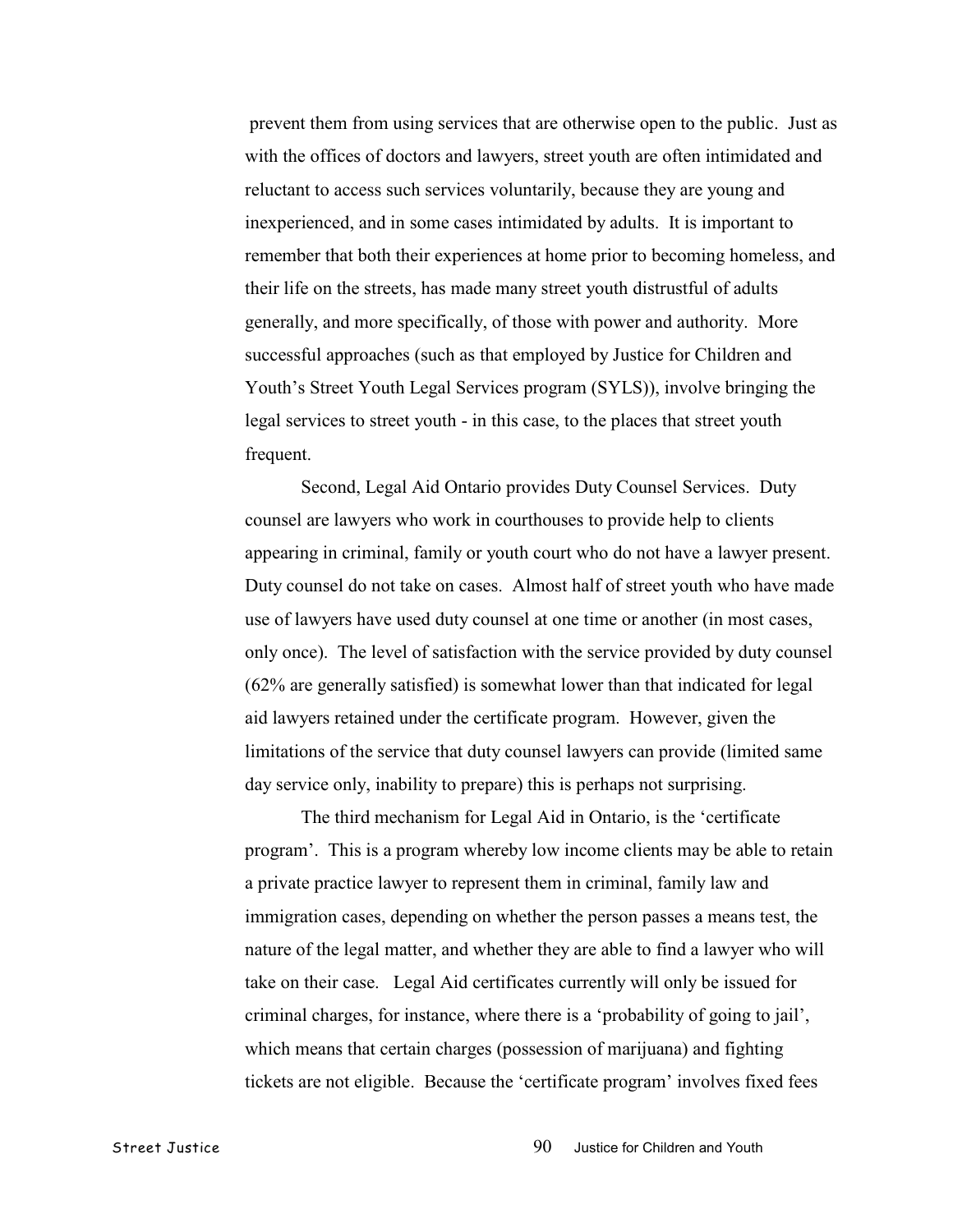to be paid to private practice lawyers<sup>10</sup>, there is a built in disincentive to take on cases that will be long and /or complicated, unless the lawyer in question is willing to provide much of the service to the client for free. Street youth who have accessed legal aid lawyers through the certificate program in general report satisfaction with the service (72.9%).

#### **6.1.3 Evaluating Legal Representation**

Because so many street youth have had to access lawyers in the past, they are in a unique position to evaluate the quality of representation that they receive, whether their lawyer is paid for through Legal Aid, by themselves or by a relative. In general, three quarters of street youth (74.3%) report that they were satisfied with their legal representation. More specifically, they remarked that their lawyers put 'effort' into their cases, and argued them well in court. In these cases, lawyers are described as being willing to spend time explaining options and legal process, and perhaps most significantly, listening to the opinions and desires of their clients. Of course, successful - or at least reasonable - outcomes in their cases increased street youth satisfaction with their lawyers.

There is, however, a segment of the street youth population that related a level of dissatisfaction with their lawyer and the quality of representation they received. It is important to look at the reasoning underlying this dissatisfaction. In some cases, street youth feel their lawyers let them down because of the lack of a suitable outcome to their case ("he didn't get me off the charges"; "she should get me out of jail earlier"). In several cases, street youth remark on the lack of professionalism of their lawyer ("he shouldn't drink on the job"; "she should've been more honest").

*"I've had good experiences with lawyers because I know the legal system, lawyers taught me how to present myself in front of the judge"* Alan, 22

*"It worked out well. My lawyers kept me out of jail whenever possible, and even had a few charges dropped."* Allison, 19

 $10$  The fees are based on a pre-determined hourly rate, with a maximum number of payable hours being defined for different types of cases.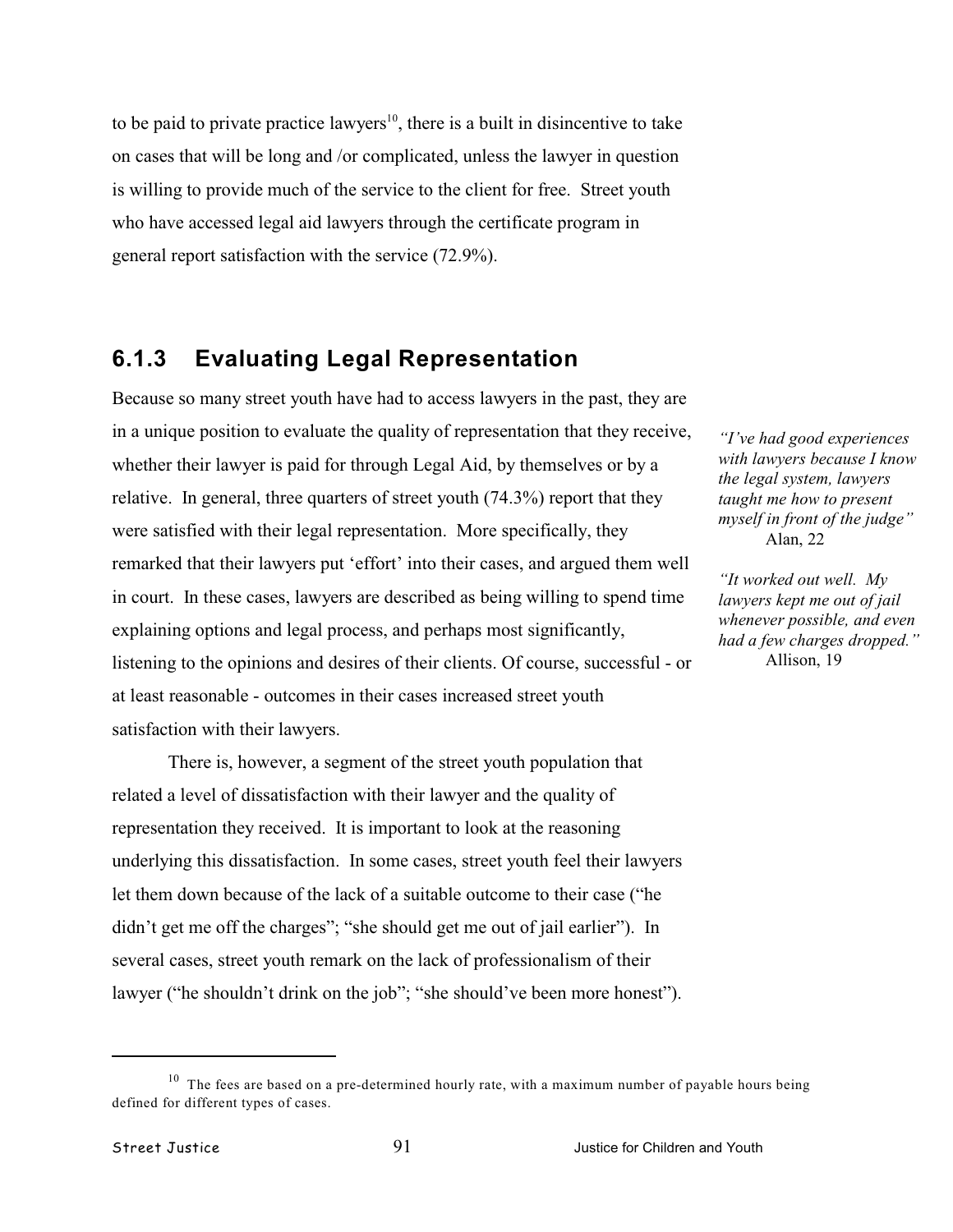*"Yeah, I already have a good lawyer. He isn't like other lawyers, he tries to find out what you want, explains things in detail, shares all knowledge he has, gives all the options."* Chris, 18

*"I hate fucking lawyers. They've fucked me so many times. Some lawyers don't show up to court at all. They always screw up deals. Don't tell me about probation when I don't want it. I'd rather do the time, then I don't have to deal with the probation officers."*

Marcus, 19

*"NOT GOOD! For example I had one lawyer say out loud, "I think it would be good for this kid to do a little bit of jail time." I think I could have gotten off on some charges if my lawyers were better."* Matthew, 20

More typically, however, street youth complain about the quality of work of their lawyer, perceiving them to have not put the requisite attention and effort into their particular case. The underlying theme of such complaints is that street youth feel that because they are young and poor, and especially if they must depend on legal aid, that they are not getting the type and quality of representation that they require. Some street youth reported, for instance, that their lawyers spend little time with them, showed up in court unprepared, or in some cases, didn't show up at all. Whether these complaints are do to misconceptions or misunderstandings (for instance, lawyers do not always attend 'set date' hearings), or to the poor practice of lawyers is not clear.

Street youth also report that lawyers are often difficult to access, and do not get back to them right away. Some of the difficulties street youth have in dealing with lawyers have to do with barriers to access typically experienced by low income people. As has been mentioned elsewhere in this report, the conditions of instability inherent in living on the streets means that street youth often have a short term focus, and easily get frustrated with processes that last too long, or where instant access is difficult to obtain. Thus, many street youth complain about the fact that their lawyers are unable to obtain quicker results.

Connected to this is the fact that they are also often frustrated by what is deemed to be a lack of responsiveness and accessibility on the part of their lawyer. While it is true that many people in the general public may have difficulty in getting ahold of a lawyer (or any other professional, for that matter), and that this may cause some degree of annoyance, this may become a particularly frustrating obstacle to young homeless people who engage in short term thinking and who are themselves difficult to reach (because they lack a fixed address and / or a personal phone) and may be dependent on sending and receiving messages through a street youth agency, or at a phone booth. Access to lawyers is often compromised because street youth themselves often miss appointments, especially if they are made too far in advance.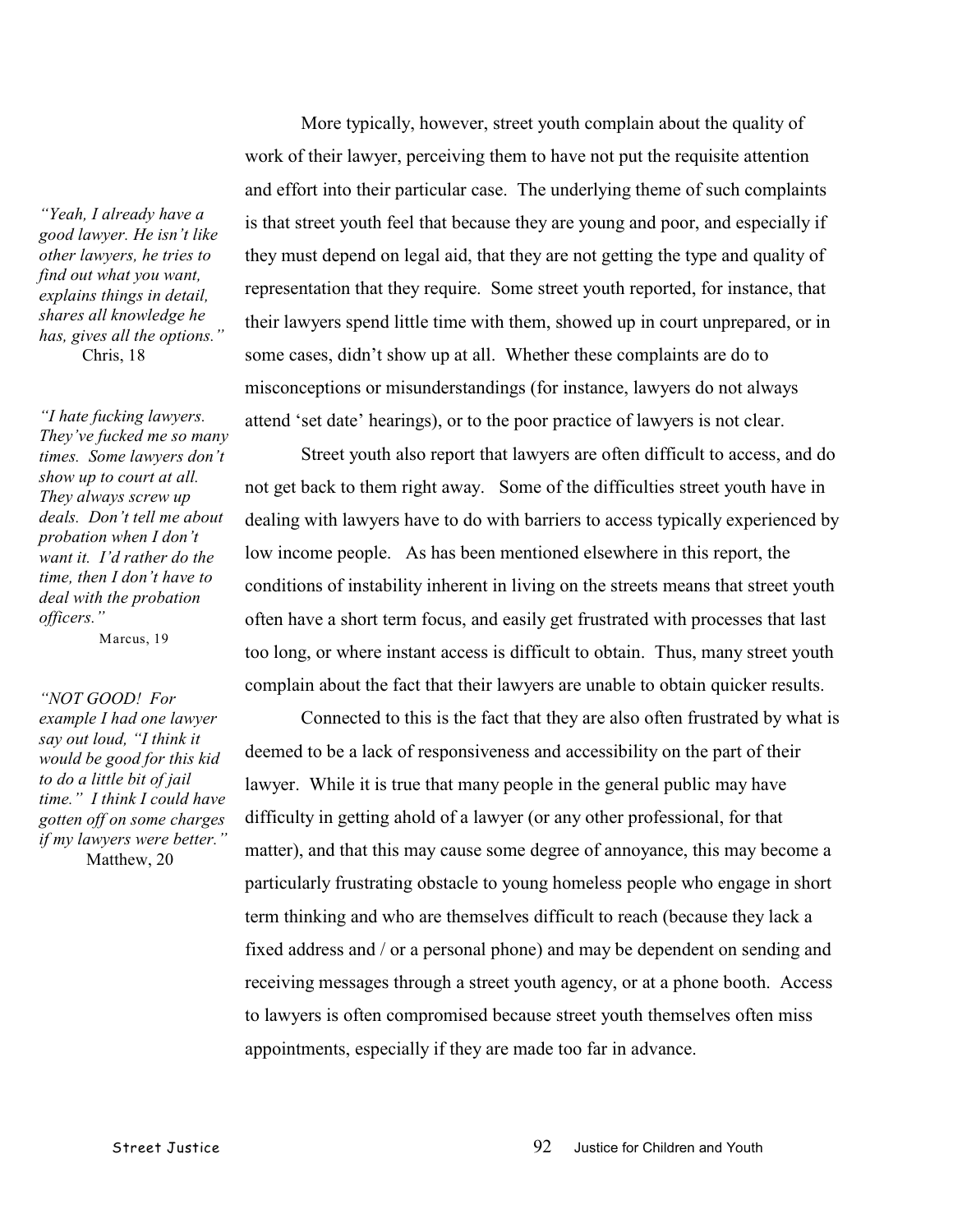Keeping appointments can also become a big problem if you are homeless, your week is unstructured, and you lack the social supports necessary to ensure that you get to the right place at the right time. A significant number of the problems street youth experience with lawyers, then, have to do with the barriers to access they experience as homeless youth.

While all of the above circumstances have an impact on how street youth evaluate legal services, there is one complaint that is voiced more often than all others: about 10% of street youth who have used lawyers complain that their lawyers went against what they wanted them to do. The general sense of dissatisfaction voiced by street youth is that lawyers - particularly Legal Aid lawyers who receive a fixed payment - try to drive the process in such a way as to speed the process and minimize their commitment to, and involvement in the case. For instance, many street youth report instances where they were pressured by lawyers to 'plead guilty' even when they are not. Often, street youth who are in custody already and awaiting trial will be persuaded to take this course of action because it may in fact mean that they get out of jail sooner. Unfortunately, the end result is invariably an unwarranted criminal record.

### **6.1.4 Legal Information**

Given the scope of the legal and justice issues faced by street youth, and recognizing their young age and lack of experience, it is important to recognize that often what street youth need is not legal representation, but rather, information. This includes basic information about rights. It also means learning about legal processes and systems relating to, for instance, immigration, landlords and tenants, employment standards, family law, etc.

In many instances, street youth require case-specific information relating to their own experiences as tenants, employees, parents, victims of crime, or after they have been charged. Such information is in some cases

*"No, I wasn't happy with my lawyer. I was pregnant and I wanted to just do the 60 days flat ... the lawyer kept trying to get me on 7 months probation but I didn't want that cause then CAS would look in to me."* Christina, 17

*"They give up on cases without even trying. They're afraid to fight because they don't want to lose. The way the system works makes this happen. These are the circumstances. They get people to plead guilty when you shouldn't. You are in jail, they say "You can plead guilty, and you'll get a two month sentence. If you plead not guilty, you'll still be in jail but you'll wait six months for trial.""*

Aaron, 20

*"I wanted time instead of probation. They never hear you out - all they want is the legal aid certificate. All they want is money money money."*

Steve, 19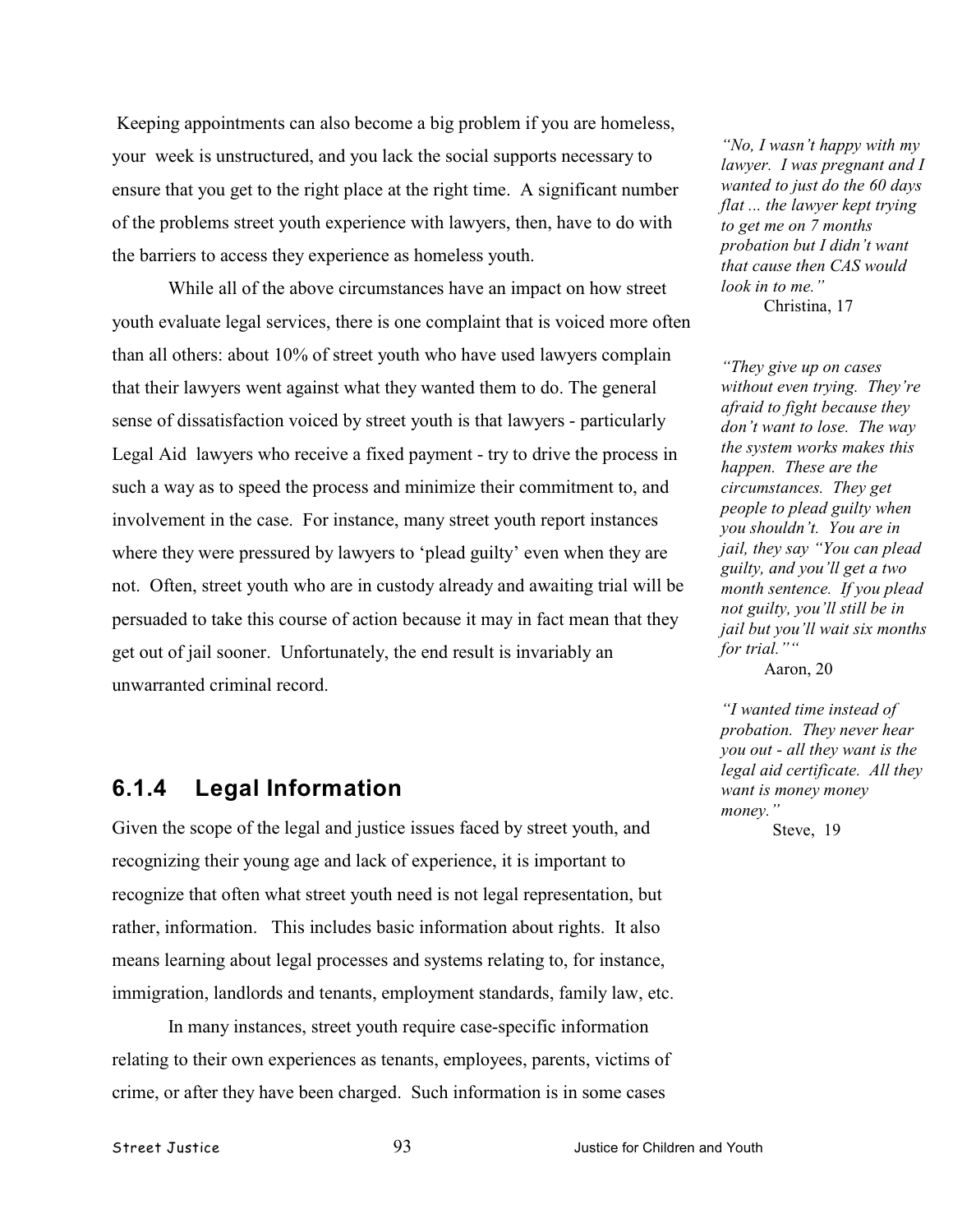fairly straight forward. In other cases, street youth will require a legal opinion, which is best served through a consultation with a lawyer. Opportunities to have consultations with lawyers are highly valued by street youth because of the accuracy and the relevance of the information they receive. Often they will contact lawyers who have represented them in the past. Some youth report 'cold calling' lawyers out of the phone book. Most commonly, street youth are able to access lawyers for consultations through street youth agencies, some of whom have independent lawyers provide such a service. In some cases, Community Legal Clinics provide a drop-in service (Downtown Legal Services, Justice for Children and Youth). The most extensive service is the Street Youth Legal Services program provided by Justice for Children and Youth which will be discussed in the next section.

However, lawyers are not available at all street youth agencies, and certainly not all of the time. For our survey, street youth were asked where, and in what form they would seek legal information and advice. In Table 29 below, the most desirable sources of information that street youth identify are listed.

| information that they would like to use |           |          |
|-----------------------------------------|-----------|----------|
|                                         | Frequency | Percent  |
| Staff at agencies                       | 121       | 66.8%    |
| Books                                   | 78        | $43.1\%$ |
| Pamphlets                               | 67        | 37.0%    |
|                                         | 62        | 34.2%    |
| Legal clinic / lawyer                   | 52        | 28.2%    |
|                                         | 45        | 24.9%    |
|                                         | 15        | $8.3\%$  |
|                                         | 12        | 6.6%     |
| Duty Counsel                            | 8         | $4.4\%$  |
| No answer                               |           | $4.9\%$  |

| Table 29                                                                   |
|----------------------------------------------------------------------------|
| <b>Accessing Legal Information</b>                                         |
| Percentage of street youth who identify the following as a source of legal |
| information that they would like to use                                    |

n=181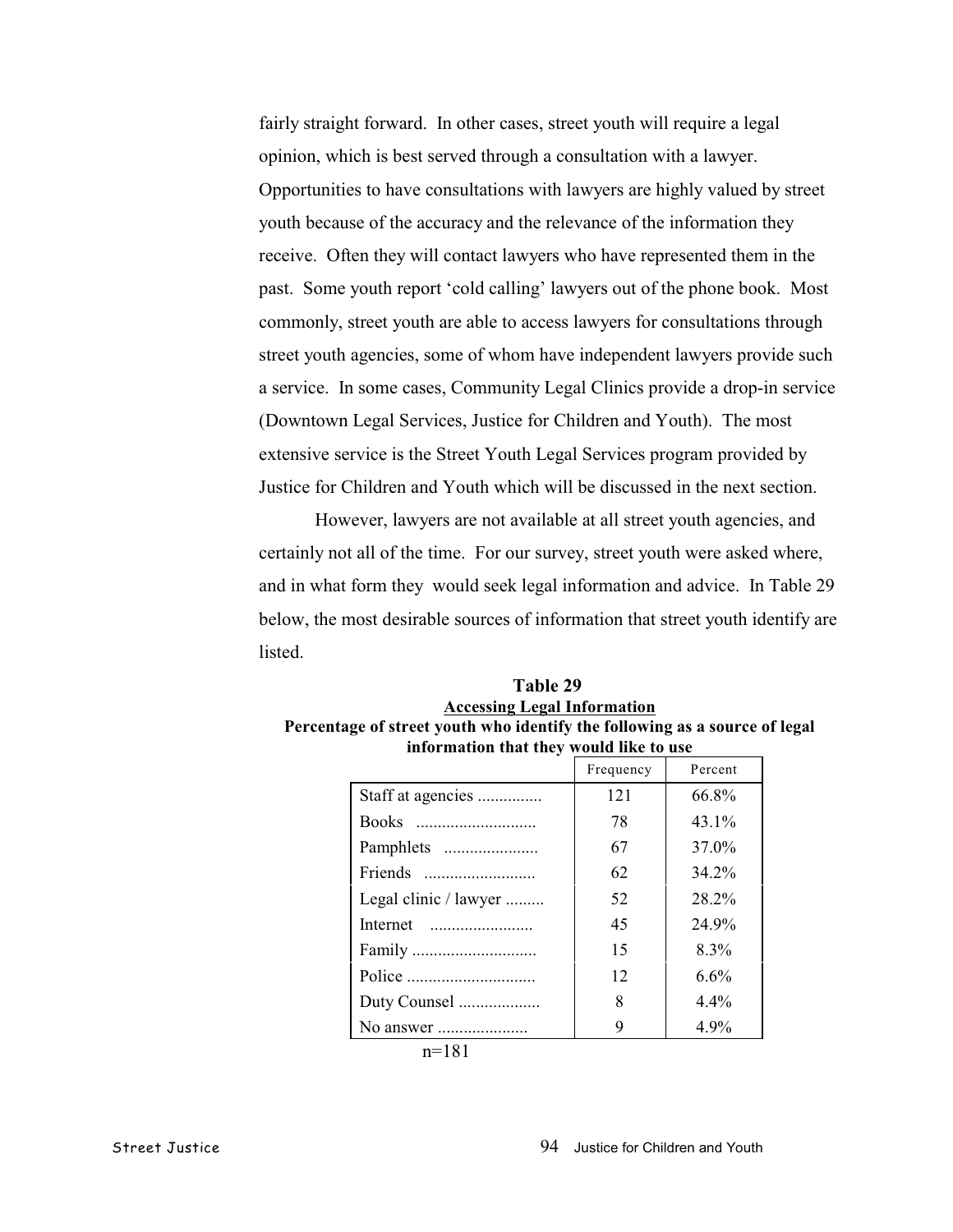It is important to note that in answering this question, street youth were often able to distinguish the type of information they might get from a particular source. For instance, 'friends' were seen as a good source of information about the qualities of particular lawyers, or about what they might expect in jail, or court.

On the other hand lawyers are seen as sources of more accurate information. In fact, in terms of accessing information, street youth in general expressed their concern about the quality of information they might get access to. As sources of information, they recognize the limitations of friends, but also of street youth agency staff and some pamphlets, which might provide information that is partial or inaccurate. Nevertheless, in spite of obvious limitations, it is still the case that street youth see street youth serving agencies as necessary sources of information, because of the resources they have in house (books, pamphlets), the knowledge of staff, and because in several agencies, lawyers from legal clinics come to do consultations.

 Finally, the preferences listed reveal the broad range of learning styles and preferences of street youth. While some young people prefer to have questions answered by staff, legal experts, friends or family, it should be noted that many street youth express a desire to 'educate themselves' through using pamphlets, reading books and searching the internet. The question to be addressed is whether adequate, relevant and appropriate information exists in a broad range of formats and through widely available sources for street youth in Toronto.

#### **6.1.5 Justice for Children and Youth**

Justice for Children and Youth is a community legal clinic and children's rights organization located in downtown Toronto. It is mostly funded by Legal Aid Ontario, and is a registered charity. Its mandate is to provide legal information, support and representation for low income children and youth. Justice for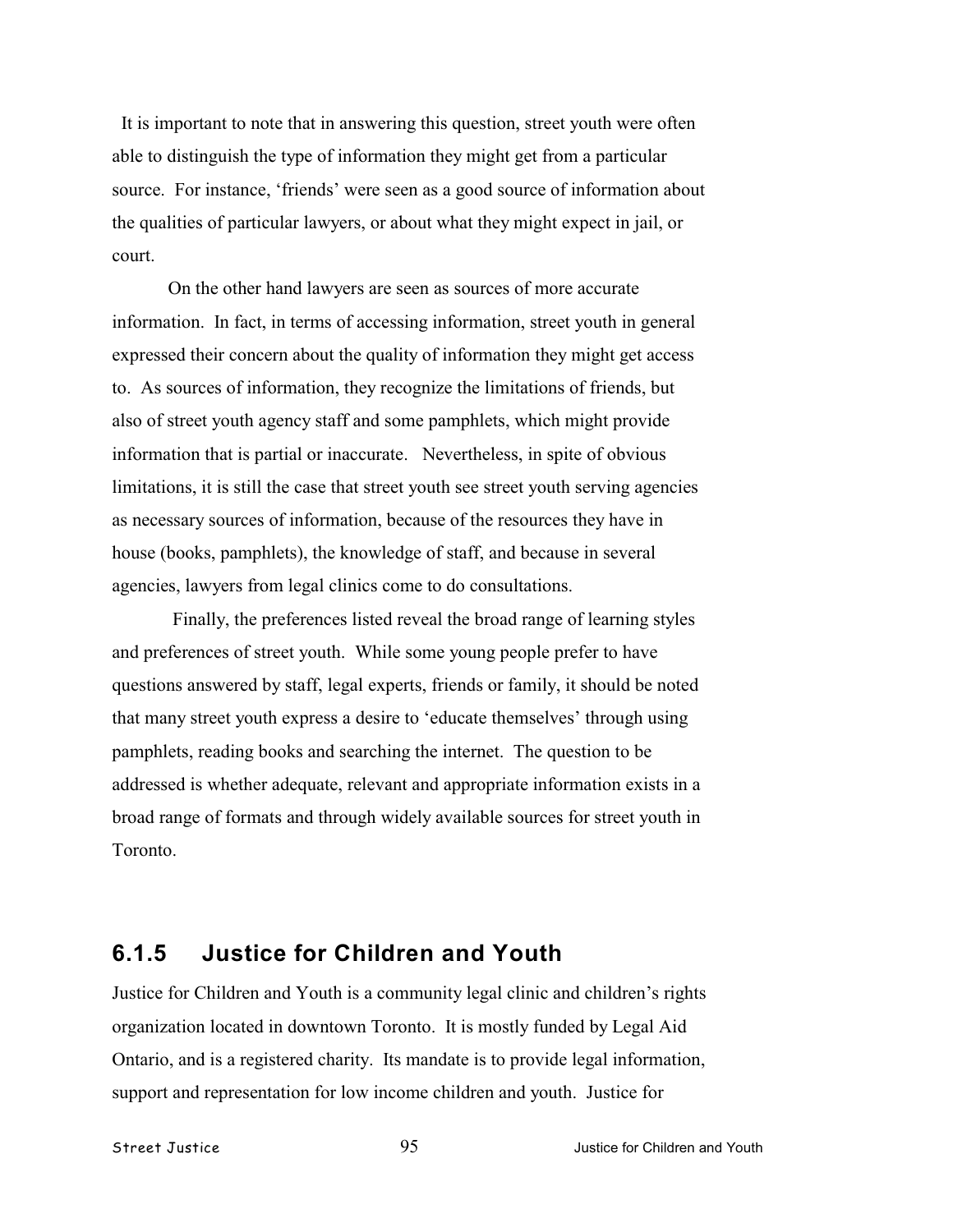Children and Youth also regularly takes on important test cases relating to the legal and justice issues of children and youth.

In response to a recognized need, Justice for Children and Youth developed an outreach program for street youth in 1999. The program, referred to as Street Youth Legal Services (SYLS) is staffed by one lawyer, and has the mandate to provide service and support to street youth and the agencies that serve them. At the time this research was conducted (fall, 2001), the SYLS lawyer provides information and consultation through weekly drop-ins at four street youth agencies: Evergreen, Shout Clinic, Stop 86 and Youthlink Inner City, and less frequently at other agencies. While generally the SYLS lawyer does not provide court representation in individual cases, she does provide a great deal of summary advice and helps arrange representation when requested. In addition to such drop-ins, the SYLS program provides regular workshops for young people and staff at agencies serving street youth and other marginalised young people throughout Toronto. Finally, Justice for Children and Youth has participated in test cases relating to street youth, including a challenge to the Province of Ontario's "*Safe Streets Act*".

Evaluations undertaken by Justice for Children and Youth suggest a high level of satisfaction by young people who use the service. Because of the skills and sensitivity of the lawyers hired by the program, and the degree to which they develop a relevant knowledge base to deal with the special needs and circumstances of street youth, the service provided is generally considered by young people using the service to be of high quality, and extremely relevant. Nevertheless, new programs generally take several years to get established and develop name recognition, and the SYLS program is no different. At the time of this survey, less than one quarter of the sample had heard of either Justice for Children and Youth or SYLS, though in conversations with street youth, it is clear that more are aware that 'a lawyer' regularly drops in at Youthlink or Shout Clinic, for instance. Currently, the service is used to capacity.

It can be argued that the SYLS program can benefit from the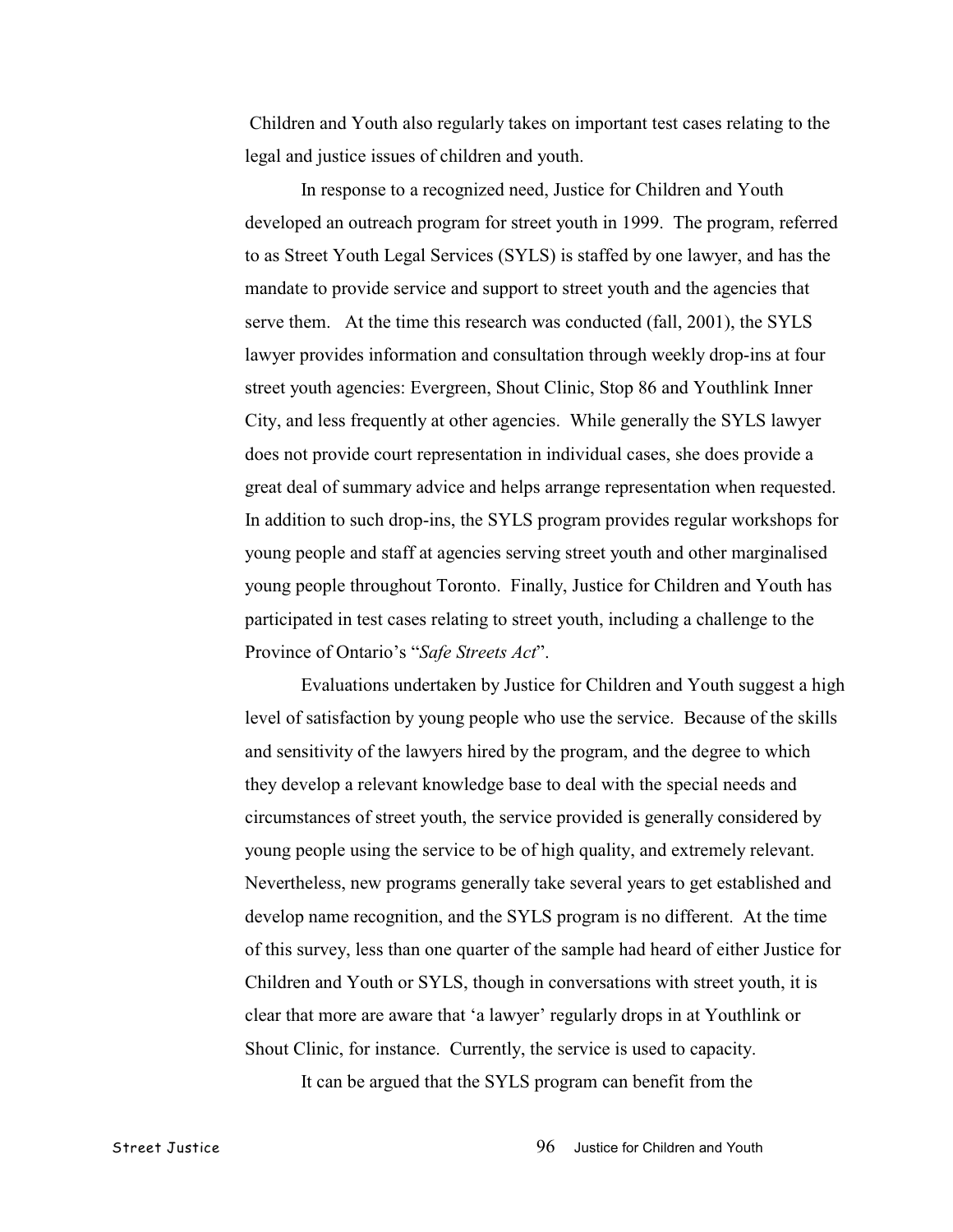development of a more visible and stronger identity. Yet, as the SYLS program evolves its reputation grows, and there will undoubtedly be even greater demands on its resources. Given the range of legal and justice issues of street youth, it is inevitable that additional resources will be required to meet the needs of this population.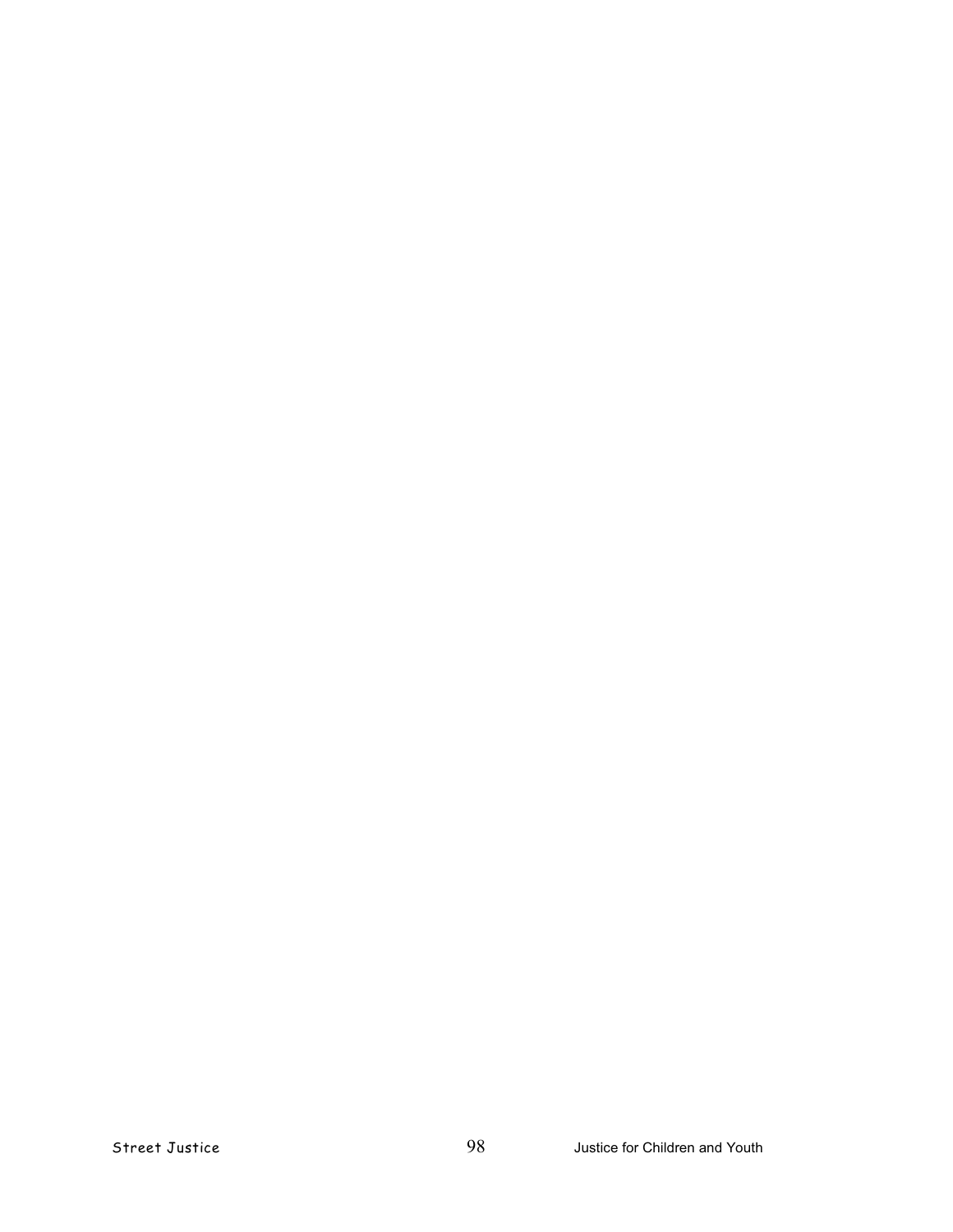# **7.0 Conclusion**

Throughout this report we have examined a broad range of contexts where street youth are faced with legal and justice issues. It is argued here that the circumstances of being young and homeless create the conditions whereby street youth are at extreme risk for encountering problems that require some form of legal intervention.

Because street youth are by definition young, their knowledge and experience is limited. While most young people learn the responsibilities of adulthood and how to navigate a range of public and private systems and services in a gradual manner, youth who suddenly become homeless find themselves suddenly in a situation where the need for, and access to, information far outstrip their knowledge and experience. This includes how to get a job, how to rent an apartment, where do you go when you are sick or have a toothache, what to do when things go wrong.

Because street youth are disengaged from families and communities, they have severely limited social capital and supports. Whereas mainstream youth can typically draw on parents, relatives, teachers and counsellors, neighbours and family friends, the police, etc. to provide information, assistance and support when dealing with problems, for the homeless, these relationships, connections and supports are generally lost. Street youth must then depend heavily on other street youth (whose social capital is also weak) and invariably, the staff at street youth agencies to provide some of these resources.

Being homeless means that they are visibly poor, and are unable to purchase services and access supports that others are able to, including legal representation. It also means that they have restricted options in terms of where they live and how they earn a living. Street youth engage in a variety of money making activities which, on the one hand, provide income to meet day-to-day needs, but on the other, carry significant risks and dangers, including the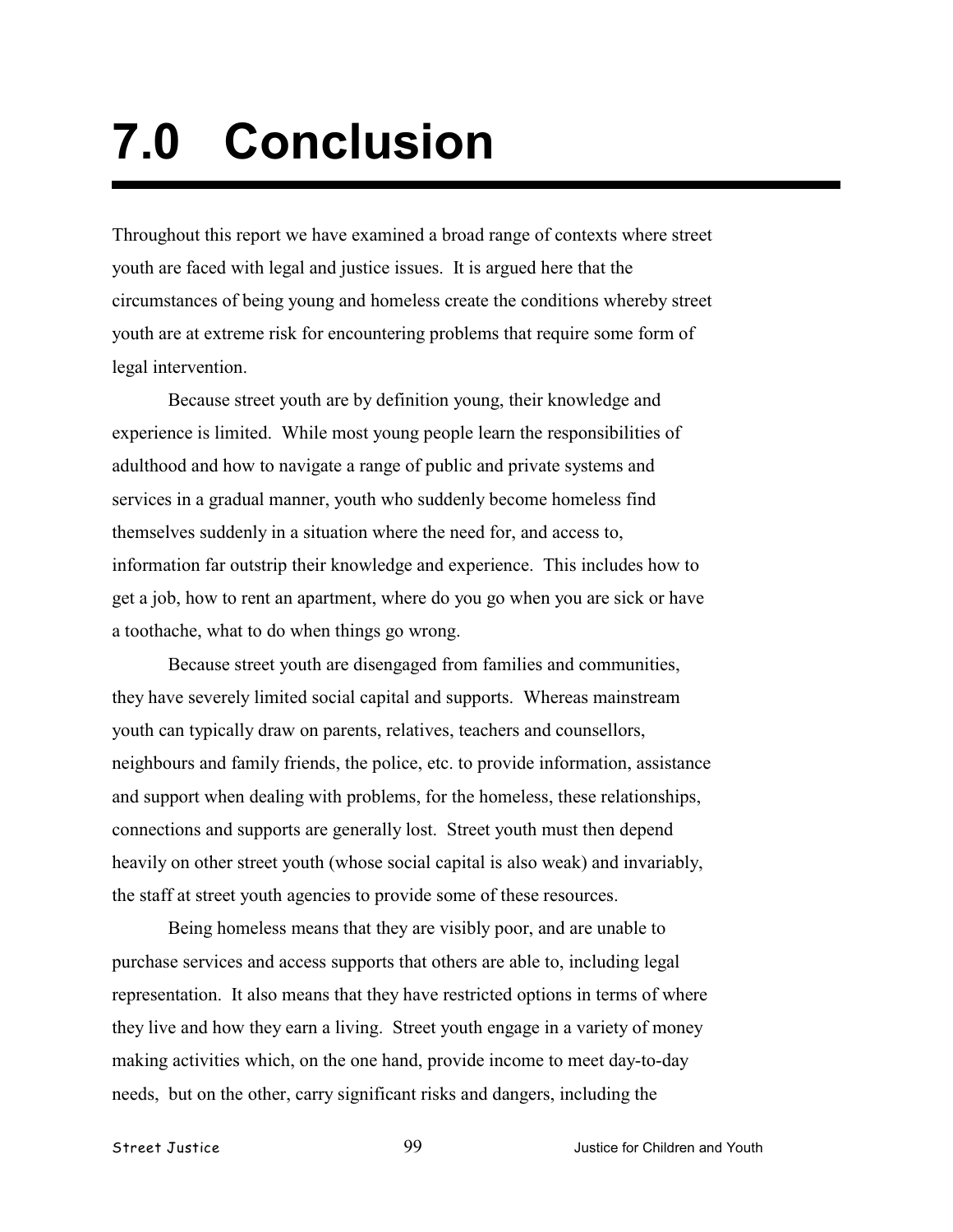possibility of encounters with the police, arrests and days in court.

Being without shelter also means that street youth, more than other youth, play out their lives in very public ways. They lack private space in which to rest, recover, and protect themselves. Their indiscretions are inevitably very public, and this again increases the likelihood of encounters with the police.

Because they are visibly street involved, they are vulnerable to exploitation. Whether by unscrupulous landlords or employers, by sexual predators or other criminals, or by a whole range of other individuals who can wield power over them, street youth can be (and are) taken advantage of, because the perpetrator recognizes that young people who are homeless have few resources to defend themselves and little recourse to challenge them.

Because of the inherent instability of their lives on the streets - tenuous housing, uncertain food security, criminal victimization - street youth generally focus on short term thinking. Rather than work towards long term goals, street youth must focus on the most basic immediate needs, including "where will I sleep tonight?", "What, and when, will I eat today?", "Will I be safe tonight?", "How will I get money?". This tendency towards short term thinking means that street youth often engage in risky behaviours without considering the long term consequences. At the same time, it means that they also resist engaging in processes that are long term, require commitment and continuity, and have uncertain outcomes. This of course has a huge effect on how street youth choose to deal with legal and justice issues.

The marginalization of street youth also means that public policy debates ignore the living circumstances of street youth and instead focus narrowly on their criminal offending behaviour. The range of legal issues and obstacles faced by street youth gets lost in this debate. Instead, the outcome is often a call for more intensive law enforcement strategies in the name of 'public safety'.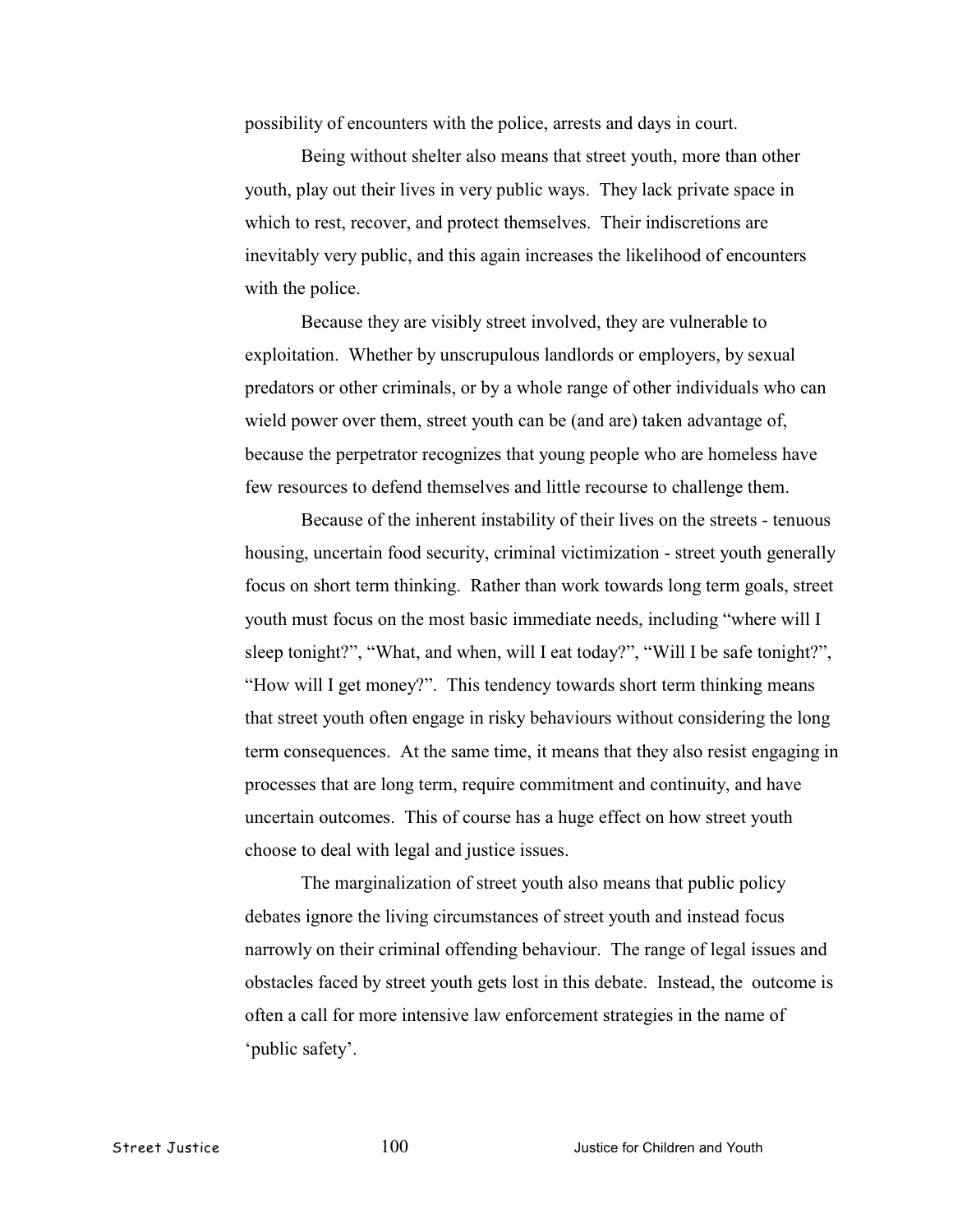### **7.1 The Range of Legal and Justice Issues**

Throughout this report, an effort has been made to capture the range of legal and justice issues that street youth face because they are young and they are homeless. Depending on the circumstances, street youth are placed in a position where they need legal information, consultation and representation. The range of legal and justice issues discussed in this report include:

- **• Housing** Accessing safe affordable housing is a necessary prerequisite for street youth to move forward in their lives. Unfortunately, at a very young age, many street youth have had conflicts with landlords, sometimes due to their own behaviour, at other times due to the unscrupulous practices of landlords.
- **• Employment** Being young, lacking adequate housing, not having finished high school means that street youth, when they do get jobs, are often pushed to the margins of the formal economy. They are often subject to working conditions that are problematic and in some cases illegal. Many are clearly exploited by employers who ignore legal and safety standards. As a result, many street youth 'fall through the cracks' of the economy, and wind up making money on the streets, through a range of legal, quasi-legal and illegal activities. These activities cause additional legal problems because street youth are often victimized when engaging in them, and at the same time because of the 'questionable legality' of such activities, they often wind up being arrested for them.
- **• Family law** Many street youth have come from family backgrounds that were incredibly difficult. In many cases, they were involved with a Children's Aid Society, and were placed in group homes or foster care. Some street youth speak of their desire to seek redress for abuse they endured as children. Others hope to establish legal independence from their parents, so as to remove barriers to accessing resources and services.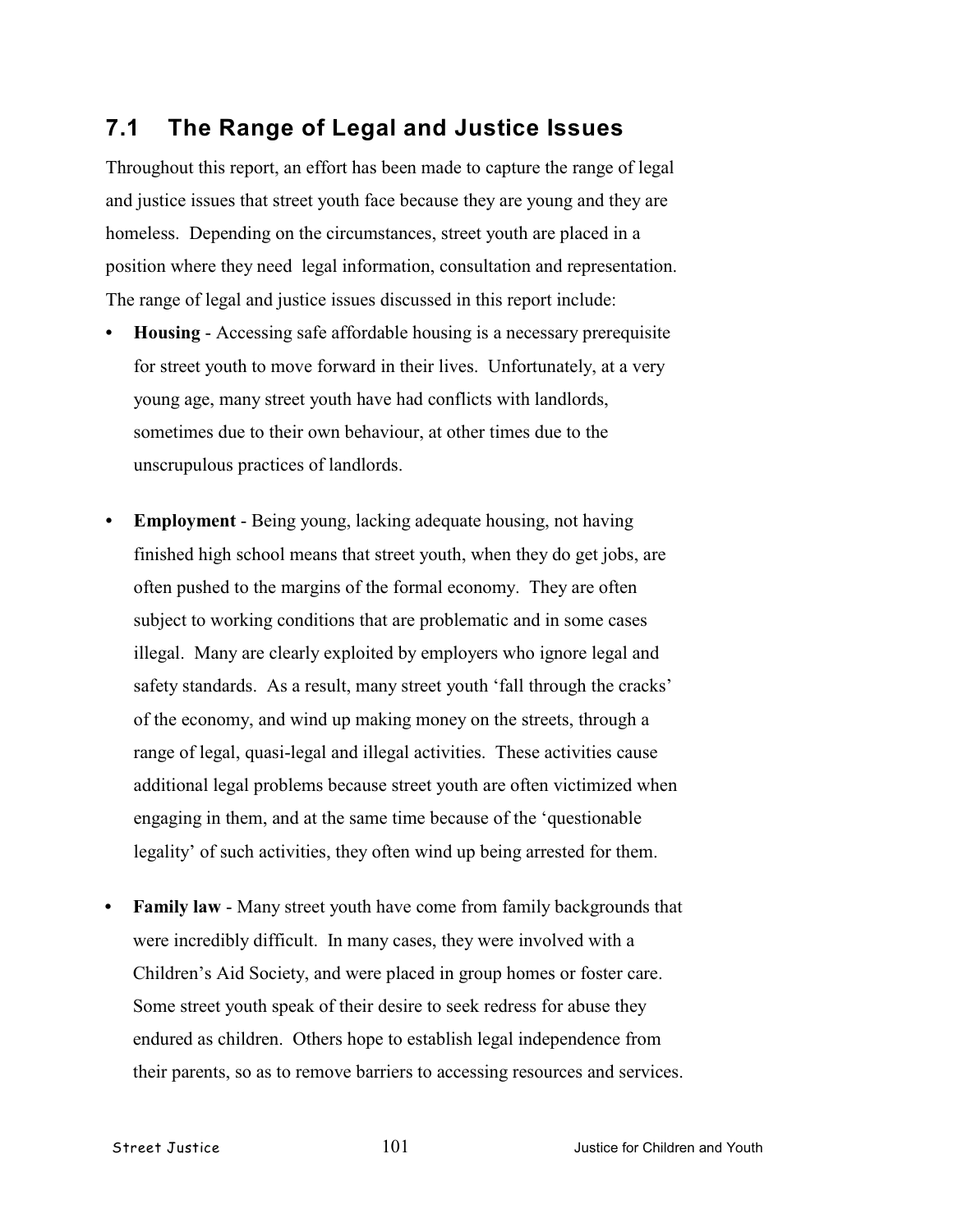Of course, some street youth themselves become parents at a young age. Street youth who are young parents often wind up having children taken into care by the Children's Aid Society. Street youth often struggle to gain custody or obtain access rights.

- **Immigration Issues** A growing percentage of the street youth population are immigrants and refugees. They are often in need of legal support regarding their immigration status, which can also have an impact on their ability to get housing, employment and access to services.
- **Criminal Victimization** Street youth are amongst the most victimized populations in society. Their likelihood of being a victim of a range of personal and property crimes is exponentially higher than if they were sheltered and living at home. Safety is thus an issue for street youth, and affects how they must conduct their lives day in, day out. Unfortunately, being homeless affects their ability to seek redress for crimes committed against them.
- **• Criminal offending** Just as street youth are more likely to be victims of crime, they are also more likely to engage in illegal activities. While in many cases these activities are connected to the subsistence strategies typical of people who are homeless, this nevertheless increases the likelihood that they will come into contact with the police and be involved in the criminal justice system.
- **Dealing with Police** Most Canadians see the police as helping ensure their safety. Street youth, on the other hand, often see the police as contributing to their own risk of criminal victimization. Street youth make serious allegations of police harassment and misconduct. As a result, many street youth have a lack of faith in policing and do not feel that they receive just treatment.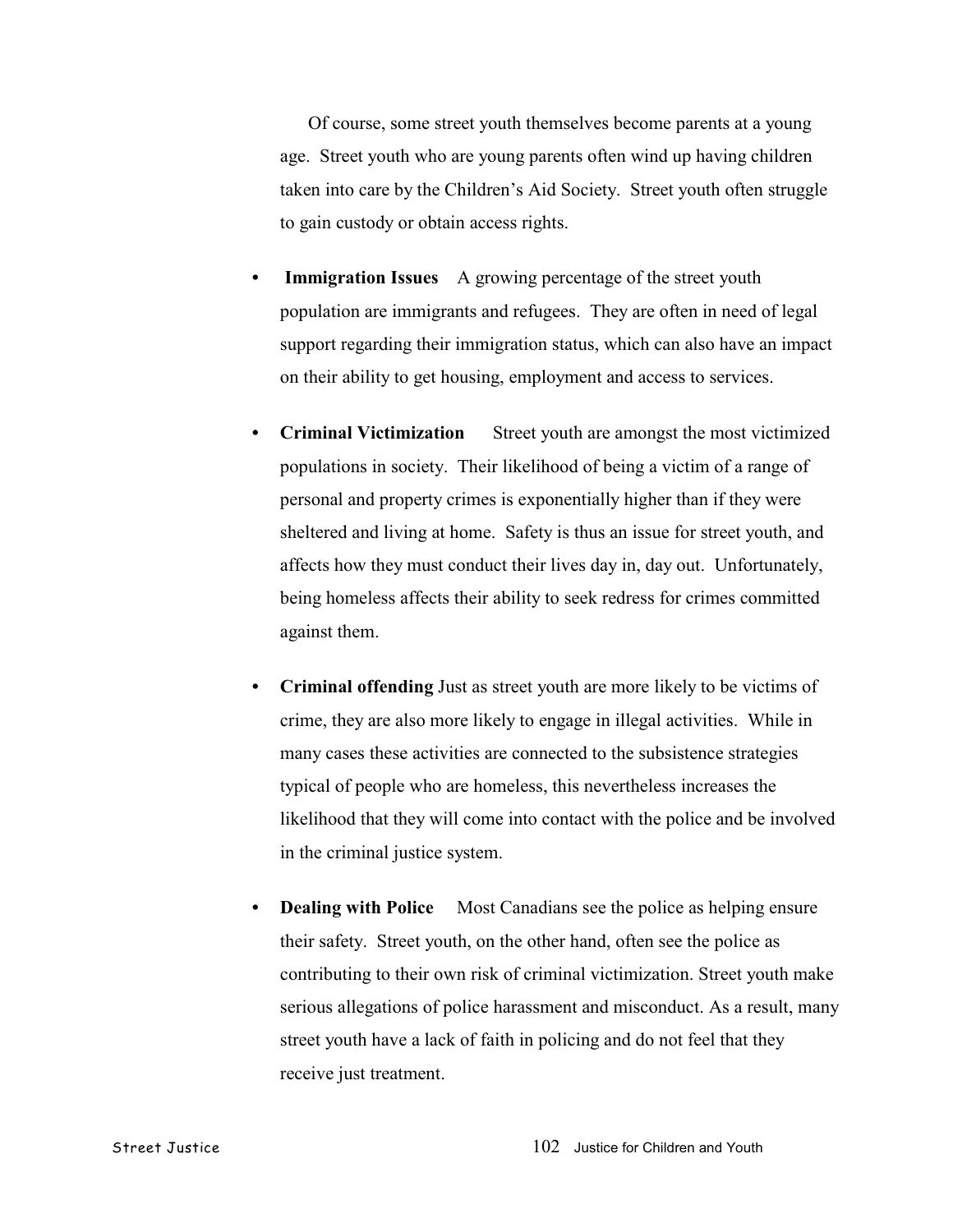**• Courts** The percentage of street youth who wind up in court (in some cases repeatedly) is very high. However, in spite of the broad range of legal and justice issues that they face, their appearances in court invariably have to do with criminal offending. They rarely access the courts for help when they have been harmed.

# **7.2 Supporting Street Youth**

As is now clear, the legal issues of street youth are varied and complex. For young people who are struggling to move forward with their lives, these issues can and do create innumerable complications. Without adequate legal information, opportunities for consultation and legal representation, street youth may find themselves facing challenges that are very difficult to meet. Because of the complexities and uncertainties of their lives, legal support must be designed in a way that is sensitive to, and takes account of , the special circumstances of street youth. Because of the instability of their lives, such services must be flexible and widely available so that street youth are able to deal with legal issues in ways that fit with their chaotic life style and propensity for short term thinking. In further developing legal services for street youth, the following should be considered:

## **1) Legal Information**

Ideally, street youth should be able to get their legal information from lawyers to ensure accuracy. However, it will never be the case that lawyers are located at all street youth agencies during all their hours of operation. As a result, street youth must rely on an array of sources (other than lawyers) for legal information, including staff at street youth agencies, friends, family and written materials such pamphlets, for instance. Providing more and better information should be a goal of any effort to improve the ability of street youth to deal with legal and justice issues.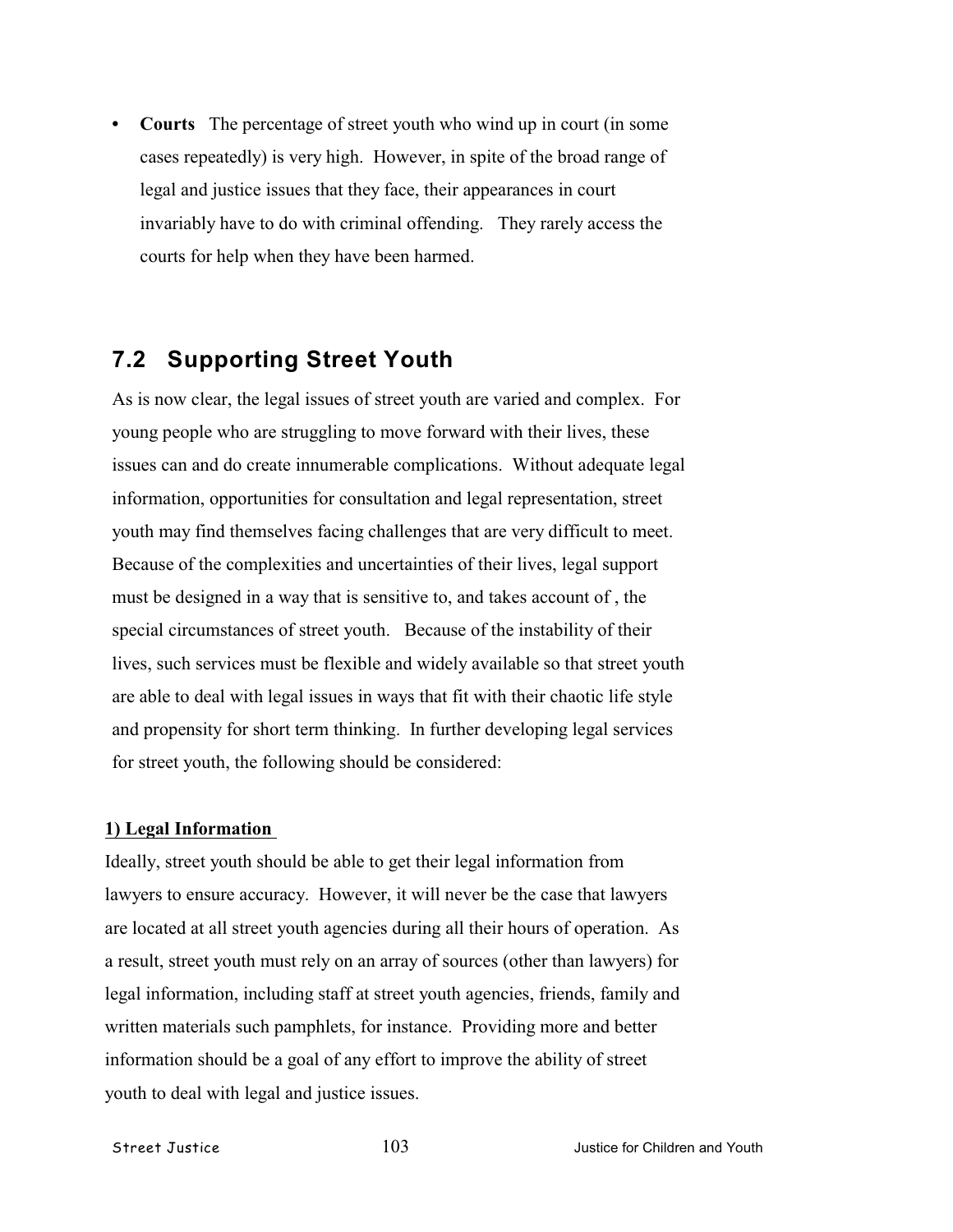It is clear from this research and our consultations that, to a high degree, street youth depend on the staff of street youth agencies for legal information and advice on a range of issues. Street youth rely on staff because they may be amongst the few adults that homeless youth have developed trusting relationships with . Through time, street youth agency staff develop a body of legal and quasi-legal knowledge relating directly to the life circumstances of street youth<sup> $11$ </sup>. It is also for reasons of availability that street youth go to agency staff, regardless of expertise. Finally, staff and agencies act as 'gate keepers' - facilitating street youth access to important resources such as lawyers.

 While the quality and depth of legal information provided by staff is rarely as comprehensive as that provided by lawyers, nevertheless, almost every day staff are placed in a position where they must strive to meet the needs of street youth when they show up and present with problems. Organizations such as Justice for Children and Youth have a role in increasing agency capacity to meet street youth needs. Providing support to street youth agencies ensures that street youth have better access to legal information. This is done in several ways.

Staff - like clients - are able to consult with the SYLS lawyer during drop in hours, and also through phone contact. This is a highly effective strategy that helps staff deal with individual cases. A more broad-based strategy involves increasing the capacity of street youth agency staff through professional development opportunities. SYLS currently offers workshops at several street youth agencies. A program of regular workshops (focused both on general and specific topics) will almost certainly raise the capacity of staff at street youth agencies to provide quality information to clients. Workshops also increase the visibility of SYLS staff and establish stronger

 $11$  Several points should be made with reference to this. Because there is no systematic approach to professional development of agency staff re: legal and justice issues, the knowledge level amongst staff is very uneven. There are also great differences to be found between the capacities of different agencies.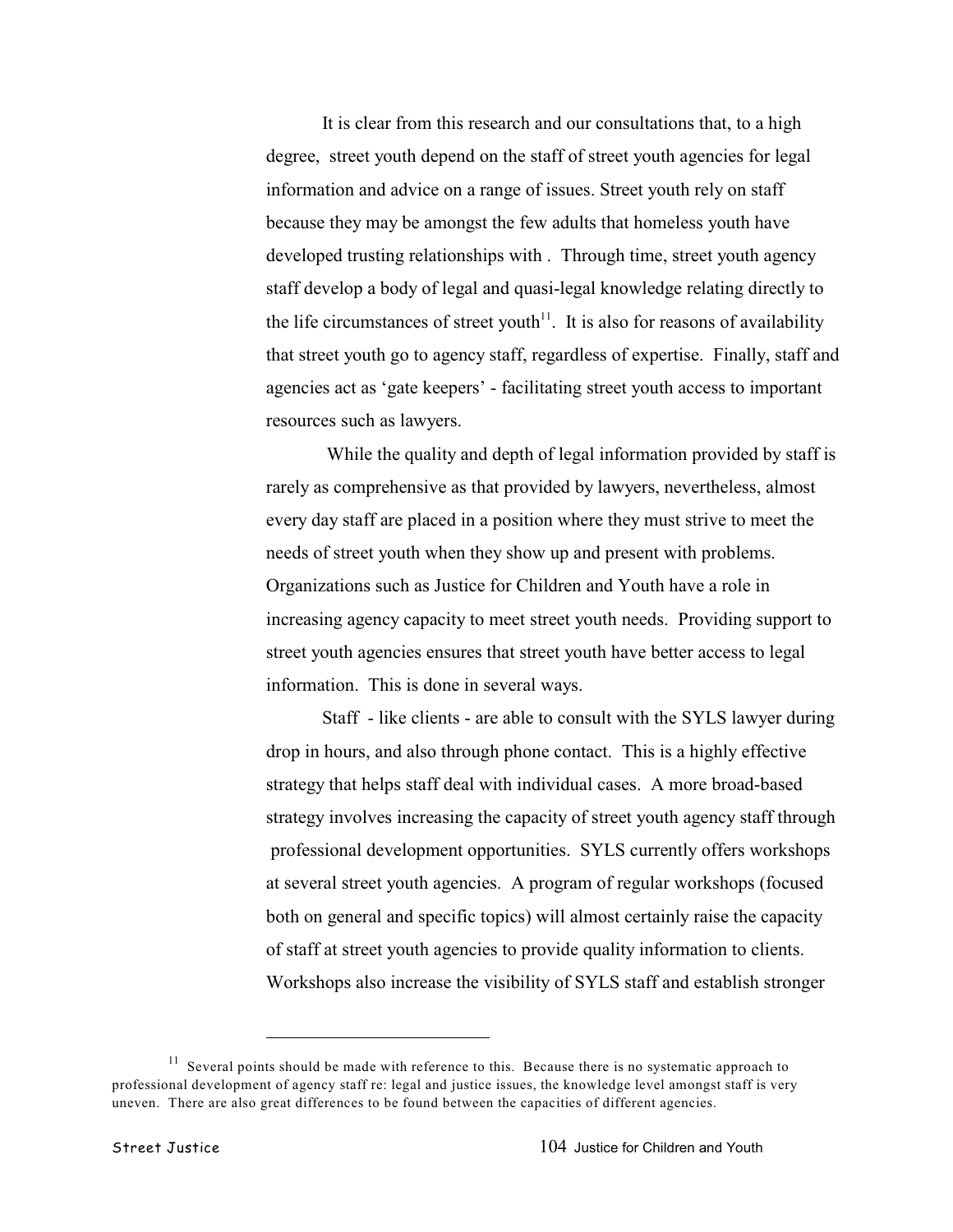relationships between agency staff and JFCY. Such workshops need to be planned and conducted on an ongoing basis, as this will ensure agency staff continually upgrade their knowledge. In addition, workshops help agencies with a high staff turn-over deal with the continual loss of institutional knowledge with regards to legal and justice issues.

While street youth do use agency staff for sources of information, they also emphasize their desire to 'educate themselves'. SYLS staff can assist this process through a variety of means. First, workshops for young people allow street youth to learn not only from a lawyer, but from their peers as well. The workshops ideally mix a focussed discussion on a specific topic, but also create many opportunities for street youth to have their specific questions and issues addressed. A second approach for learning is through written materials in the form of pamphlets, books, wallet-sized cards and internet resources. Currently, a variety of written materials exist that deal with a range of legal topics. Most of these have been developed by Community Legal Information Ontario (CLEO) and are widely available through street youth agencies in Toronto. Other legal resources of this kind have been developed by Justice for Children and Youth and street youth organizations such as Street Outreach Services (S.O.S.). There is a need for information to be developed that deals more specifically with street youth issues, which is available in a wide variety of formats (pamphlets, internet sites, etc.) that are appropriate and useable for street youth. For instance, card sized materials are generally more likely to be retained by street youth.

### **2) Legal Consultations**

The model of providing legal consultations developed by Justice for Children and Youth through its SYLS program can be described as successful. It allows street youth to access expert opinions on broadly defined topics, but also the opportunity to get an opinion on specific cases and situations that are important to them. This information is provided by the SYLS lawyers who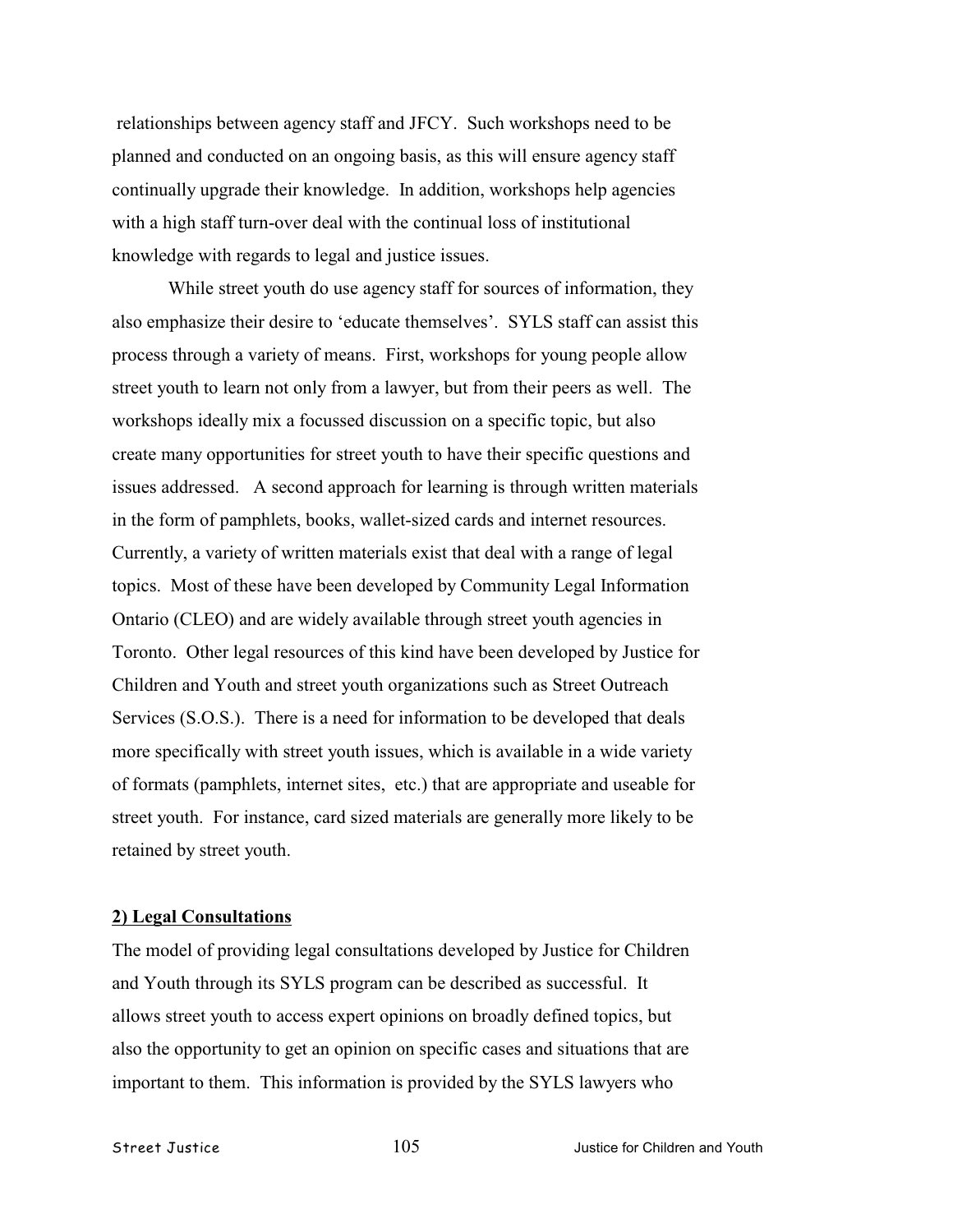have developed a level of expertise around the needs and capacities of the street youth they serve.

Barriers to access complicate the ability of street youth to access a range of medical, dental and other professional services. This includes the legal profession. Because of the instability of their lives, making and keeping appointments becomes problematic. It also means that street youth are impatient and often want quick access in order to deal immediately with issues that are of importance to them. Because of their youth, poverty and experience of discrimination, many street youth are intimidated by professional office environments and by adults they perceive to have power over them. For these reasons, the most effective form of legal consultation for street youth involves bringing the service to them (or at least, to places they frequent).

By using a drop-in format, SYLS is able to gear its service to the needs of street youth who require information quickly and easily. By locating the service in existing street youth organizations, Justice for Children and Youth is able to build on the trust that street youth have developed with the agencies in question. Both factors help reduce barriers that otherwise prevent street youth from accessing lawyers.

The model is successful and is actively used by street youth who find the consultations useful and the SYLS staff approachable. An expansion of the outreach program would make the service more available to street youth. Nevertheless, there are limits to how much this aspect of the program can expand due to funding and staffing constraints.

#### **3) Legal Representation**

The question of the adequacy of legal representation street youth have access to is complex. Of course, a high percentage of street youth have made use of lawyers in the past. While this might suggest that their needs for legal representation are being met, it is important to note that lawyers are typically retained when street youth *must* appear in court - usually to defend themselves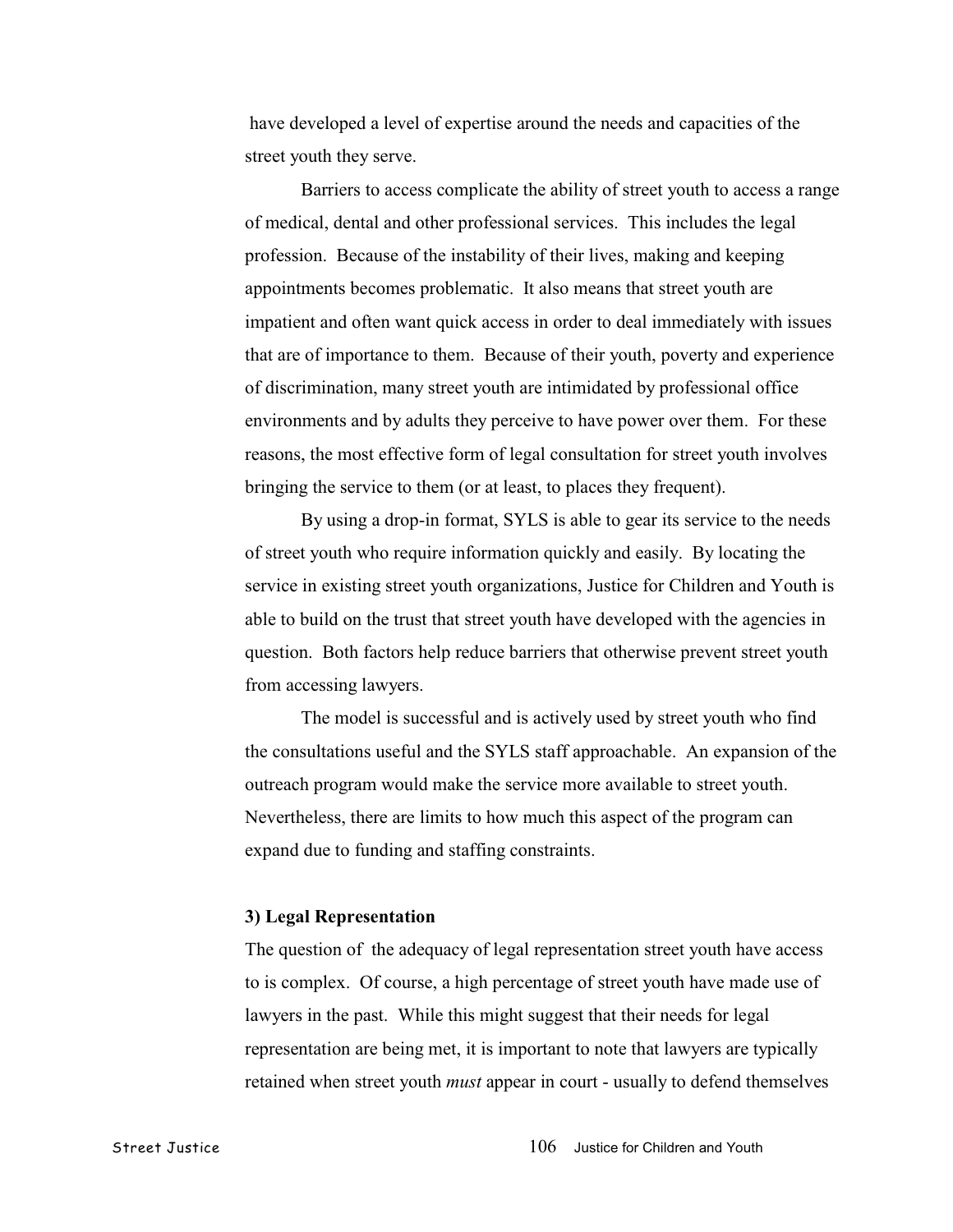on criminal charges. The legal and justice issues of street youth of course extend well beyond their own criminal offending behaviour. Staff at agencies and street youth themselves suggest that it is more difficult to obtain representation for issues unrelated to criminal court.

The need to find appropriate representation is important as well. Street youth need lawyers who they feel they can trust, who spend time with them, and who are sensitive to the complex and sometimes disorganized lives of street youth.

Street youth also need to know how to deal with lawyers, what to expect and what questions they can and should ask their lawyers. In health care, some resources have been developed to assist street youth in dealing with doctors, for instance. Such materials should be developed to help street youth be more effective in their encounters with lawyers, to ensure they get the best representation possible under the circumstances.

### **4) Advocacy**

Justice for Children and Youth has taken a leading role in advocating for changes to laws that are problematic for street youth (the *Safe Streets Act*, for instance). It is argued that many existing laws are applied unfairly to street youth (cite: the high number of charges for possession of marijuana), while other laws target marginalized and homeless people (prostitution laws, *Safe Streets Act*). It is also recognized that street youth perceive themselves to be discriminated against and to be treated unfairly by the police, government programs (like welfare) and other service providers.

Public debates continually emerge involving various levels of government that frame street youth as a 'problem' that must be solved, often with the solution seen in terms of law enforcement and tougher laws and policies. Such actions are detrimental to the well-being of street youth, and may in fact impede their efforts to move forward with their lives. It will be necessary in the future, for instance, to ensure that in public policy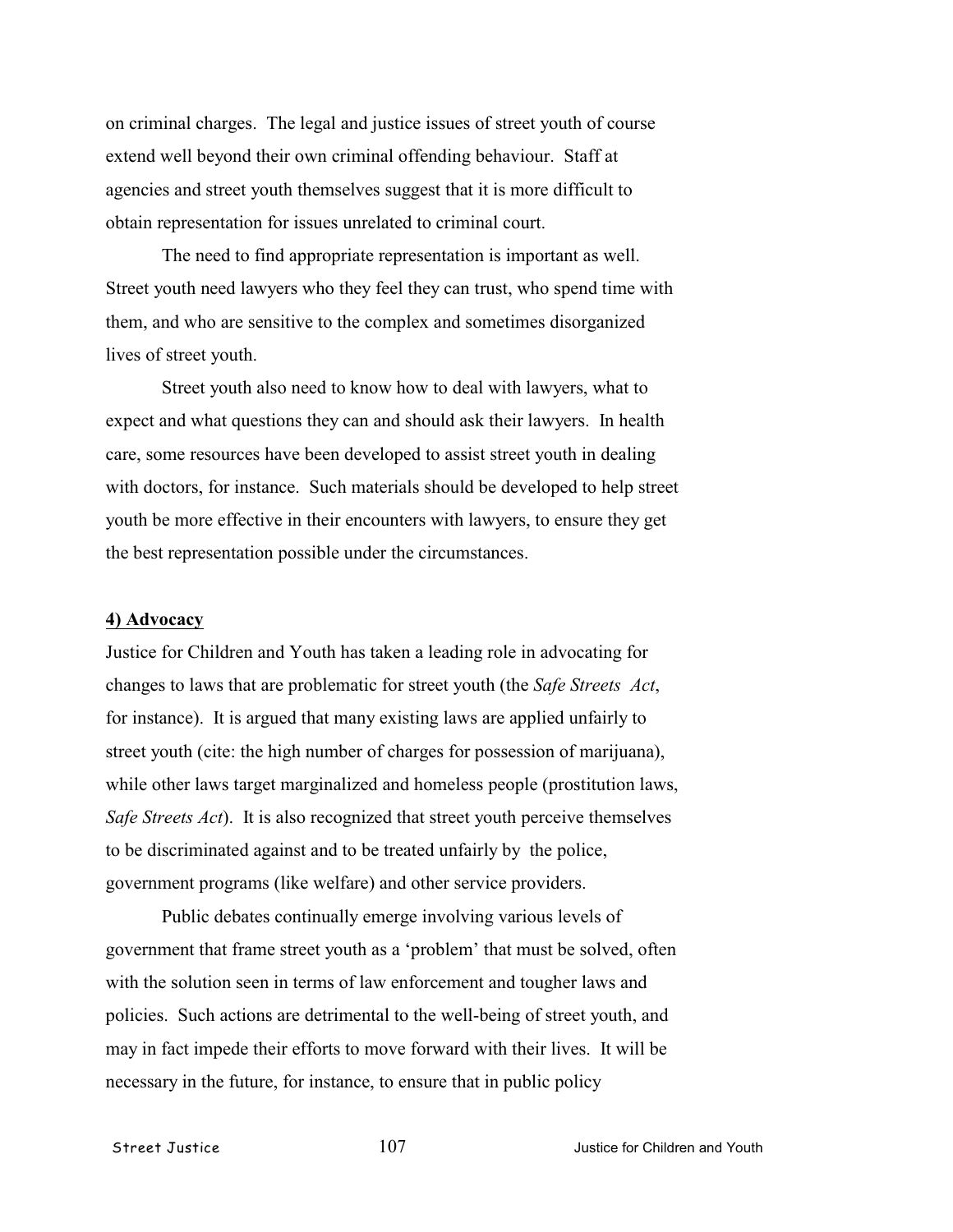discussions the safety issues of street youth are considered as part of 'community safety'. There is therefore a broad demand for JFCY to engage directly in, and/or support, advocacy efforts.

### **5) Community Development and the Involvement of Street Youth**

Street youth need not be seen only be the recipients of legal information, consultation, representation and advocacy efforts. With their life experiences, energy and skills, there are ways that street youth can and should be brought into the process of service planning, development and delivery.

There are ample examples of peer education programs where street youth are seen not merely as passive recipients of services, but rather, are engaged in the production of knowledge and the delivery of service. Examples of street youth peer education activities include harm reduction work, street outreach, the development of health promotion materials, delivering talks and conducting workshops. When street youth are involved as peers, they are able to use their knowledge and experience, are often more trusted than 'adult' workers, and bring innovative approaches and ideas to their work. For those who are the peer educators, the benefits are many, including greater stability in their lives (because of having a job), the enhancement of self-esteem, the development of soft and hard employment skills, and an opportunity to contribute to their community.

The development of community-based legal services for street youth is in its infancy. There are opportunities to apply learnings from other fields where street youth peer educators have been utilized. This will only enhance and extend the ability of Justice for Children and Youth to provide effective legal services and support to the high risk population of street youth.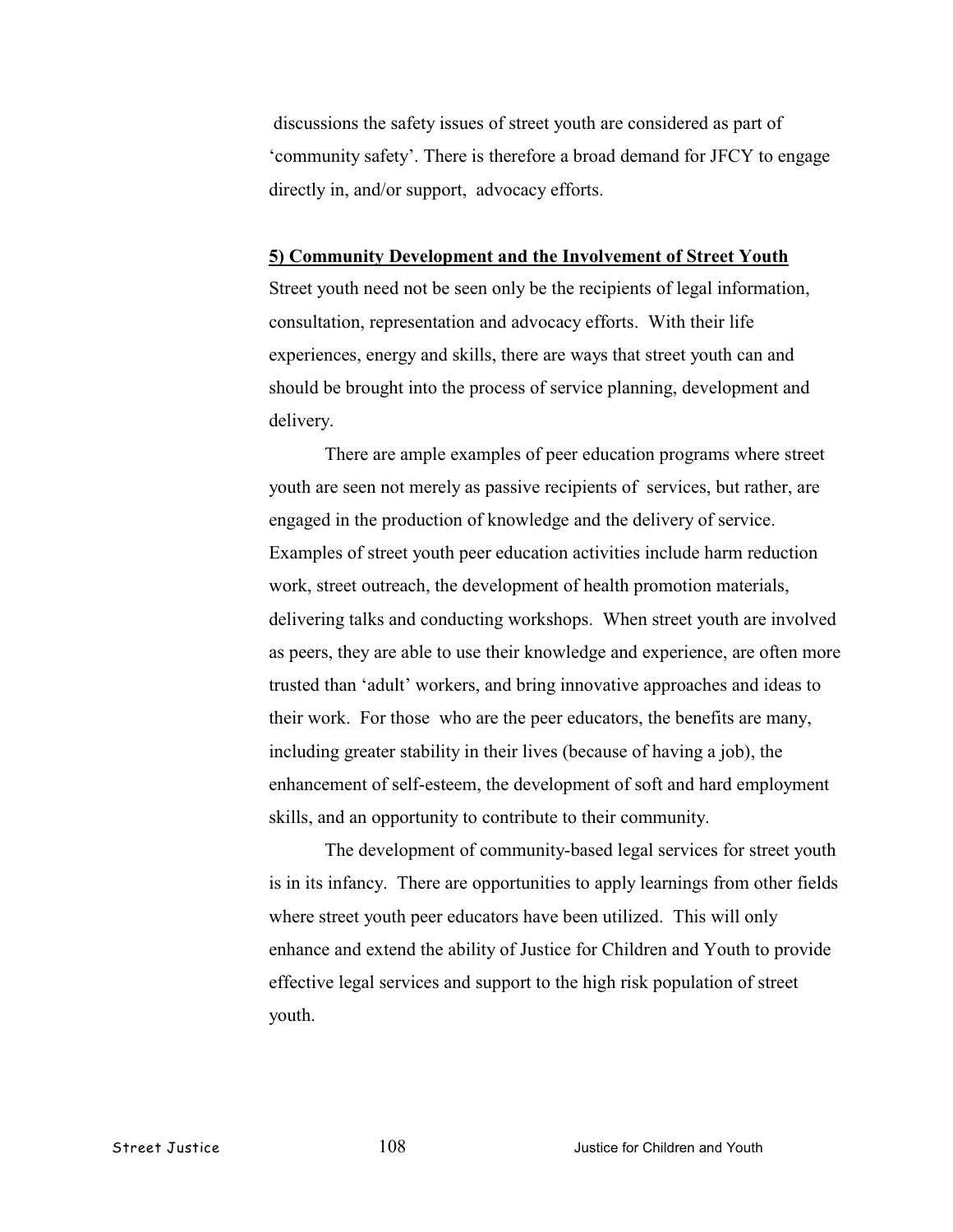# **8.0 Summary of Recommendations**

## **Federal Government of Canada**

**Recommendation 1:** *Provide funding and support for Street Youth Agencies who work with refugees and immigrants*

## **Provincial Government of Ontario:**

| <b>Recommendation 2:</b> | <b>Repeal the Safe Streets Act</b>                                                                                                                                            |
|--------------------------|-------------------------------------------------------------------------------------------------------------------------------------------------------------------------------|
| <b>Recommendation 3:</b> | <b>Review the Police Complaints Procedure for the Province of Ontario to</b><br>ensure greater public accountability and greater accessibility for<br>vulnerable complainants |
| <b>Recommendation 4:</b> | <b>Expand funding and support for Legal Aid in Ontario, and in</b><br>particular, for innovative programs for street involved youth                                           |
| <b>Recommentation 5:</b> | Legal Aid Ontario should provide full and ongoing funding for the<br>Street Youth Legal Services program provided by Justice for Children<br>and Youth                        |
| <b>City of Toronto</b>   |                                                                                                                                                                               |
|                          |                                                                                                                                                                               |

**Recommendation 6:** *Repeal bylaws and policies that require street youth shelters to do compulsory warrant checks on residents, and to exclude youth with mental health and/or addiction problems, and youth on bail or probation.*

**Recommendation 7:** *Ensure that street youth shelters and all agencies working with street youth that are funded by the city receive adequate training and support re: legal and justice issues of street youth*

### *Re: Toronto Police Services*

**Recommendation 8:** *Begin immediate investigation of allegations of police misconduct re: treatment of street youth*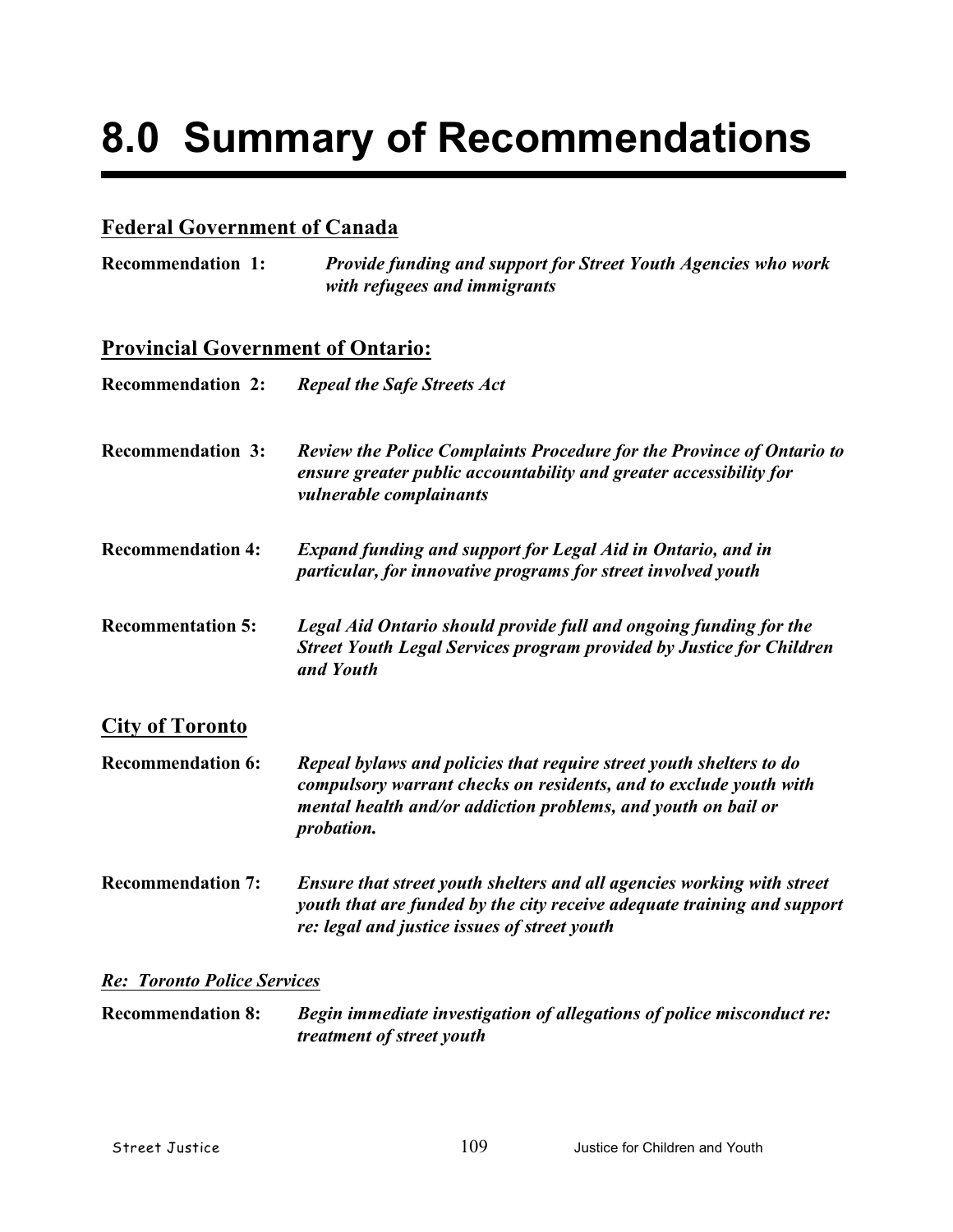- **Recommendation 9:** *Review policies re: Street Youth and suspend policies and practices that target street youth*
- **Recommendation 10:** *Increase training and professional development for police officers re: Street Youth*
- **Recommendation 11:** *Review the Police Complaints Procedure to ensure greater public accountability*

## **Justice for Children and Youth**

- **Recommendation 12:** *Expand the Street Youth Legal Services outreach program, and develop long term funding strategy*
- **Recommendation 13:** *Ensure that professional development of street youth agency staff is an ongoing priority*
- **Recommendation 14:** *The development of more and better resource materials, for both staff and clients.*
- **Recommendation 15:** *Develop promotional strategy for JFCY and SYLS*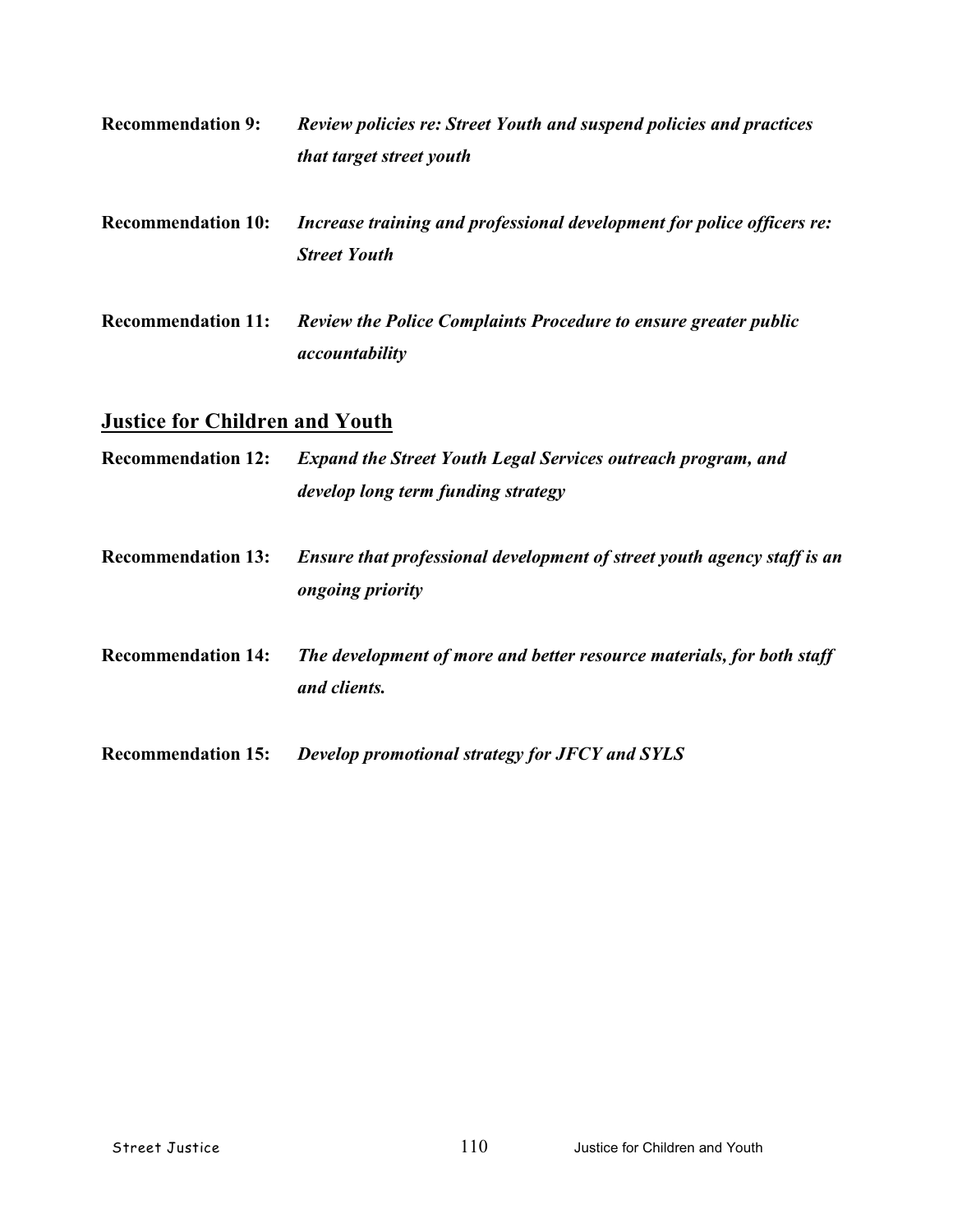## **Bibliography**

- Antoniades, M. & Terasuk, V. (1997) "A Survey of Food Problems Experienced by Toronto Street Youth" *Canadian Journal of Public Health*
- Baron, S. W. and Hartnagel, T. (1997), 'Attributions, Affect, and Crime: Street Youth's Reaction to Unemployment.' *Criminology* 35: 409-34
- Baron, S. W. and Hartnagel, T. (1998), 'Street Youth and Criminal Violence.' *Journal of Research in Crime and Delinquency* 35 (2) 166-92
- Basrur, Dr. S.V. "No Fixed Address: Young Parents on the Street". *Report to the Toronto Board of Health* Toronto: Medical Officer of Health, July 10, 1998
- Besserer, Sandra and Trainor, Catherine (2000) "Criminal Victimization in Canada, 1999" Juristat, Vol. 20, No. 10
- Besserer, S. (1998) "Criminal Victimization: An International Perspective Results of the 1996 International Crime Victimization Survey", *Juristat*, Vol. 18, No. 6

Community Social Planning Council of Toronto (CSPCT) (1998), *Surviving the Streets*

- City of Toronto (1999) *Toronto Youth Profile. Volume 1.* Social Development and Administration Division, Community and Neighbourhood Services Department.
- Chiricos, T. (1987) 'Rates of Crime and Unemployment: An analysis of Aggregate Research Evidence' *Social Problems* 187-212
- Daly, Gerald 1996. *Homeless: Policies, Strategies, and Lives on the Street*. N.Y.: Routledge, p. 24
- Gaetz, Stephen and Bill O'Grady (2002) "Making Money Exploring the Economy of Homeless Workers" *Work, Employment and Society* 16 (3)
- Gaetz, Stephen; O'Grady, B & Vaillancourt, B. (1999) *Making Money the Shout Clinic Report on Homeless Youth and Making Money* Central Toronto Community Health Centres
- Gowan, T. (1997) 'American Untouchables: Homeless Scavengers in San Francisco's Underground Economy' *International Journal of Sociology and Social Policy* Vol. 17, No. 3/4
- Hagan, J. (1993) 'The Social Embeddedness of Crime and Unemployment' *Criminology,* Vol. 31  $(4)$ .